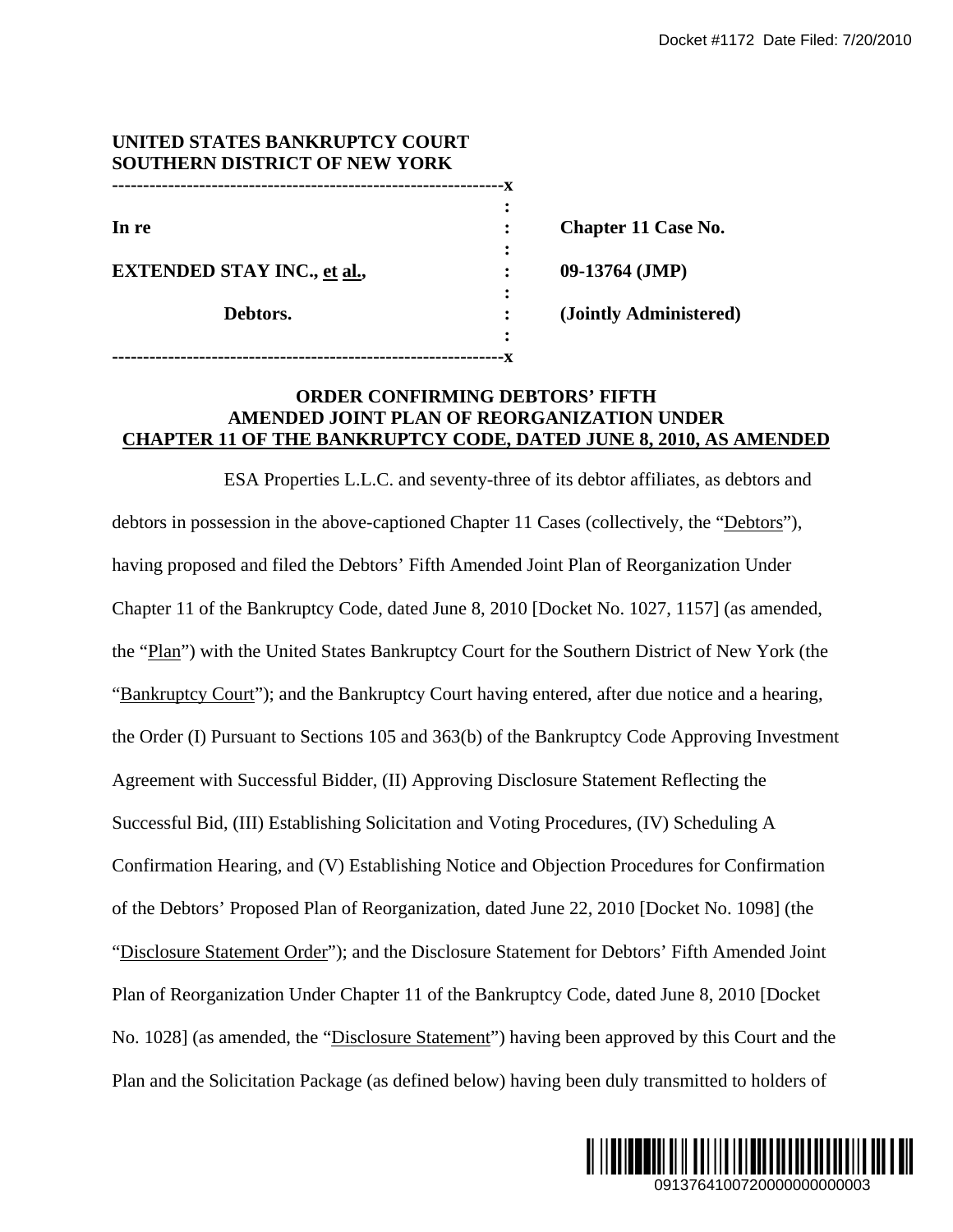Claims<sup>1</sup> entitled to vote thereon as provided in the Disclosure Statement Order; and due notice of (i) entry of the Disclosure Statement Order, (ii) the Confirmation Hearing, and (iii) the deadline for voting on, and/or objecting to the Plan having been provided to holders of Claims against and Equity Interests in the Debtors and other parties in interest, including holders of Mortgage Certificates, in accordance with the Disclosure Statement Order, the Bankruptcy Code, the Federal Rules of Bankruptcy Procedure (the "Bankruptcy Rules"), and the Local Bankruptcy Rules for the Southern District of New York (the "Local Rules"); and such notice being sufficient under the circumstances and no other or further notice being required; and objections (the "Objections") to the Plan having been interposed; and the Debtors having filed the Plan Supplement (as defined below) on July 1, 2010 [Docket No. 1118], July 13, 2010 [Docket No. 1138], July 15, 2010 [Docket No. 1147] and July 19, 2010 [Docket No. 1164 and 1160] in accordance with the provisions of the Plan and such filing and notice thereof being sufficient under the circumstances and no further notice being required; and upon consideration of the (i) Memorandum of Law in Support of Confirmation of the Debtors' Fifth Amended Joint Plan Under Chapter 11 of the Bankruptcy Code (the "Confirmation Brief") [Docket No. 1162]; (ii) the Declaration of Gil Hopenstand Pursuant to Local Bankruptcy Rule 3018-1(A) Certifying the Methodology for the Tabulation of Votes and Results of Voting on the Debtors' Fifth Amended Plan of Reorganization Under Chapter 11 of the Bankruptcy Code, dated July 13, 2010 [Docket No. 1136] (describing the methodology for the tabulation and results of voting with respect to the Plan and evidencing that the Debtors have received the requisite acceptances of the Plan in both number and amount as required by section 1126 of the Bankruptcy Code) (the "First KCC Declaration"), (iii) Supplemental Declaration of Gil Hopenstand Pursuant to Local Bankruptcy

 $\overline{a}$ 

 $1$  Unless otherwise defined herein, capitalized terms shall have the meanings ascribed to such terms in the Plan.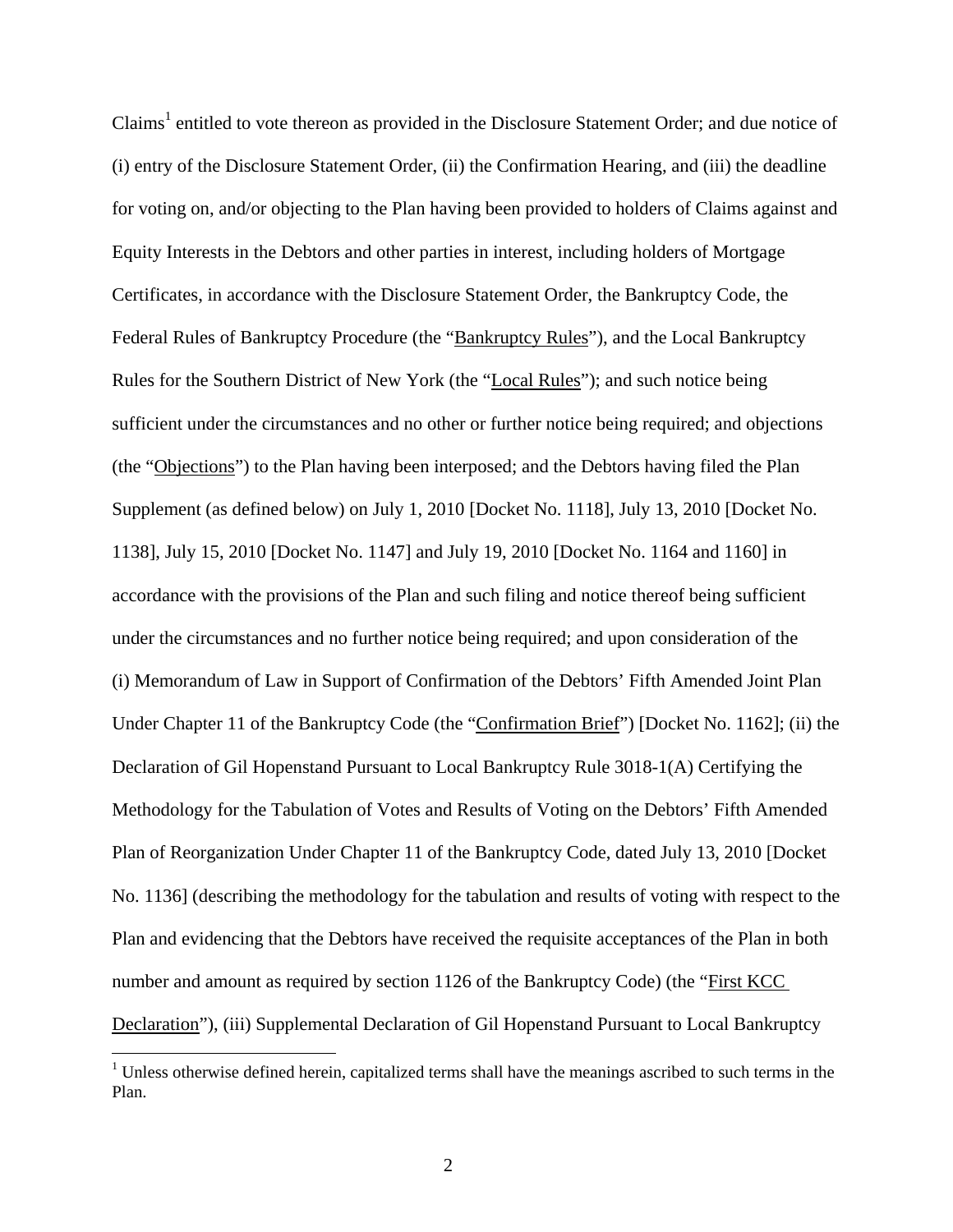Rule 3018-1(A) Certifying the Methodology for the Tabulation of Votes and Results of Voting on the Debtors' Fifth Amended Plan of Reorganization Under Chapter 11 of the Bankruptcy Code, dated July 16, 2010 [Docket No. 1152] (together with the First KCC Declaration, the "KCC Declaration"); and (iv) Declaration of Ari Lefkovits in Support of Confirmation of the Debtors' Fifth Amended Joint Plan Under Chapter 11 of the Bankruptcy Code (the "Lefkovits Declaration," and together with the KCC Declaration, the "Declarations"); and the hearing to consider confirmation of the Plan having been held before the Bankruptcy Court on July 20, 2010 (the "Confirmation Hearing"); and the Bankruptcy Court having reviewed and considered the Plan, the Plan Supplement, the Disclosure Statement, the Disclosure Statement Order, the Confirmation Brief, the Declarations, each of the Objections which has not been withdrawn or otherwise mooted, the Response thereto and all related documents; and the appearance of all interested parties having been duly noted in the record of the Confirmation Hearing, including the Declarations filed and testimony therein and the exhibits admitted into evidence; and upon all of the proceedings had before the Bankruptcy Court and upon the entire record of the Confirmation Hearing; and the Bankruptcy Court having determined based upon all of the foregoing that the Plan should be confirmed, as reflected by the Bankruptcy Court's rulings made herein and on the record of the Confirmation Hearing; and after due deliberation and sufficient cause appearing therefor,

 IT IS HEREBY FOUND, DETERMINED, ORDERED, ADJUDGED, AND DECREED, AS FOLLOWS:

### **FINDINGS OF FACT**

A. Findings and Conclusions. The findings and conclusions set forth herein and on the record of the Confirmation Hearing constitute the Bankruptcy Court's findings of fact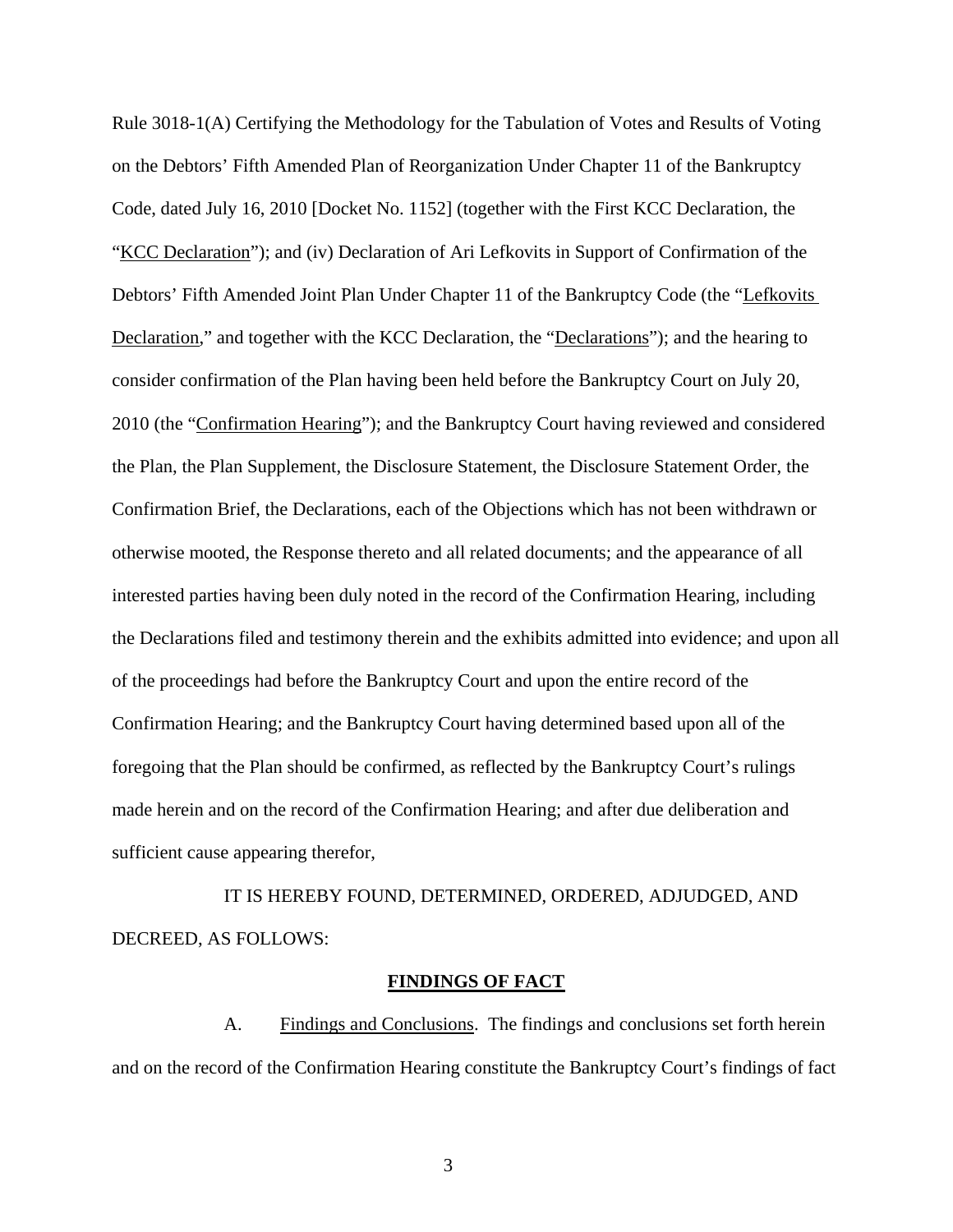and conclusions of law pursuant to Rule 52 of the Federal Rules of Civil Procedure, as made applicable herein by Bankruptcy Rules 7052 and 9014. To the extent any of the following findings of fact constitute conclusions of law, they are adopted as such. To the extent any of the following conclusions of law constitute findings of fact, they are adopted as such.

B. Jurisdiction. The Court has jurisdiction over the Debtors' Chapter 11 Cases (as defined below), confirmation of the Plan and the Objections pursuant to 28 U.S.C. § 1334. Confirmation of the Plan is a core proceeding pursuant to 28 U.S.C. § 157(b) and this Court has jurisdiction to enter a final order with respect thereto. Venue is proper before the Court pursuant to 28 U.S.C. §§ 1408 and 1409.

C. Commencement and Joint Administration of the Debtors' Chapter 11 Cases. On June 15, 2009 or February 18, 2010 (as applicable, the "Commencement Date") each of the above-captioned Debtors commenced a case under chapter 11 of the Bankruptcy Code (the "Chapter 11 Cases"). By prior order of the Court, the Chapter 11 Cases have been consolidated for procedural purposes only and are being jointly administered pursuant to Bankruptcy Rule 1015. The Debtors have operated their businesses and managed their properties as debtors in possession pursuant to sections 1107(a) and 1108 of the Bankruptcy Code. No trustee has been appointed in these Chapter 11 Cases.

D. Official Committee of Unsecured Creditors. On June 19, 2009, the Office of the United States Trustee for the Southern District of New York (the "U.S. Trustee") appointed an official committee of unsecured creditors pursuant to section 1102 of the Bankruptcy Code (the "Creditors' Committee"). The Creditors' Committee was reconstituted on January 25, 2010 and March 3, 2010.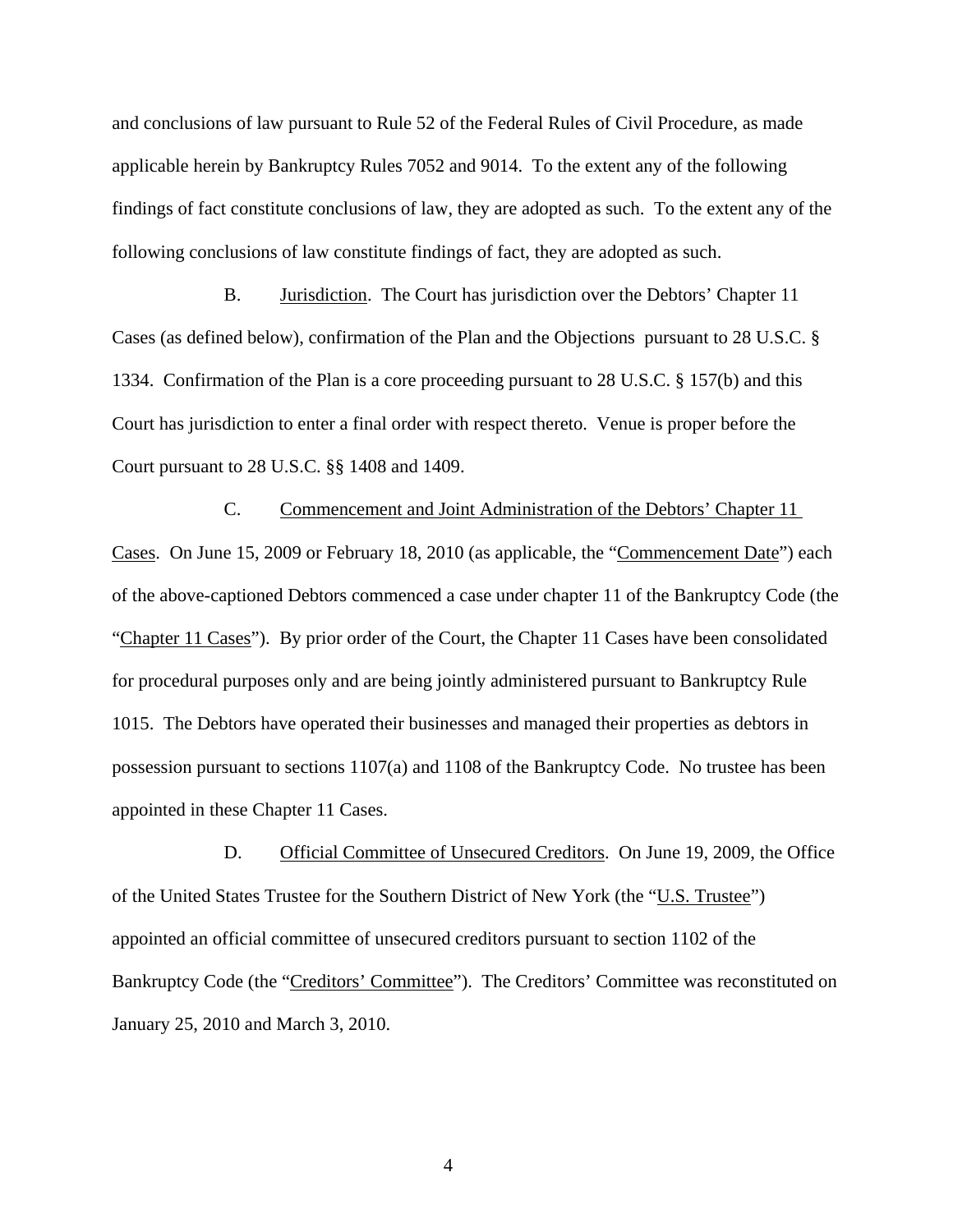E. Appointment of Examiner. On September 24, 2009 the Bankruptcy Court ordered the U.S. Trustee to appoint an examiner to conduct an investigation regarding: (i) the structure, negotiation and closing of the acquisition of the Debtors and Extended Stay Inc. from the Blackstone Group, (ii) the financial circumstances that led to the filing of the Chapter 11 Cases of the Debtors and Extended Stay Inc., and (iii) whether the estates of the Debtors and Extended Stay Inc. have any claims against any person with respect to items (i) and (ii) of this paragraph. [Docket No. 3110 ]. On September 28, 2009, the U.S. Trustee appointed Ralph R. Mabey, Esq. as examiner. [Docket No. 312].

F. Judicial Notice. The Bankruptcy Court takes judicial notice of the docket of the Chapter 11 Cases maintained by the Clerk of the Court, including, without limitation, all pleadings and other documents filed, all orders entered, and all evidence and arguments made, proffered or adduced at the hearings held before the Bankruptcy Court during the pendency of the Chapter 11 Cases.

G. Burden of Proof. The Debtors have met their burden of proving the elements of sections 1129(a) and (b) of the Bankruptcy Code by a preponderance of the evidence.

H. Resolution of Objections. As presented at the Confirmation Hearing and as provided herein, the consensual resolutions of certain Objections satisfy all applicable requirements of the Bankruptcy Code and the Bankruptcy Rules and are in the best interests of the Debtors and are hereby approved. All Objections that were not resolved by agreement at the Confirmation Hearing are hereby overruled.

I. Solicitation and Notice. On June 22, 2010, the Bankruptcy Court entered the Disclosure Statement Order, which, among other things, approved the Disclosure Statement,

 $\overline{5}$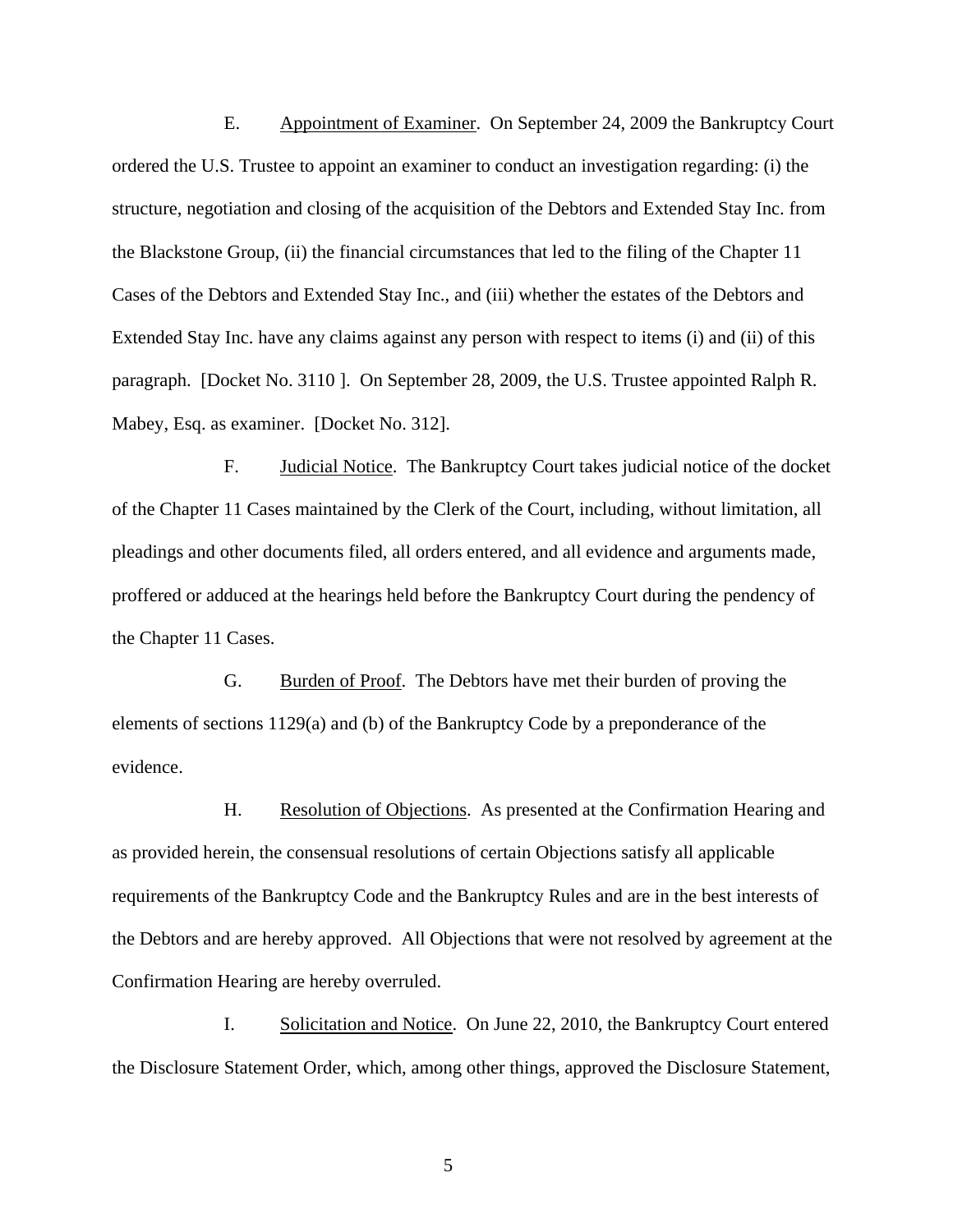finding that it contained "adequate information" within the meaning of section 1125 of the Bankruptcy Code, and established procedures for the Debtors' solicitation and tabulation of votes on the Plan. The (a) Notice of Confirmation Hearing, (b) Disclosure Statement (with a copy of the Plan attached thereto), (c) Disclosure Statement Order (without attachments), (d) letter from the Creditors' Committee, (e) notices of non-voting statuses, and (f) appropriate ballots for voting on the Plan (the "Ballots") (collectively, the "Solicitation Package") were served in compliance with the Bankruptcy Code, the Bankruptcy Rules, and the Disclosure Statement Order (the "Solicitation"). As described in the Disclosure Statement Order, and as set forth in the KCC Declaration, and the affidavits of service by Kurtzman Carson Consultants LLC ("KCC"), filed at Docket Nos. 1105 and 1110 respectively, (i) the service of the Solicitation Packages was adequate and sufficient under the circumstances of these Chapter 11 Cases, and (ii) adequate and sufficient notice of the Confirmation Hearing and other requirements, deadlines, hearings and matters described in the Disclosure Statement Order was timely provided in compliance with the Bankruptcy Rules and provided due process to all parties in interest. No other or further notice is required.

J. Voting. Votes on the Plan were solicited after disclosure of "adequate information" as defined in section 1125 of the Bankruptcy Code. As evidenced by the KCC Declaration, votes to accept or reject the Plan have been solicited and tabulated fairly, in good faith and in a manner consistent with the Disclosure Statement Order, the Bankruptcy Code, and the Bankruptcy Rules.

K. The Mezzanine Facilities Claim Ballot. The Debtors sent the Mezzanine Facilities Claim Ballot to the Special Servicer and to the holders of the Mezzanine Facilities Claims in Class 4B in accordance with the Disclosure Statement Order. The Special Servicer has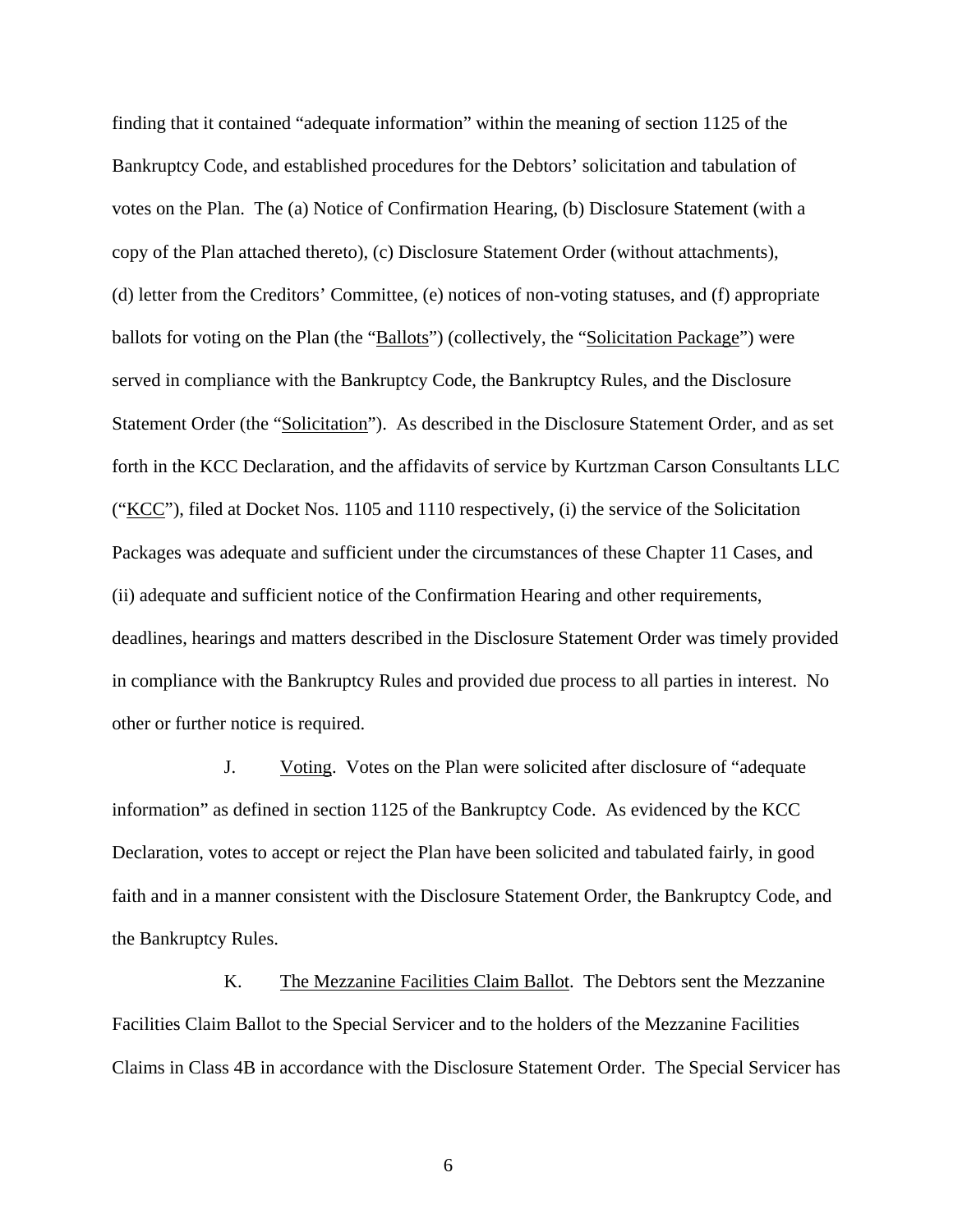asserted that it has the right to vote the Mezzanine Facilities Claims pursuant to the Intercreditor Agreement. The holders of Mezzanine Facilities Claims have asserted that they have the right to vote the Mezzanine Facilities Claims. The Bankruptcy Court does not have to resolve the dispute between the Special Servicer and the holders of the Mezzanine Facilities Claims because, as reflected in the KCC Declaration, Class 4B has accepted the Plan whether the Ballots submitted by the Special Servicer or the Ballots submitted by the holders of the Mezzanine Facilities Claims are counted with respect to Class 4B.

L. Plan Supplement. On July 1, 2010, the Debtors filed that certain supplement to the Plan [Docket No. 1118], which includes the following documents: (i) Schedule of Executory Contracts and Unexpired Leases to be Assumed Pursuant to Section 11.1 of the Plan; (ii) Schedule of Executory Contracts and Unexpired Leases to be Rejected Pursuant to Section 11.2 of the Plan; and (iii) a notice indicating that the Form of Litigation Trust Agreement would be filed in the future. On July 13, 2010, the Debtors filed an update to the Plan Supplement [Docket No. 1138], which included the Litigation Trust Agreement. On July 15, 2010, the Debtors filed a third supplement to the Plan [Docket No. 1147], which included Restructuring Transaction(s). On July 19 2010, the Debtors filed a fourth supplement to the Plan [Docket No. 1164], which included (i) a list of members of the NewCo Board of Managers as of the Effective Date, and (ii) revisions to the Restructuring Transactions and a blackline showing such revisions. On July 19, 2010, the Debtors filed the Declaration of Ari Lefkovits in Support of Debtors' Motion Pursuant to Bankruptcy Rule 9019 for Approval of a Settlement Agreement Between Extended Stay Inc. and Remaining Debtors [Docket No. 1160] (the "Declaration in Support of the ESI Settlement"), which included a copy of the revised Litigation Trust Agreement as Exhibit "2-A." The Litigation Trust Agreement attached to the Declaration in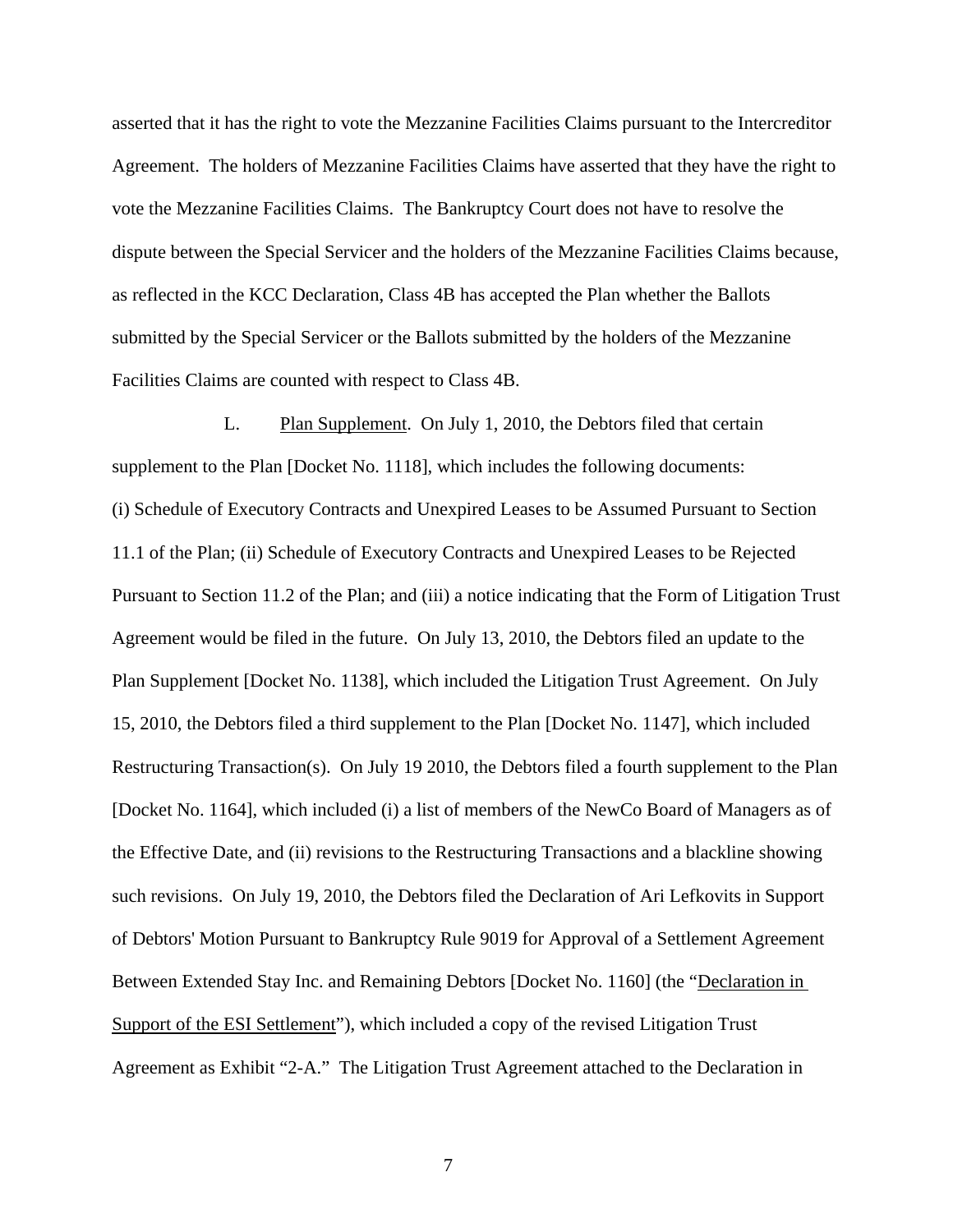Support of the ESI Settlement and the supplements to the Plan contained at Docket No. 1118, Docket No. 1138, Docket No. 1147 and Docket No. 1164 constitute the "Plan Supplement"). All materials included in the Plan Supplement and the amendments thereto are integral to, part of and incorporated by reference into the Plan. The Plan Supplement and the amendments thereto comply with the terms of the Plan, and the filing and notice of such documents is good and proper in accordance with the Bankruptcy Code, the Bankruptcy Rules, the Local Rules, and the Disclosure Statement Order and no other or further notice is necessary. The Debtors reserve their right to alter, amend, update or modify the Plan Supplement before the Effective Date to be consistent with the Plan.

#### **MODIFICATIONS TO THE PLAN**

M. Modification. Subsequent to Solicitation, on July 18, 2010, the Debtors filed an amendment to the Plan which includes several modifications to the Plan that address objections raised by various parties (the "Modifications"). [Docket No. 1157]. Pursuant to section 1127(a) of the Bankruptcy Code, the Modifications are hereby made a part of the Plan.

N. Notice of Modifications. The filing and the description of the Modifications on the record at the Confirmation Hearing constitute due and sufficient notice thereof under the circumstances of these Chapter 11 Cases. The Plan, as modified by the Modifications, constitutes the "Plan."

O. Deemed Acceptance of Plan as Modified. The modifications to the Plan reflected by the Modifications are either (i) immaterial or do not adversely affect the treatment of any Claim against or Equity Interest in the Debtors under the Plan, or (ii) the adversely affected parties have consented to the Modifications. Therefore, in accordance with section 1127 of the Bankruptcy Code and Bankruptcy Rule 3019, all holders of Claims who voted to accept the Plan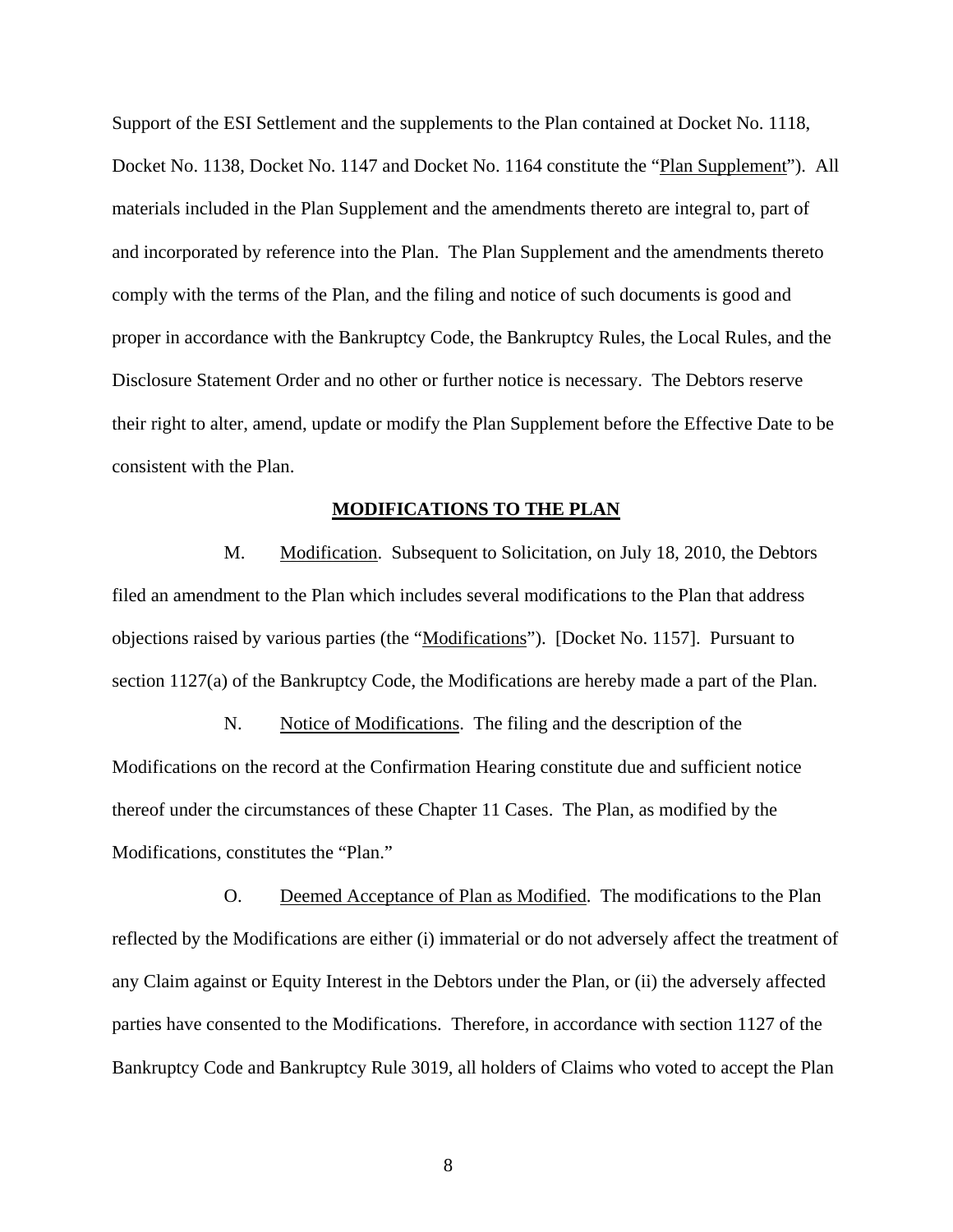or who are conclusively presumed to have accepted the Plan are deemed to have accepted the Plan, as modified by the Modification. No holder of a Claim or Equity Interest that has voted to accept the Plan shall be permitted to change its acceptance to a rejection as a consequence of the Modification. The Modifications neither require additional disclosure under section 1125 of the Bankruptcy Code nor re-solicitation of votes on the Plan under section 1126 of the Bankruptcy Code.

P. Compliance with 1127. The Modifications incorporated into the Plan comply with section 1127 of the Bankruptcy Code and Bankruptcy Rule 3019.

## **COMPLIANCE WITH SECTION 1129 OF THE BANKRUPTCY CODE**

Q. Plan Compliance with the Bankruptcy Code (11 U.S.C. § 1129(a)(1)). The Plan complies with the applicable provisions of the Bankruptcy Code, thereby satisfying section  $1129(a)(1)$  of the Bankruptcy Code.

R. Proper Classification (11 U.S.C. §§ 1122 and 1123(a)(1)). In addition to Administrative Expense Claims and Priority Tax Claims, which need not be classified, Article III of the Plan designates the following six Classes of Claims and ten Classes of Equity Interests: Class 1 (Priority Claims), Class 2 (Mortgage Facility Claim), Class 3 (ESA UD Mortgage Claim), Class 4A (Mortgage Facility Deficiency Claim), Class 4B (Mezzanine Facilities Claims), Class 5 (General Unsecured Claims), Class 6 (Existing Equity), Class 7 (ESA MD Properties Trust Certificate), Class 8 (ESA MD Borrower Interests), Class 9 (ESA P Portfolio MD Trust Certificate), Class 10 (ESA P Portfolio MD Borrower Interests), Class 11 (ESA Canada Properties Interests), Class 12 (ESA Canada Properties Borrower Interests), Class 13 (ESH/TN Properties L.L.C. Membership Interests), Class 14 (ESH/ESA General Partnership Interests), Class 15 (Other Existing Equity Interests), and Class 16 (Other Secured Claims). Each of the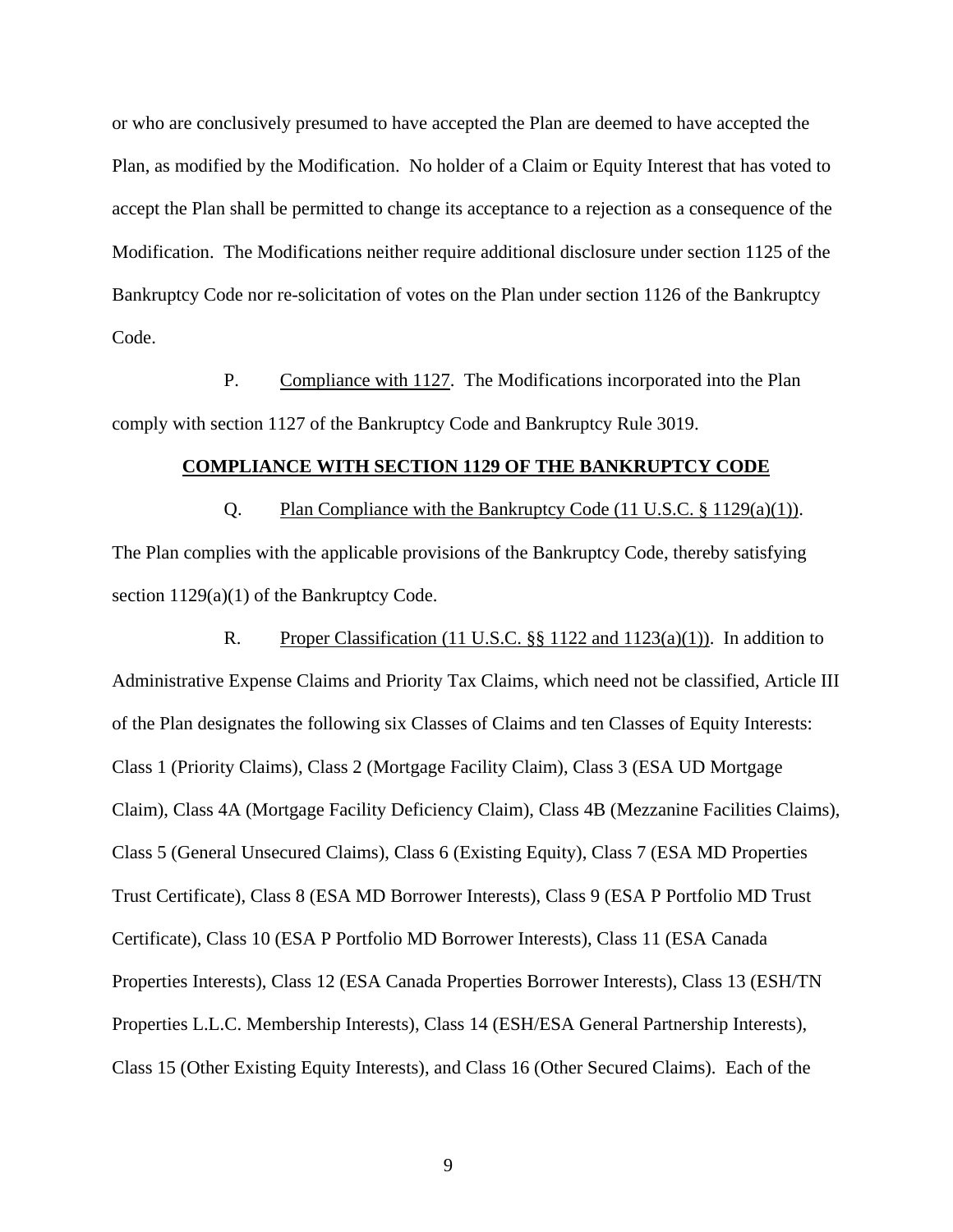Claims or Equity Interests, as the case may be, in each particular Class is substantially similar to the other Claims or Equity Interests in such Class. Valid business, legal and factual reasons exist for separately classifying the various Claims and Equity Interests pursuant to the Plan, and such Classes do not unfairly discriminate between holders of Claims and Equity Interests. The Plan therefore satisfies sections 1122 and 1123(a)(1) of the Bankruptcy Code.

S. Specified Unimpaired Classes (11 U.S.C. § 1123(a)(2)). Article III of the Plan specifies that Class 1 (Priority Claims), Class 7 (ESA MD Properties Trust Certificate), Class 8 (ESA MD Borrower Interests), Class 9 (ESA P Portfolio MD Trust Certificate), Class 10 (ESA P Portfolio MD Borrower Interests), Class 11 (ESA Canada Properties Interests), Class 12 (ESA Canada Properties Borrower Interests), Class 13 (ESH/TN Properties L.L.C. Membership Interests), Class 14 (ESH/ESA General Partnership Interests) and Class 16 (Other Secured Claims) are unimpaired under the Plan, thereby complying with section  $1123(a)(2)$  of the Bankruptcy Code. The Plan therefore satisfies section 1123(a)(2) of the Bankruptcy Code.

T. Specified Treatment of Impaired Classes (11 U.S.C. § 1123(a)(3)). Article III of the Plan designates Class 2 (Mortgage Facility Claim), Class 3 (ESA UD Mortgage Claim), Class 4A (Mortgage Facility Deficiency Claim), Class 4B (Mezzanine Facilities Claims), Class 5 (General Unsecured Claims), Class 6 (Existing Equity) and Class 15 (Other Existing Equity Interests) as impaired, and Sections 4.2, 4.3, 4.4, 4.5, 4.6, 4.7 and 4.16 of the Plan specify the treatment of Claims and Equity Interests in such Classes, thereby complying with section 1123(a)(3) of the Bankruptcy Code. The Plan therefore satisfies section 1123(a)(3) of the Bankruptcy Code.

U. No Discrimination (11 U.S.C. § 1123(a)(4)). The Plan provides for the same treatment for each Claim or Equity Interest in each respective Class unless the holder of a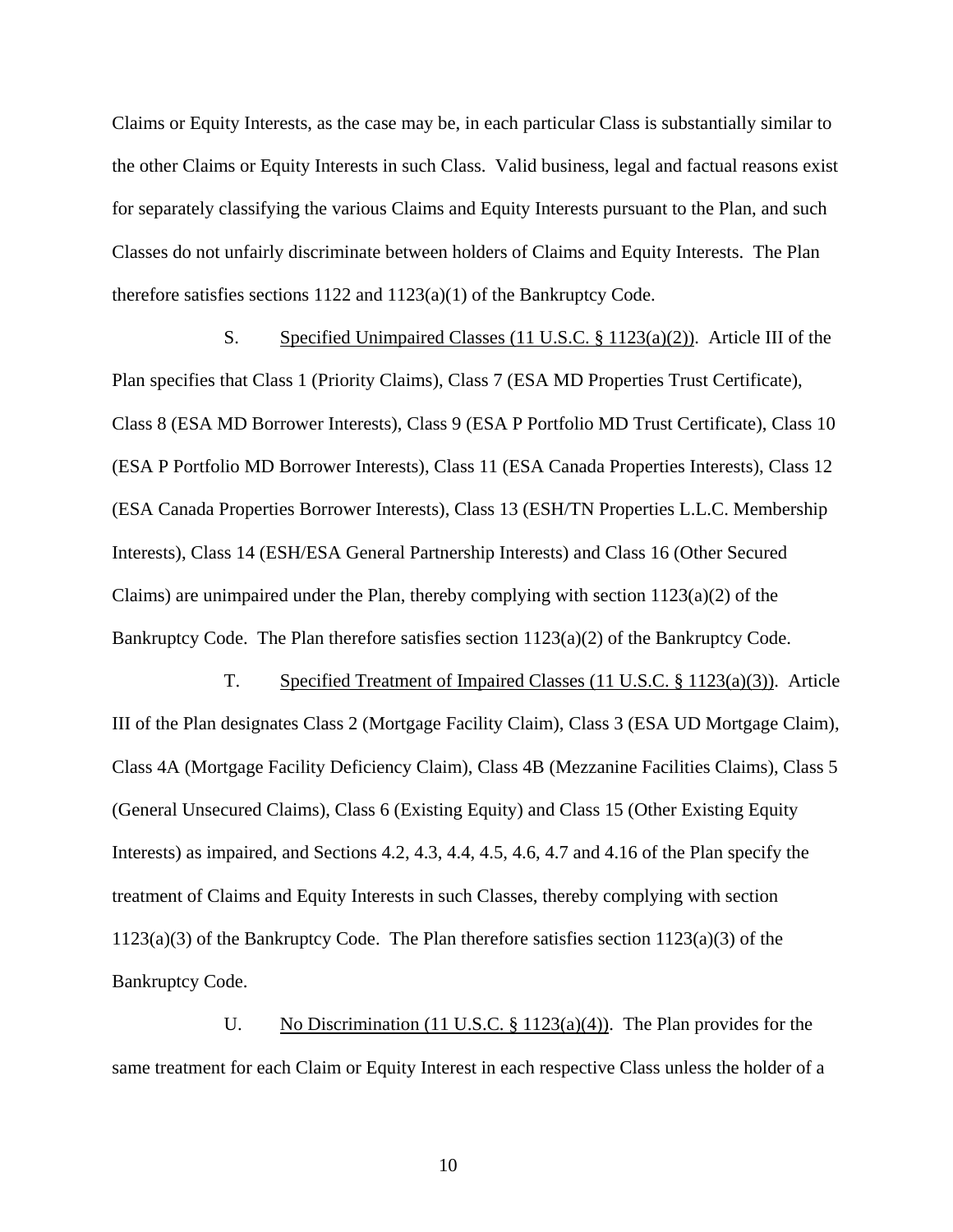particular Claim or Equity Interest has agreed to a less favorable treatment on account of such Claim or Equity Interest, thereby satisfying section  $1123(a)(4)$  of the Bankruptcy Code. The Plan therefore satisfies section 1123(a)(4) of the Bankruptcy Code.

V. Implementation of the Plan (11 U.S.C. § 1123(a)(5)). The Plan and the various documents set forth in the Plan Supplement provide adequate and proper means for the implementation of the Plan as required by section  $1123(a)(5)$  of the Bankruptcy Code. The Plan therefore satisfies section 1123(a)(5) of the Bankruptcy Code.

### W. Non-Voting Equity Securities/Allocation of Voting Power (11 U.S.C.

§ 1123(a)(6)). The Plan provides for (i) 100% of the New Debtor Equity of the surviving Tier 1 Debtors to be issued to NewCo or a subsidiary of NewCo, (ii) the Equity Interests of each of the Tier 2 Debtors and the ESH/TN Properties Membership Interests to remain outstanding and Unimpaired, and (iii) the Equity Interests of each of the Tier 3 Debtors to be cancelled, extinguished and not re-issued. The Tier 3 Debtors are deemed to be liquidated and dissolved by the Debtors as provided for in the Plan. The Plan provides that (i) the NewCo Certificate of Formation will include, and (ii) the certificates of incorporation, limited liability company operating agreements or certificates of trust (as applicable) for the surviving Tier 1 Debtors and Tier 2 Debtors shall be amended to include, a provision prohibiting the issuance of non-voting equity securities in accordance with section  $1123(a)(6)$  of the Bankruptcy Code. As such, the Plan does not provide for the issuance of nonvoting equity securities, and the Plan satisfies section  $1123(a)(6)$  of the Bankruptcy Code.

X. Designation of Directors and Officers (11 U.S.C. § 1123(a)(7)). The identity and affiliation of any individuals proposed to serve, after confirmation of the Plan, as a member of the NewCo Board of Managers, and a director, officer or voting trustee of the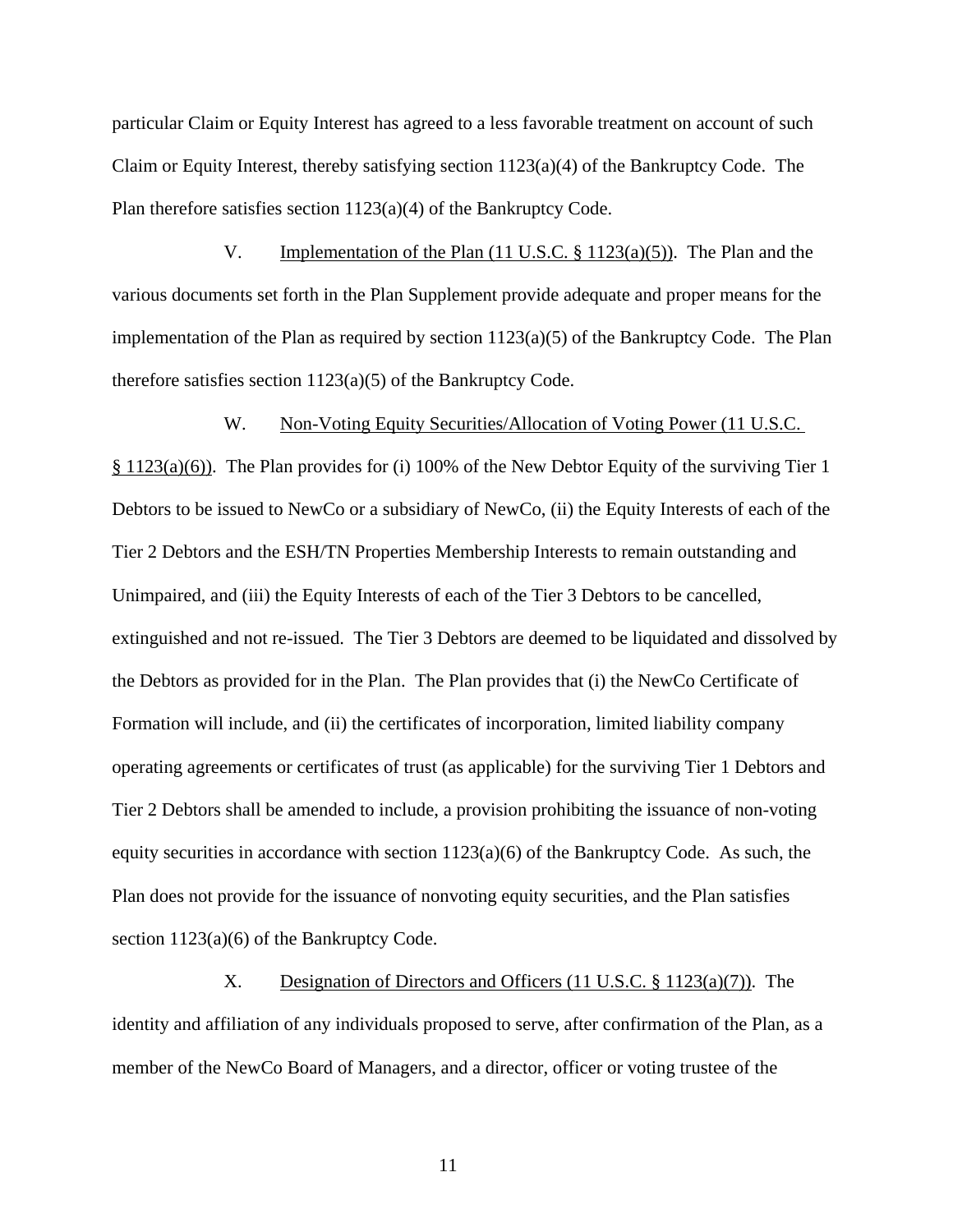Debtors, or the Reorganized Debtors that will survive the Effective Date, or NewCo, have been disclosed in the Plan Supplement. The Plan Administrator has been selected by the Special Servicer (with the consent of the Operating Advisor). The Litigation Trustee has been selected by mutual agreement of the Special Servicer (with the consent of the Operating Advisor, such consent not to be unreasonably withheld) and the Creditors' Committee. Accordingly, the selection of Directors, Officers, the Plan Administrator and the Litigation Trustee is consistent with the interests of creditors, equity security holders, and public policy. As such, the Plan satisfies Section 1123(a)(7) of the Bankruptcy Code.

Y. Additional Plan Provisions (11 U.S.C. § 1123(b)). The other provisions of the Plan are appropriate and consistent with the applicable provisions of the Bankruptcy Code, thereby satisfying section 1123(b) of the Bankruptcy Code. The failure to specifically address a provision of the Bankruptcy Code in this Order shall not diminish or impair the effectiveness of this Order.

Z. Impairment/Unimpairment of Classes of Claims and Equity Interests (§  $1123(b)(1)$ . As contemplated by section  $1123(b)(1)$  of the Bankruptcy Code, (a) Class 2 (Mortgage Facility Claim), Class 3 (ESA UD Mortgage Claim), Class 4A (Mortgage Facility Deficiency Claim), Class 4B (Mezzanine Facilities Claims), Class 5 (General Unsecured Claims), Class 6 (Existing Equity) and Class 15 (Other Existing Equity Interests) are impaired by the Plan.

AA. Assumption and Rejection of Executory Contracts (11 U.S.C. §

1123(b)(2)). In accordance with section 1123(b)(2) of the Bankruptcy Code, Sections 11.1 and 11.2 of the Plan provide that, pursuant to sections 365(a) and 1123(b)(2) of the Bankruptcy Code, all executory contracts and unexpired leases that exist between the Debtors and any person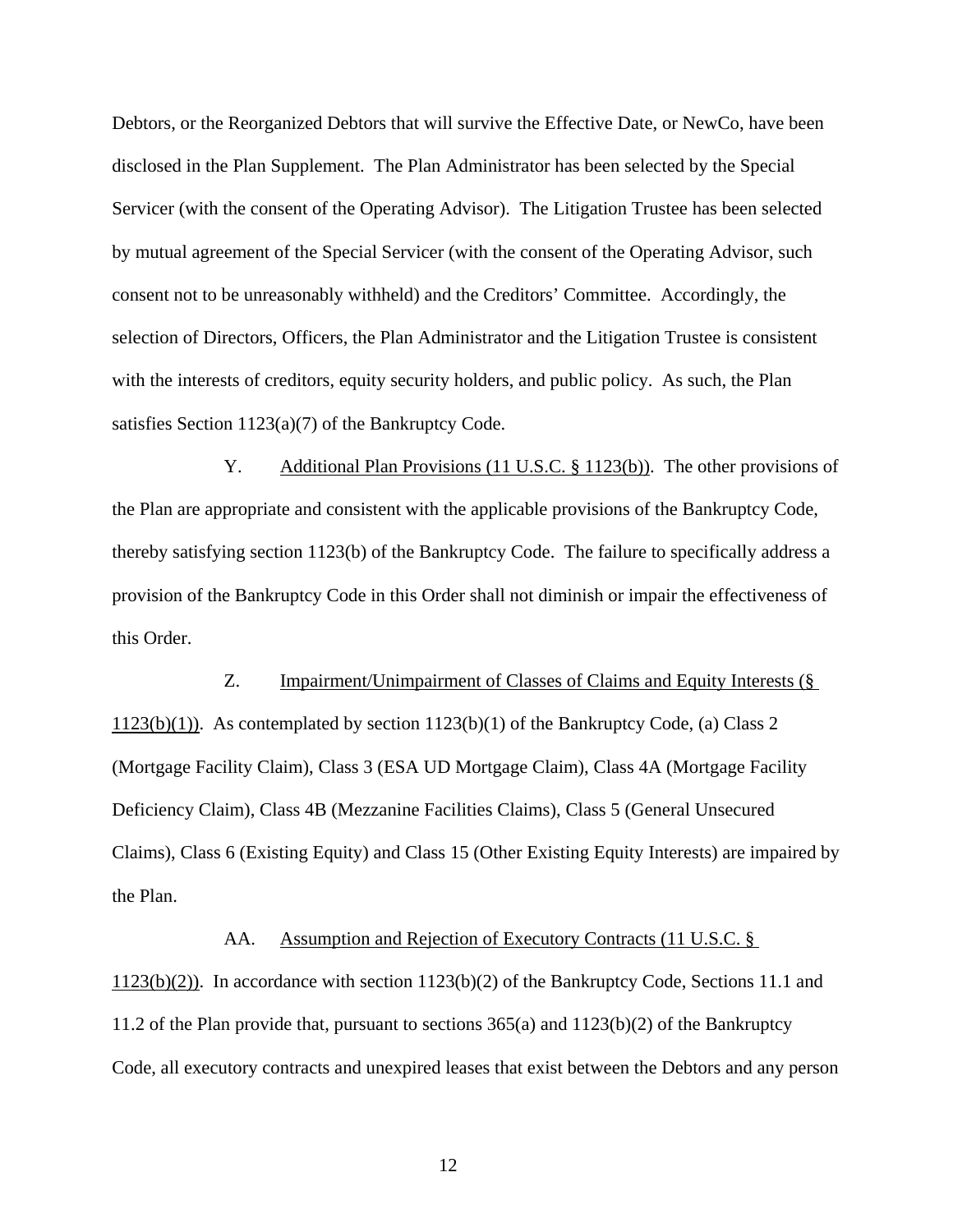or entity that is listed in the relevant Exhibit to the Plan Supplement or that have not been rejected by the Debtors with the approval of the Bankruptcy Court and that are not subject of pending motions to reject on the Confirmation Date, shall be deemed to have been assumed by the applicable Debtor and assigned to NewCo or its designee, as of the Effective Date. Any executory contracts or unexpired leases of any Debtor that are set forth in the relevant Exhibit to the Plan Supplement shall be deemed to have been rejected by the applicable Debtor. Accordingly, the Plan satisfies the requirements of section 1123(b)(2) of the Bankruptcy Code.

BB. Debtors Compliance with the Bankruptcy Code (11 U.S.C. § 1129(a)(2)). The Debtors have complied with the applicable provisions of the Bankruptcy Code, the Bankruptcy Rules, and the Local Bankruptcy Rules, including having complied with section 1125 of the Bankruptcy Code with respect to the Disclosure Statement and the Plan.

CC. No Rejection Damages Associated with Rejected Executory Contracts and Unexpired Leases. Pursuant to Section 11.2 of the Plan, the Debtors rejected a number of executory contracts and unexpired leases. There are no rejection damages arising from the rejection of the executory contracts and unexpired leases.

DD. Plan Proposed in Good Faith (11 U.S.C. § 1129 (a)(3)). The Debtors are the proponents of the Plan. The Debtors have proposed the Plan (including all documents necessary to effectuate the Plan) in good faith and not by any means forbidden by law, thereby complying with section  $1129(a)(3)$  of the Bankruptcy Code. The Debtors' good faith is evident from the record of these Chapter 11 Cases, including the Declarations and the record of the hearing to approve the Disclosure Statement, the record of the Confirmation Hearing, and other proceedings held in these Chapter 11 Cases. The Plan is based upon extensive, arms'-length negotiations between and among the Debtors, the Investor, the Sponsors, the Special Servicer,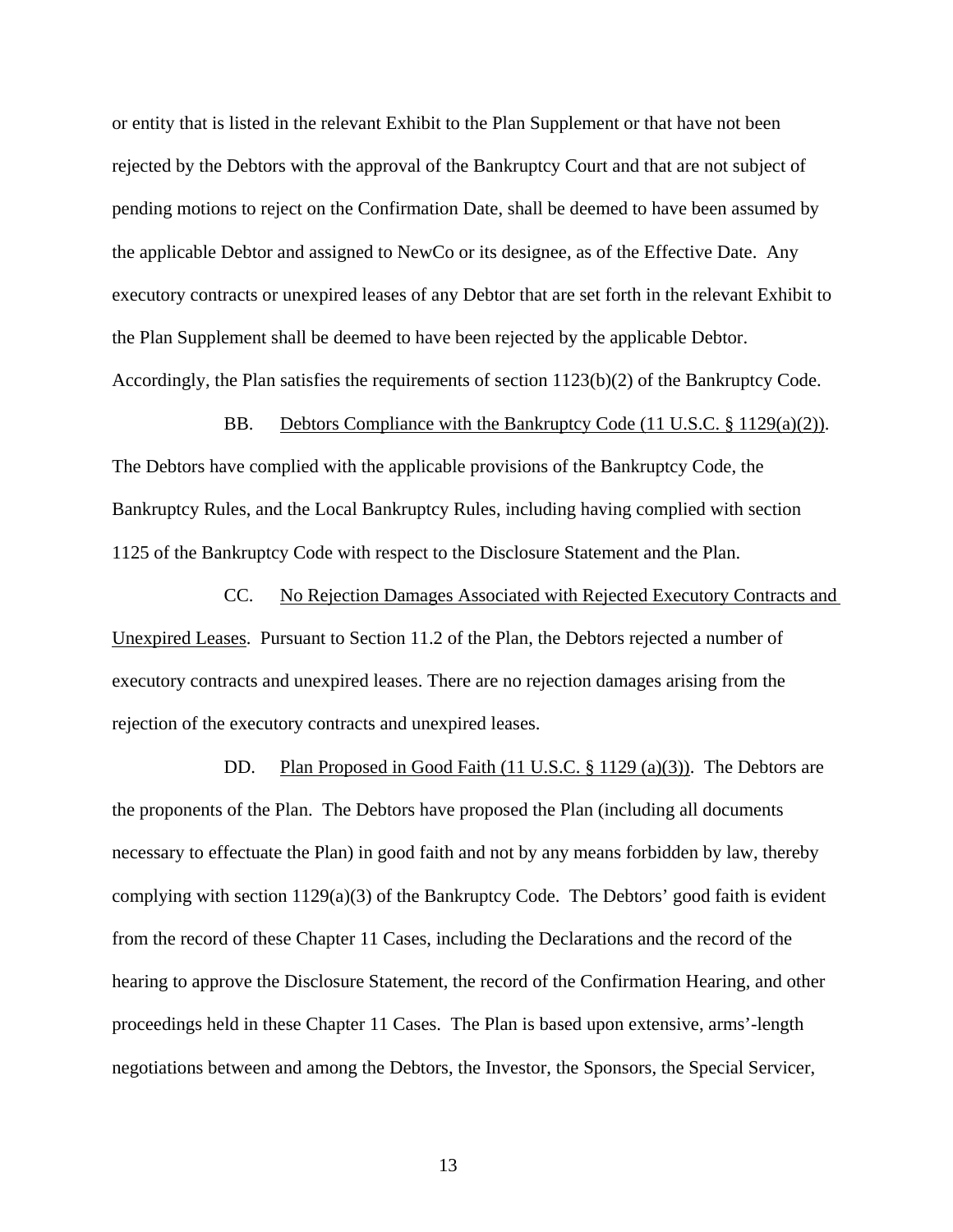the Operating Advisor, the Creditors' Committee and other parties-in-interest, and represents the culmination of months of intensive negotiations and discussions among all parties in interest and the conclusion of a successful Auction. Moreover, the Plan was proposed with the legitimate and honest purpose of maximizing the value of the Debtors' estates and effectuating a successful reorganization of the Debtors. The Plan accomplishes maximization of the Debtors' estates and equitable distribution of the Debtors' assets by providing the means through which the Debtors and the Litigation Trust may effectuate distributions to the Litigation Trust Beneficiaries. The Creditors' Committee, the Special Servicer, the Operating Advisor and Manufacturers and Traders Trust Company, in its capacity as indenture trustee for the Extended Stay Inc. 9-7/8% Senior Subordinated Notes due 2011 (the "Indenture Trustee") support the Plan. Further, the indemnification, exculpation, release, and injunction provisions of the Plan have been negotiated in good faith and at arms' length with, among other persons, representatives of the Debtors, the Creditors' Committee, the Investor, the Sponsors, the Special Servicer, the Operating Advisor, the Indenture Trustee, and their respective advisors, are consistent with sections 105, 1122, 1123(b)(3)(A), 1123(b)(6), 1129, and 1142 of the Bankruptcy Code, and are each necessary to the Debtors' successful emergence from chapter 11. Accordingly, the Plan and the related documents have been filed in good faith and the Debtors have satisfied their obligations under section 1129(a)(3) of the Bankruptcy Code.

EE. Payment for Services or Cost and Expenses (11 U.S.C. § 1129(a)(4)). Pursuant to the interim compensation procedures previously approved by this Court and established in these Chapter 11 Cases pursuant to section 331 of the Bankruptcy Code, all payments made or to be made by the Debtors for services or for costs and expenses in connection with these Chapter 11 Cases, or in connection with the Plan and incident to the chapter 11 case,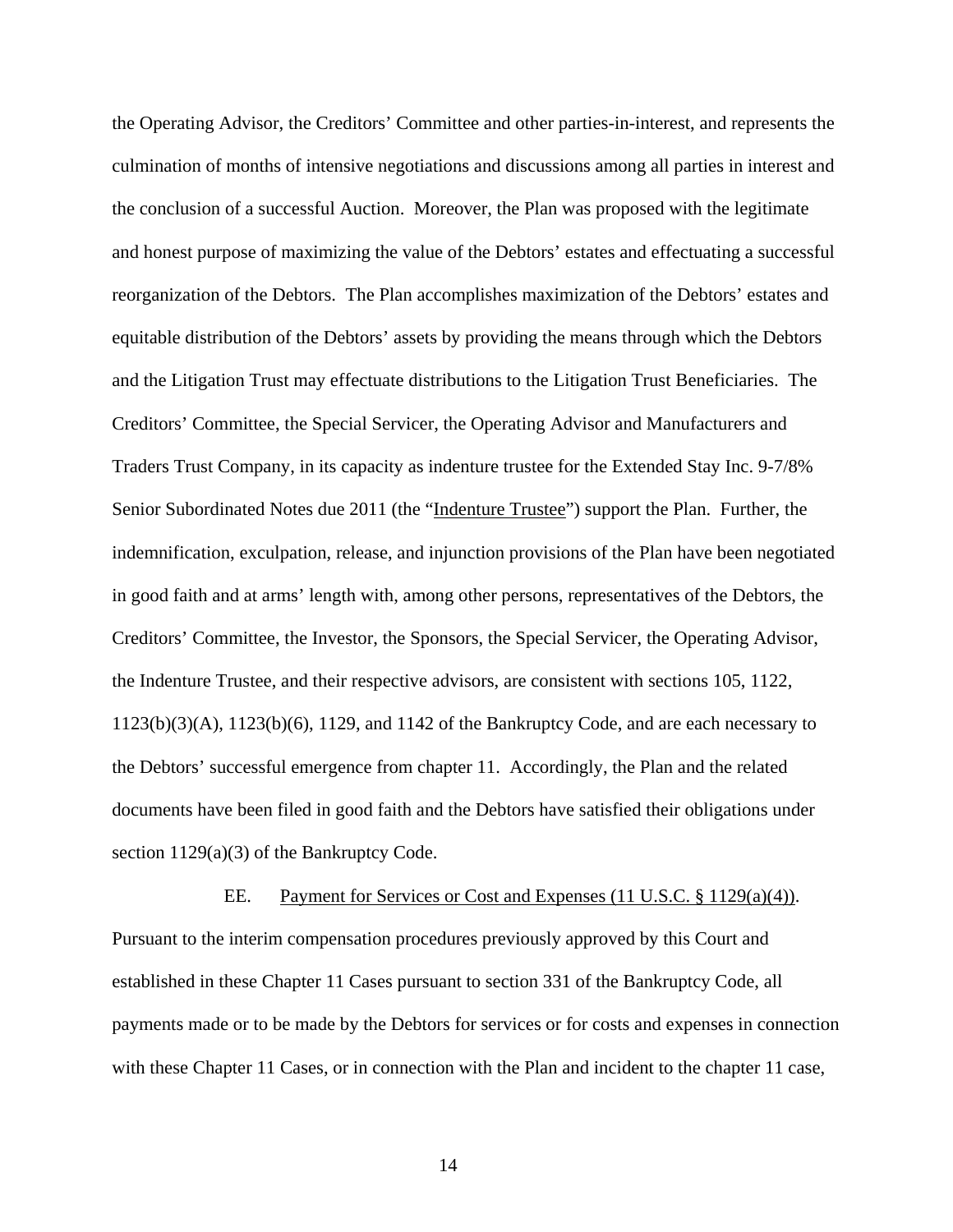have been approved by, or are subject to the approval of, the Court as reasonable, thereby satisfying section 1129(a)(4) of the Bankruptcy Code.

FF. Directors, Officers, and Insiders (11 U.S.C. § 1129(a)(5)). The Debtors have complied with section 1129(a)(5) of the Bankruptcy Code. The identity and affiliation of any individuals proposed to serve, after confirmation of the Plan, as a member of the NewCo Board of Managers, and a director, officer or voting trustee of the Debtors, or the Reorganized Debtors that will survive the Effective Date, or NewCo, have been disclosed in the Plan Supplement. To the extent that the appointment of the Plan Administrator or the Litigation Trustee implicates section  $1129(a)(5)$ , the appointment of the Plan Administrator will be made by the Special Servicer (with the consent of the Operating Advisor, which consent shall not be unreasonably withheld) and the Litigation Trustee has been selected by mutual agreement of the Special Servicer (with the consent of the Operating Advisor) and the Creditors' Committee. As such, the Plan satisfies section 1129(a)(5) of the Bankruptcy Code.

GG. No Rate Changes (11 U.S.C. § 1129(a)(6)). No governmental regulatory commission has jurisdiction, after confirmation of the Plan, over the rates of the Debtors. Thus, section 1129(a)(6) of the Bankruptcy Code is not applicable in these Chapter 11 Cases.

HH. Best Interest of Creditors (11 U.S.C. § 1129(a)(7)). As demonstrated by the Lefkovits Declaration, the KCC Declaration, and the liquidation analysis contained in the Disclosure Statement, which employed commonly accepted methodologies and reasonable assumptions, with respect to each impaired class of Claims against or Equity Interests in the Debtors, each holder of a Claim or Equity Interest in such Class has accepted the Plan or will receive or retain pursuant to the Plan on account of such Claim or Equity Interest property of a value, as of the Effective Date, that is not less than the amount that such holder would so receive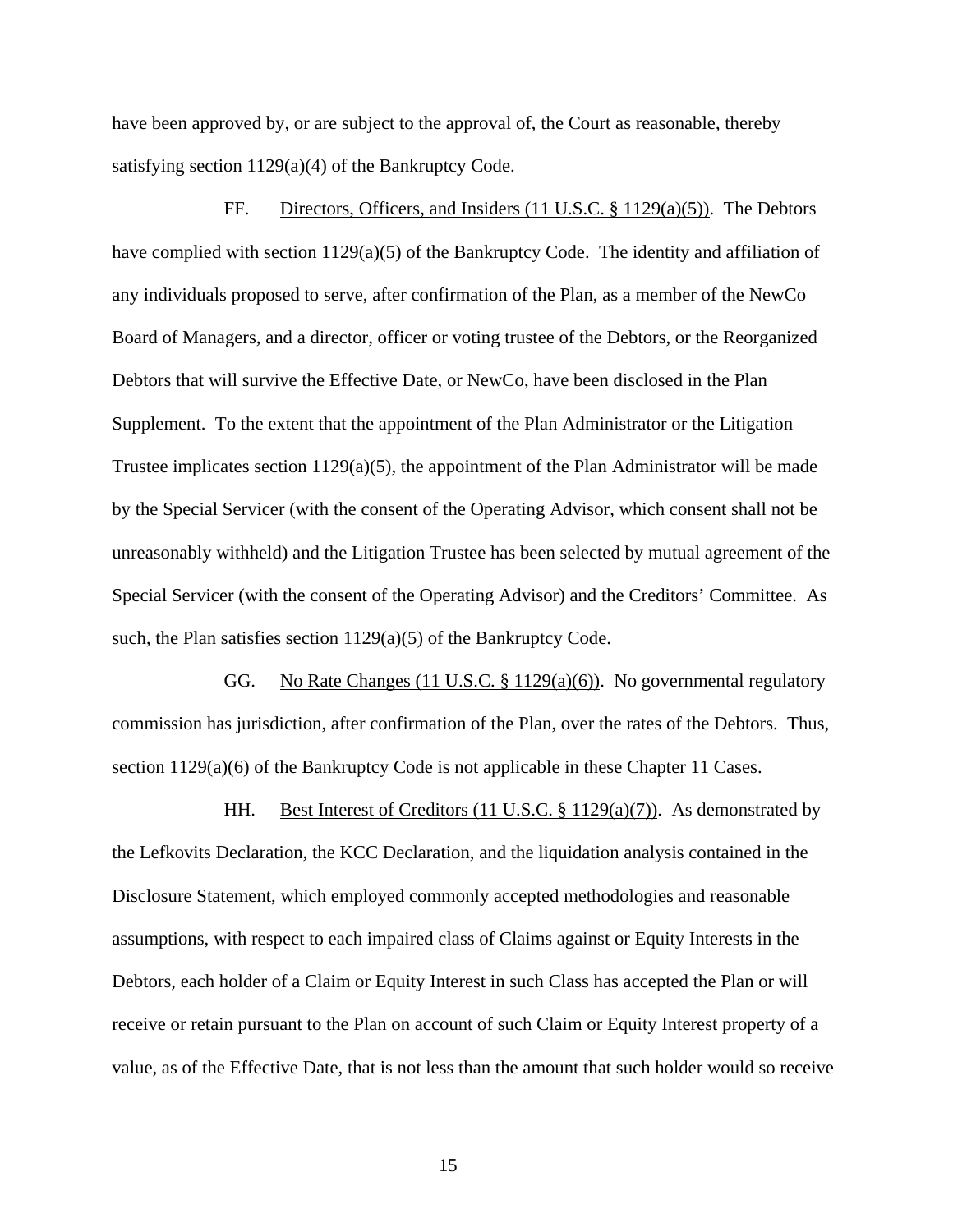or retain if the Debtors were liquidated under chapter 7 of the Bankruptcy Code on the Effective Date. Accordingly, the Plan satisfies section 1129(a)(7) of the Bankruptcy Code.

II. Acceptance by Certain Classes (11 U.S.C. § 1129(a)(8)). Class 1 (Priority Claims), Class 7 (ESA MD Properties Trust Certificate), Class 8 (ESA MD Borrower Interests),Class 9 (ESA P Portfolio MD Trust Certificate), Class 10 (ESA P Portfolio MD Borrower Interests), Class 11 (ESA Canada Properties Interests), Class 12 (ESA Canada Properties Borrower Interests), Class 13 (ESH/TN Properties L.L.C. Membership Interests), Class 14 (ESH/ESA General Partnership Interests) and Class 16 (Other Secured Claims) are unimpaired under the Plan and are, therefore, conclusively deemed to have accepted the Plan pursuant to section 1126(f) of the Bankruptcy Code. Class 2 (Mortgage Facility Claim), Class 3 (ESA UD Mortgage Claim), Class 4A (Mortgage Facility Deficiency Claim), Class 4B (Mezzanine Facilities Claim) and Class 5 (General Unsecured Claims), which are impaired Classes of Claims eligible to vote, have affirmatively voted to accept the Plan. As such, section 1129(a)(8) is satisfied with respect to these Classes of Claims. Class 6 (Existing Equity) and Class 15 (Other Existing Equity Interests) are deemed to reject the Plan pursuant to section 1126(g) of the Bankruptcy Code, because they will not receive or retain any property on account of their interests in the Debtors. The Plan may nevertheless be confirmed because the Plan satisfies section 1129(b) of the Bankruptcy Code with respect to Class 6 and Class 15.

JJ. Treatment of Administrative Expense Claims and Priority Tax Claims (11 U.S.C. § 1129(a)(9)). The treatment of Administrative Expense Claims and Priority Tax Claims pursuant to Article II of the Plan satisfies the requirements of sections  $1129(a)(9)(A)$ ,  $(B)$ ,  $(C)$ and (D) of the Bankruptcy Code.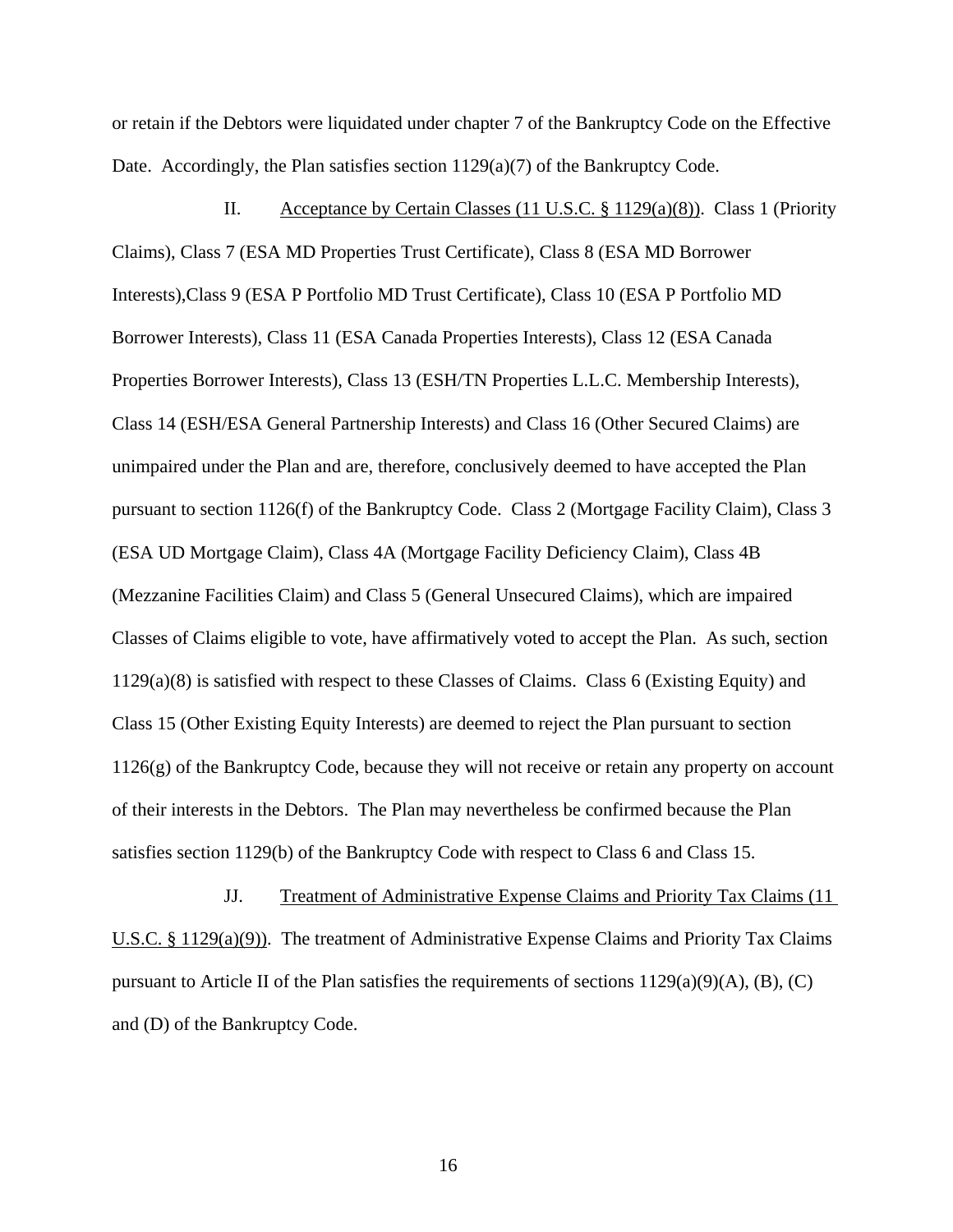KK. Acceptance by Impaired Classes  $(11 \text{ U.S.C.} \$ 1129(a)(10))$ . Classes 2, 3, 4A, 4B and 5, each of which is impaired under the Plan and entitled to vote, voted to accept the Plan by the requisite majorities, determined without including any acceptance of the Plan by any insider, thereby satisfying the requirements of section 1129(a)(10) of the Bankruptcy Code. Specifically, as set forth in the KCC Declaration, 100% of the Creditors in Class 2, in number and in dollar amount, voted to accept the Plan. The Creditor in Class 3 holding 100% in number and 100% in dollar amount voted to accept the Plan. Creditors in Class 4A holding 100% in number and 100% in dollar amount voted to accept the Plan. As to Class 4B, if the vote of the Special Servicer is dispositive, the creditors holding 100% in number and in dollar amount voted to accept the Plan. If the Ballots cast by the holders of the Mezzanine Facilities Claims are dispositive, creditors holding 60.7% in number and 84.87% in dollar amount voted to accept the Plan. As to Class 5, creditors holding 100% in number and dollar amount voted to accept the Plan. Therefore, the requirements of section 1129(a)(10) of the Bankruptcy Code have been satisfied.

LL. Feasibility  $(11 \text{ U.S.C. } § 1129 \text{ (a)}(11))$ . The information in the Disclosure Statement and the evidence proffered or adduced at the Confirmation Hearing and in the Lefkovits Declaration: (i) is persuasive and credible; (ii) has not been controverted by other evidence; and (iii) establishes that the Plan is feasible, there is a reasonable likelihood that the Reorganized Debtors will meet their financial obligations under the Plan in the ordinary course of business, and confirmation of the Plan is not likely to be followed by the liquidation or need for further financial reorganization of the Reorganized Debtors, thereby satisfying the requirements of section 1129(a)(11) of the Bankruptcy Code.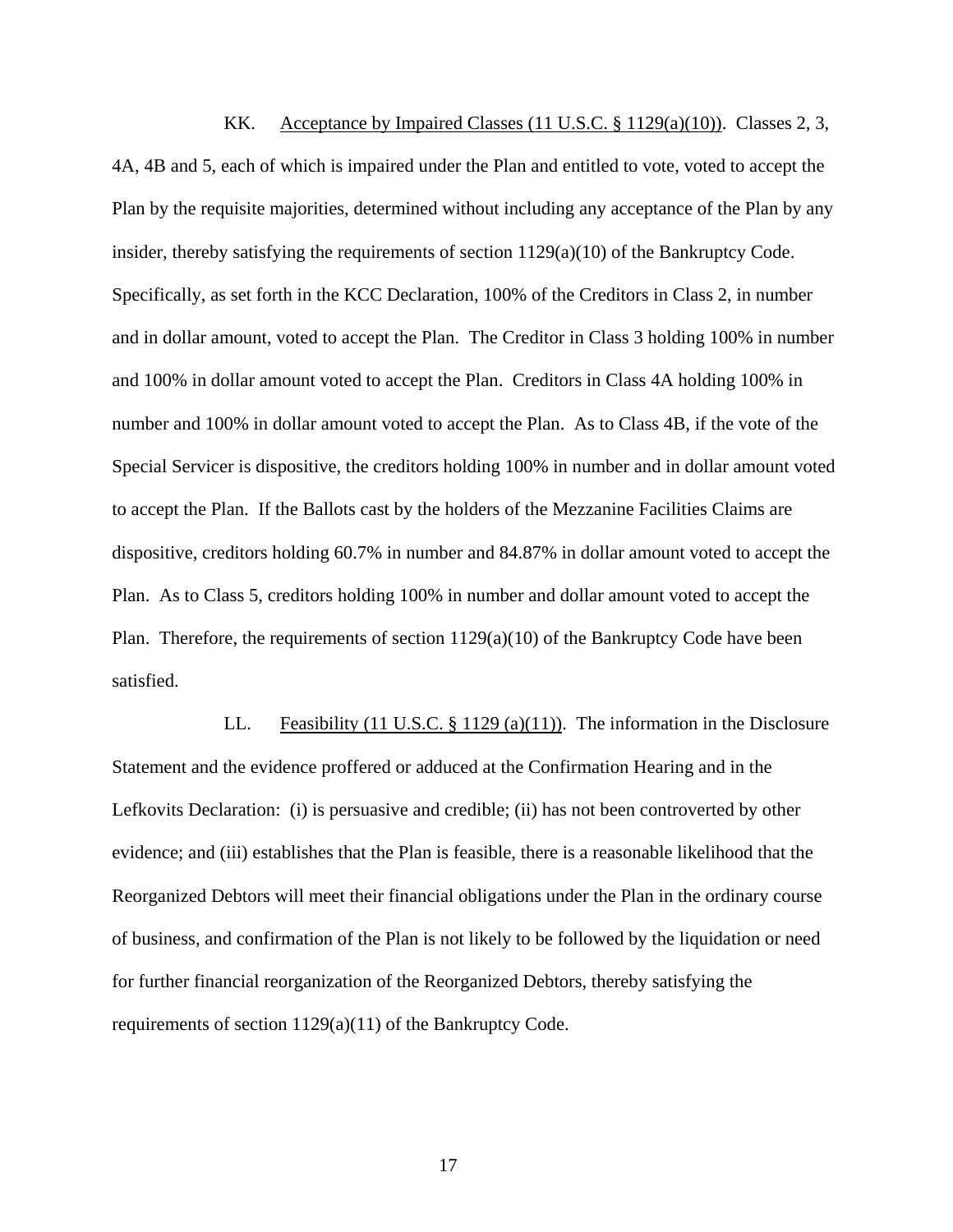MM. Payment of Fees  $(11 \text{ U.S.C. } § 1129(a)(12))$ . As required pursuant to Section 13.2 of the Plan, all fees payable under section 1930 of title 28 of the United States Code have been or will be paid on the Effective Date, thereby satisfying the requirements of section 1129(a)(12) of the Bankruptcy Code.

NN. Continuation of Retiree Benefits (11 U.S.C. § 1129(a)(13)). The Debtors have no obligations with respect to retiree benefits. Accordingly, section 1129(a)(13) of the Bankruptcy Code is inapplicable in these Chapter 11 Cases.

OO. No Domestic Support Obligations (11 U.S.C. § 1129(a)(14)). The Debtors are not required by a judicial or administrative order, or by statute, to pay a domestic support obligation. Accordingly, section  $1129(a)(14)$  of the Bankruptcy Code is inapplicable in these Chapter 11 Cases.

PP. Debtors Are Not Individuals  $(11 \text{ U.S.C.} \& 1129(a)(15))$ . The Debtors are not individuals, and accordingly, section 1129(a)(15) of the Bankruptcy Code is inapplicable in these Chapter 11 Cases.

QQ. No Applicable Nonbankruptcy Law Regarding Transfers (11 U.S.C. § 1129(a)(16)). The Debtors are moneyed, business, or commercial corporations, and/or partnerships, as the case may be, and, accordingly, section  $1129(a)(16)$  of the Bankruptcy Code is inapplicable in these Chapter 11 Cases.

RR. No Unfair Discrimination; Fair and Equitable (11 U.S.C. § 1129(b)). The Debtors have satisfied the requirements of sections 1129(b)(1) and (b)(2) of the Bankruptcy Code with respect to Class 6 (Existing Equity) and Class 15 (Other Existing Equity Interests) (the "Rejecting Classes"). Based on the evidence proffered or adduced at the Confirmation Hearing and in the Lefkovits Declaration, the Plan does not discriminate unfairly and is fair and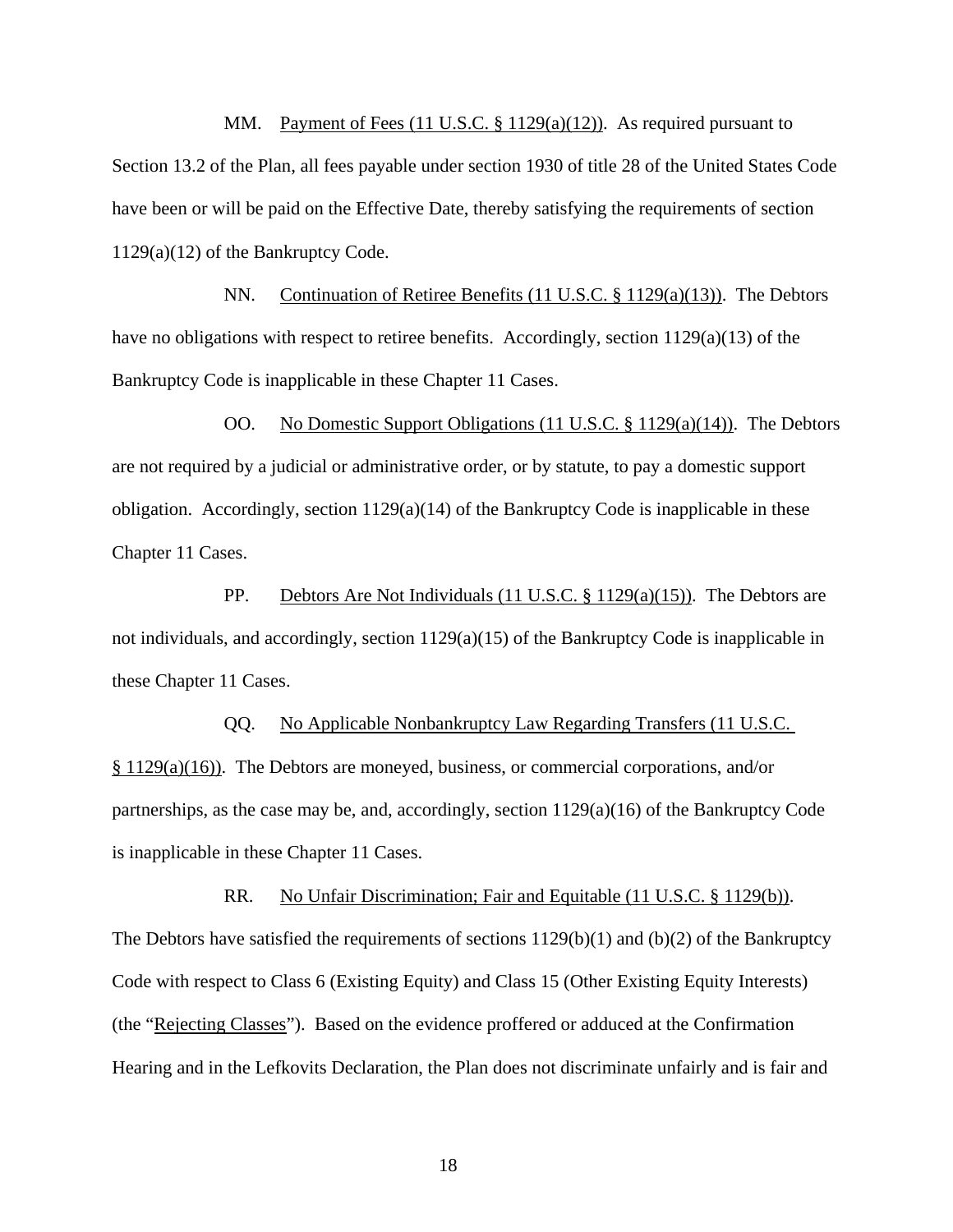equitable with respect to the Rejecting Classes, as required by sections 1129(b)(1) and (b)(2) of the Bankruptcy Code, because the Rejecting Classes consist of certain Equity Interests in the Debtors, and no holders of similar Equity Interests are treated differently. Although the Plan preserves Equity Interests in Classes 7 through 14, such Equity Interests will be transferred, either through the transfer of the parent company holding the Equity Interest or through the transfer of an indirect parent company, to NewCo. As such, the Equity Interests in Classes 7 through 14 are not preserved for the benefit of holders of prepetition Equity Interests in any of the Debtors, and the preservation of such Equity Interests in the Plan does not constitute unfair discrimination in favor of the holders of the Equity Interests in Classes 7 through 14, or unfair discrimination against the holders of the Equity Interests in Classes 6 and 15. Therefore, no class of Claims or Equity Interests having similar legal rights is receiving different treatment under the Plan. The Plan is "fair and equitable" as to the Rejecting Classes because no interests junior to the interests of the Rejecting Classes will receive or retain any property under the Plan on account of such junior interests. Based on the foregoing, the requirements of section 1129(b) of the Bankruptcy Code are met with respect to the Rejecting Classes, and the Plan may be confirmed notwithstanding the deemed rejection by the Rejecting Classes.

SS. Only One Plan (11 U.S.C. § 1129(c)). The Plan is the only plan filed in these cases, and accordingly, section 1129(c) of the Bankruptcy Code is inapplicable in these Chapter 11 Cases.

TT. Principal Purpose of the Plan (11 U.S.C. § 1129(d)). The principal purpose of the Plan is not the avoidance of taxes or the avoidance of the application of Section 5 of the Securities Act of 1933, thereby satisfying the requirements of section 1129(d) of the Bankruptcy Code.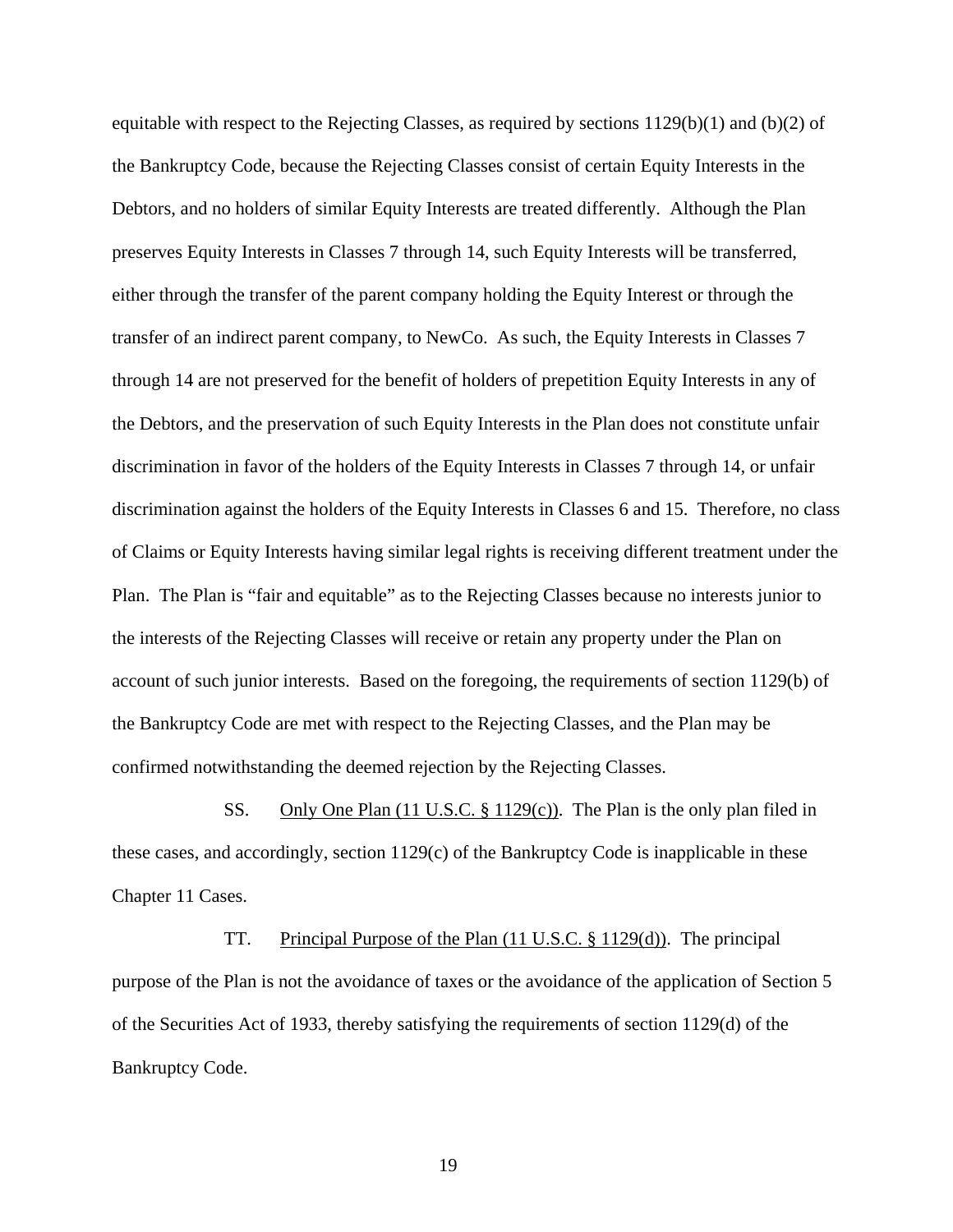UU. Small Business Case (11 U.S.C. § 1129(e)). None of the Chapter 11 Cases are "small business case[s]," as that term is defined in the Bankruptcy Code, and, accordingly, section 1129(e) of the Bankruptcy Code is inapplicable.

#### **Additional Findings**

VV. Good-Faith Solicitation (11 U.S.C. § 1125(e)). Based on the record before the Court in these Chapter 11 Cases and the KCC Declaration, the Debtors have solicited acceptances of the Plan in good faith and in compliance with the applicable provisions of the Bankruptcy Code, including without limitation, sections 1125(a) and (e) of the Bankruptcy Code, and any applicable non-bankruptcy law, rule or regulation governing the adequacy of disclosure in connection with such solicitation.

WW. Satisfaction of Confirmation Requirements. Based upon the foregoing, the Plan satisfies the requirements for confirmation set forth in section 1129 of the Bankruptcy Code.

XX. Implementation. All documents necessary to implement the Plan, including, without limitation, those contained in the Plan Supplement, and all other relevant and necessary documents have been negotiated in good faith and at arms' length and shall, upon completion of documentation and execution, be valid, binding, and enforceable agreements and not be in conflict with any federal or state law.

YY. Good Faith of the Debtors. The Debtors, and all of their respective members, officers, directors, agents, financial advisers, attorneys, employees, partners, affiliates, and representatives (i) have acted in good faith in negotiating, formulating, and proposing the Plan and agreements, compromises, settlements, transactions and transfers contemplated thereby, and (ii) will be acting in good faith in proceeding to (a) consummate the Plan and the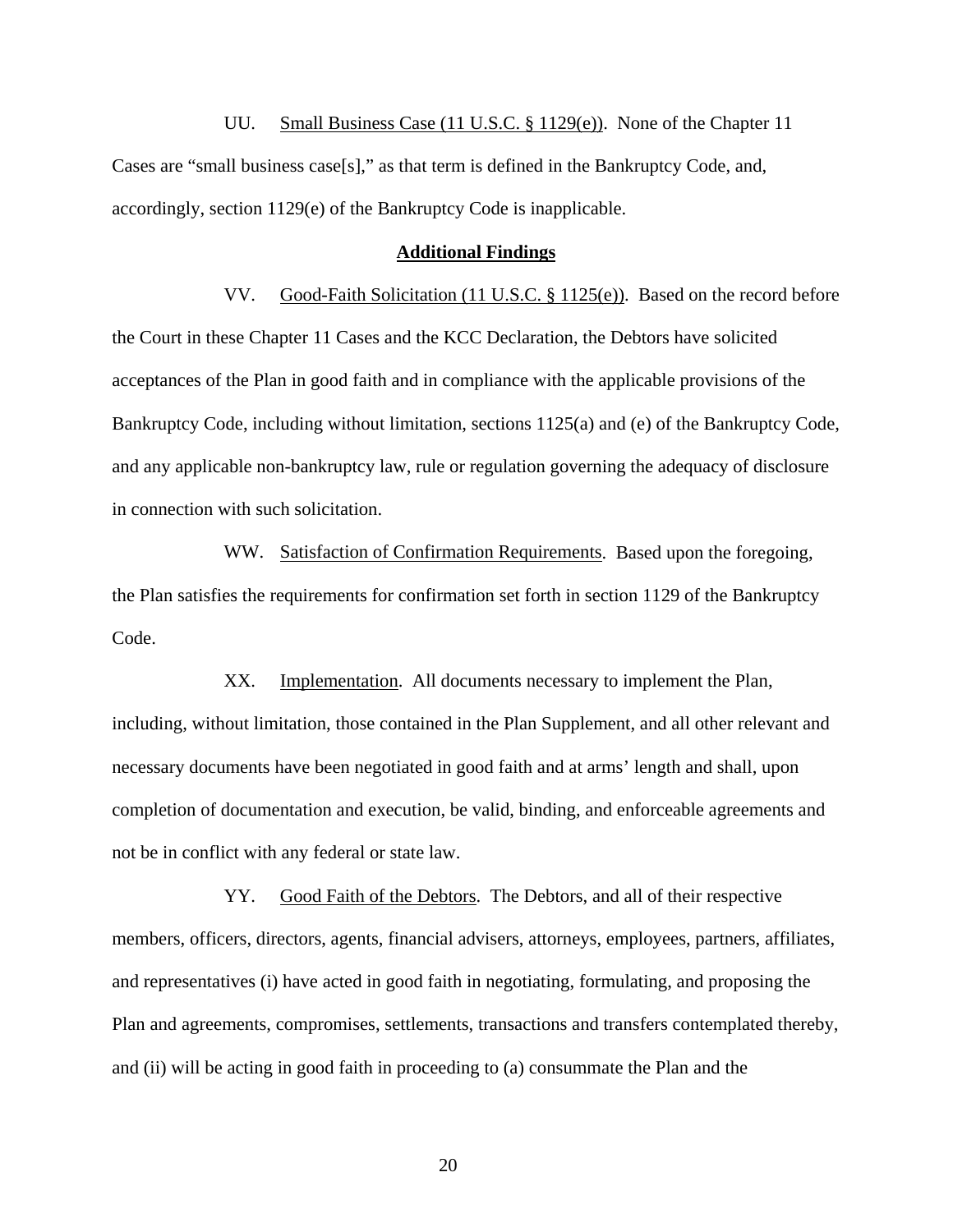agreements, compromises, settlements, transactions, and transfers contemplated thereby and (b) take the actions authorized and directed or contemplated by this Order.

ZZ. Good Faith of the Investor and the Sponsors. The Investor and the Sponsors, and all of their respective members, officers, directors, agents, financial advisers, attorneys, employees, partners, affiliates, and representatives (i) have acted in good faith in negotiating, formulating, and proposing the Plan and agreements, compromises, settlements, transactions and transfers contemplated thereby, and (ii) will be acting in good faith in proceeding to (a) consummate the Plan and the agreements, compromises, settlements, transactions, and transfers contemplated thereby and (b) take the actions authorized and directed or contemplated by this Order.

AAA. Good Faith of the Mortgage Debt Parties. The Mortgage Debt Parties, and all of their respective members, officers, directors, agents, financial advisers, attorneys, employees, partners, affiliates, and representatives (i) have acted in good faith in negotiating, formulating, and proposing the Plan and agreements, compromises, settlements, transactions and transfers contemplated thereby, and (ii) will be acting in good faith in proceeding to (a) consummate the Plan and the agreements, compromises, settlements, transactions, and transfers contemplated thereby and (b) take the actions authorized and directed or contemplated by this Order.

BBB. Executory Contracts and Unexpired Leases. The Debtors have satisfied the provisions of section 365 of the Bankruptcy Code with respect to the assumption, assignment and rejection of executory contracts and unexpired leases pursuant to Sections 11.1, 11.2, 11.4, and 11.5 of the Plan.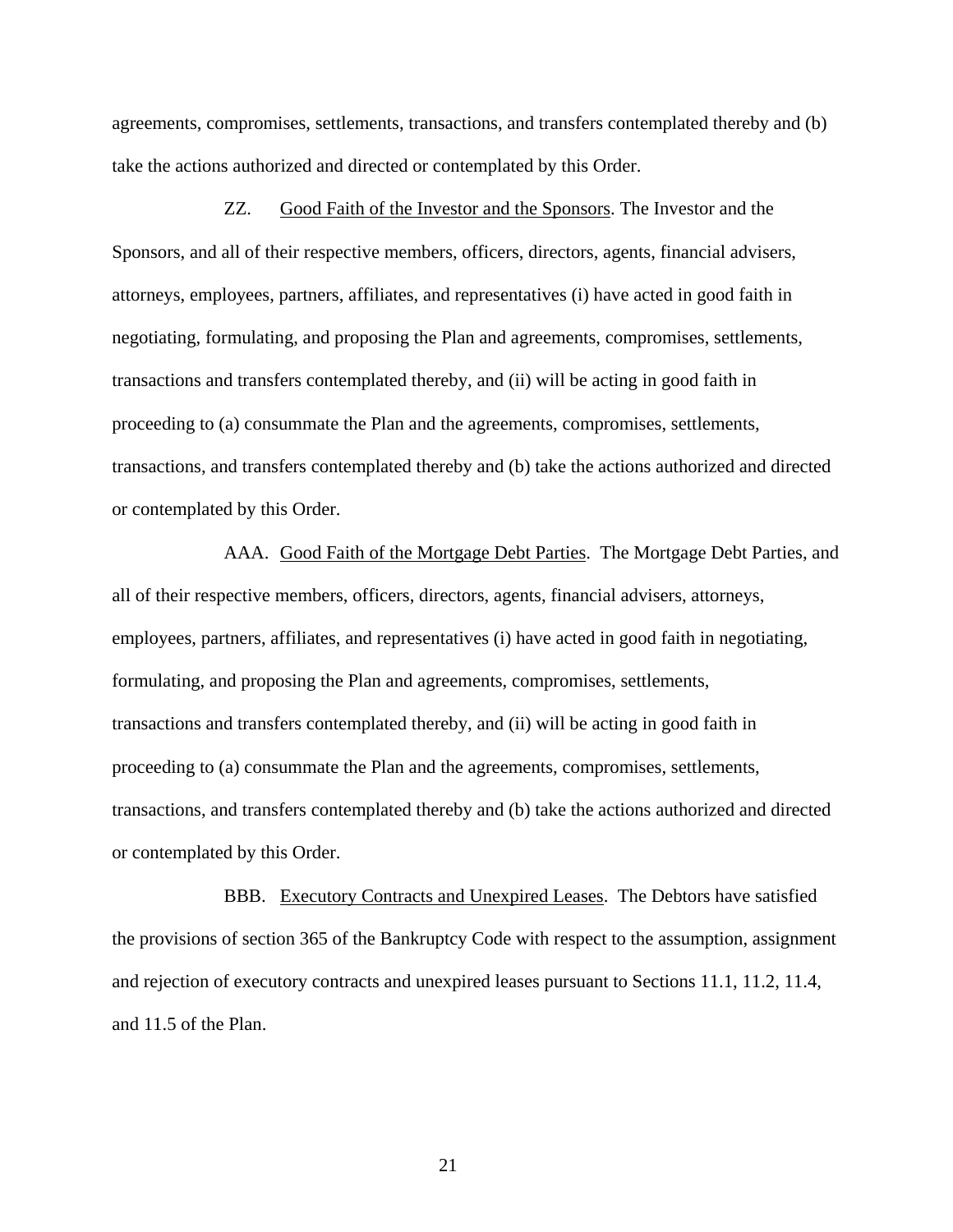CCC. Transfers by Debtors. All transfers of property and assets of the Debtors' estates, including, without limitation, the transfer and assignment of the Litigation Trust Assets to the Litigation Trust, shall be free and clear of all Claims, Liens, encumbrances, charges, and other interests, except as provided in the Plan, the Plan Supplement or this Order.

DDD. Vesting of Assets. Except as provided in the Plan, and in paragraph 72 of this Order, pursuant to sections 1141(b) and (c) of the Bankruptcy Code, all property of the Debtors, including the Mortgage Properties, but excluding the Litigation Trust Assets, the Administrative/Priority Claims Reserve, and the Mortgage Parties Indemnification Fund, shall vest in the Reorganized Debtors or NewCo, as applicable, free and clear of all Claims, Liens, Liabilities, encumbrances, charges and other interests, including, without limitation, any and all claims, liens, encumbrances and any and all right, title, and interests related thereto of governmental entities relating to any tax liabilities or similar liabilities. Such vesting does not constitute a voidable transfer under the Bankruptcy Code or applicable nonbankruptcy law.

EEE. Deemed Sale of Mortgage Properties. Notwithstanding the vesting and retention of title of the Mortgage Properties in the Reorganized Debtors, the transfer of 100% of the New Debtor Equity of the surviving Tier 1 Debtors to NewCo and the distribution of the Cash Distribution by the Reorganized Debtors to the holder of the Allowed Mortgage Facility Claim effected pursuant to this Plan shall be deemed the equivalent of a sale of the Mortgage Properties to NewCo after foreclosure or acceptance of a deed in lieu of foreclosure by the Trustee or the Special Servicer, free and clear of all Claims, Liens, Liabilities, encumbrances, charges and other interests. On the Effective Date, all of the liens and security interests that secure and evidence the Mortgage Facility shall be terminated, cancelled and annulled (of record and otherwise). Pursuant to Section 6.5 of the Plan, as of the Effective Date, all notes and any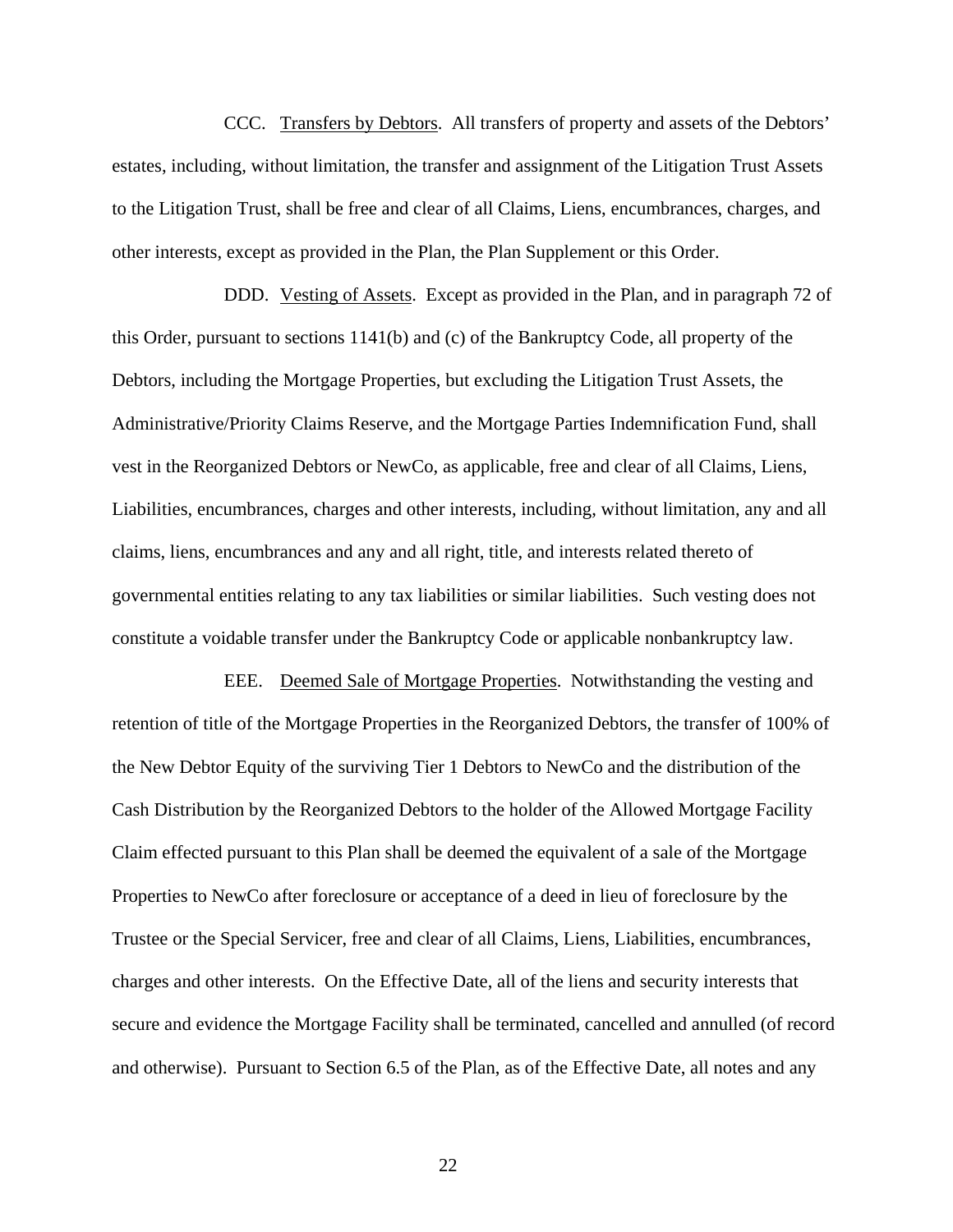obligations of the Debtors under the Mortgage Facility or the Mezzanine Facilities, and any guarantees thereof by the Debtors, shall be discharged and be of no further force or effect against the Debtors or the Mortgage Properties, and the holders thereof shall have no rights against the Debtors or the Mortgage Properties, except the right to receive the Distributions provided in the Plan. As of the Effective Date, the ESA UD Mortgage Claim and the General Unsecured Claims, and the rights of the holders thereof thereunder, shall be cancelled and deemed null and void and of no further force and effect, and the holders thereof shall have no rights, and such notes, agreements, certificates and securities shall evidence no rights, except the right to receive the Distributions provided in the Plan. It is understood, however, that (i) Section 6.5 of the Plan shall not affect any Guaranty Claims, other than a Guaranty Claim against a Debtor, or the pursuit of Litigation Trust Assets, and (ii) notwithstanding Section 6.11 of the Plan, the notes or certificates in respect of the Mortgage Facility and the Mezzanine Facilities shall not be surrendered and cancelled so as not to impair the pursuit of Litigation Trust Assets or any Guaranty Claims other than a Guaranty Claim against a Debtor. The Debtors, NewCo, the Reorganized Debtors, the Special Servicer, the Operating Advisor, all holders of Allowed Mortgage Facility Claims and the Debt Financing Lenders are authorized to execute and deliver all documents, and make all filings and recordings, necessary or deemed advisable to evidence such termination, cancellation and annulment.

FFF. Good Faith Purchaser. The Investor and the Sponsors are each a good faith purchaser of NewCo, the Debtors, HVM Manager (the "Company") and the Company's assets and property and are entitled to the protections afforded good faith purchasers under the Bankruptcy Code.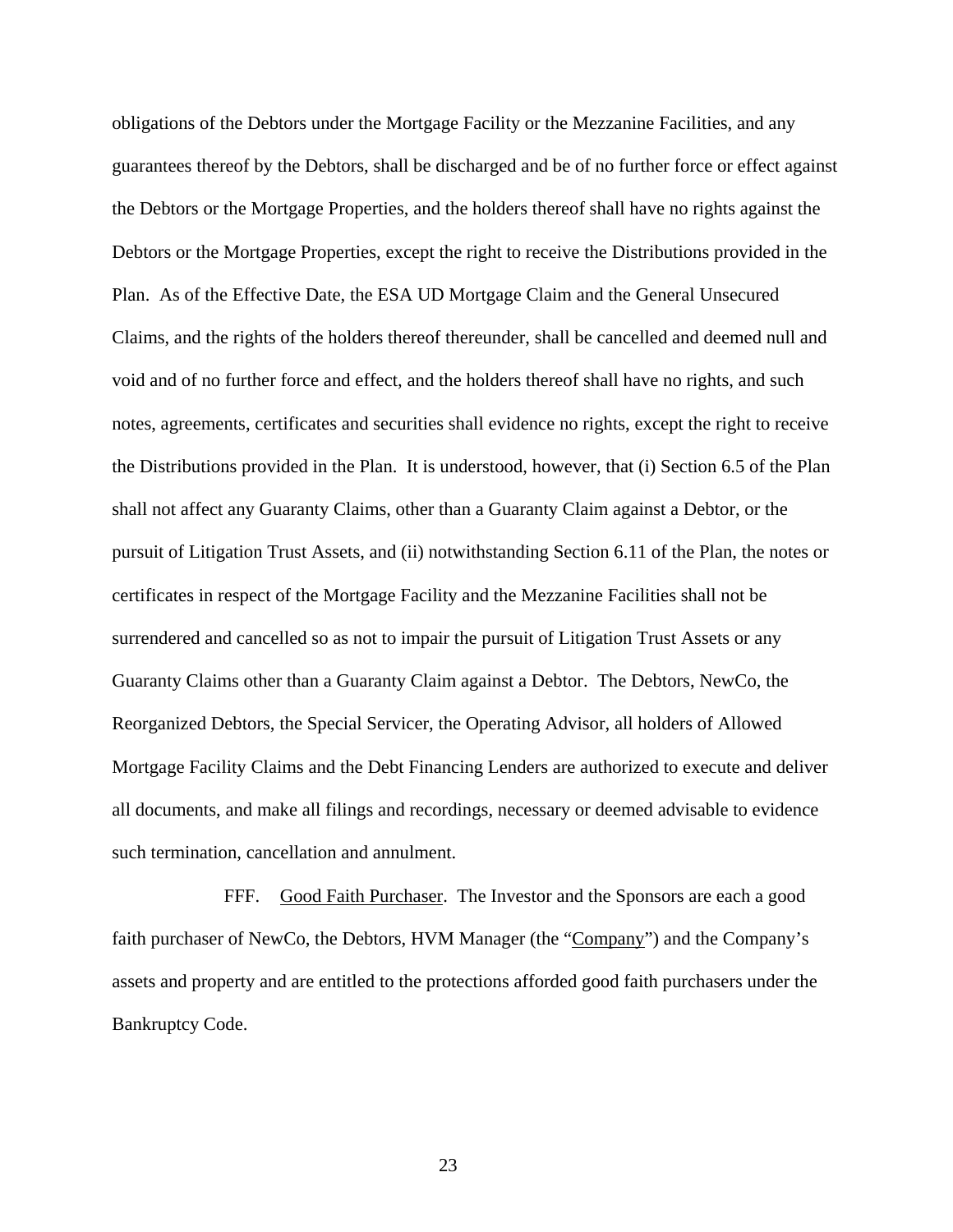GGG. Debt Financing Arrangements Negotiated in Good Faith. The Debt Financing Arrangements (including, without limitation, any and all terms, conditions and covenants thereof) have been negotiated in good faith and at arm's-length among the borrowers under the Debt Financing Arrangements and the Debt Financing Lenders, and any credit extended or loans made to the borrowers under the Debt Financing Arrangements by the Debt Financing Lenders has been extended, issued and made in good faith and for legitimate business purposes and the Debt Financing Lenders have acted in good faith in negotiating, formulating, and proposing the transactions contemplated by the Plan.

HHH. Injunction, Exculpation, and Releases. The Court has jurisdiction under sections 1334(a) and (b) of title 28 of the United States Code to approve the injunction, exculpation, and releases set forth in Article X of the Plan, because, *inter alia*, these provisions are an integral part of the Debtors' reorganization plan. Section 105(a) of the Bankruptcy Code permits issuance of the injunction and approval of the releases set forth in Article X of the Plan if, as has been established here based upon the record in the Chapter 11 Cases, the Lefkovits Declaration, and the evidence presented at the Confirmation Hearing, such provisions (i) were integral to the agreement among the various parties in interest and are important and necessary to the formulation and implementation of the Plan, as provided in section 1123 of the Bankruptcy Code, (ii) confer substantial benefits on the Debtors' estates and creditors, (iii) are fair and reasonable and (iv) are in the best interests of the Debtors, their estates, and parties in interest. Further, the release and exculpation provisions in the Plan do not relieve any party of liability for an act or omission to the extent such act or omission is determined by a final order by a court of competent jurisdiction to have constituted willful misconduct or gross negligence or the other exceptions set forth therein, do not release any Guaranty Claim other than a Guaranty Claim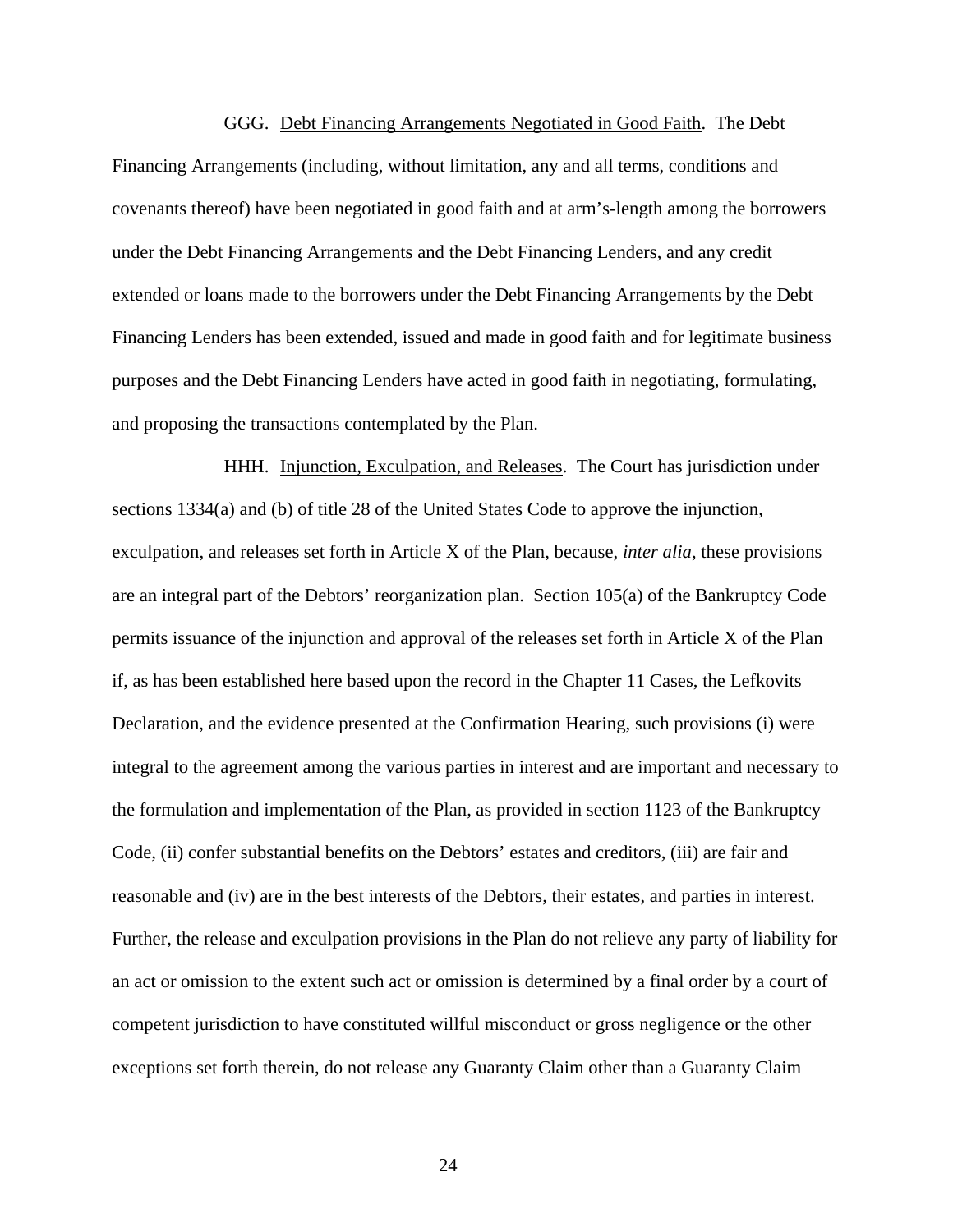against a Debtor, and do not release any claims constituting Litigation Trust Assets, including potential claims referenced in the Examiner's Report. Based upon the record of these Chapter 11 Cases and the evidence proffered or adduced at the Confirmation Hearing, this Court finds that the injunction, exculpation, and releases set forth in Article X of the Plan are consistent with the Bankruptcy Code and applicable law.

III. Pursuant to section 1123(b)(3) of the Bankruptcy Code and Bankruptcy Rule 9019(a), the releases, exculpations, and injunctions set forth in Article X of the Plan and implemented by this Order are fair, equitable, reasonable, and in the best interests of the Debtors, the Reorganized Debtors and their estates, creditors and equity holders. The failure to include such provisions would seriously impair the Debtors' ability to confirm a consensual Plan in these Chapter 11 Cases. Accordingly, this Court finds that the releases, exculpations, and injunctions set forth in Article X of the Plan are consistent with the Bankruptcy Code and applicable law.

JJJ. Compromise and Settlement. Pursuant to Bankruptcy Rule 9019, in consideration of the distributions and other benefits provided under the Plan, the provisions of the Plan shall constitute a good faith compromise and settlement of all Claims or controversies resolved pursuant to the Plan. All Plan distributions made to creditors holding Allowed Claims in any Class are intended to be and shall be final.

KKK. Litigation Trust. Entry into the Litigation Trust Agreement is in the best interests of the Debtors, the Debtors' Estates and creditors and holders of Equity Interests. The establishment of the Litigation Trust, the selection of Hobie Truesdell to serve as the Litigation Trustee, the form of the proposed Litigation Trust Agreement (as it may be modified or amended), is appropriate and in the best interests of creditors and holders of Equity Interests. The Litigation Trust Agreement, including Exhibit A thereto, shall, upon execution, be valid,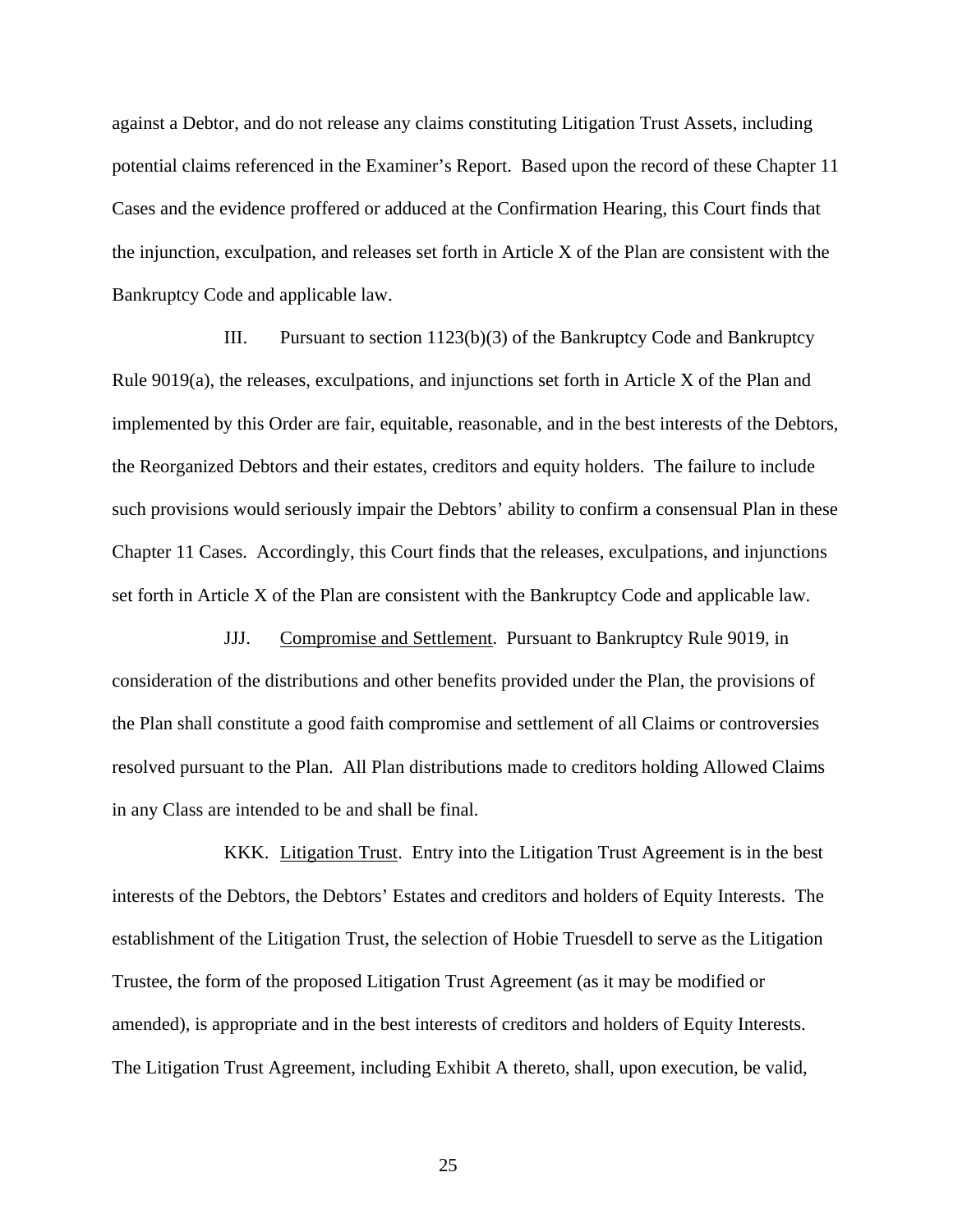binding and enforceable in accordance with its terms. The holders of Claims in Class 4A (Mortgage Facility Deficiency Claims), Class 4B (Mezzanine Facility Claims), Class 5 (General Unsecured Claims) and the Indenture Trustee are beneficiaries of the Litigation Trust.

LLL. Exemption from Securities Law. Section 1145 of the Bankruptcy Code exempts from registration under section 5 of the Securities Act or other applicable securities laws the offer or sale, under a chapter 11 plan of reorganization, of a security of a debtor, of any affiliate participating in a joint plan with the debtor, or of a successor to a debtor under a plan, if such securities are offered or sold in exchange for a claim against, or an equity interest in, such debtor or affiliate. Such securities may be resold without registration under the Securities Act, unless the holder is an "underwriter" with respect to such securities, as that term is defined in section 1145(b) of the Bankruptcy Code.

MMM.To the extent the Litigation Trust Beneficiaries' interest in the Litigation Trust is deemed to be a security, section 1145 of the Bankruptcy Code applies to the distribution under the Plan of interests in the Litigation Trust. In addition, to the extent persons deemed to be "underwriters" receive interests in the Litigation Trust pursuant to the Plan, which interests are otherwise exempt from registration pursuant to section 1145 of the Bankruptcy Code, resales of such interests in the Litigation Trust would not be exempted by section 1145 of the Bankruptcy Code from registration under the Securities Act or other applicable law.

NNN. Mortgage Parties Indemnification Fund. On the Effective Date, the Debtors shall transfer \$20 million to the Mortgage Facility Trust, and the Mortgage Facility Trust or its assignee or designee shall hold such funds in the Mortgage Parties Indemnification Fund for the benefit of the Mortgage Debt Parties to satisfy any indemnification obligations of the Mortgage Facility Trust with respect to any post- Confirmation Date litigation commenced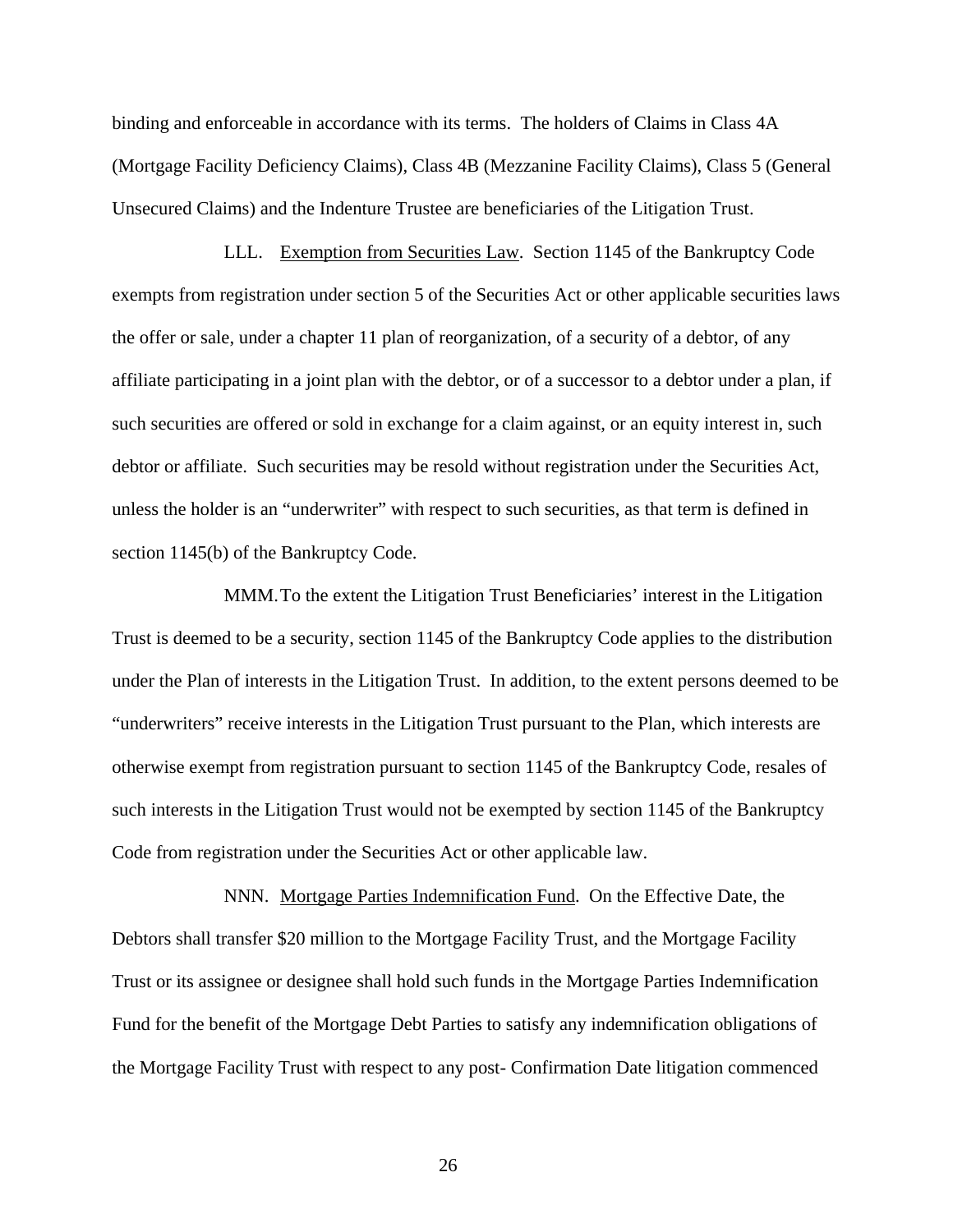against the Mortgage Debt Parties regarding the voting on the Plan, distributions under the Plan and any other actions taken by the Mortgage Debt Parties in connection with the Plan, including the implementation of the Plan, as further set forth in Section 6.16 of the Plan. The transfer of the \$20 million to the Mortgage Parties Indemnification Fund is appropriate and in the best interests of the Debtors, their creditors, and all parties in interest.

OOO. Preservation of Causes of Action. It is in the best interests of the Debtors and their creditors and holders of Equity Interests that the Litigation Trust Assets, be transferred to the Litigation Trust, as set forth in Section 1.89 of the Plan.

PPP. The settlement reached with the Debtors, Special Servicer, the Creditors' Committee and the Indenture Trustee, as set forth on the record of the Confirmation Hearing and reflected in the Litigation Trust Agreement, including Exhibit A thereto (and the ESI Settlement Agreement) is approved. Except as expressly provided herein or in the Litigation Trust Agreement including Exhibit A thereto setting forth the priority of distributions from the Litigation Trust Agreement, nothing herein or in the Litigation Trust Agreement affects the rights and obligations of the Mortgage Facility Trust or holders of Mezzanine Facilities Claims under the Intercreditor Agreement, including, without limitation, provisions pertaining to Guaranty Claims. The Indenture Trustee shall be a Litigation Trust Beneficiary to the extent of provided in the Litigation Trust Agreement. As of the Effective Date, the Indenture Trustee shall transfer any interests or rights it has respecting the Litigation Trust Assets to the Litigation Trust.

QQQ. NewCo, Reorganized Debtors, Investors, Sponsors and Debt Financing Lenders Not Successors of the Debtors. Except with respect to administrative expense claims of the type specified in Section 1.7(c)(i) of the Plan as expressly provided for in Section 2.1 of the Plan, (i) NewCo shall not be a successor to any of the debtors in the Chapter 11 Cases by reason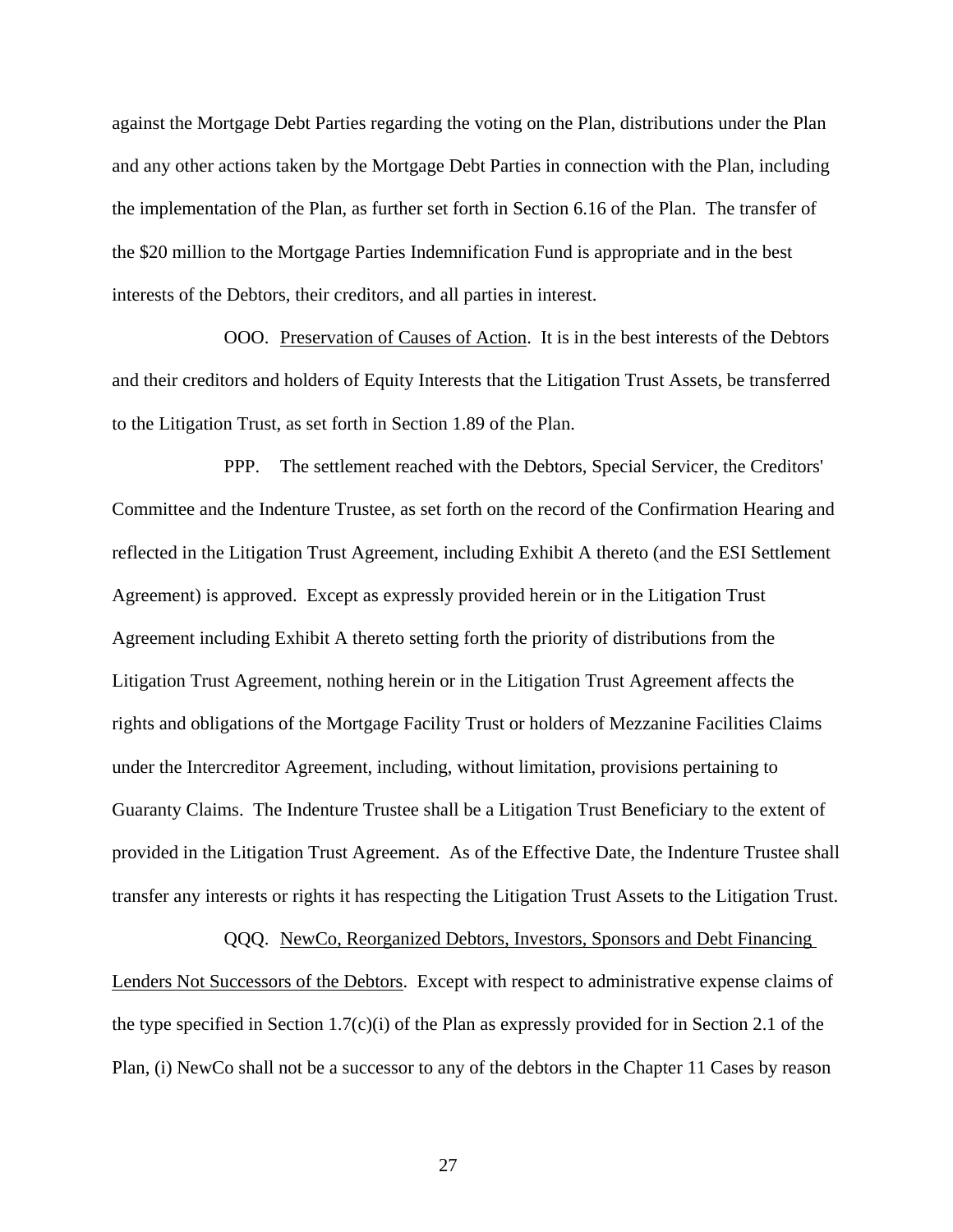of any theory of law or equity, (ii) except as provided in paragraph 72 of this Order, NewCo and the Reorganized Debtors shall not assume, incur or be responsible for any claims or liabilities of the Debtors or any of their affiliates, and (iii) neither the Reorganized Debtors, NewCo, the Investor, the Sponsors, nor the Debt Financing Lenders shall be successors or successors in interest of the Debtors or Extended Stay Inc. nor incur any successor or transferee Liability<sup>2</sup> of any kind, nature or character, including, without limitation, in relation to (a) any and all liabilities arising or resulting from or relating to the transactions contemplated by the Plan, (b) any and all Claims, Liens, Liabilities, encumbrances, charges and other interests arising from or relating to any conduct, liabilities, or obligations of the Debtors or Extended Stay Inc., and (c) except as provided in paragraph 72 of this Order, any and all Claims, Liens, Liabilities, encumbrances, charges and other interests and any and all right, title, and interests related thereto, of governmental entities relating to any tax or similar liabilities.

### **CONCLUSIONS OF LAW**

 NOW, THEREFORE, IT IS HEREBY ORDERED, ADJUDGED, AND DECREED THAT:

1. Confirmation. All requirements for confirmation of the Plan have been satisfied. Accordingly, the Plan in its entirety is CONFIRMED pursuant to section 1129 of the Bankruptcy Code. A copy of the confirmed Plan is attached as "Exhibit A" to this Order. The terms of the Plan and the Plan Supplement are incorporated by reference into, and are an integral part of, this Order.

<u>.</u>

<sup>&</sup>lt;sup>2</sup> The Investment Agreement defines "Liability" as "any liability or obligation of whatever kind or nature (whether known or unknown, whether asserted or unasserted, whether absolute or contingent, whether accrued or unaccrued, whether liquidated or unliquidated, and whether due or to become due), including any liability for taxes, including, without limitation, taxes arising as a result of the transactions contemplated by this [Investment] Agreement or the Plan."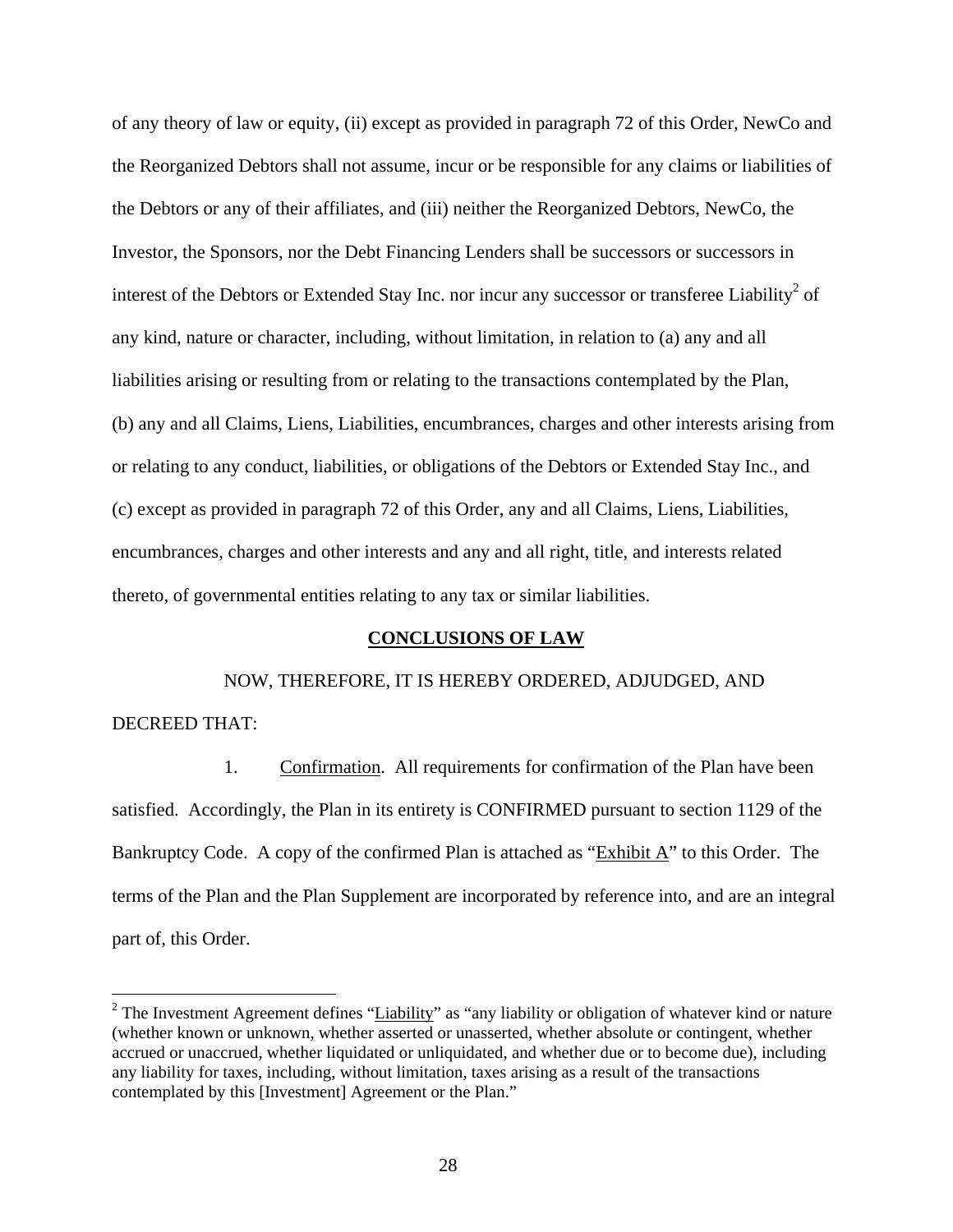2. Objections. All parties have had a full and fair opportunity to litigate all issues raised by the Objections, or which might have been raised, and the Objections have been fully and fairly litigated. All Objections, responses, statements, and comments in opposition to the Plan, other than those withdrawn with prejudice in their entirety prior to the Confirmation Hearing or otherwise resolved on the record of the Confirmation Hearing and/or herein are overruled for the reasons stated on the record.

3. Findings of Fact and Conclusions of Law. The findings of fact and the conclusions of law stated in the Confirmation Order shall constitute findings of fact and conclusions of law pursuant to Bankruptcy Rule 7052, made applicable to the proceeding by Bankruptcy Rule 9014. To the extent any finding of fact shall be determined to be a conclusion of law, it shall be so deemed, and to the extent any conclusion of law shall be determined to be a finding of fact, it shall be so deemed.

4. Plan Supplement. The documents contained in the Plan Supplement, and any amendments, modifications, and supplements thereto, and all documents and agreements introduced into evidence by the Debtors at the Confirmation Hearing (including all exhibits and attachments thereto and documents referred to therein), and the execution, delivery, and performance thereof by the Reorganized Debtors, are authorized and approved when they are finalized, executed and delivered, and are integral to, part of and are incorporated by reference into the Plan. Without further order or authorization of this Court, the Debtors, and the Reorganized Debtors and their successors, in consultation with the Investor and each of the Sponsors and the Special Servicer (in consultation with the Operating Advisor), are authorized and empowered to make all modifications to all documents included as part of the Plan Supplement that are consistent with the Plan. Execution versions of the documents comprising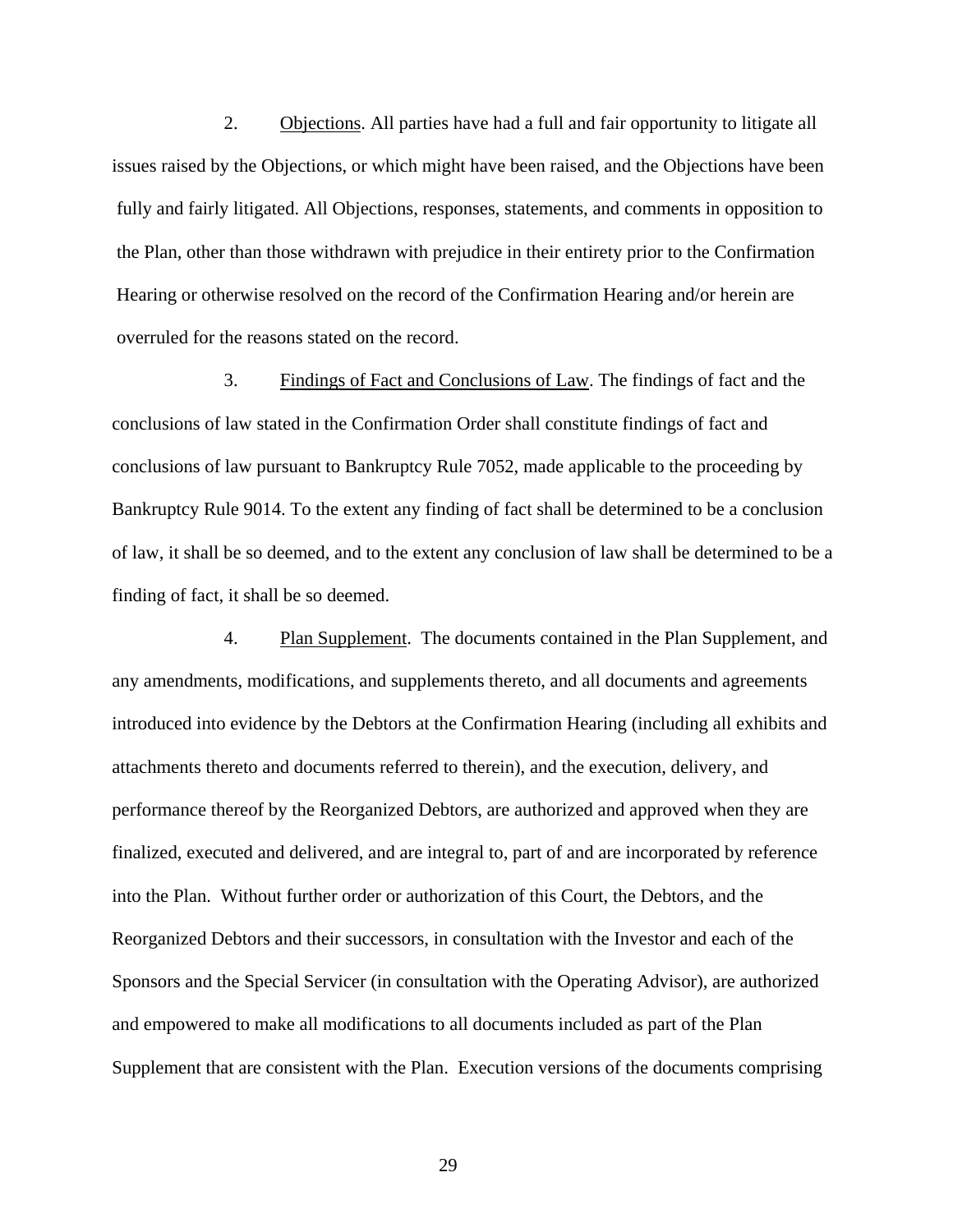the Plan Supplement shall constitute legal, valid, binding, and authorized obligations of the respective parties thereto, enforceable in accordance with their terms and, to the extent applicable, shall create, as of the Effective Date, all liens and security interests purported to be created thereby.

5. Solicitation and Notice. Notice of the Confirmation Hearing complied with the terms of the Disclosure Statement Order, was appropriate and satisfactory based on the circumstances of these Chapter 11 Cases, and was in compliance with the provisions of the Bankruptcy Code, the Bankruptcy Rules, and the Local Bankruptcy Rules. The solicitation of votes on the Plan and the Solicitation Materials complied with the solicitation procedures in the Disclosure Statement Order, was appropriate and satisfactory based upon the circumstances of these Chapter 11 Cases, and was in compliance with the provisions of the Bankruptcy Code, the Bankruptcy Rules, and the Local Bankruptcy Rules. Notice of the Plan Supplement, and all related documents, was appropriate and satisfactory based upon the circumstances of these Chapter 11 Cases, and was in compliance with the provisions of the Bankruptcy Code, the Bankruptcy Rules, and the Local Bankruptcy Rules.

6. Omission of Reference to Particular Plan Provisions. The failure to specifically describe or include any particular provision of the Plan in this Order shall not diminish or impair the effectiveness of such provision, it being the intent of this Court that the Plan be approved and confirmed in its entirety.

7. Plan Classification Controlling. The classifications of Claims and Equity Interests for purposes of the distributions to be made under the Plan shall be governed solely by the terms of the Plan. The classification set forth on the Ballots tendered or returned by the Debtors' creditors in connection with voting on the Plan: (a) were set forth on the Ballots solely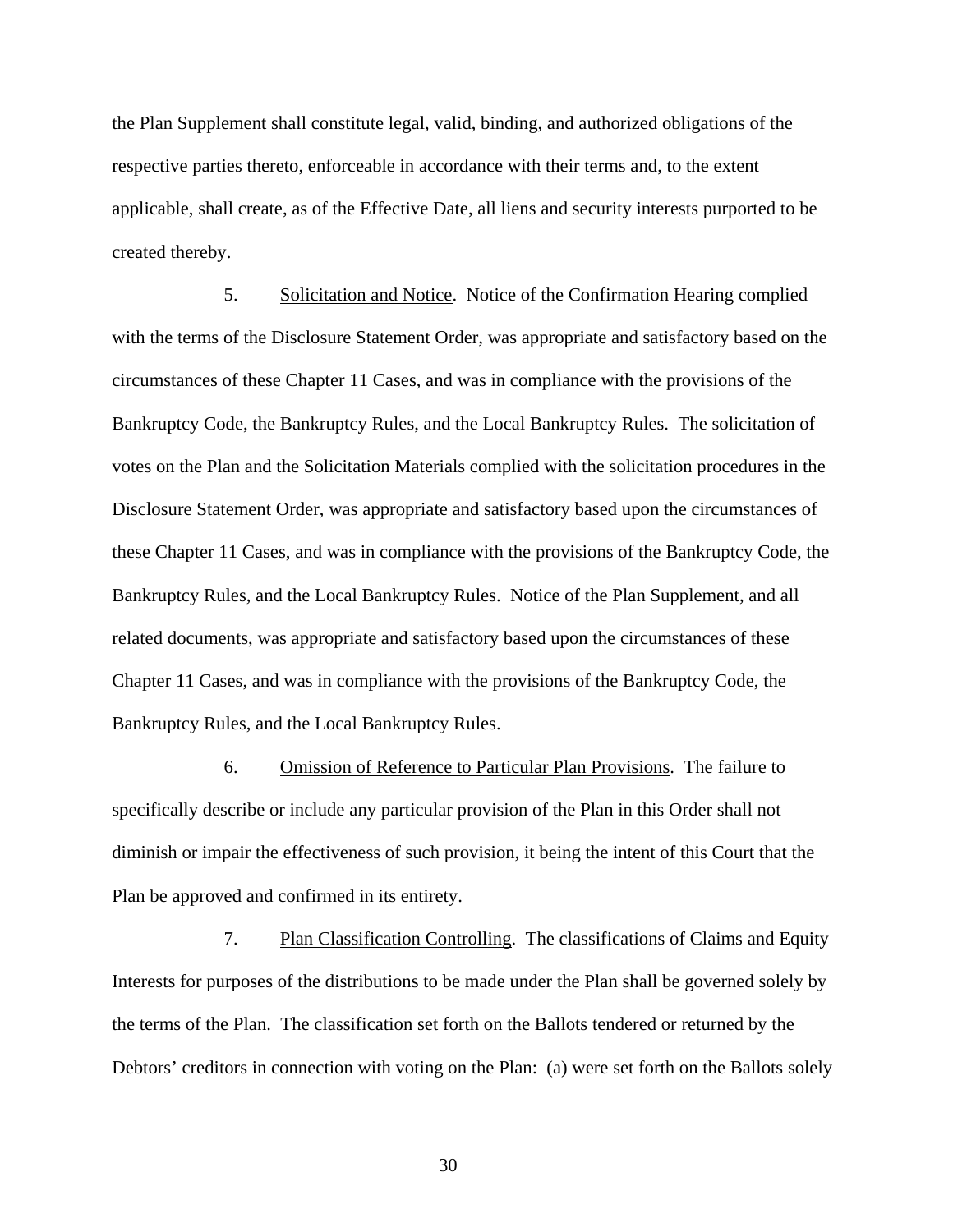for purposes of voting to accept or reject the Plan; (b) do not necessarily represent, and in no event shall be deemed to modify or otherwise affect, the actual classification of such Claims and Equity Interests under the Plan for distribution purposes; and (c) shall not be binding on the Debtors, the Reorganized Debtors, the Litigation Trust, creditors, or interest holders for purposes other than voting on the Plan.

8. Binding Effect. Except as otherwise provided in section  $1141(d)(3)$  of the Bankruptcy Code, upon entry of this Confirmation Order and subject to the occurrence of the Effective Date, the provisions of the Plan shall bind (i) any holder of a Claim against or Equity Interest in the Debtors and their respective successors and assigns, whether or not such Claim or Equity Interest of such holder is impaired under the Plan and whether or not such holder has accepted the Plan, (ii) any and all non-debtor parties to assumed executory contracts and unexpired leases with the Debtors, (iii) those parties who filed Objections to the Plan, (iv) the Mortgage Debt Parties, (v) the holders of the Mortgage Certificates, (vi) every other party in interest in these Chapter 11 Cases, and (vii) all parties receiving property under the Plan, and their respective heirs, executors, administrators, successors, or assigns.

9. Merger, Dissolution, or Consolidation of Corporate Entities. Pursuant to and in accordance with Section 6.7 of the Plan, on or as soon as practicable after the Effective Date, the Debtors and/or NewCo, as applicable, shall take such actions as may be or become necessary, without further action being required under applicable law, regulation, order or rule (including, without limitation, any action by the board of directors, stockholders, partners, members or managers of any Debtor or members of NewCo), and cause (i) 100% of the New Debtor Equity of the surviving Tier 1 Debtors to be issued to NewCo or a subsidiary of NewCo; (ii) the Equity Interests of each of the Tier 2 Debtors and the ESH/TN Properties Membership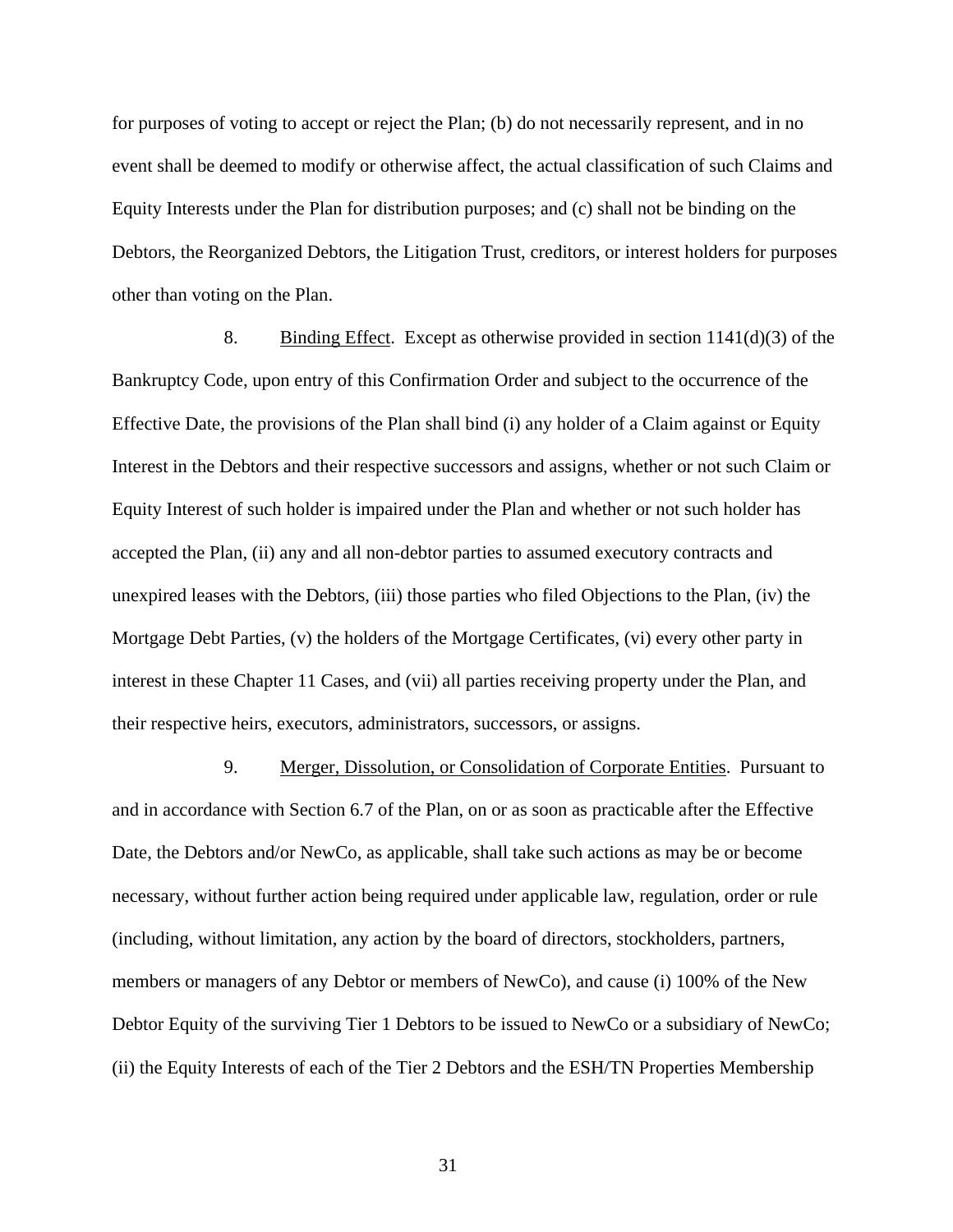Interests to remain outstanding and Unimpaired; (iii) the Equity Interests of each of the Tier 3 Debtors to be cancelled, extinguished and not re-issued; and (iv) the Restructuring Transactions to be implemented. Pursuant to, under and in accordance with the Plan, the Debtors, NewCo and/or the Reorganized Debtors may, without any further order of the Court, effectuate some, all or none of the Restructuring Transactions. Before, on, or as soon as practicable after the Effective Date, the Debtors, NewCo and/or the Reorganized Debtors may, without further order of the Court or the need to modify the Plan, effectuate other Restructuring Transactions not in the Plan Supplement that are similar in nature and involve Tier 1 Debtors and/or Tier 2 Debtors, all of which will be effectuated pursuant to, under and in accordance with the Plan. If additional material Restructuring Transactions not listed in the Plan Supplement are to be effectuated, a list thereof shall be filed with the Court on or before the Effective Date. All Restructuring Transactions are being taken pursuant to and in accordance with the Plan and shall be implemented pursuant to and in accordance with the Plan. The Tier 3 Debtors shall be deemed liquidated and dissolved by the Debtors for all purposes without the necessity for other or further actions to be taken by or on behalf of the Debtors or payments to be made in connection therewith. In addition, as of the Effective Date or as soon as practicable thereafter and without the need for any further action by this Court or any other court or governmental unit, or by the board of directors, stockholders, partners, members or managers of any Reorganized Debtors, the Reorganized Debtors may, pursuant to and in accordance with the Plan, (i) cause any or all of the Reorganized Debtors to be merged into one or more of the Reorganized Debtors, dissolved or otherwise consolidated, (ii) cause the transfer of assets between or among the Reorganized Debtors, or (iii) engage in any other transaction in furtherance of the Plan. Any and all transfers, mergers, dissolutions or consolidations effected by the Debtors, NewCo and/or the Reorganized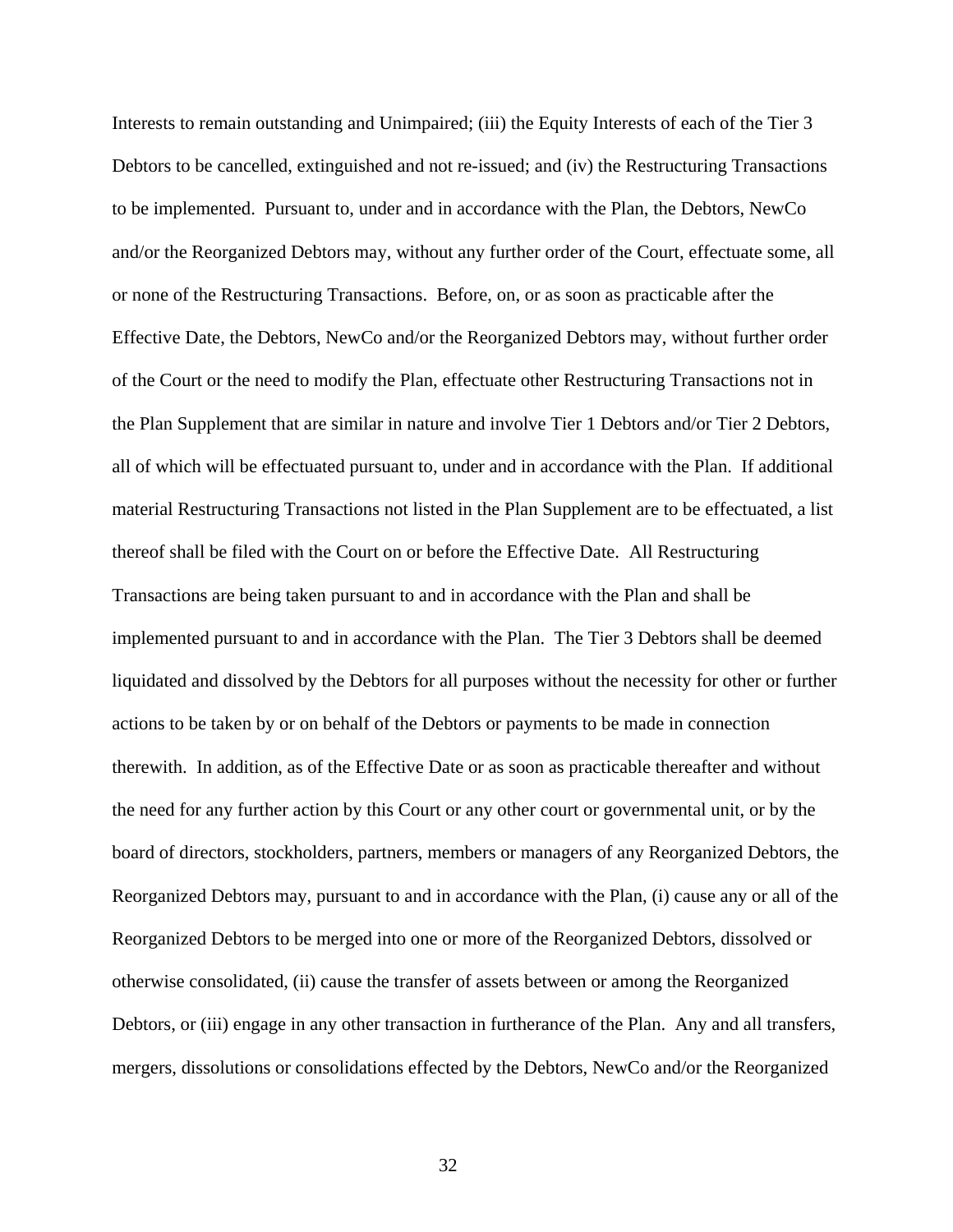Debtors as contemplated by the Plan, including the Restructuring Transactions, shall be deemed transfers, mergers, dissolutions and consolidations effected under and pursuant to the Plan, and pursuant to Section 1146(a) of the Bankruptcy Code, and the making or delivery of any instrument in connection therewith shall not be taxed under any law imposing any sales and use, stamp, real estate transfer, mortgage recording, or other similar tax.

10. Surrender and Cancellation of Instruments. Pursuant to Section 6.5 of the Plan, as of the Effective Date, all notes and any obligations of the Debtors under the Mortgage Facility or the Mezzanine Facilities shall be discharged and be of no further force or effect against the Debtors or the Mortgage Properties, and the holders thereof shall have no rights against the Debtors or the Mortgage Properties, except the right to receive the Distributions provided in the Plan. As of the Effective Date, the ESA UD Mortgage Claim and the General Unsecured Claims, and the rights of the holders thereof thereunder, shall be cancelled and deemed null and void and of no further force and effect, and the holders thereof shall have no rights, and such notes, agreements, certificates and securities shall evidence no rights, except the right to receive the Distributions provided in the Plan. It is understood, however, that (i) Section 6.5 of the Plan shall not affect any Guaranty Claims, other than a Guaranty Claim against a Debtor, or the pursuit of Litigation Trust Assets, and (ii) notwithstanding Section 6.11 of the Plan, the notes or certificates in respect of the Mortgage Facility and the Mezzanine Facilities shall not be surrendered and cancelled so as not to impair the pursuit of Litigation Trust Assets or any Guaranty Claims other than a Guaranty Claim against a Debtor.

11. Subject to Section 6.5 of the Plan, each holder of an instrument evidencing a Claim shall surrender such instrument to the Reorganized Debtors. At the option of the Reorganized Debtors or NewCo, as applicable (in their reasonable discretion), no Distribution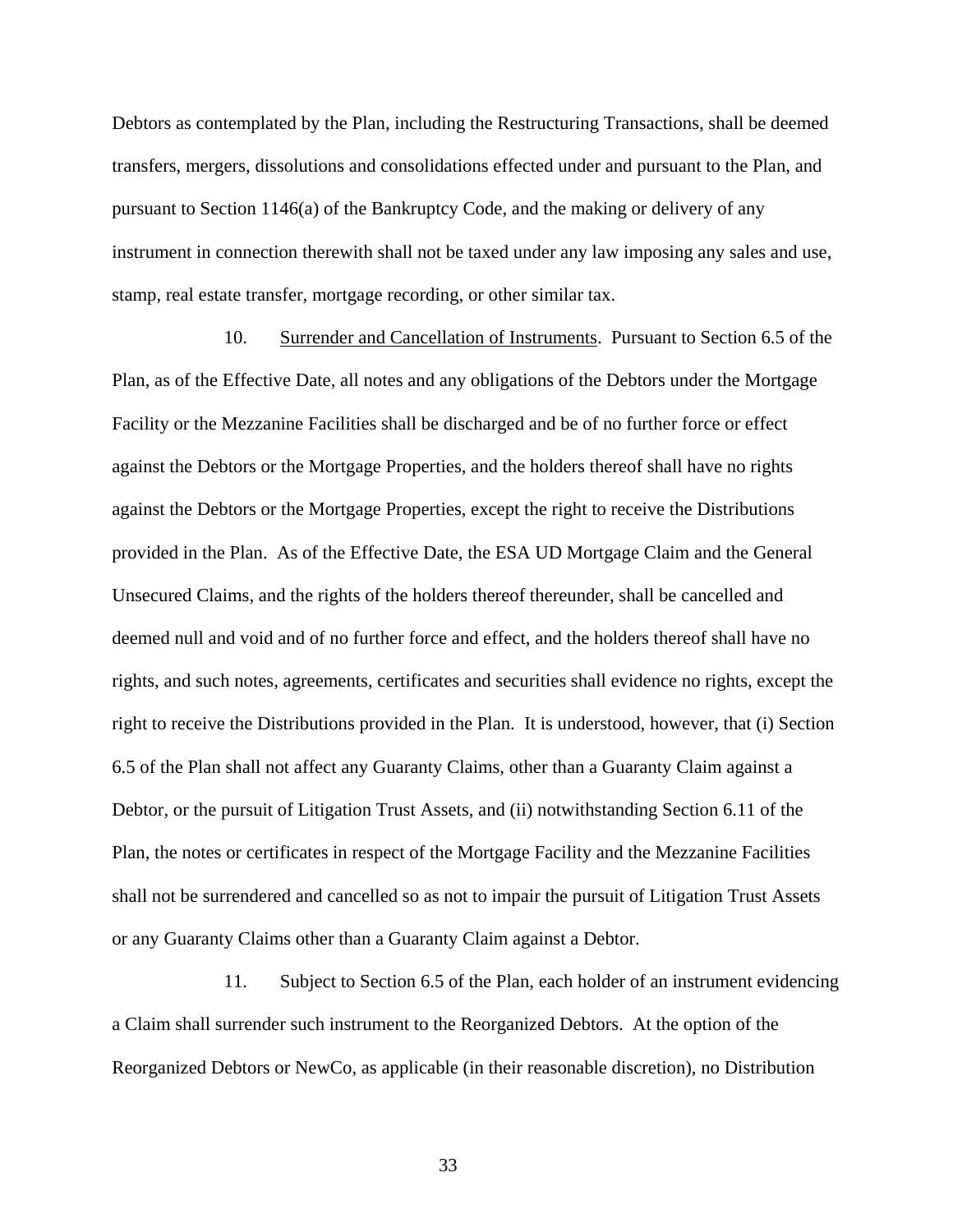hereunder shall be made to or on behalf of any holder of such Claim unless and until such instrument is received or the unavailability of such instrument is reasonably established to the satisfaction of the Reorganized Debtors. In accordance with section 1143 of the Bankruptcy Code, any such holder of such a Claim that fails to surrender or cause to be surrendered such instrument or to execute and deliver an affidavit of loss and indemnity reasonably satisfactory to the Reorganized Debtors and, in the event that the Reorganized Debtors requests, fails to furnish a bond in form and substance (including, without limitation, amount) reasonably satisfactory to the Reorganized Debtors shall be deemed to have forfeited all rights, claims, and interests and shall not participate in any Distribution hereunder.

12. Issuance of NewCo Common Interests. The Reorganized Debtors' issuance of 100% of the New Debtor Equity of the surviving Tier 1 Debtors to NewCo or a subsidiary of NewCo, to be issued pursuant to the Investment Agreement, is authorized without the need for any further corporate action and without any further action by holders of Claims or Equity Interests.

13. Transfer by NewCo. On the Effective Date, NewCo shall pay over or distribute to, or at the direction of, the Plan Administrator the Investment to the extent necessary to make all cash distributions required under the Plan, other than the payment of the Excess Cash and the funding of the Administrative/Priority Claims Reserve.

14. Substantive Consolidation for Plan Purposes Only. Entry of this Order shall constitute the approval, pursuant to section 105(a) of the Bankruptcy Code, effective as of the Effective Date, of the substantive consolidation of the Debtors solely for the purpose of voting, confirmation and distribution as provided in section 6.1 of the Plan. On and after the Effective Date, (i) all assets and liabilities of the Debtors shall be treated for purposes of the Plan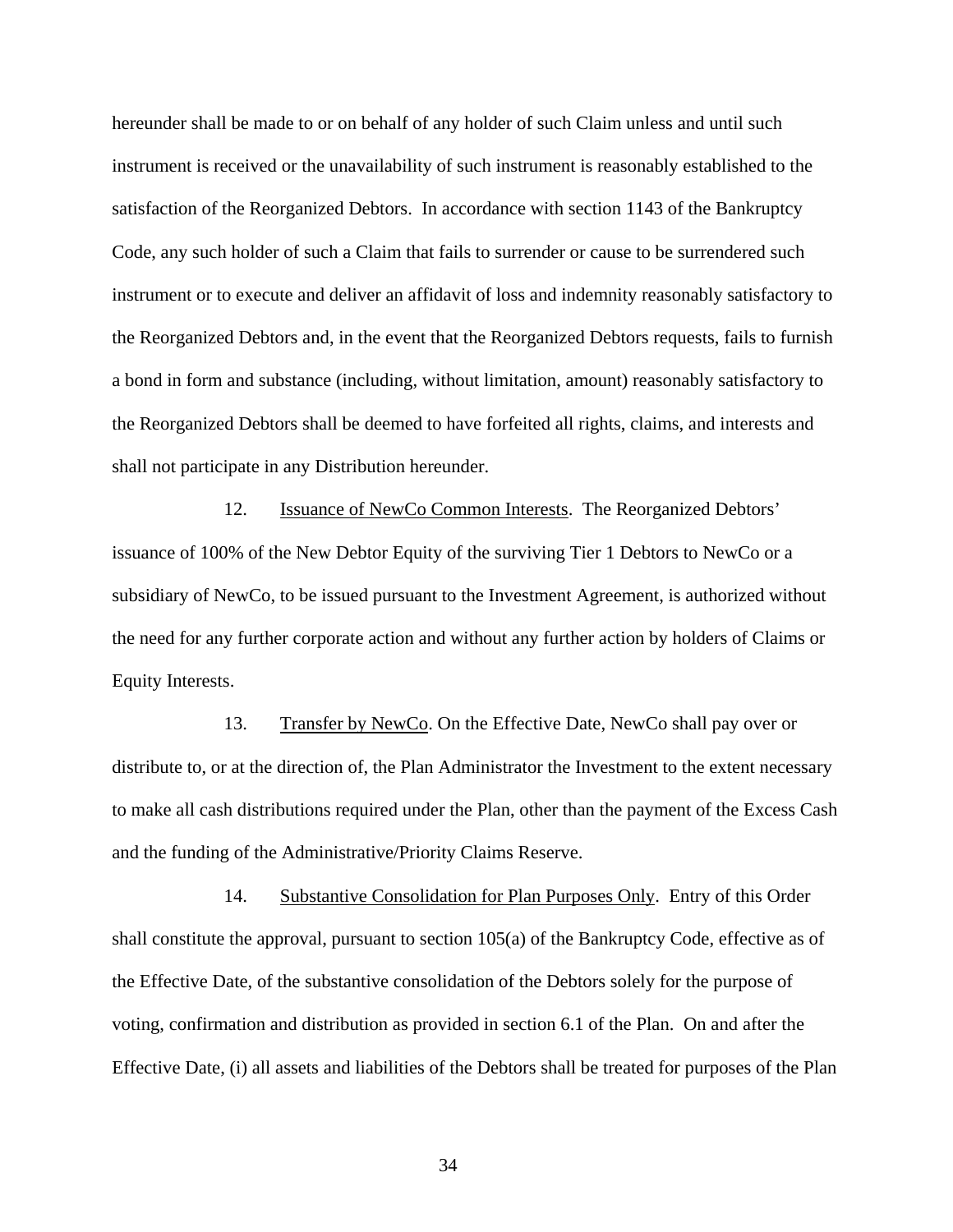as though they were merged, (ii) all guarantees of the Debtors of payment, performance or collection of obligations of any other of the Debtors shall be eliminated and cancelled, (iii) all joint obligations of two or more of the Debtors and all multiple Claims against such entities on account of such joint obligations, shall be considered a single Claim against the Debtors, (iv) all intercompany claims and obligations between one Debtor and any of the other Debtors, including as a result of the rejection of any executory contract or unexpired lease, shall be eliminated, extinguished and cancelled, except for such intercompany claims and obligations necessary to pursue Litigation Trust Assets, and (v) any Claim filed against any of the Debtors shall be deemed filed against the consolidated Debtors and shall be one Claim against and a single obligation of the consolidated Debtors. Except as otherwise provided in paragraph 72 of this Order, the Plan or the Restructuring Transactions, (a) all property of each Debtor shall vest in each respective Reorganized Debtor, free and clear of all Claims, Liens, Liabilities, encumbrances, charges and other interests and (b) each Debtor shall continue to exist after the Effective Date as a separate corporate entity, limited liability company, partnership or other form, as the case may be, with all the powers of a corporation, limited liability company, partnership or other form, as the case may be, pursuant to the applicable law in the jurisdiction in which each applicable Debtor is incorporated or formed and pursuant to the respective certificate of incorporation and bylaws (or other formation documents) in effect before the Effective Date. The provisions of the Intercreditor Agreement shall remain in full force and effect notwithstanding any substantive consolidation of the Debtors pursuant to the Plan.

15. The Litigation Trust. On the Effective Date, the Debtors shall transfer the Litigation Trust Funding to the Litigation Trust and the Debtors and the Litigation Trustee shall execute the Litigation Trust Agreement and shall take all steps necessary to establish the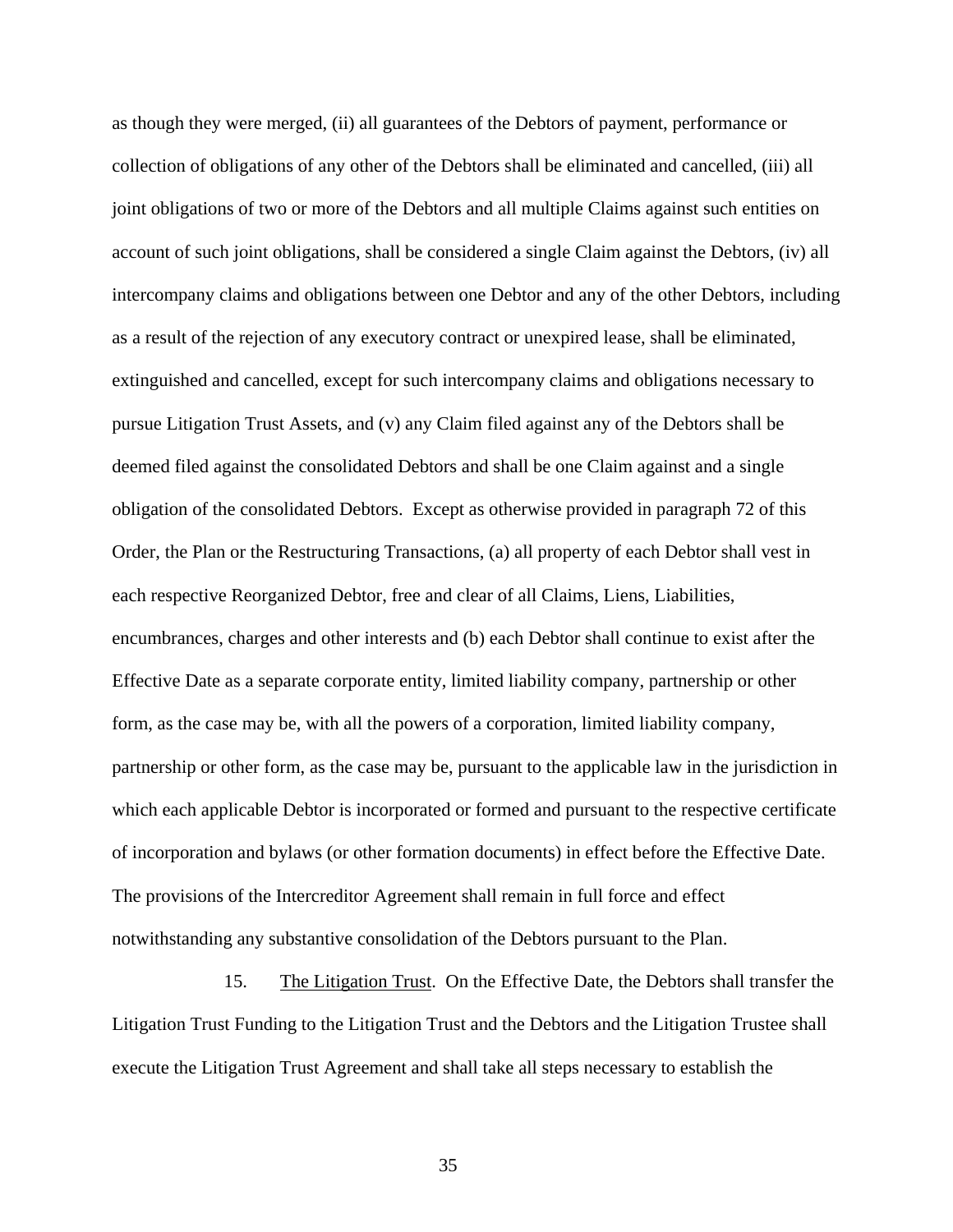Litigation Trust in accordance with the Plan. On the Effective Date, the Debtors, and, to the extent provided in the Litigation Trust Agreement, ESI, shall be deemed to have automatically transferred to the Litigation Trust all of their right, title, and interest in and to all of the Litigation Trust Assets, and in accordance with section 1141 of the Bankruptcy Code, all such assets shall automatically vest in the Litigation Trust free and clear of all Claims, Liens, Liabilities, encumbrances, charges and other interests subject only to the Allowed Claims of the Litigation Trust Beneficiaries as set forth in the Plan and the Litigation Trust Agreement, and the expenses of the Litigation Trust as provided in the Litigation Trust Agreement. Thereupon, the Debtors, and the Reorganized Debtors shall have no interest in the Litigation Trust Assets or the Litigation Trust. In connection with the vesting and transfer of the Litigation Trust Assets, including rights and causes of action, any attorney-client, work-product protection or other privilege or immunity attaching to any documents or communications (whether written or oral) transferred to the Litigation Trust shall vest in the Litigation Trust. The Debtors, ESI and the Litigation Trustee are authorized to take all necessary actions to effectuate the transfer of such privileges, protections and immunities. In the event of any conflict between the terms of Section 6.17 of the Plan and the Litigation Trust Agreement, the terms of the Litigation Trust Agreement shall govern. Hobie Truesdell is hereby appointed as the Litigation Trustee.

16. Indenture Trustee and ESI Settlement. As of the Effective Date, any interests or rights the Indenture Trustee has respecting the Litigation Trust Assets and the ESI Causes of Action (as such term is defined in the ESI Settlement Agreement) shall be deemed transferred to and vested in the Litigation Trust.

17. Distributions Under the Plan. All distributions under the Plan shall be made in accordance with Article VIII of the Plan and such methods of distribution are approved.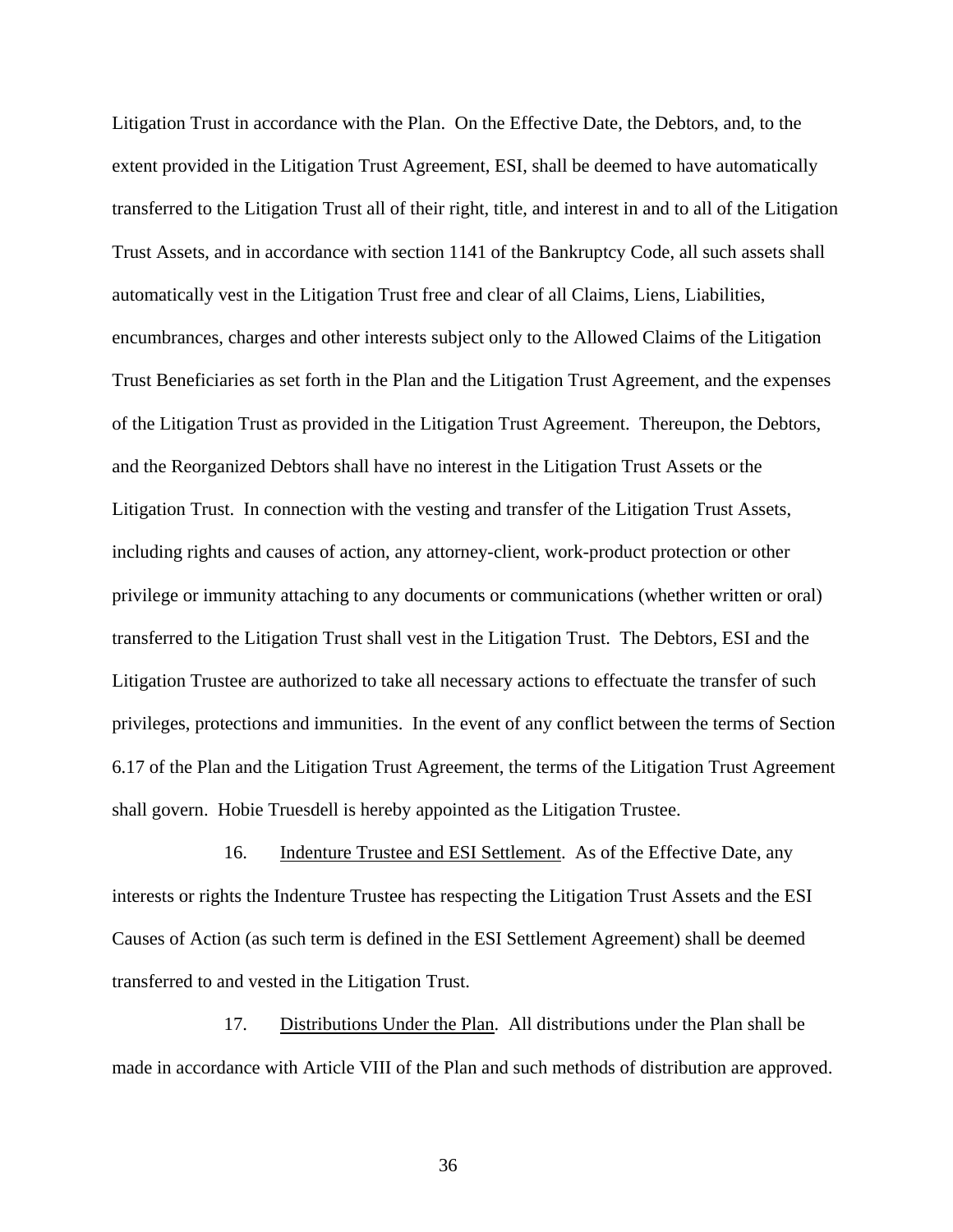18. Disputed Claims. The provisions of Article VII of the Plan, including, without limitation, the provisions governing procedures for resolving Disputed Claims, are found to be fair and reasonable and are approved. In connection with distributions on account of Administrative Expense Claims, Priority Claims, General Unsecured Claims, and Mezzanine Facilities Claims, Distributions on account of such Disputed Claims shall be made in accordance with Section 7.2 of the Plan to the extent such Disputed Claims become Allowed.

19. Treatment is in Full Satisfaction. All distributions under the Plan shall be made in accordance with the Plan. The treatment set forth in the Plan is in full satisfaction of the legal, contractual and equitable rights (including any liens) that each entity holding a Claim or Equity Interest may have in or against the Debtors, the Estates, or their respective property. This treatment supersedes and replaces any agreements or rights those entities may have in or against the Debtors, the Estates, or their respective property.

20. Administrative Expense Objection Deadline. To assert an Administrative Expense Claim, other than an Administrative Expense Claim of the type specified in section 503(b)(1)(D) of the Bankruptcy Code, and other than an Administrative Expense Claim of a type specified in paragraph 70 of this Order, a claimant shall file a proof of claim (a "Proof of Claim") before 4:00 p.m. (Eastern Standard Time) on the first Business Day that is forty-five (45) days after the Confirmation Date, as such date may be extended from time to time by the Bankruptcy Court (the "Administrative Claims Bar Date"). Nothing in this Order shall extend or otherwise modify any deadline or requirement for filing claims set forth in previous Orders of this Court. All Proofs of Claim shall comply with the following requirements:

- i. specify the name and case number of the Debtor or Debtors against which the claimant asserts its Proof of Claim;
- ii. conform to the proof of claim to Official Bankruptcy Form No. 10;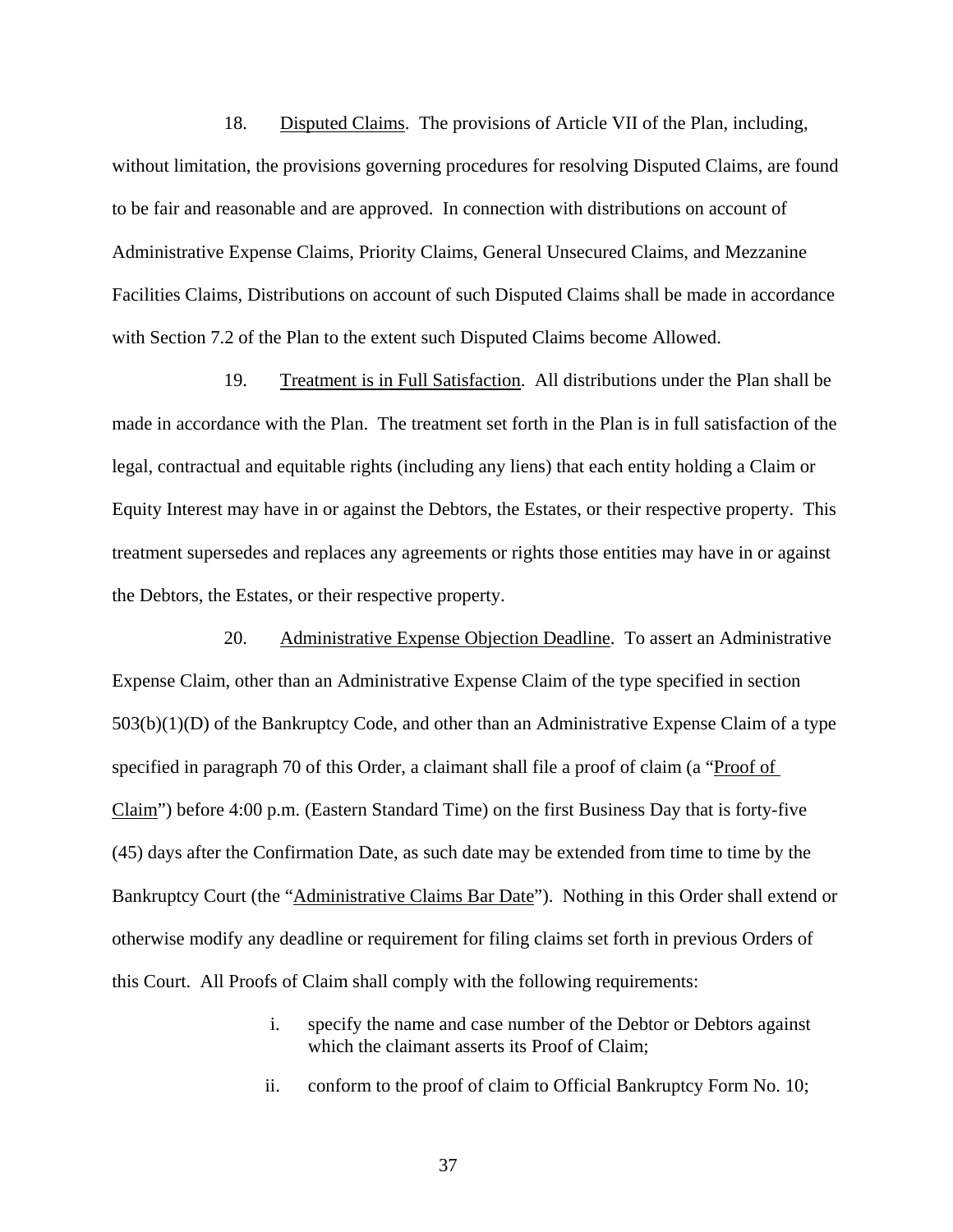- iii. to the extent applicable, limit any claims pursuant to section  $502(b)(6)$ of the Bankruptcy Code;
- iv. include any supporting documentation or, if voluminous, a summary or explanation as to why documentation is not available;
- v. be in the English language; and
- vi. be denominated in United States Currency.
- 21. Proofs of Claim asserting Administrative Expense Claims must be

received on or before the Administrative Claims Bar Date by KCC, the official claims agent in the Debtors' Chapter 11 Cases, at the following address:

> ESI Claims Processing c/o Kurtzman Carson Consultants LLC 2335 Alaska Avenue El Segundo, California 90245

22. The Debtors and KCC shall not be required to accept a Proof of Claim

sent by facsimile, telecopy, or electronic mail transmission. Proofs of Claim will be deemed timely filed only if actually received by KCC on or before the Administrative Claims Bar Date. Any person or entity, other than an entity asserting a Claim of a type specified in section 503(b)(1)(D) of the Bankruptcy Code, that fails to timely file a Proof of Claim in accordance with this Order on or before the Administrative Claims Bar Date is **FOREVER BARRED**, **ESTOPPED**, and **ENJOINED** from asserting and enforcing such claim against the Debtors, the Reorganized Debtors, or any of their respective estates, assets, properties, or interests in property.

23. Assumption or Rejection of Executory Contracts and Unexpired Leases  $(11 \text{ U.S.C.} \text{ § } 1123(b)(2))$ . Pursuant to Sections 11.1 and 11.2 of the Plan, as of the Effective Date all executory contracts and unexpired leases that exist between the Debtors and any person or entity that are listed in the relevant Exhibit to the Plan Supplement or that have not been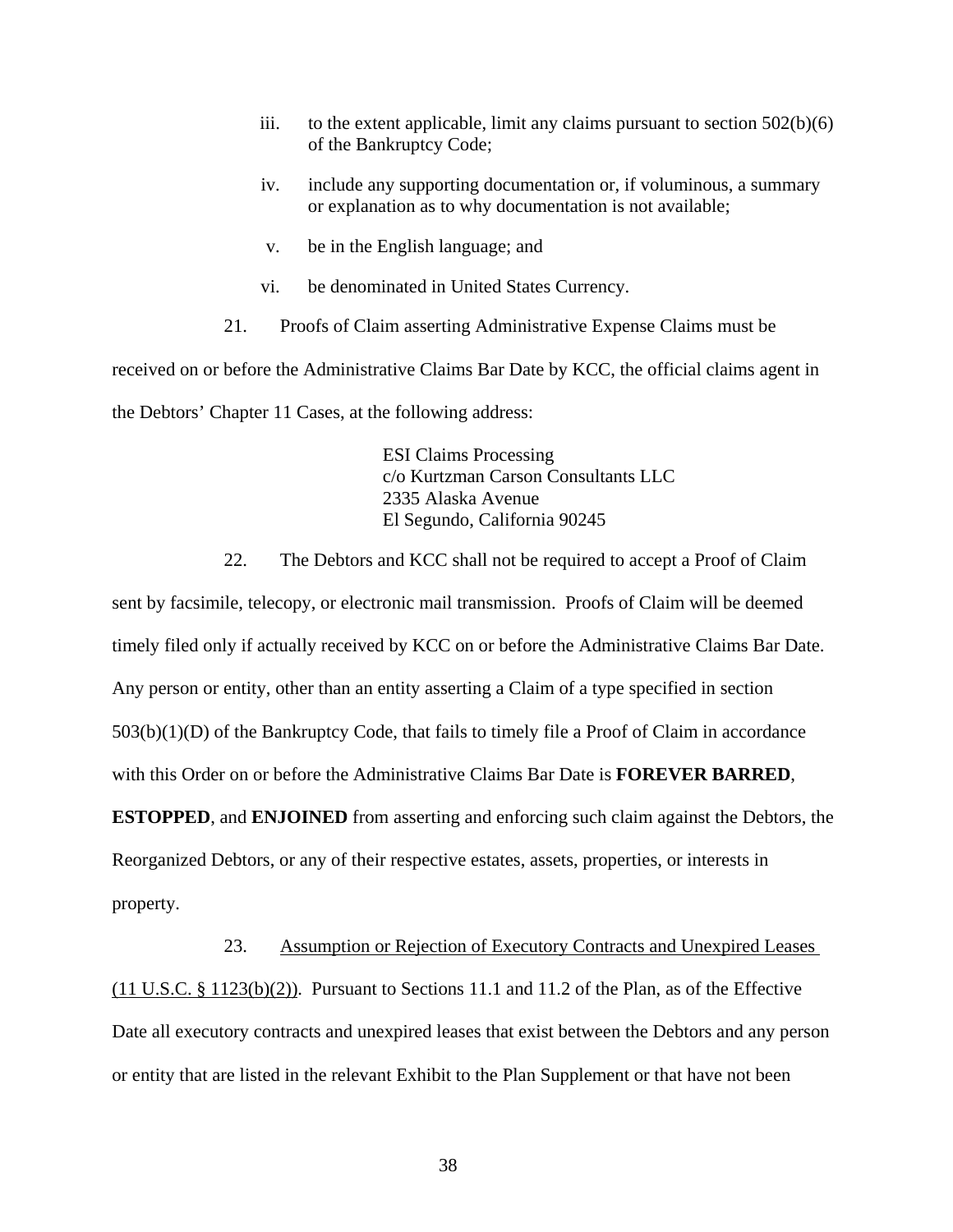rejected by the Debtors with the approval of the Bankruptcy Court and that are not subject of pending motions to reject on the Confirmation Date, shall be deemed to have been assumed by the applicable Debtor and assigned to NewCo or its designee, as of the Effective Date. Any executory contracts or unexpired leases of any Debtor that are set forth in the relevant Exhibit to the Plan Supplement shall be deemed to have been rejected by the applicable Debtor. The inclusion of an executory contract or unexpired lease in the Plan Supplement shall not constitute an admission by the Debtors that such document is an executory contract or an unexpired lease or that the Debtors have any liability thereunder.

24. Approval of Assumption or Rejection of Executory Contracts and Unexpired Leases. Entry of the this Order shall, subject to and upon the occurrence of the Effective Date, constitute the approval, pursuant to sections  $365(a)$  and  $1123(b)(2)$  of the Bankruptcy Code, of the assumption, assignment, or rejection of the executory contracts and unexpired leases pursuant to sections 11.1, 11.2, 11.4 or 11.5 of the Plan. The effect of confirmation of the Plan, the results thereof, and the transactions resulting therefrom or any other effect of these Chapter 11 Cases, including specifically the changes to the Debtors' boards of directors and equity interests, shall not be and are not a "change of control" and shall not trigger any such or similar provision of any of the executory contracts and unexpired leases assumed pursuant to the Plan.

25. No Rejection Damages Associated with Rejected Executory Contracts and Unexpired Leases. Pursuant to Section 11.2 of the Plan, the Debtors rejected a number of executory contracts and unexpired leases. There are no rejection damages arising from the rejection of the executory contracts and unexpired leases.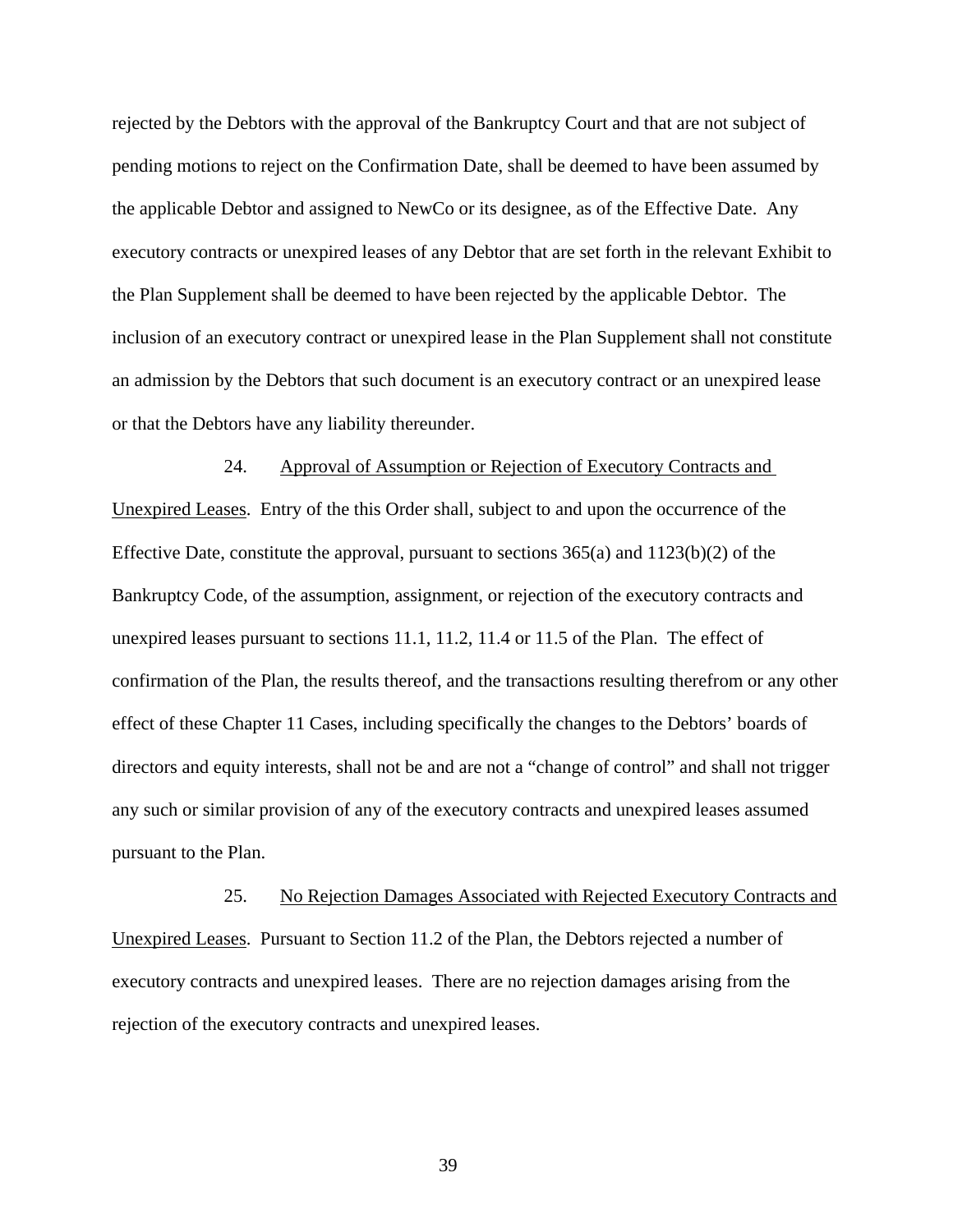26. Inclusiveness. Unless otherwise specified in the Plan Supplement, each executory contract and unexpired lease listed or to be listed therein shall include any and all modifications, amendments, supplements, restatements or other agreements made directly or indirectly by any agreement, instrument or other document that in any manner affects such executory contract or unexpired lease, without regard to whether such agreement, instrument or other document is listed on the Plan Supplement.

27. Insurance Policies and Agreements. Notwithstanding anything contained in the Plan to the contrary, unless specifically rejected by order of the Bankruptcy Court, all of the Debtors' insurance policies and any agreements, documents or instruments relating thereto, are treated as executory contracts under the Plan and will be assumed by the applicable Reorganized Debtor and assigned to NewCo or its designee, effective as of the Effective Date. Nothing contained in Section 11.4 of the Plan shall constitute or be deemed a waiver of any cause of action that the Debtors may hold against any entity, including without limitation, the insurer, under any of the Debtors' policies of insurance.

28. Management Agreements. As of the Effective Date, (i) all existing management agreements between any Debtor that is a TRS and HVM, and the G&A Reimbursement Agreements and Services Agreements will be assumed by such Debtors (or, in the case of Extended Stay Inc. and pursuant to the ESI Settlement Agreement, assumed by Extended Stay Inc and assigned to NewCo) and (ii) all existing management agreements between any Debtor that is not a TRS and HVM will be assumed by such Debtor and assigned to a Debtor that is a TRS (or a newly formed TRS, wholly owned either directly or indirectly by NewCo, that is designated by an existing Debtor that is a TRS). Entry of this Order, subject to and upon the occurrence of the Effective Date, shall constitute the approval, pursuant to sections 365(a) and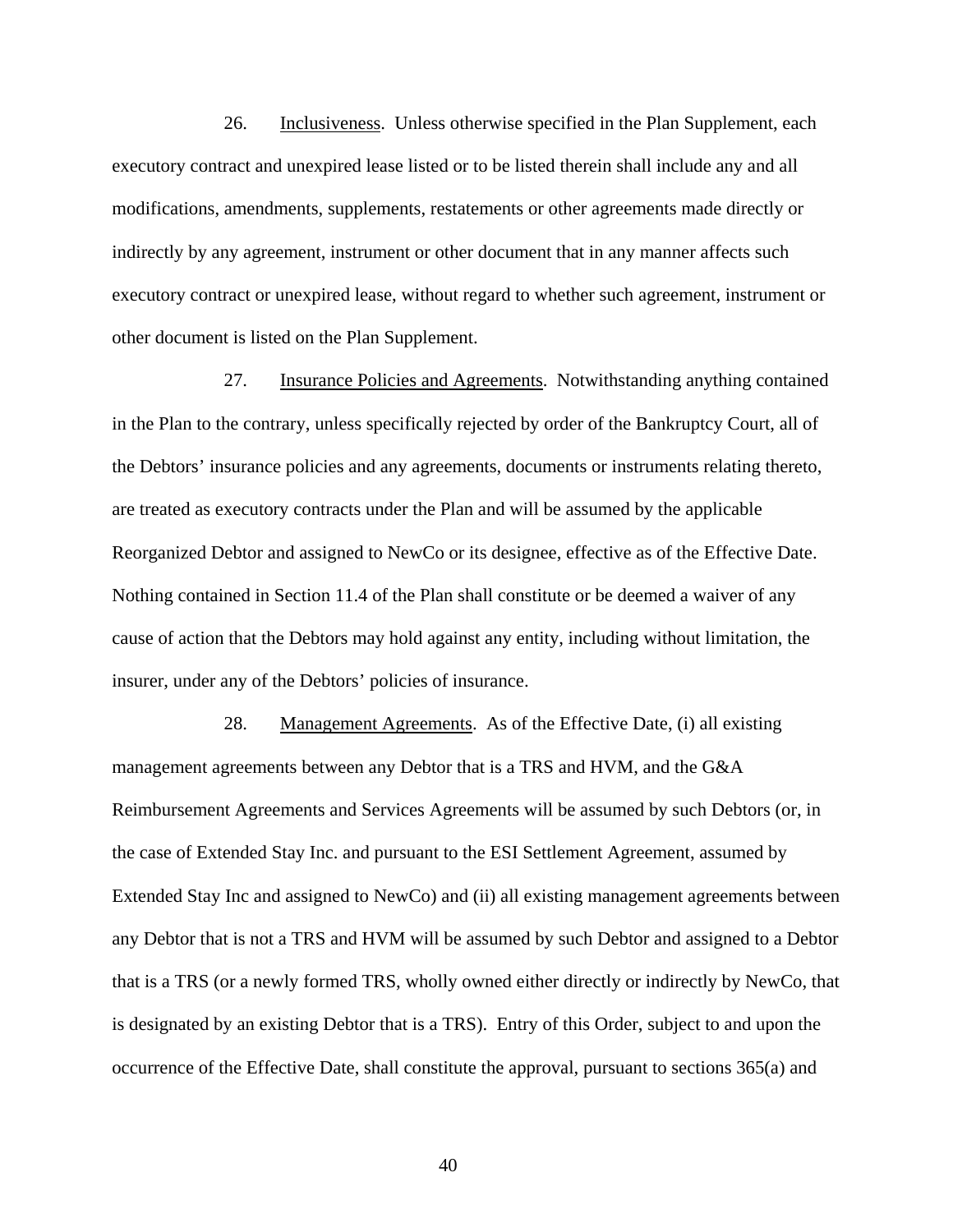1123 of the Bankruptcy Code, of the assumption or assumption and assignment, as applicable, of such agreements on the terms set forth in the Plan and Plan Supplement.

29. Cure of Defaults. Upon entry of this Order, the cure costs in connection with each executory contract and unexpired lease assumed pursuant to Section 11.1 of the Plan has been fixed at \$0.00. The applicable contract or lease counterparty is **BARRED** and **PERMANENTLY ENJOINED** from asserting against the applicable Debtor any default, claim or liability existing, accrued or arising, or relating to the applicable assumed contract or assumed lease for the period prior to the entry of this Order, except any obligations arising under such contract or lease from and after the Commencement Date but not yet due and payable under the terms of the applicable contract or lease.

30. Bar Date for Filing Proofs of Claim Relating to Executory Contacts and Unexpired Leases Rejected Pursuant to the Plan. Claims created by the rejection of executory contracts or unexpired leases (including, without limitation, the rejection provided in Section 11.2 of the Plan) or the expiration or termination of any executory contract or unexpired lease prior to the Confirmation Date must be filed with the Bankruptcy Court and served on the Debtors no later than thirty (30) days after (a) in the case of an executory contract or unexpired lease that was terminated or expired by its terms prior to the Confirmation Date, the Confirmation Date, (b) in the case of an executory contract or unexpired lease rejected by the Debtors, the entry of the order of the Bankruptcy Court authorizing such rejection, or (c) in the case of an executory contract or unexpired lease that is deemed rejected pursuant to Section 11.2 of the Plan, the Confirmation Date. Any rejection claim for which a proof of claim is not filed and served within the time provided herein will be forever barred from assertion and shall not be enforceable against the Debtors, their assets, properties, or interests in property, or the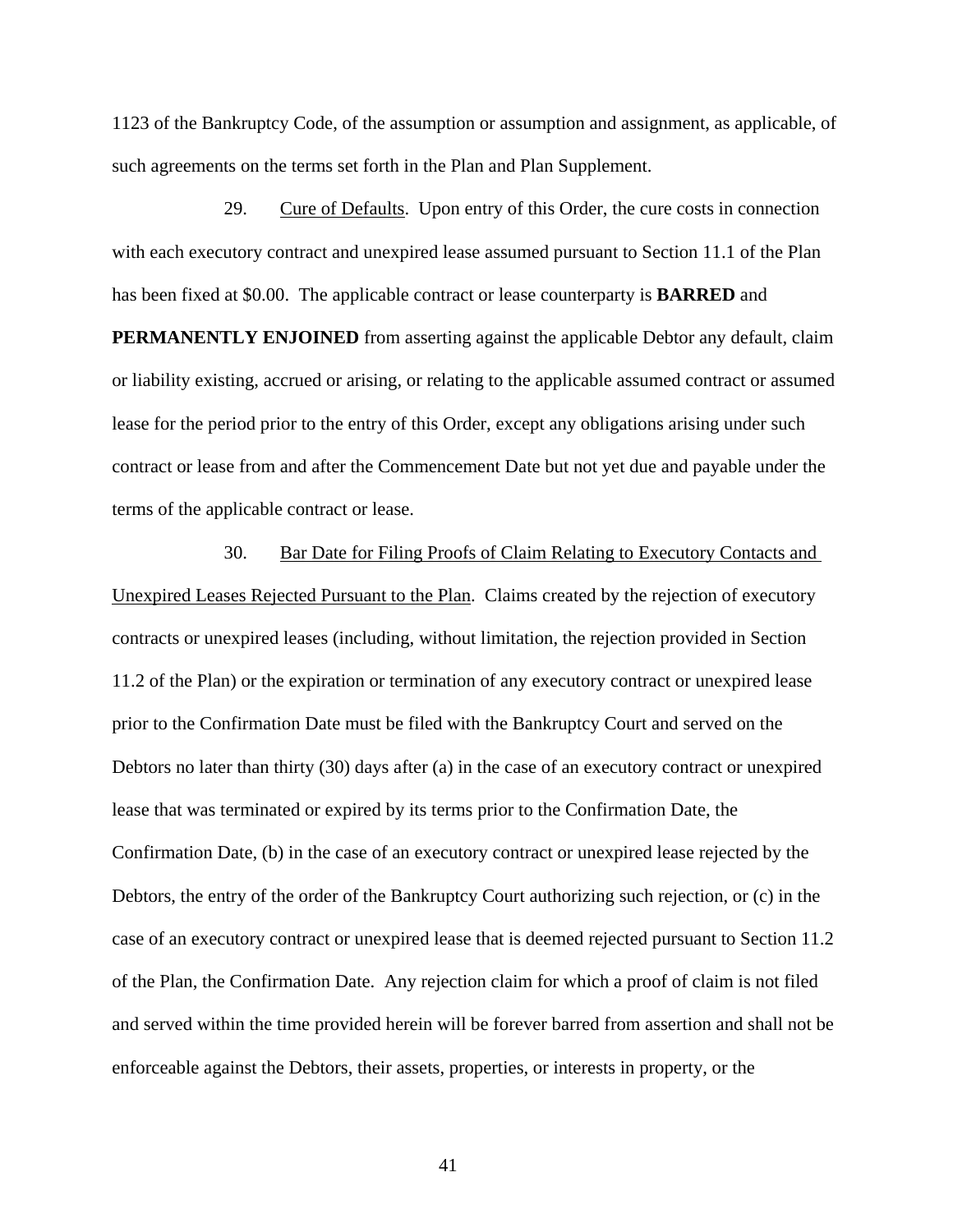Reorganized Debtors or their estates, assets, properties, or interests in property. Unless otherwise ordered by the Bankruptcy Court, all such Claims that are timely filed as provided herein shall be treated as General Unsecured Claims under the Plan and shall be subject to the provisions of Article VII of the Plan.

31. Vesting of Assets. Pursuant to Section 10.1 of the Plan, upon the Effective Date, all property and assets of the Debtors, including the Mortgage Properties, but excluding the Litigation Trust Assets, the Administrative/Priority Claims Reserve, and the Mortgage Parties Indemnification Fund, shall vest in the Reorganized Debtors and NewCo, as applicable, free and clear of all Claims, Liens, encumbrances, charges, and other interests, except as provided in the Plan or paragraph 72 this Order, including, without limitation, any and all Claims, Liens, Liabilities, encumbrances, charges and other interests and any and all right, title and interests related thereto of governmental entities relating to any tax liabilities or similar liabilities. Such vesting does not constitute a voidable transfer under the Bankruptcy Code or applicable nonbankruptcy law. From and after the Effective Date, the Reorganized Debtors and/or NewCo may operate the Debtors' business and may use, acquire, and dispose of property free of any restrictions of the Bankruptcy Code or the Bankruptcy Rules and in all respects as if there were no pending case under any chapter or provision of the Bankruptcy Code.

32. Title to Assets. Except as otherwise provided in the Plan, on the Effective Date, title to all assets and properties and interests in property dealt with by the Plan shall vest in the Reorganized Debtors, NewCo, the Plan Administrator, the Administrative/Priority Claims Reserve or the Litigation Trust, as provided in the Plan, free and clear of all Claims, Equity Interests, Encumbrances, and other interests, and this Order shall be a judicial determination of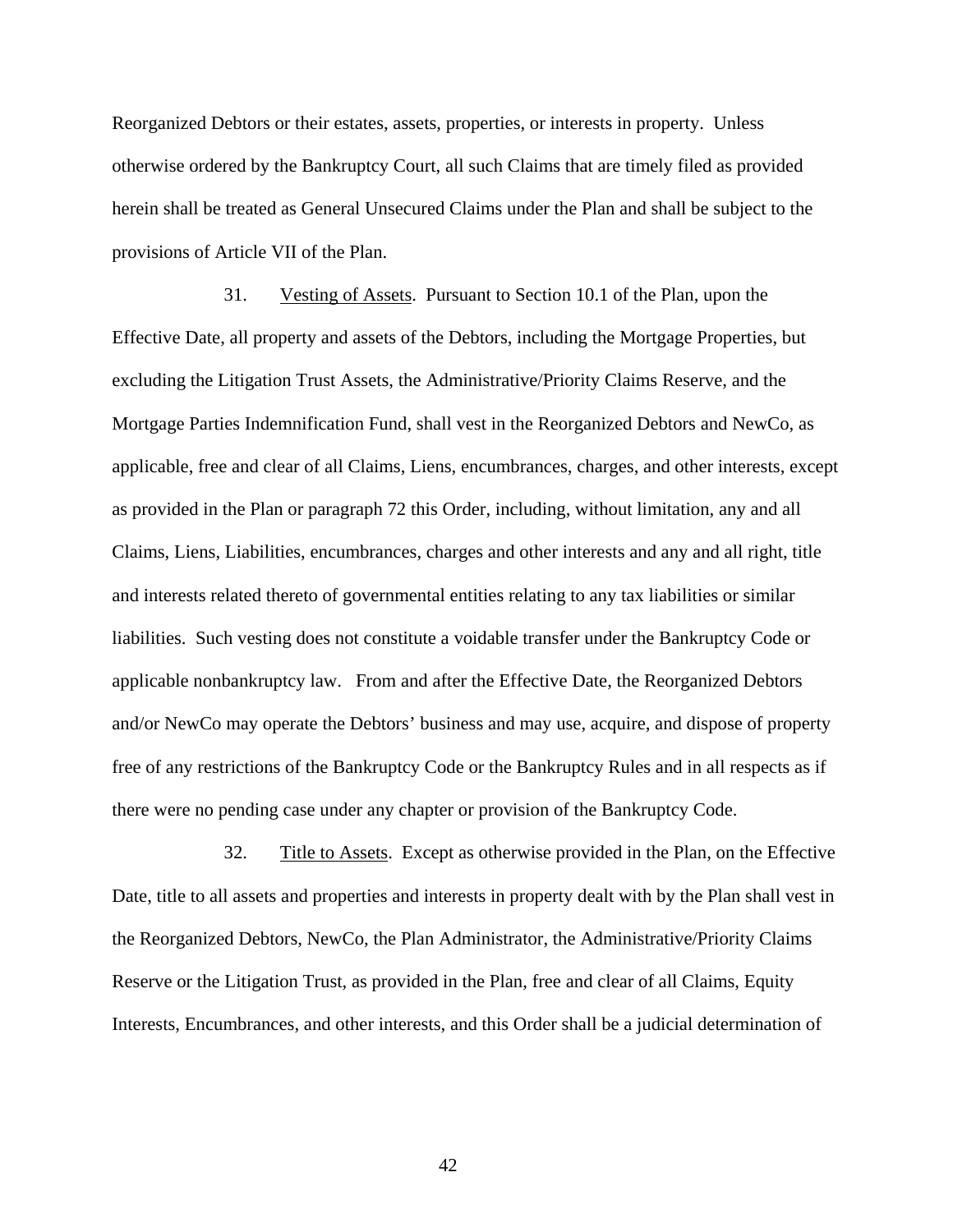discharge of the liabilities of the Debtors arising prior to the Effective Date, except as may be otherwise provided in the Plan.

33. Indemnification Obligations. Notwithstanding anything to the contrary in the Plan, subject to the occurrence of the Effective Date, the obligations of the Debtors as provided in the Debtors' respective certificates of incorporation, bylaws, or other applicable organizational documents, other agreements or law as of the Commencement Date to indemnify, defend, reimburse, exculpate, advance fees and expenses to, or limit the liability of officers who were officers or employees of such Debtors or their respective Affiliates at any time prior to the Effective Date, provided that such officers will continue to be officers of the Debtors or NewCo from and after the Effective Date, against any claims, causes of action or obligations whether direct or derivative, liquidated or unliquidated, fixed or contingent, disputed or undisputed, matured or unmatured, known or unknown, foreseen or unforeseen, asserted or unasserted, shall survive confirmation of the Plan, remain unaffected thereby after the Effective Date and not be discharged, irrespective of whether such indemnification, defense, advancement, reimbursement, exculpation or limitation is owed in connection with an event occurring before or after the Commencement Date.

34. As of the Effective Date, each Debtor's certificate of incorporation, bylaws or similar organizational documents or other agreement shall provide for the indemnification, defense, reimbursement, exculpation and/or limitation of liability of, and advancement of fees and expenses to, officers who were officers of such Debtor or any of its respective Affiliates at any time prior to the Effective Date and who will continue to be officers or employees of the Debtors or NewCo from and after the Effective Date at least to the same extent as the bylaws of such Debtor in effect on the Commencement Date, against any claims or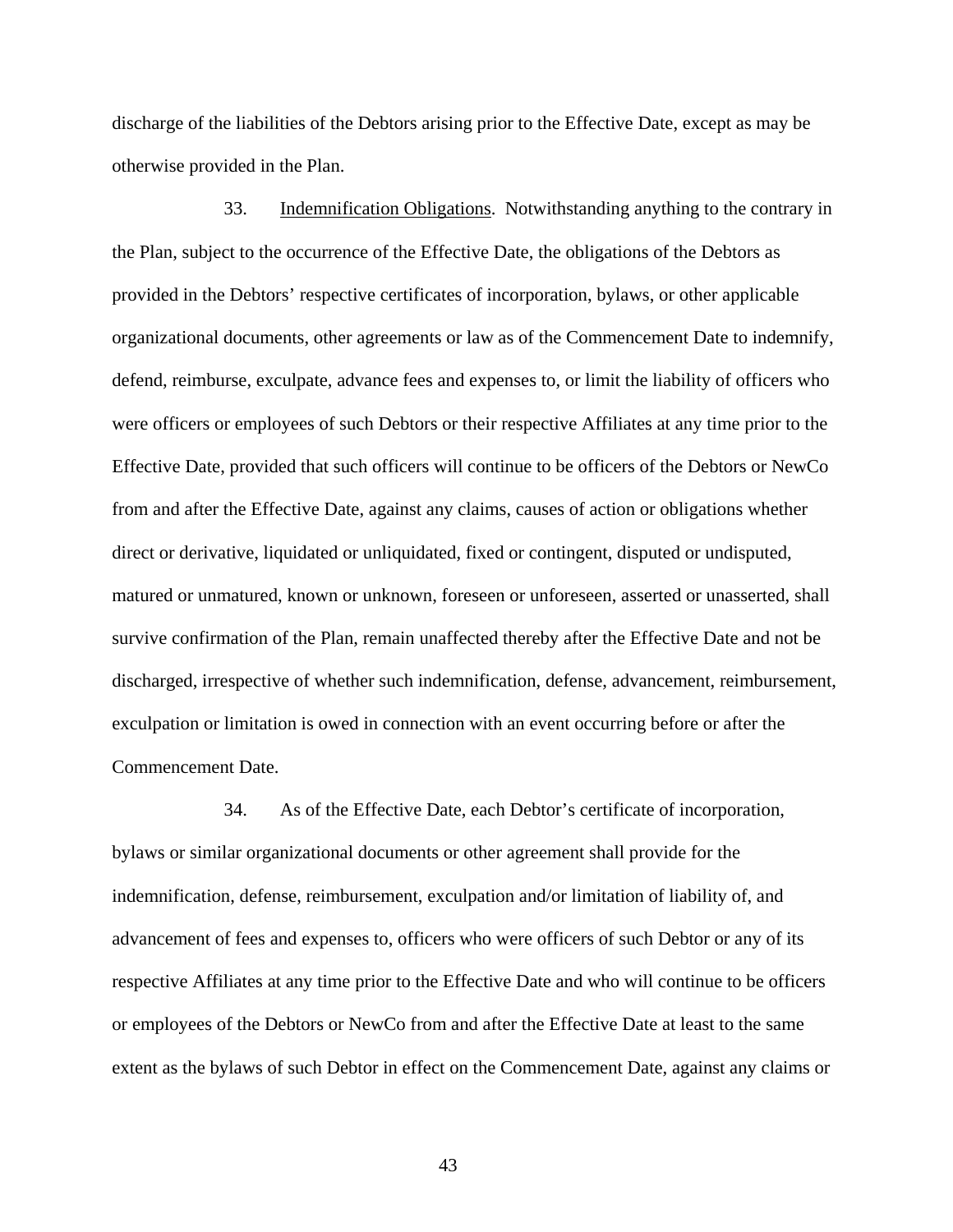causes of action whether direct or derivative, liquidated or unliquidated, fixed or contingent, disputed or undisputed, matured or unmatured, known or unknown, foreseen or unforeseen, asserted or unasserted, and none of the Debtors shall amend and/or restate its certificate of incorporation, bylaws or similar organizational document or other agreement before or after the Effective Date to terminate or materially adversely affect any of the Debtors' obligations or such officers' rights under Section 10.13(b) of the Plan.

35. Any Claim based on NewCo's or the Debtors' obligations set forth in Section 10.13 of the Plan shall not be a Disputed Claim or subject to any objection in either case by reason of section  $502(e)(1)(B)$  of the Bankruptcy Code.

36. For avoidance of doubt, nothing in Section 10.13 of the Plan or this Order shall be construed as an indemnification for any Guaranty Claim.

37. Discharge of Claims and Termination of Equity Interests. Except as provided in the Plan, in consideration of the rights afforded in the Plan and the payments and distributions to be made under the Plan, all existing debts, Claims, and Equity Interests, of any kind, nature, or description whatsoever against or in the Debtors or any of their assets or properties, shall be and hereby are discharged and terminated to the fullest extent permitted by section 1141 of the Bankruptcy Code. Except as provided in the Plan, upon the Effective Date, all existing Claims against the Debtors and Existing Equity Interests and Other Existing Equity Interests in the Debtors shall be, and shall be deemed to be, and hereby are, discharged and terminated, and all holders of Claims and Existing Equity Interests and Other Existing Equity Interests shall be precluded and enjoined from asserting against the Reorganized Debtors, NewCo, their respective successors or assignees, or any of their respective assets or properties, any other or further Claim or Equity Interest based upon any act or omission, transaction, or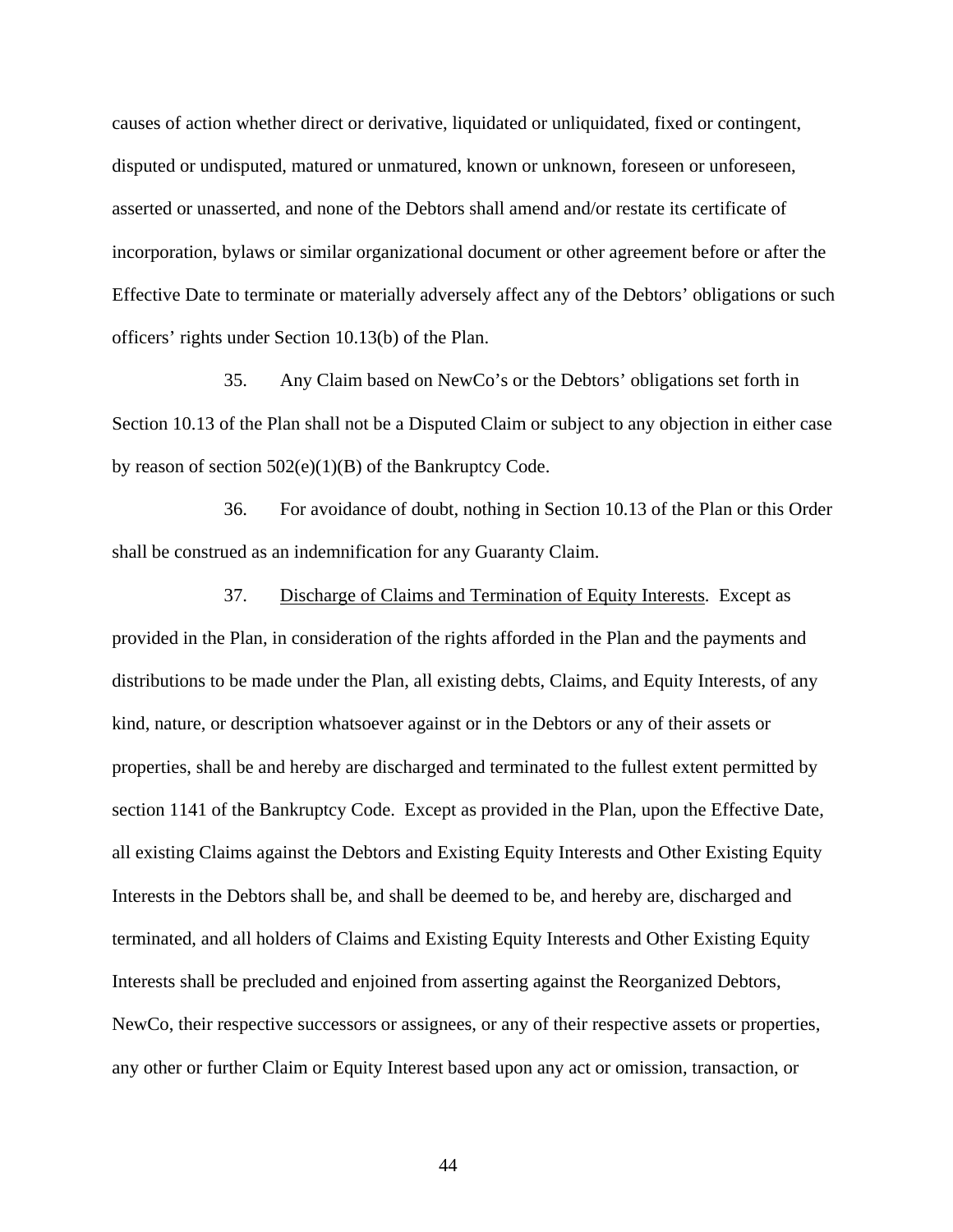other activity of any kind or nature that occurred prior to the Effective Date, whether or not such holder has filed a proof of Claim or proof of Equity Interest, and whether or not the facts or legal bases therefore were known or existed prior to the Effective Date. Upon the Effective Date, all such persons shall be and hereby are forever precluded and enjoined, pursuant to section 524 of the Bankruptcy Code, from prosecuting or asserting any such discharged Claim against or terminated Equity Interest in the Debtors.

38. Injunction. Pursuant to Section 10.6 of the Plan, except as otherwise provided in the Plan, all Persons who have held, hold or may hold Claims or Equity Interests and all Persons who have held, hold or may hold claims or causes of action that have been released pursuant to Section 10.10 of the Plan or are subject to exculpation pursuant to Section 10.9 of the Plan, and all other parties in interest, including any participants in the Auction, along with their respective present or former employees, agents, officers, managers, directors, principals and Affiliates, are permanently enjoined, from and after the Effective Date, from (a) commencing or continuing in any manner any action or other proceeding of any kind with respect to any such Claim or Equity Interest, or such released or exculpated claim or cause of action, against the Debtors, the Reorganized Debtors, NewCo or the Released Parties or any of their respective property or assets or any interest therein, (b) the enforcement, attachment, collection or recovery by any manner or means of any judgment, award, decree or order against the Debtors, the Reorganized Debtors, NewCo or the Released Parties or any of their respective property or assets or any interest therein, (c) creating, perfecting, or enforcing any encumbrance of any kind against the Debtors, the Reorganized Debtors, NewCo or the Released Parties or any of their respective property or assets or any interest therein, or (d) asserting any right of setoff, subrogation or recoupment of any kind against any obligation due from the Debtors, the Reorganized Debtors,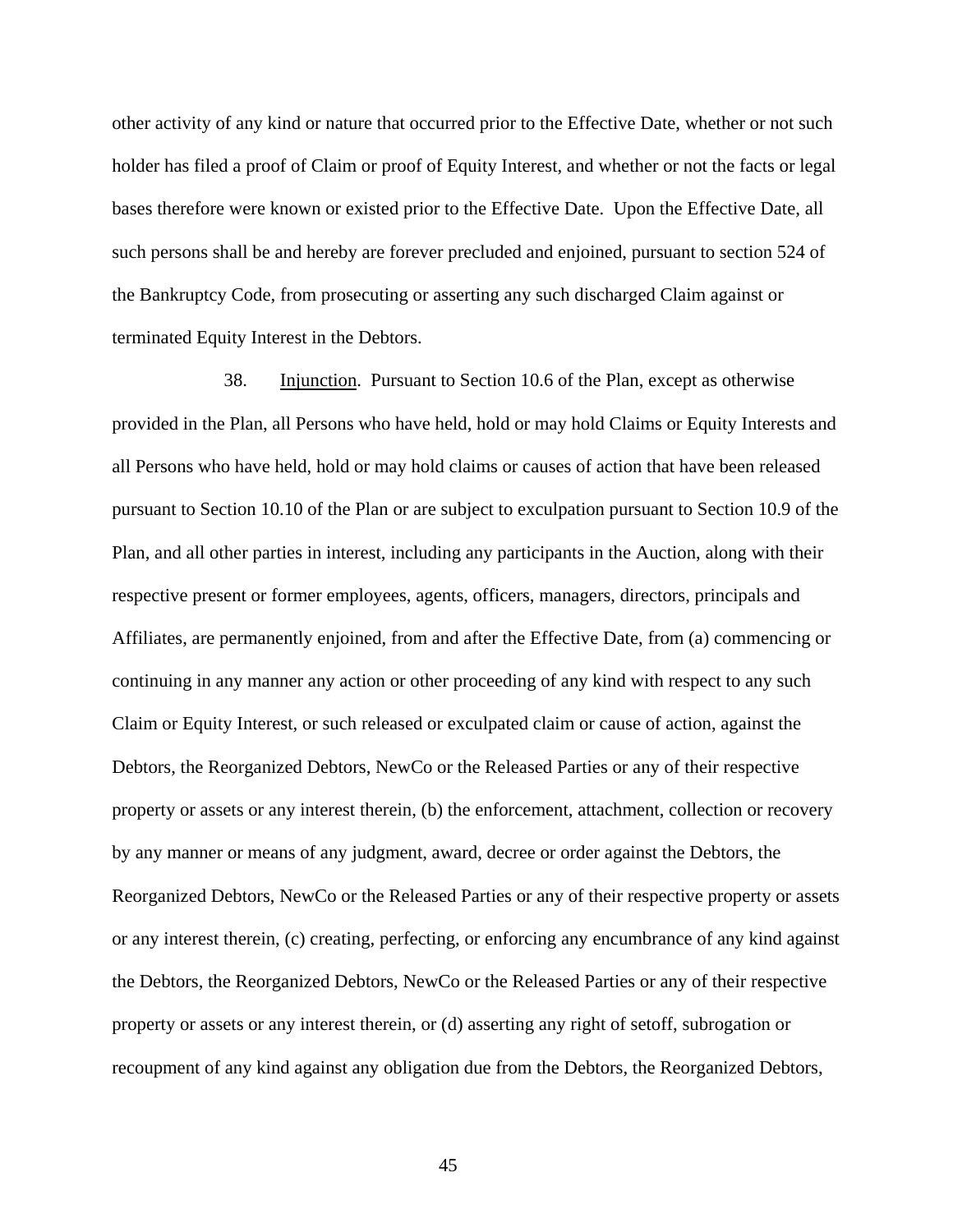NewCo, the Released Parties or against any of their respective property or assets, or any interest therein, with respect to any such Claim or Equity Interest, or such released or exculpated claim or cause of action. For the avoidance of doubt, nothing in Section 10.6 of the Plan or in this Order shall be construed as enjoining the prosecution of any Guaranty Claim other than a Guaranty Claim against a Debtor.

39. Notwithstanding anything to the contrary in the Plan or this Order, none of the rights or claims of TriMont Real Estate Advisors, Inc. ("TriMont") under and pursuant to the Trust and Servicing Agreement, including without limitation, all rights or claims of TriMont with respect to compensation under the Trust and Servicing Agreement relating to its portion of any 'Special Servicing Fees,' 'Work-Out Fee' or 'Liquidation Fee' (all as defined in the Trust and Servicing Agreement) that is or becomes payable under the Trust and Servicing Agreement shall be affected, discharged, released, exculpated or enjoined in any respect whatsoever by the Plan or this Order and all such rights and claims shall be expressly preserved and reserved.

40. Injunction Against Interference With Plan of Reorganization. Upon the entry of this Order, all holders of Claims and Equity Interests and other parties in interest, including the holders of Mortgage Certificates, along with their respective present or former employees, agents, officers, managers, directors, principals and Affiliates shall be enjoined from taking any actions to interfere with the implementation or consummation of the Plan.

41. Terms of Injunction. Unless otherwise provided in this Order, all injunctions or stays arising under or entered during these Chapter 11 Cases under section 105 or 362 of the Bankruptcy Code, or otherwise, that are in existence on the Confirmation Date, other than injunctions issued pursuant to the Plan (including injunctions under Section 10.6 of the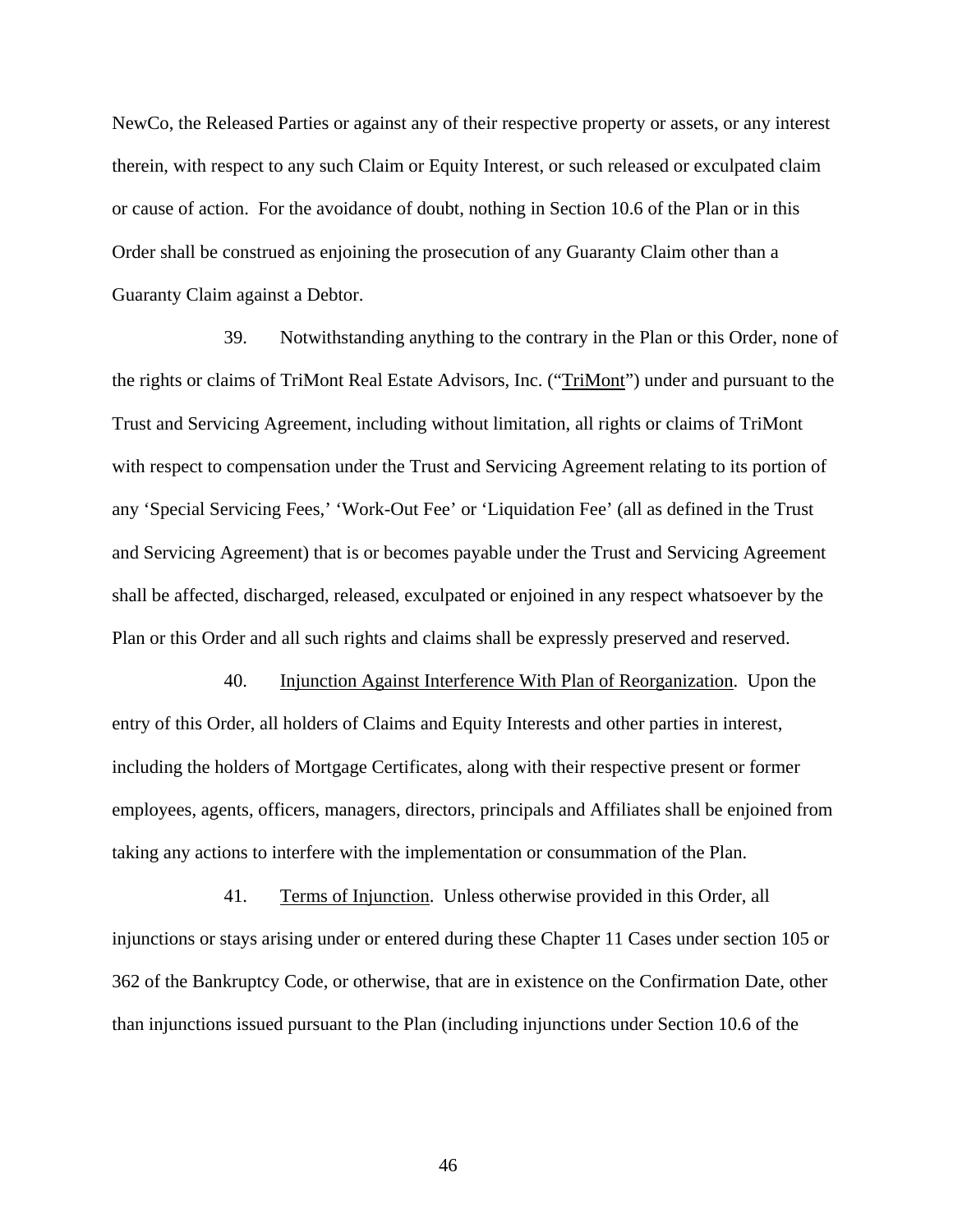Plan) shall remain in full force and effect until the later of the Effective Date and the date indicated in the order providing for such injunction or stay.

42. Exculpation. As provided for in Section 10.9 of the Plan, notwithstanding anything herein to the contrary, as of the Effective Date, none of (a) the Debtors or the Reorganized Debtors, (b) NewCo, (c) the Creditors' Committee and any subcommittee thereof, (d) BHAC, (e) the accountants, financial advisors, investment bankers, agents and attorneys for the Debtors, (f) HVM, (g) HVM Manager, (h) the Special Servicer, (i) the Trustee, (j) the Operating Advisor, (k) the Controlling Holder, (l) HVM Manager Owner, (m) the Investor, (n) each Sponsor, (o) the Debt Financing Lenders and (p) any present or former director, manager, officer, member, equity holder (and their respective Affiliates), employee, agent, financial advisor, partner, Affiliate, attorney, other professional advisor or representative (and their respective Affiliates) of the persons or parties described in clauses (a) through (p) of Section 10.9 or of their respective Affiliates (but solely in their capacities as such) shall have or incur any liability for any claim, cause of action or other assertion of liability for any act taken or omitted to be taken since the Commencement Date in connection with, related to, or otherwise arising out of, the Chapter 11 Cases, the Auction, the formulation, negotiation, preparation, dissemination, implementation, confirmation, consummation, or administration of the Plan, property to be distributed under the Plan, or any other act or omission in connection with the Chapter 11 Cases, the Trust and Servicing Agreement, the Mortgage Facility Trust, the Plan, the Disclosure Statement or, in each case, any contract, instrument, document or other agreement related thereto, including, without limitation, the Investment Agreement; provided, however, that the foregoing shall not affect the liability of any person that otherwise would result from any such act or omission to the extent such act or omission is determined by a final order by a court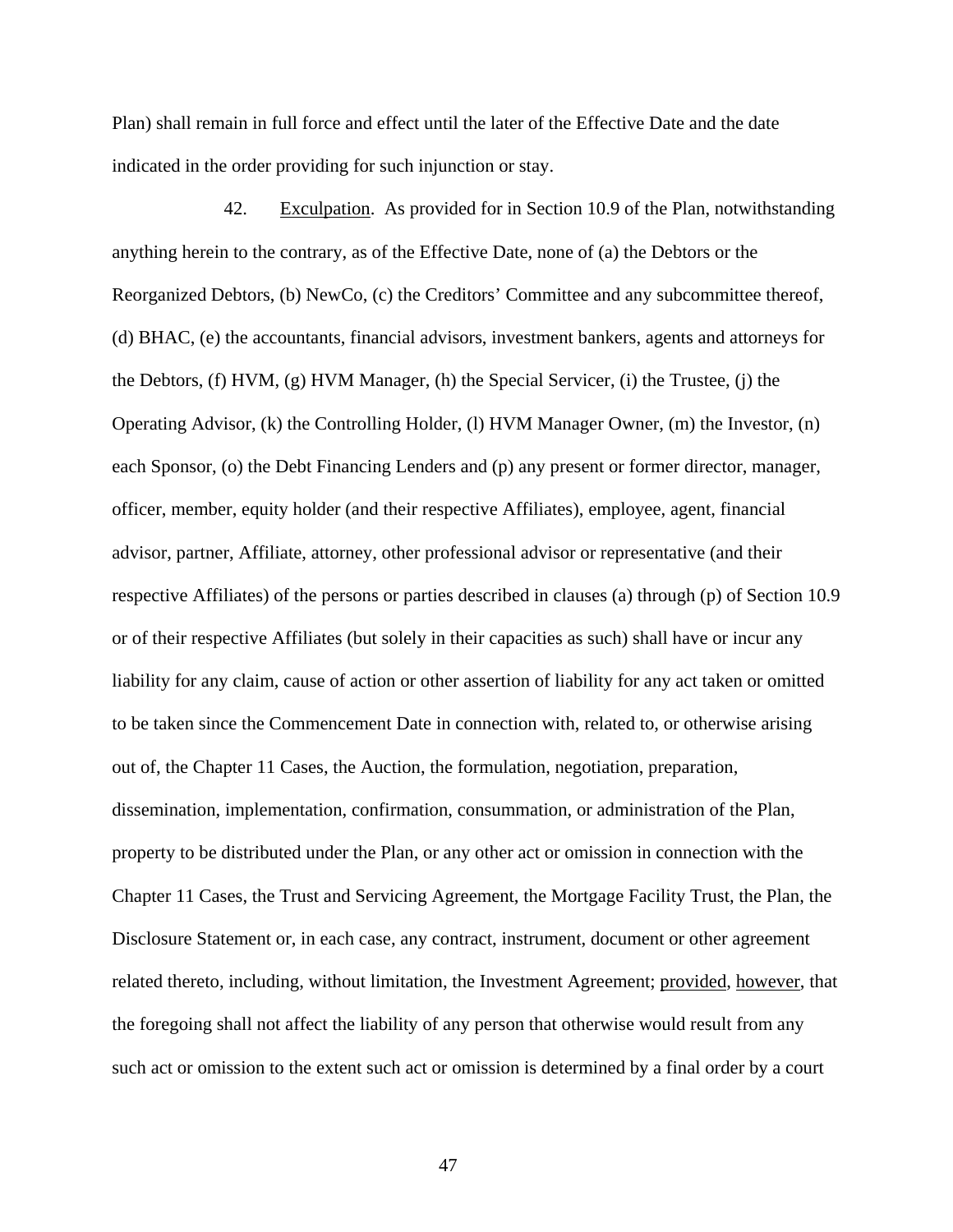of competent jurisdiction to have constituted willful misconduct or gross negligence; provided, further, that each Released Party shall be entitled to rely upon the advice of counsel concerning its duties pursuant to, or in connection with, the above referenced documents, actions or inactions; provided, further, that nothing in Section 10.9 of the Plan or this Order shall be construed as a release or exculpation for any Guaranty Claim other than a Guaranty Claim against a Debtor.

43. Releases. Pursuant to Section 10.10 of the Plan, as of the Effective Date, and in consideration of (a) the services provided by the present and former directors, managers, officers, employees, Affiliates, agents, financial advisors, attorneys, and representatives of the Debtors to the Debtors who acted in such capacities after the Commencement Date; (b) the services of the Creditors' Committee and their Affiliates; (c) the services provided by HVM; (d) the services provided by HVM Manager; (e) the services of, and assets contributed by, HVM Manager Owner; (f) the provision of the Debt Financing Arrangements by the Debt Financing Lenders; (g) the substantial contribution of the Investor, each of the Sponsors and their Affiliates; and (h) the substantial contribution of the Special Servicer, the Trustee, the Operating Advisor and the Controlling Holder: (i) the Debtors, the Reorganized Debtors or NewCo; (ii) each holder of a Claim or Equity Interest that votes to accept the Plan, or is deemed to accept the Plan, or abstains from voting on the Plan; and (iii) each holder of a Mortgage Certificate, shall release unconditionally and forever each Released Party from any and all Claims, demands, causes of action and the like, relating to the Debtors or their Affiliates existing as of the Effective Date or thereafter arising from any act, omission, event or other occurrence that occurred on or prior to the Effective Date; provided, however, that nothing in Section 10.10 of the Plan or this Order shall be construed as a release of (i) any Guaranty Claim other than a Guaranty Claim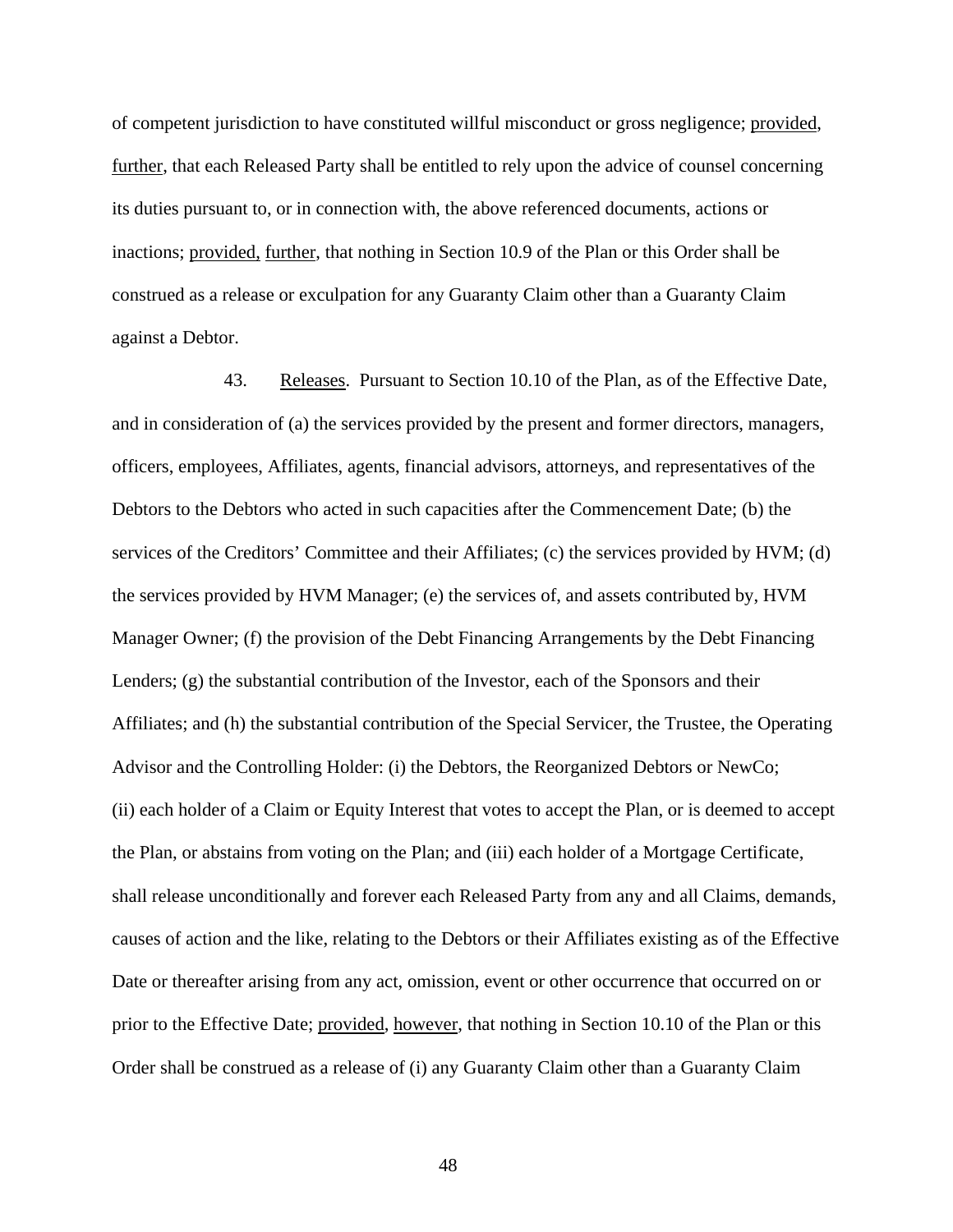against a Debtor, (ii) any claims constituting Litigation Trust Assets, or (iii) any claims against any such Released Party resulting from an action or omission determined by a final order by a court of competent jurisdiction to have constituted willful misconduct or gross negligence, provided that each such Released Party shall be entitled to rely upon the advice of counsel concerning its duties pursuant to, or in connection with, its actions or inactions.

44. Government Releases. Except with respect to the claims held by the United States Government or any of its agencies or any state and local authority, in their capacity as holder of either a Mortgage Certificate or a Mezzanine Facility Claim, nothing in the Plan or the Confirmation Order shall effect a release of any claim by the United States Government or any of its agencies or any state and local authority whatsoever, including without limitation any claim arising under the Internal Revenue Code, securities laws, the environmental laws or any criminal laws of the United States or any state and local authority against the Released Parties other than the Debtors, the Reorganized Debtors and NewCo, nor shall anything in the Plan or Confirmation Order enjoin the United States or any state or local authority from bringing any claim, suit, action or other proceedings against the Released Parties other than the Debtors, the Reorganized Debtors and NewCo for any liability whatever, including without limitation any claim, suit or action arising under the Internal Revenue Code, securities laws, environmental laws or any criminal laws of the United States or any state or local authority, nor shall anything in the Plan or this Order exculpate any of the Released Parties other than the Debtors, the Reorganized Debtors and NewCo from any liability to the United States Government or any of its agencies or any state and local authority whatsoever, including any liabilities arising under the Internal Revenue Code, securities laws, environmental laws or any criminal laws of the United States or any state and local authority.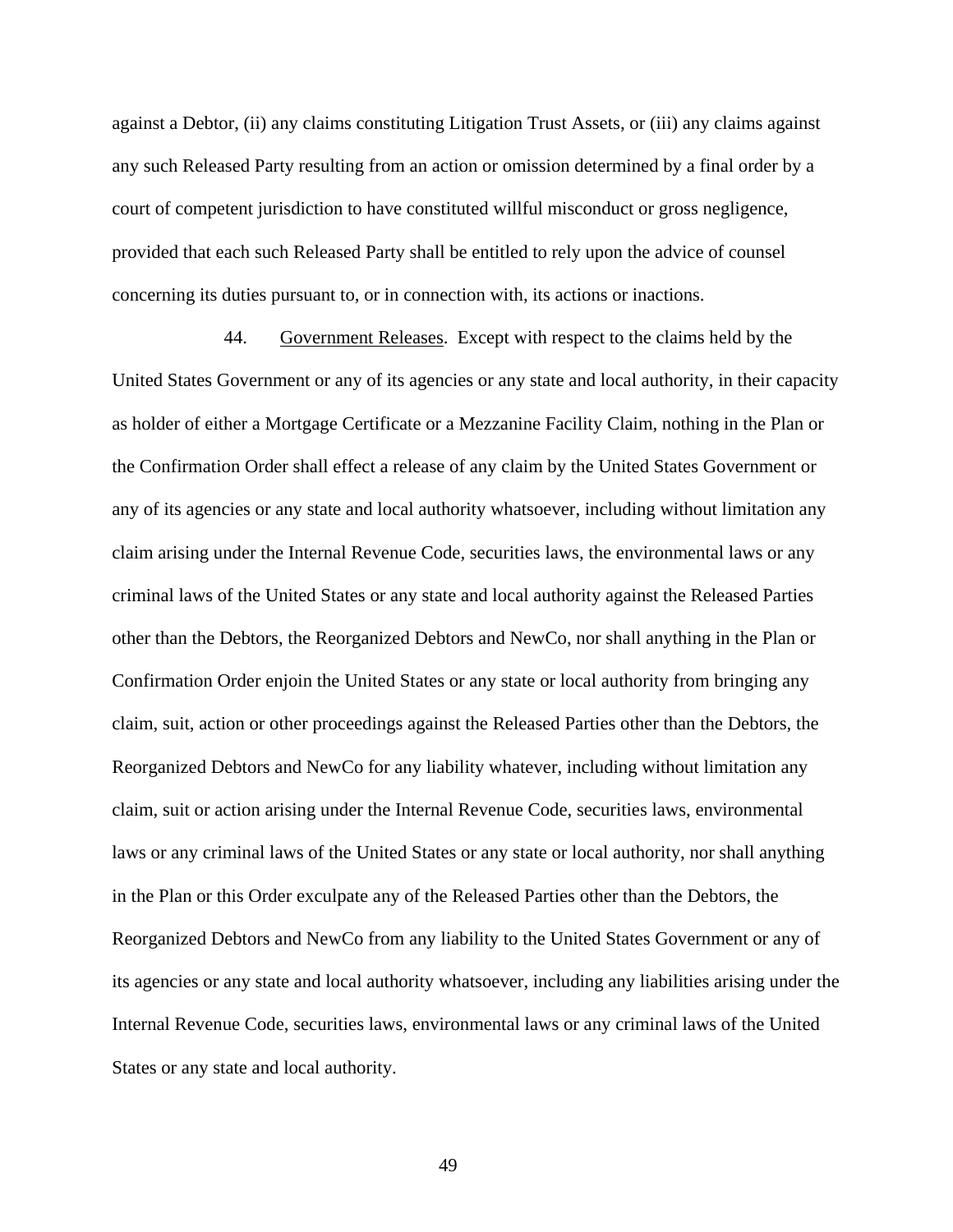45. Mortgage Facility Trust Claims. The Mortgage Debt Parties have acted in accordance with the Trust and Servicing Agreement and the Mortgage Facility Trust throughout the Chapter 11 Cases, including, without limitation, in connection with the Auction, the Plan (including voting thereon) and the Disclosure Statement, and they have made a substantial contribution to the Estate and the Chapter 11 Cases. The rights and authority of and contributions made by the Mortgage Debt Parties under the Trust and Servicing Agreement and the Mortgage Facility Trust have been and are integral to the Plan. Accordingly, from and after the Effective Date, all Persons, including the holders of Mortgage Certificates, shall be deemed to have released, and shall be enjoined from commencing any action or proceeding or asserting or pursuing, any claim or cause of action against the Mortgage Debt Parties for any act taken or omitted since the Commencement Date in connection with, related to, or otherwise arising out of the Chapter 11 Cases, the Auction, the formulation, negotiation, preparation, dissemination, implementation, confirmation, consummation, or administration of the Plan, or property to be distributed under the Plan; provided, however, that nothing in Section 10.12 of the Plan shall be construed as a release of any claims against any Mortgage Debt Party resulting from an act or omission determined by a final order of a court of competent jurisdiction to have constituted willful misconduct or gross negligence, provided that each such Mortgage Debt Party shall be entitled to rely upon the advice of counsel concerning its duties pursuant to, or in connection with, its actions or inactions.

46. Limitations on Exculpation and Releases of Representatives. Nothing in Sections 10.9 or 10.10 of the Plan shall (a) be construed to release or exculpate any Person from, or require indemnification of any Person against losses arising from, the fraud, malpractice, criminal conduct, intentional unauthorized misuse of confidential information that causes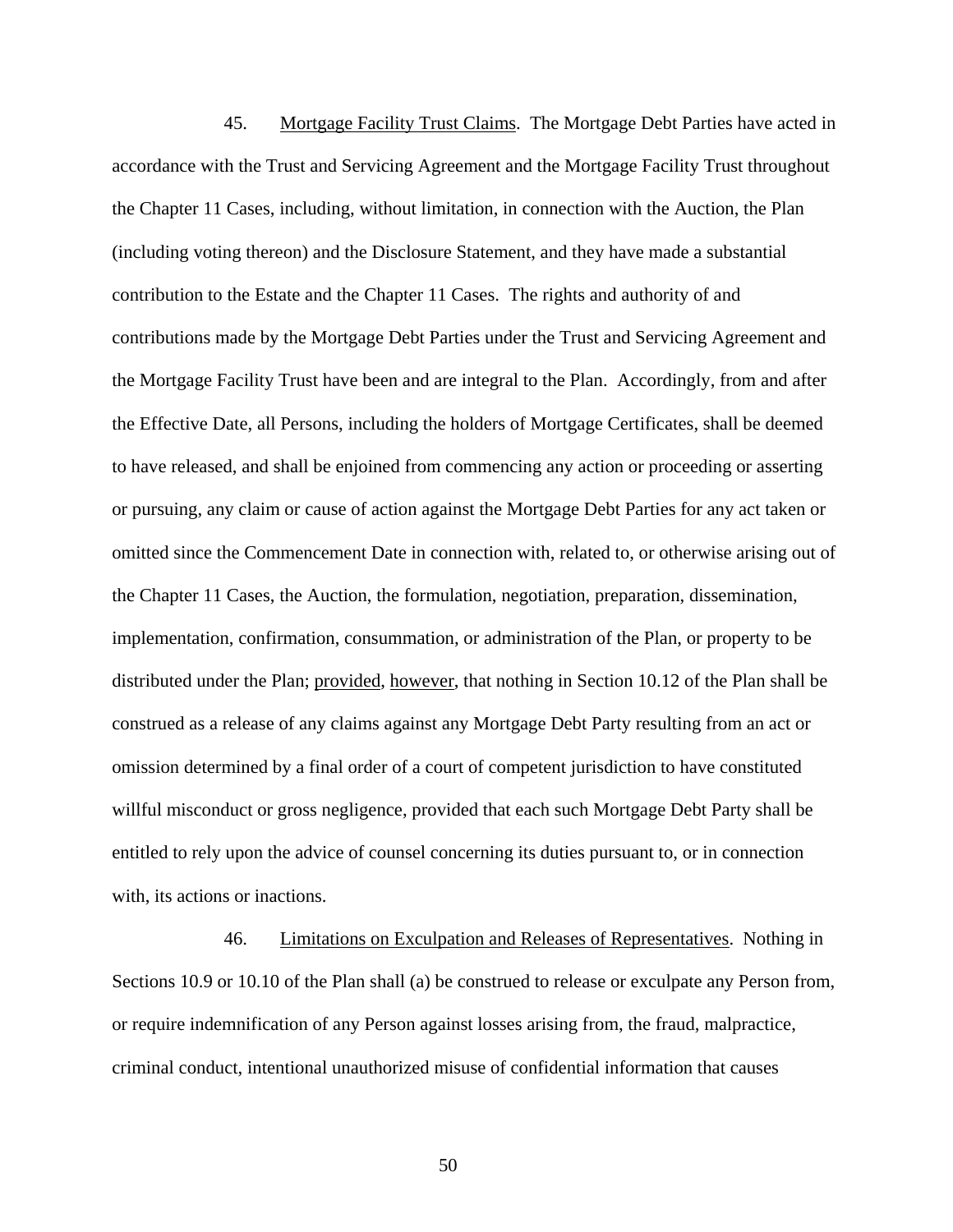damages, or ultra vires acts of such Person, or (b) limit the liability of the professionals of the Debtors, the Reorganized Debtors, NewCo or the Creditors' Committee to their respective clients pursuant to DR 6-102 of the Code of Professional Responsibility.

47. Retention of Causes of Action/Reservation of Rights. Except as provided in Section 6.17 and Section 10.10 of the Plan, nothing contained in the Plan or this Order shall be deemed to be a waiver or the relinquishment of any rights or causes of action that the Debtors, the Reorganized Debtors or NewCo may have or which NewCo or the Reorganized Debtors may choose to assert on behalf of the Debtors' estates under any provision of the Bankruptcy Code or any applicable nonbankruptcy law, including, without limitation, (i) any and all Claims against any person or entity, to the extent such person or entity asserts a crossclaim, counterclaim, and/or Claim for setoff which seeks affirmative relief against the Debtors, the Reorganized Debtors, NewCo, their officers, directors, managers or representatives and (ii) the turnover of any property of the Debtors' estates.

48. Nothing contained in the Plan or this Order shall be deemed to be a waiver or relinquishment of any claim, cause of action, right of setoff, or other legal or equitable defense which the Debtors had immediately prior to the Commencement Date, against or with respect to any Claim left Unimpaired by the Plan. NewCo or the Reorganized Debtors, as applicable, shall have, retain, reserve, and be entitled to assert all such claims, causes of action, rights of setoff, and other legal or equitable defenses which the Debtors had immediately prior to the Commencement Date fully as if the Bankruptcy Cases had not been commenced, and all of the legal and equitable rights of NewCo or the Reorganized Debtors, as applicable, respecting any Claim left Unimpaired by the Plan may be asserted after the Confirmation Date to the same extent as if the Bankruptcy Cases had not been commenced.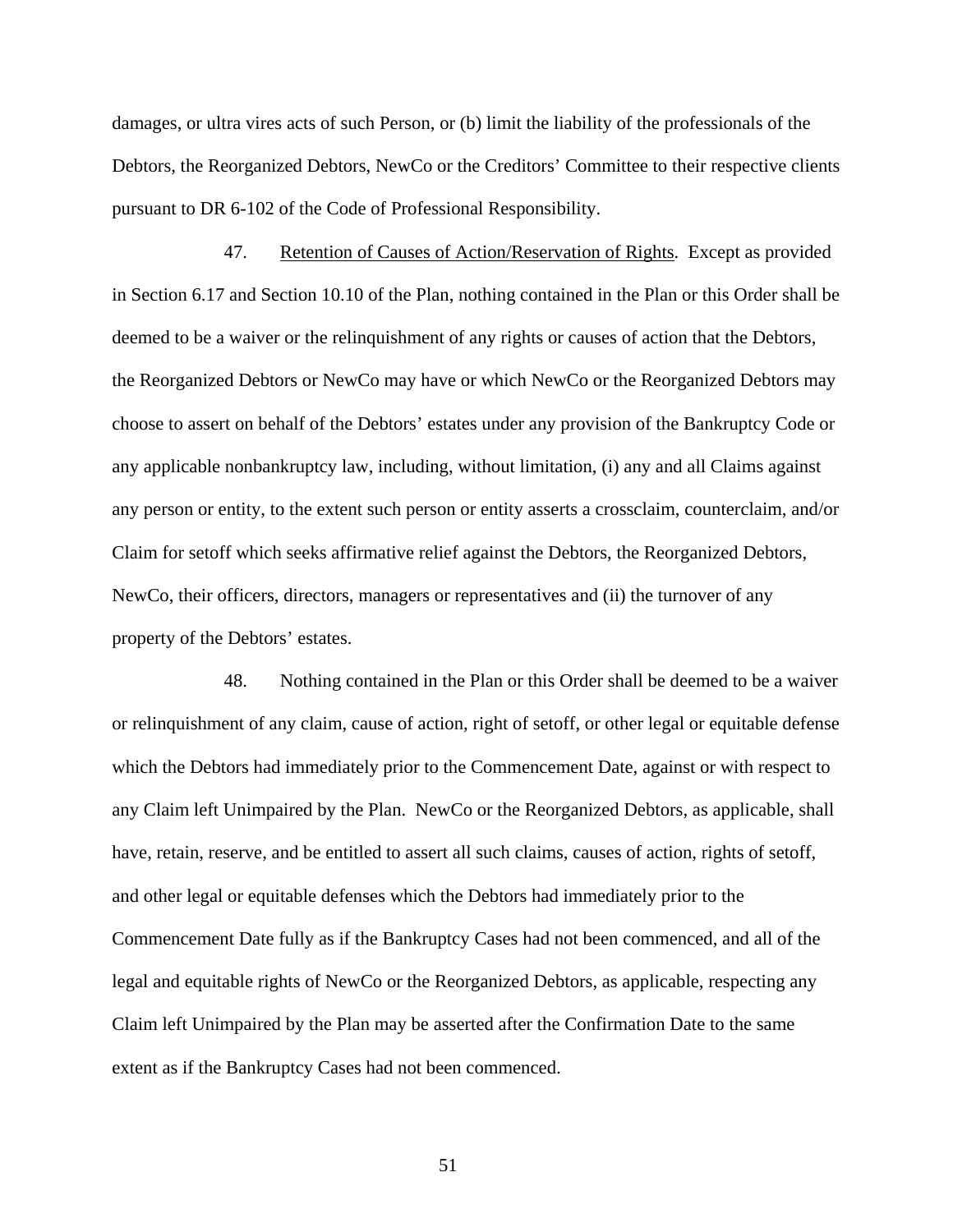49. Nothing in the Plan or this Order shall be construed as a release of any Guaranty Claim other than a Guaranty Claim against a Debtor, and all rights and defenses thereto are expressly reserved.

50. Nothing in the Plan shall be construed as a modification, release or waiver of the provisions of the Intercreditor Agreement, and the provisions of the Intercreditor Agreement shall remain in full force and effect, and all rights thereunder are expressly reserved.

51. The settlement reached with the Debtors, Special Servicer, the Creditors' Committee and the Indenture Trustee, as set forth on the record of the Confirmation Hearing and reflected in the Litigation Trust Agreement, including Exhibit A thereto (and the ESI Settlement Agreement) is approved. Except as expressly provided herein or in the Litigation Trust Agreement including Exhibit A thereto setting forth the priority of distributions from the Litigation Trust Agreement, nothing herein or in the Litigation Trust Agreement affects the rights and obligations of the Mortgage Facility Trust or holders of Mezzanine Facilities Claims under the Intercreditor Agreement, including, without limitation, provisions pertaining to Guaranty Claims. The Indenture Trustee shall be a Litigation Trust Beneficiary to the extent provided in the Litigation Trust Agreement. As of the Effective Date, any interests or rights the Indenture Trustee has respecting the Litigation Trust Assets and the ESI Causes of Action (as such term is defined in the ESI Settlement Agreement) shall be deemed transferred to and vested in the Litigation Trust.

52. Transfer Free and Clear of Liens. Except with respect to the Litigation Trust Assets, the Administrative/Priority Claims Reserve, and the Mortgage Parties Indemnification Fund (each as defined in the Plan), and any Claims of governmental entities treated in paragraph 72 of this Order, all right, title and interest in and to any and all assets,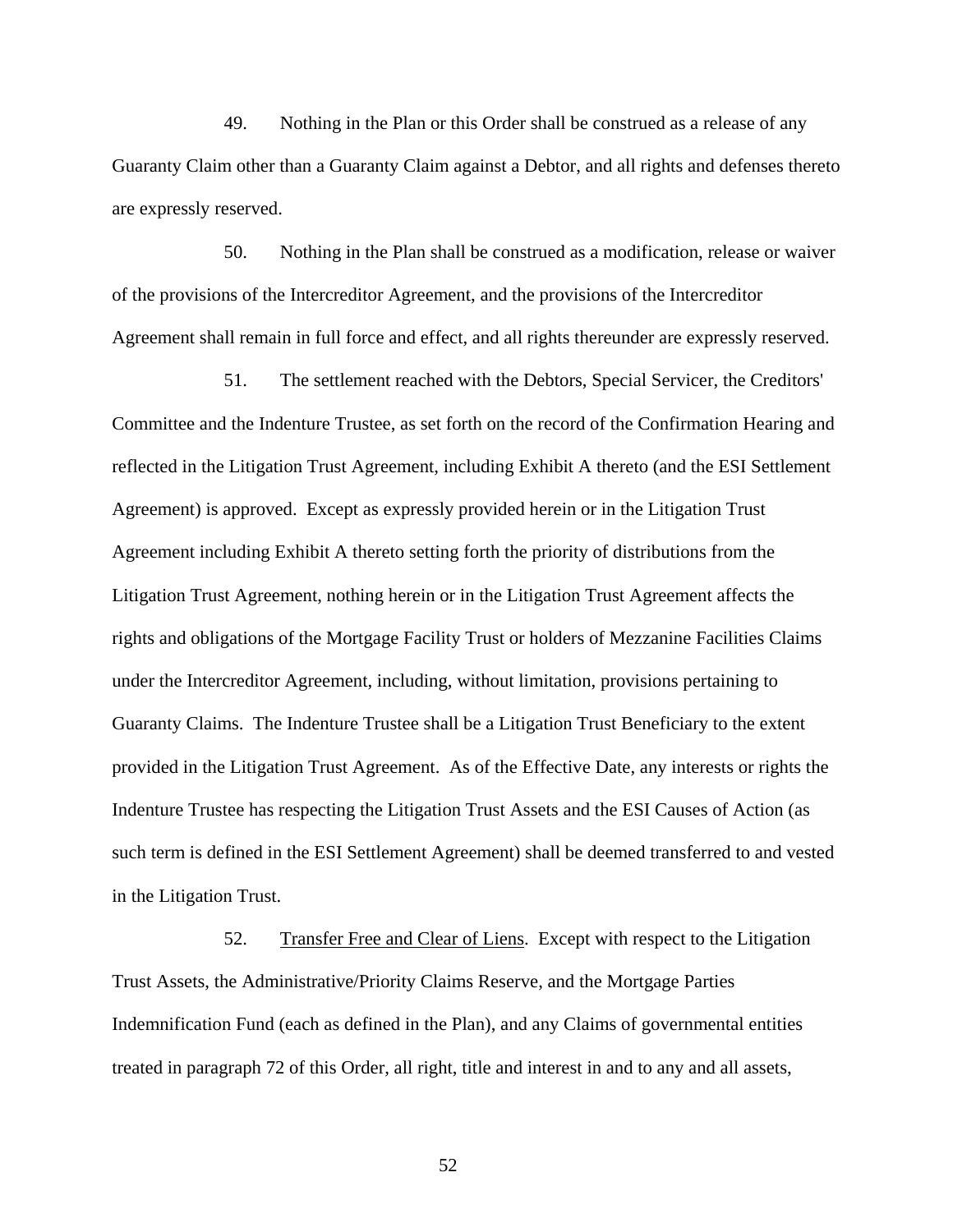property, unexpired leases and executory contracts of every kind and nature to be sold, assigned, transferred or otherwise disposed of under the Plan shall be sold, assigned, transferred and disposed of free and clear of any and all Claims, Liens, Liabilities, encumbrances, charges and other interests of any entity (as such term is defined in section 101(15) of the Bankruptcy Code) including, without limitation, (a) any and all claims, liens, encumbrances and any and all right, title and interests related thereto of government entities with respect to tax liabilities and (b) any and all claims, liens, encumbrances and any and all right, title and interests related thereto arising or resulting from or relating to the transactions contemplated hereby and by the Plan (including, without limitation, all Plan Documents).

53. Good Faith Purchaser. The Investor and the Sponsors are each a good faith purchaser of the Company, and the Company's assets and property and are entitled to the protections afforded good faith purchasers under the Bankruptcy Code.

54. NewCo, Reorganized Debtors, Investors, Sponsors, and Debt Financing Lenders Not Successors of the Debtors. Except with respect to administrative expense claims of the type specified in Section 1.7(c)(i) of the Plan as expressly provided for in Section 2.1 of the Plan, (i) NewCo shall not be a successor to any of the debtors in the Chapter 11 Cases by reason of any theory of law or equity, (ii) except as provided in paragraph 72 of this Order, NewCo and the Reorganized Debtors shall not assume, incur or be responsible for any claims or liabilities of the Debtors or any of their affiliates, and (iii) neither the Reorganized Debtors, NewCo, the Investor, the Sponsors, nor the Debt Financing Lenders shall be successors or successors in interest of the Debtors or Extended Stay Inc. nor incur any successor or transferee Liability of any kind, nature or character, including, without limitation, in relation to (a) any and all liabilities arising or resulting from or relating to the transactions contemplated by the Plan,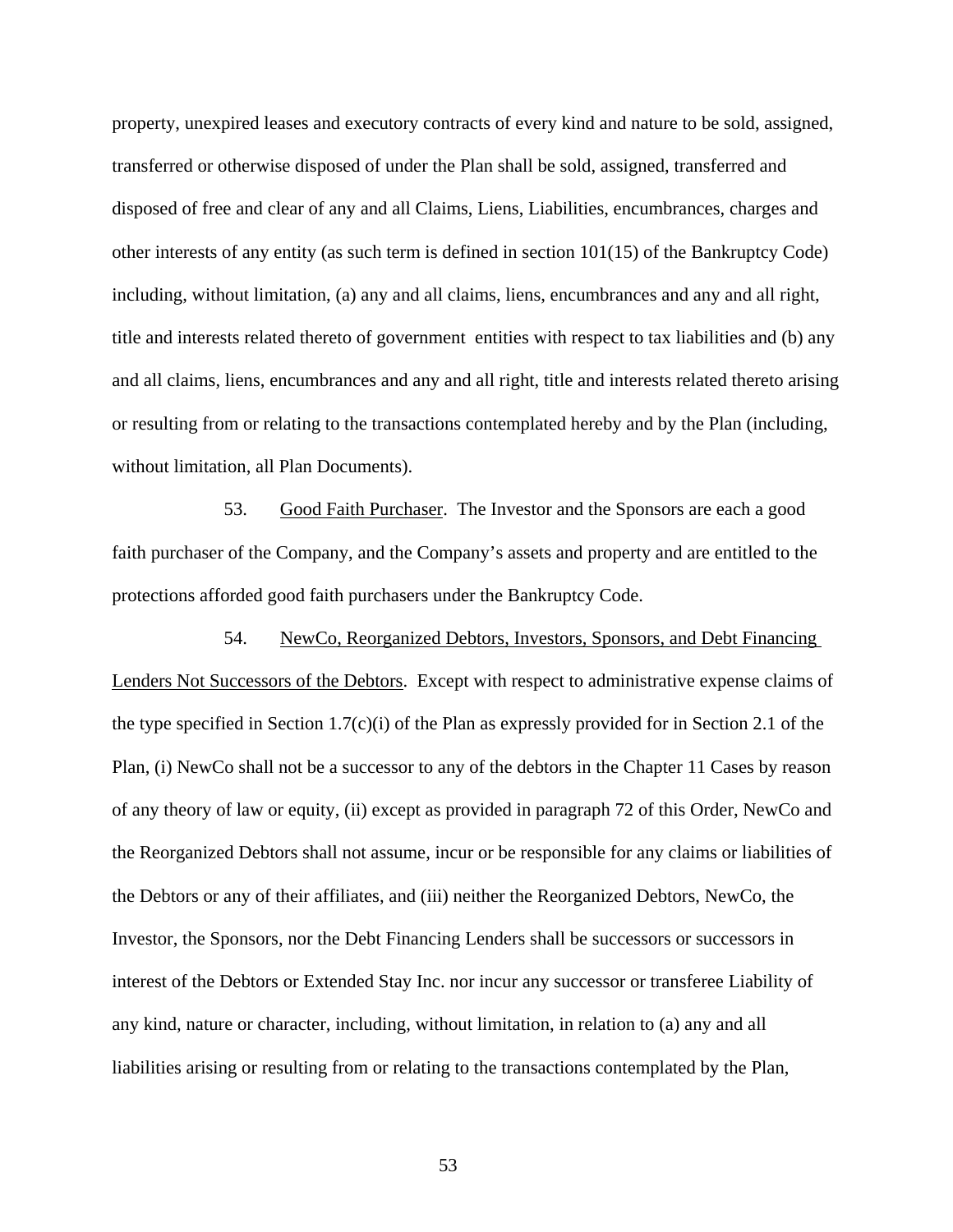(b) any and all Claims, Liens, Liabilities, encumbrances, charges and other interests arising from or relating to any conduct, liabilities, or obligations of the Debtors or Extended Stay Inc., and (c) except as provided in paragraph 72 of this Order, any and all Claims, Liens, Liabilities, encumbrances, charges and other interests and any and all right, title, and interests related thereto, of governmental entities relating to any tax or similar liabilities.

55. Authorization to Consummate Plan Transactions. The Debtors and the Reorganized Debtors are all authorized to consummate the transactions contemplated in the Investment Agreement and in the Plan and to enter into, execute and deliver all necessary documents, including those required in connection with the Debt Financing Arrangements, including, without limitation, any such document necessary to effect the release and discharge of any mortgage, deed of trust, Lien, pledge, or other security interest on, in or against the Mortgage Properties.

56. Debt Financing Arrangements Not a Fraudulent Transfer. The guarantees, mortgages, pledges, liens and other security interests, and all other consideration granted pursuant to or in connection with the Debt Financing Arrangements are granted in good faith, for good and valuable consideration and for legitimate business purposes as an inducement to the Debt Financing Lenders to make the Debt Financing Arrangements, and do not constitute a fraudulent conveyance or fraudulent transfer and shall not otherwise be subject to avoidance or re-characterization and the borrowers under the Debt Financing Arrangements and the Debt Financing Lenders are authorized to enter into the Debt Financing Arrangements.

57. Successor or Transferee Liability and Debt Financing Arrangements. Neither the Investor, the Sponsors, the Debt Financing Lenders, nor any borrower, guarantor, pledgor, loan party or owner, lessee or licensee of collateral under the Debt Financing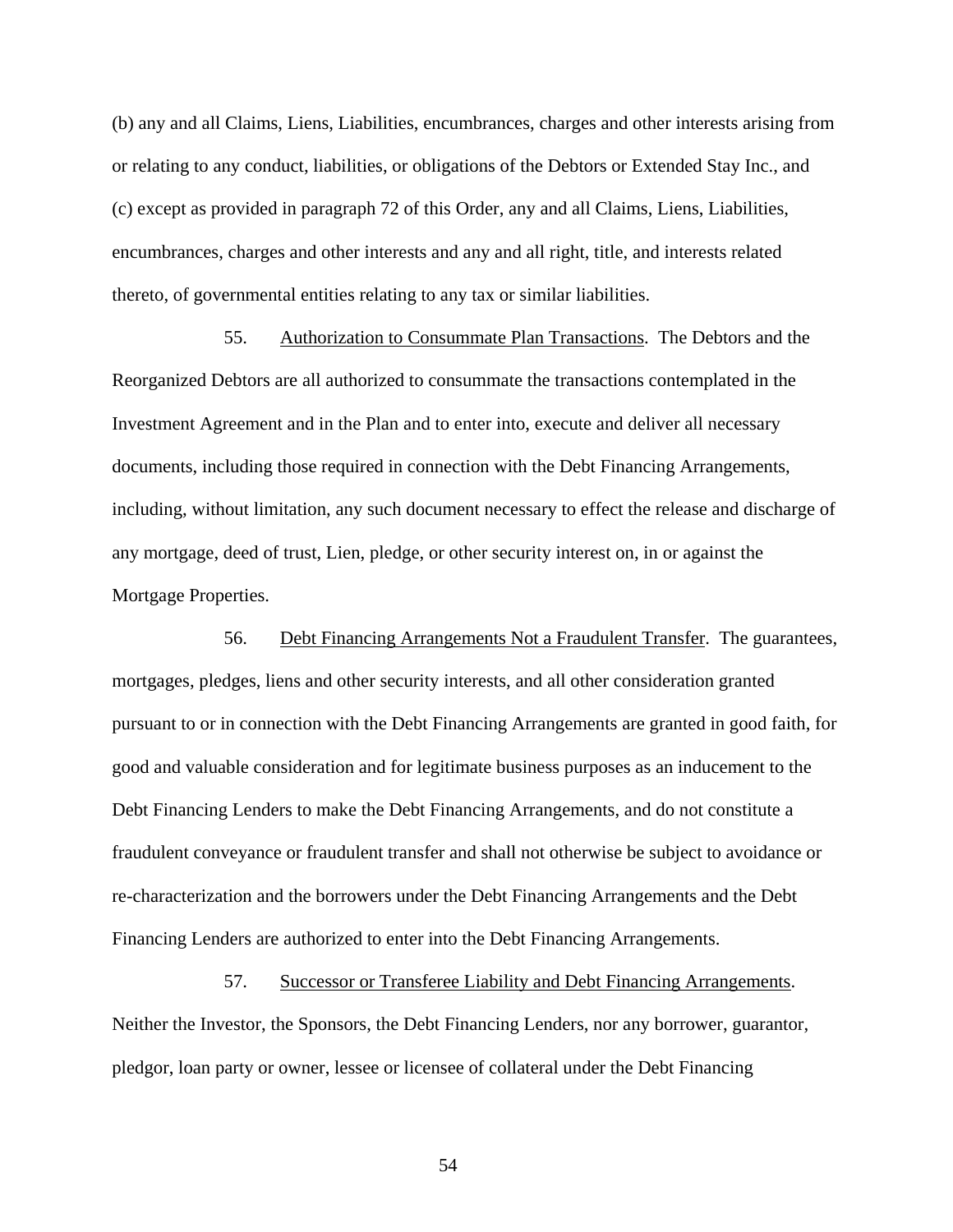Arrangements that is not a Debtor shall have any successor or transferee liability of any kind, nature or character.

58. Conditions to Effective Date. The Plan shall not become effective unless and until the conditions set forth in Section 9.1 of the Plan have been satisfied or waived pursuant to Section 9.2 of the Plan.

59. Retention of Jurisdiction. Pursuant to Article XII of the Plan, this Court shall retain and have exclusive jurisdiction over any matter arising under the Bankruptcy Code and arising in or related to these Chapter 11 Cases or the Plan, to the fullest extent as is legally permissible.

60. Effectuating Documents and Further Transactions. On or before the Effective Date, and without the need for any further order or authority, the Debtors shall file with this Court or execute, as appropriate, such agreements and other documents that are in form and substance satisfactory to the Investor and each of the Sponsors as may be necessary or appropriate to effectuate and further evidence the terms and conditions of the Plan. Each of the officers of the Debtors, the Reorganized Debtors and NewCo is authorized, without the need for any further order or authority, to execute, deliver, file, or record such contracts, instruments, releases, indentures, and other agreements or documents and take such actions as may be necessary or appropriate to effectuate and further evidence the terms and conditions of the Plan and any notes or securities issued pursuant to the Plan. The Reorganized Debtors and NewCo are authorized to execute all documents and enter into all agreements as may be necessary and appropriate in connection with the Debt Financing Arrangements.

61. The Plan Administrator. The appointment of Capstone Advisory Group, LLC as the Plan Administrator is hereby approved.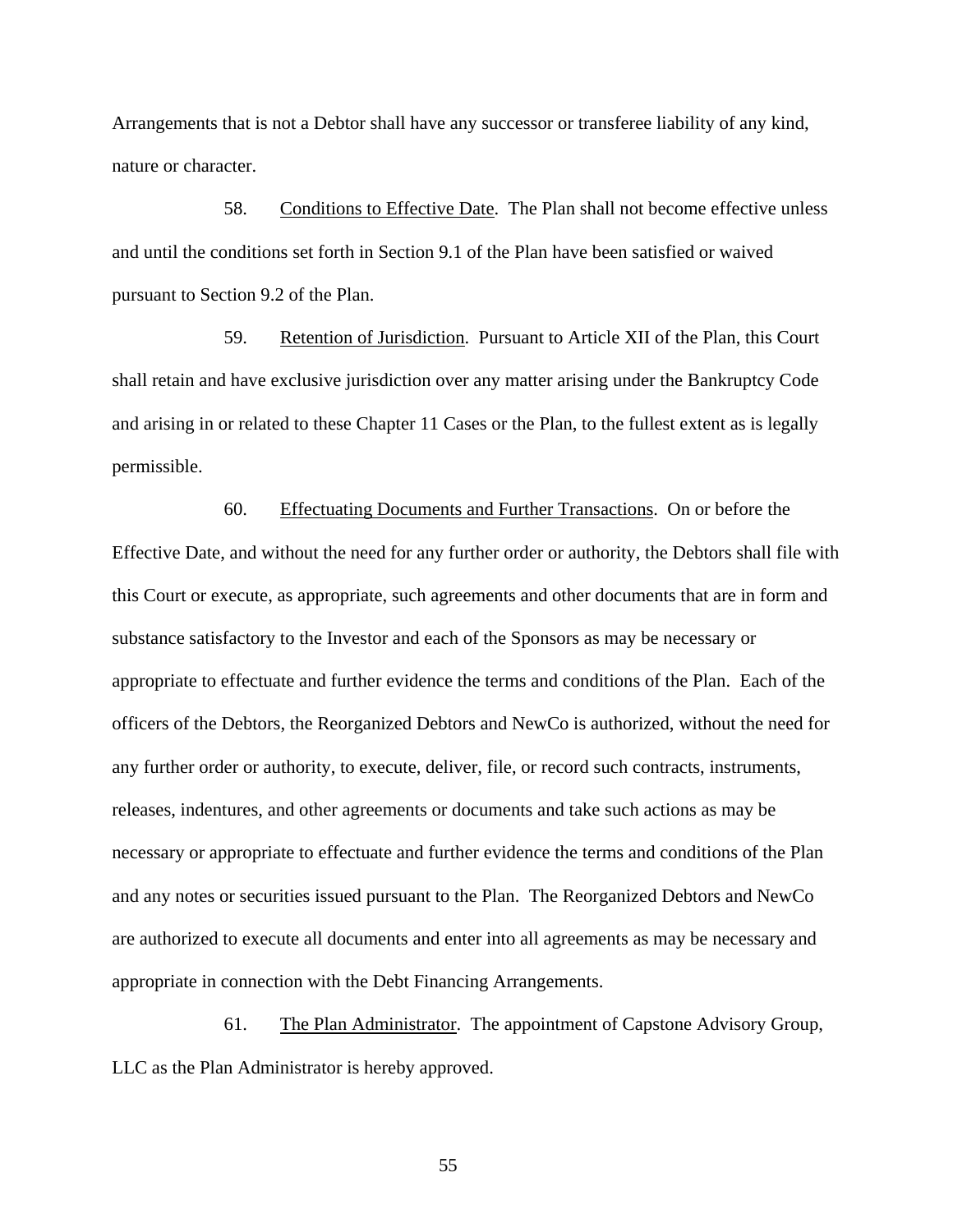62. Compliance with Tax Requirements. In connection with the Plan, the Debtors the Plan Administrator and the Litigation Trustee will comply with all withholding and reporting requirements imposed by federal, state and local taxing authorities, and all distributions under the Plan shall be subject to such withholding and reporting requirements.

63. Modifications. Pursuant to Section 13.1 of the Plan, except with respect to the Restructuring Transactions as set forth in paragraph 9 hereof, the Plan may be altered, amended or modified by the Debtors, in consultation with the Investor, each of the Sponsors and the Special Servicer (in consultation with the Operating Advisor), after the Confirmation Date, as provided in section 1127 of the Bankruptcy Code; provided, however, that no such alterations, amendments or modifications that are material shall be made without the consents of the Investor, each of the Sponsors and the Special Servicer (in consultation with the Operating Advisor), which consents shall not be unreasonably withheld. The Plan, as altered, amended or modified must satisfy the conditions of sections 1122, 1123 and 1129 of the Bankruptcy Code, and the Debtors shall have complied with section 1125 of the Bankruptcy Code. A holder of an Allowed Claim that has accepted the Plan shall be deemed to have accepted the Plan as altered, amended or modified if the proposed alteration, amendment or modification does not materially and adversely change the treatment of the Claim of such holder. Prior to the Effective Date, the Debtors may make appropriate technical adjustments and modifications to the Plan, without further order or approval of the Bankruptcy Court, provided that such technical adjustments and modifications do not adversely affect in a material way the treatment of holders of Claims or Equity Interests.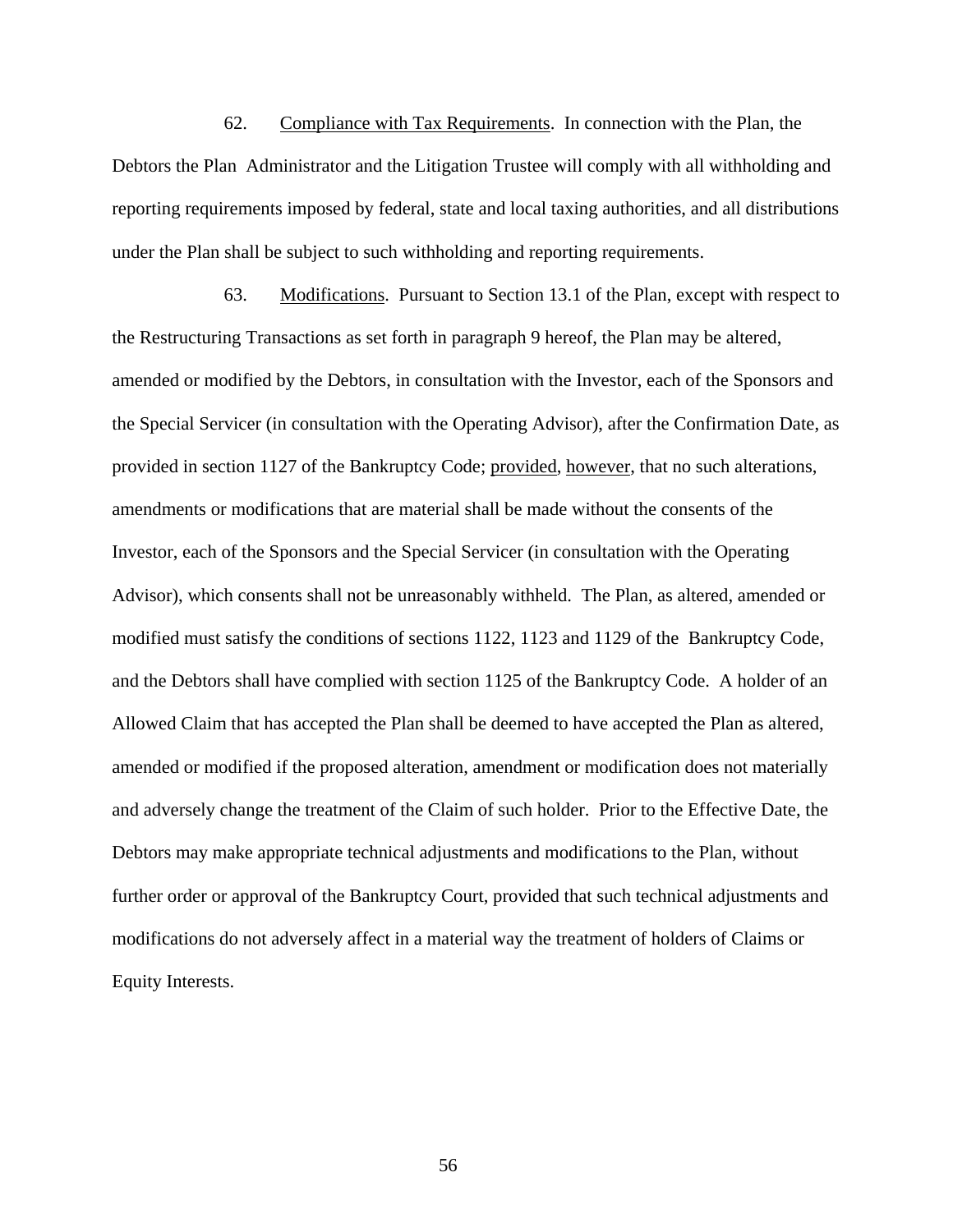64. Payment of Statutory Fees. All fees payable pursuant to section 1930 of title 28 of the United States Code, as determined by the Bankruptcy Court at the Confirmation Hearing, shall be paid by the Debtors on or before the Effective Date.

65. Post-Confirmation Date Professional Fees and Expenses. From and after the Confirmation Date, the Plan Administrator and the Litigation Trustee shall, in the ordinary course of business and without the necessity for any approval by the Bankruptcy Court, pay the reasonable fees and expenses of professional persons thereafter incurred by them.

66. Dissolution of Creditors' Committee. On the Effective Date, the Creditors' Committee shall be released and discharged of and from all further authority, duties, responsibilities, and obligations relating to and arising from and in connection with the Debtors' Chapter 11 Cases, and, except for the limited purpose of preparing and presenting its final applications for fees and expenses (including the final application for reimbursement of expenses of members of the Creditors' Committee) and the final resolution thereof; provided, however, (a) if the Effective Date occurs before the Confirmation Order becomes a Final Order, the Creditors' Committee may continue to exist and to serve for the purposes of any pending appeal of the Confirmation Order, and (b) the Creditors' Committee will continue to exist and to serve and have a right to be heard for the purposes of any issue relating to ESI.

67. Exemption from Transfer Taxes. Pursuant to section 1146(a) of the Bankruptcy Code, the issuance, transfer, or exchange of notes or equity securities under the Plan, the creation of any mortgage, deed of trust, or other security interest, the making or assignment of any lease or sublease, or the making or delivery of any deed or other instrument of transfer, merger or consolidation under, in furtherance of, or in connection with the Plan, shall not be subject to any sales and use, stamp, real estate transfer, mortgage recording, or other similar tax.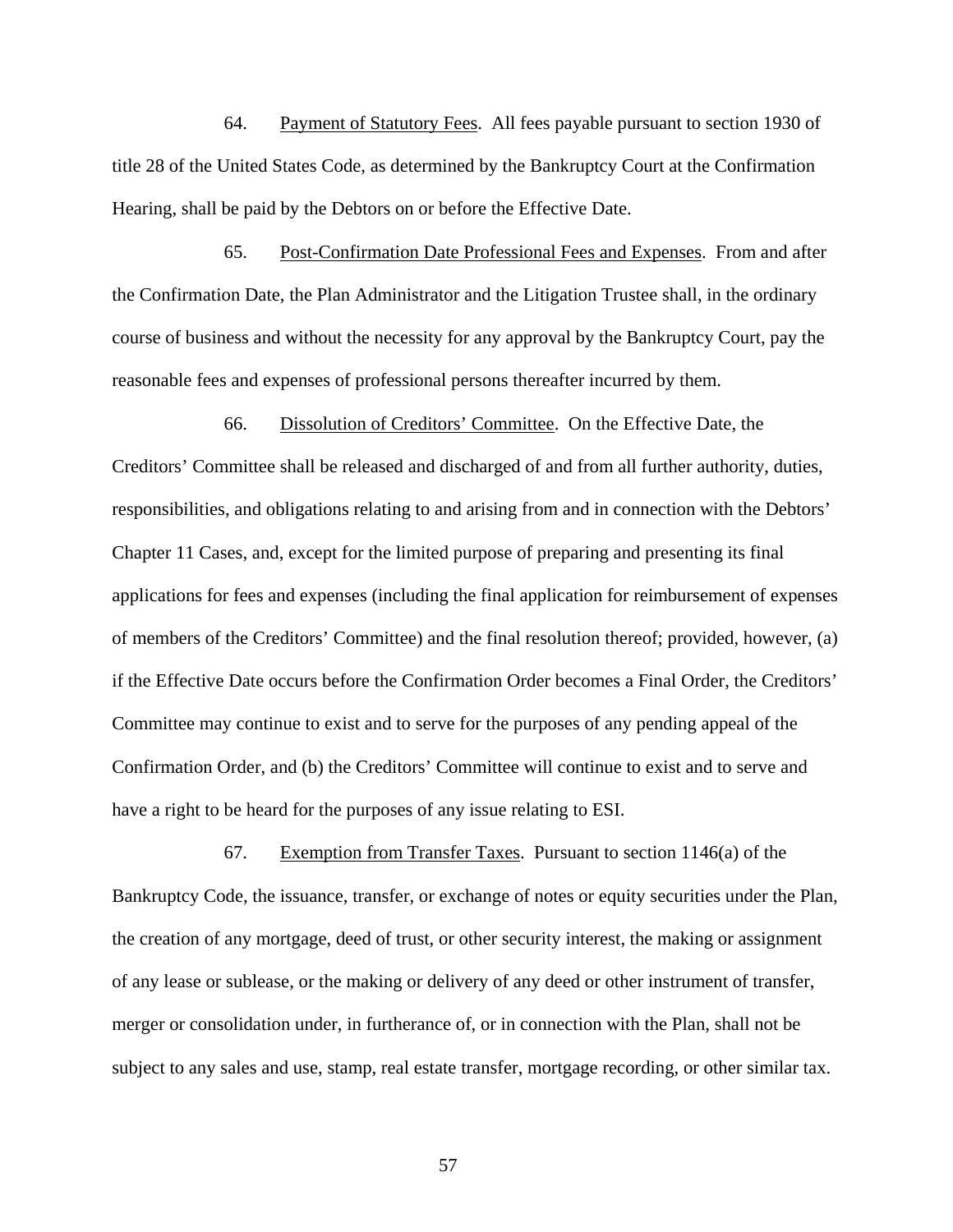The Reorganized Debtors are hereby authorized to deliver a notice of this Confirmation Order, with the Plan annexed, to any state or local recording officer, and such officer is hereby directed to accept for filing the above documents or instruments without charging any sales and use, stamp, real estate transfer, mortgage recording, or other similar tax. Such notice (a) shall have the effect of an Order of this Court, (b) shall constitute sufficient notice of the entry of this Confirmation Order to such filing and recording officers and (c) shall be a reasonable instrument notwithstanding any contrary provision of non-bankruptcy law. The Bankruptcy Court specifically retains jurisdiction to enforce the foregoing direction, by contempt or otherwise.

68. Governmental Approvals Not Required. This Order shall constitute all approvals and consents required, if any, by the laws, rules, or regulations of any state or other governmental authority with respect to the implementation or consummation of the Plan and Disclosure Statement, any documents, instruments, or agreements, and any amendments or modifications thereto, and any other acts referred to in, or contemplated by, the Plan and the Disclosure Statement and any amendments or modifications thereto (including, without limitation, in connection with the execution and delivery of the documents evidencing and securing the Debt Financing Arrangements and the documents evidencing the termination and cancellation of the Mortgage Facility and the release of Liens on the Mortgage Properties heretofore granted thereunder).

69. Securities Laws Exemption. To the extent the Litigation Trust Beneficiaries' interest in the Litigation Trust is deemed to be a security, the distribution under the Plan of interests in the Litigation Trust, shall be exempt from registration under applicable securities laws pursuant to section 1145(a) of the Bankruptcy Code, as amended.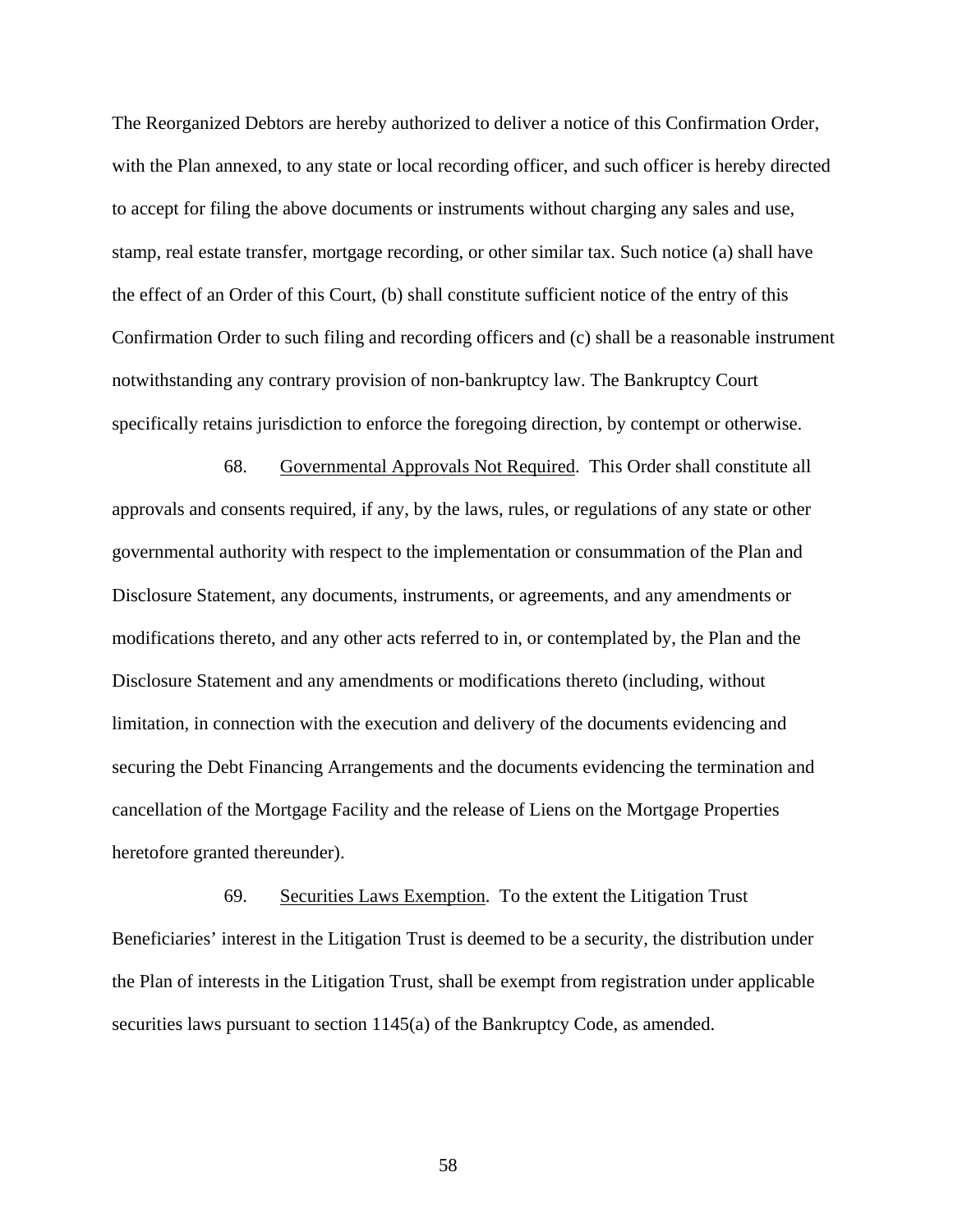70. Professional Compensation and Reimbursement. Pursuant to Section 2.2 of the Plan, all entities seeking an award by the Bankruptcy Court of compensation for services rendered or reimbursement of expenses incurred through and including the Effective Date under section 330 of the Bankruptcy Code or applications for allowance of Administrative Expenses arising under section 503(b)(2), 503(b)(3), 503(b)(4), 503(b)(5), or 503(b)(6) of the Bankruptcy Code shall file their respective final applications for allowance of compensation for services rendered and reimbursement of expenses incurred and applications for allowance of Administrative Expenses arising under section  $503(b)(2)$ ,  $503(b)(3)$ ,  $503(b)(4)$ ,  $503(b)(5)$ , or 503(b)(6) of the Bankruptcy Code by the first Business Day that is forty-five (45) days from and after the Effective Date. The date to hear and determine such applications for final allowances of compensation or reimbursement of expenses under section 330 of the Bankruptcy Code or applications for allowance of Administrative Expense Claims arising under section 503(b)(2), 503(b)(3), 503(b)(4), 503(b)(5), or 503(b)(6) of the Bankruptcy Code will be set by the Bankruptcy Court and will be within a reasonable time after the deadline to file such applications.

71. The Allowed Amount of all Administrative Expense Claims arising under section 330, 331, 503(b)(2), 503(b)(3), 503(b)(4), 503(b)(5), or 503(b)(6) of the Bankruptcy Code shall, in full satisfaction, settlement, discharge and release thereof, and in exchange therefore, be paid in full, in Cash, from the Administrative/Priority Claims Reserve (a) upon the later of (i) the Effective Date and (ii) the date upon which any such Administrative Expense Claim becomes Allowed or (b) at such later date or upon such other less favorable terms as may be mutually agreed upon between each such Administrative Expense Creditor and the Plan Administrator.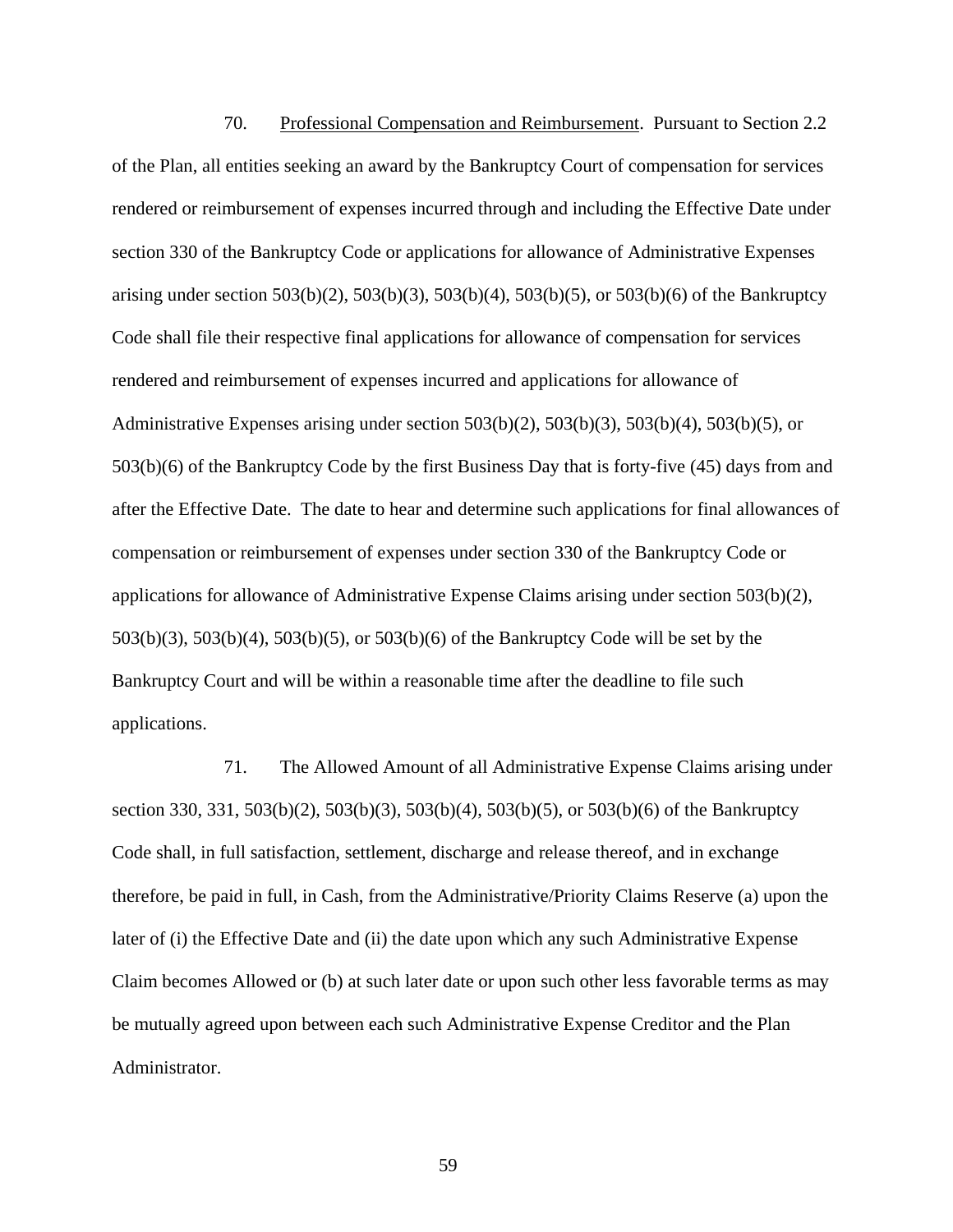72. With respect to the Objections filed or asserted by (i) the County of Denton, Midway Independent School District and the County of Williamson [Docket No. 1123], (ii) the Lewisville Independent School District and Carrollton-Farmers Branch Independent School District [Docket No. 1127], (iii) the Texas Comptroller of Public Accounts [Docket No. 1129], (iv) the Richardson ISD, Fort Worth ISD, Eagle Mountain-Saginaw ISD, Arlington ISD and Dallas Country Utility and Recreation District [Docket No. 1130], (v) Arlington ISD, Bexar County, Coppell ISD, Cypress-Fairbanks ISD, Dallas County, City of El Paso, Fort Bend County, Harris County, Irving ISD, Katy ISD and McLennan County, City of Memphis [Docket No. 1137] (vi) San Bernardino County Tax Collector, County of Riverside Tax Collector, and Treasurer of Douglas County [Docket Nos. 1099, 1100] (collectively, the "Tax Objectors"), to the extent that a Tax Objector has, by operation of state law, first priority statutory liens on the real and personal property of the Debtors relating to ad valorem taxes on such real and personal property of the Debtors assessed for the 2009 or 2010 tax year, each such Tax Objector shall retain its liens until the applicable taxes due and payable are paid in full. The payment in full of such taxes will include any and all applicable state law amounts to the extent payable pursuant to the Bankruptcy Code and applicable state or federal law.

73. With respect to all property taxes, real estate taxes, ad valorem taxes and similar taxes that relate to the period prior to the Effective Date, regardless of when such taxes are finally determined by the applicable taxing authority as due and payable, and that have not been paid as of the Effective Date, 50% of the amount of such taxes shall be for the account of and be the obligation of the Debtors and 50% of the amount of such taxes shall be for the account of and be the obligation of the Reorganized Debtors; provided, that the Reorganized Debtors shall pay all such property taxes, real estate taxes, ad valorem taxes and similar taxes as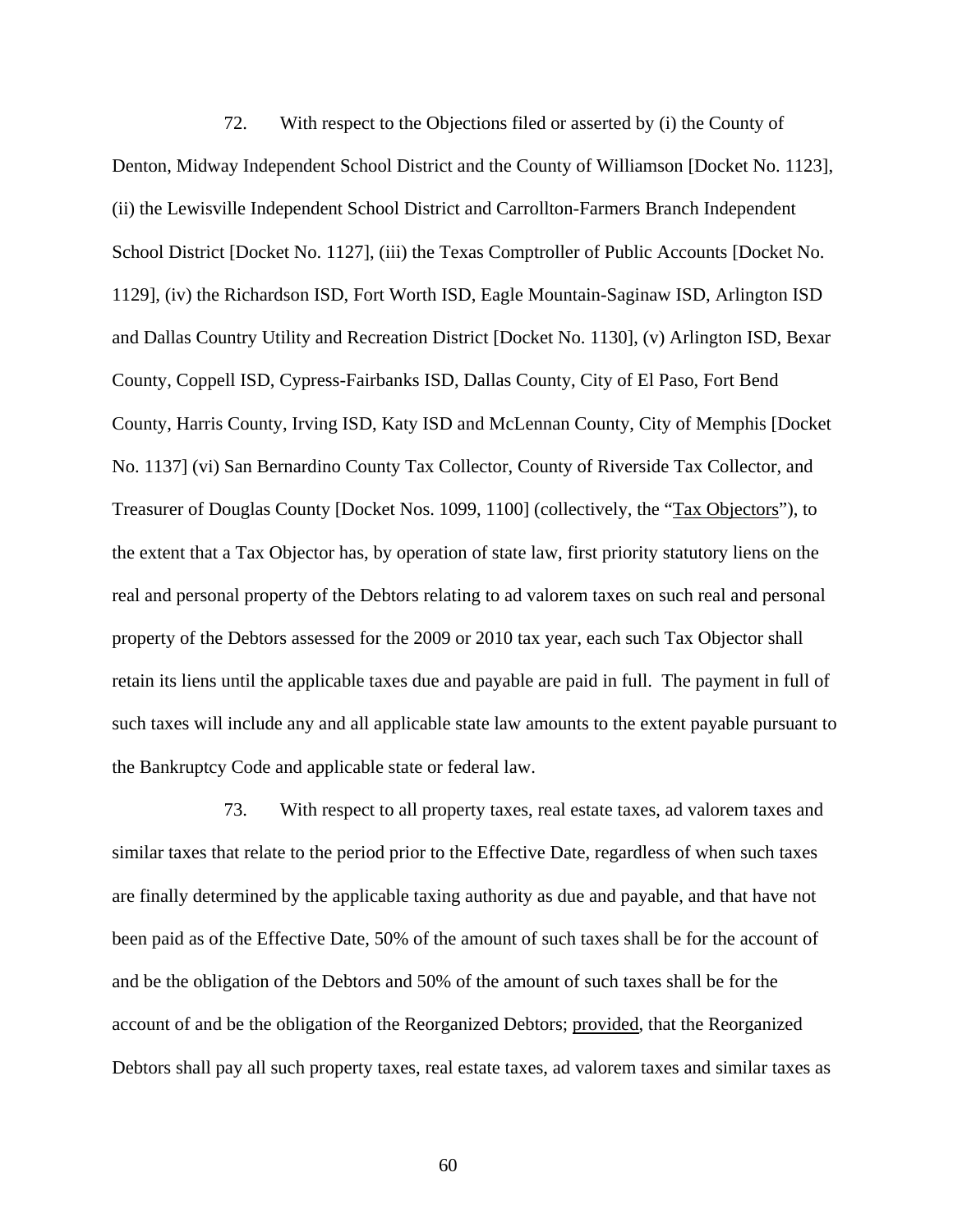well as occupancy taxes, sales taxes, use taxes and similar taxes for the year 2010 (to the extent not all ready paid as of the Effective Date) payable by the Debtors or the Reorganized Debtors after the Effective Date in the ordinary course of business as and when they become due and payable, regardless of whether the tax, or portions of the tax, relate to the period prior to the Effective Date. On the Effective Date, the Debtors shall pay NewCo 50% of the amount of all property taxes, real estate taxes, ad valorem taxes and similar taxes payable by the Debtors which are accrued and unpaid and/or relate to the period prior to and as of the Effective Date, less 50% of the prepaid amount of any such taxes for periods after the Effective Date.

74. No Amendment, Modification or Waiver of Cash Collateral Order or Other Documents. Except as otherwise provided for in the Plan, nothing contained in the Plan shall be deemed to be an amendment, modification or waiver of any term or provision of the Trust and Servicing Agreement, the Mortgage Facility, or the Cash Collateral Order.

75. Nothing in the Plan, this Order, the ESI Settlement or the ESI Settlement Order [Docket No. 1170] will have the effect of impairing, enhancing, or altering either (i) the rights, remedies or defenses (or the enforceability thereof) of any defendant with respect to any rights, remedies, claims, causes of action (or interests therein) that are transferred to the Litigation Trust, or (ii) the rights, remedies, claims or causes of action (or interests therein) of any Debtor or ESI that are so transferred; it being understood that the effect of the Plan, this Order, the ESI Settlement and the ESI Settlement Order is to be "litigation neutral" with respect to all such rights, remedies, defenses, claims and causes of action.

76. With respect to the Objection filed by Five Mile Capital II SPE ESH LLC ("Five Mile") [Docket No. 1128], the release provided for in Article X of the Plan shall not apply to Five Mile with respect to the action commenced in New York State Court by Five Mile on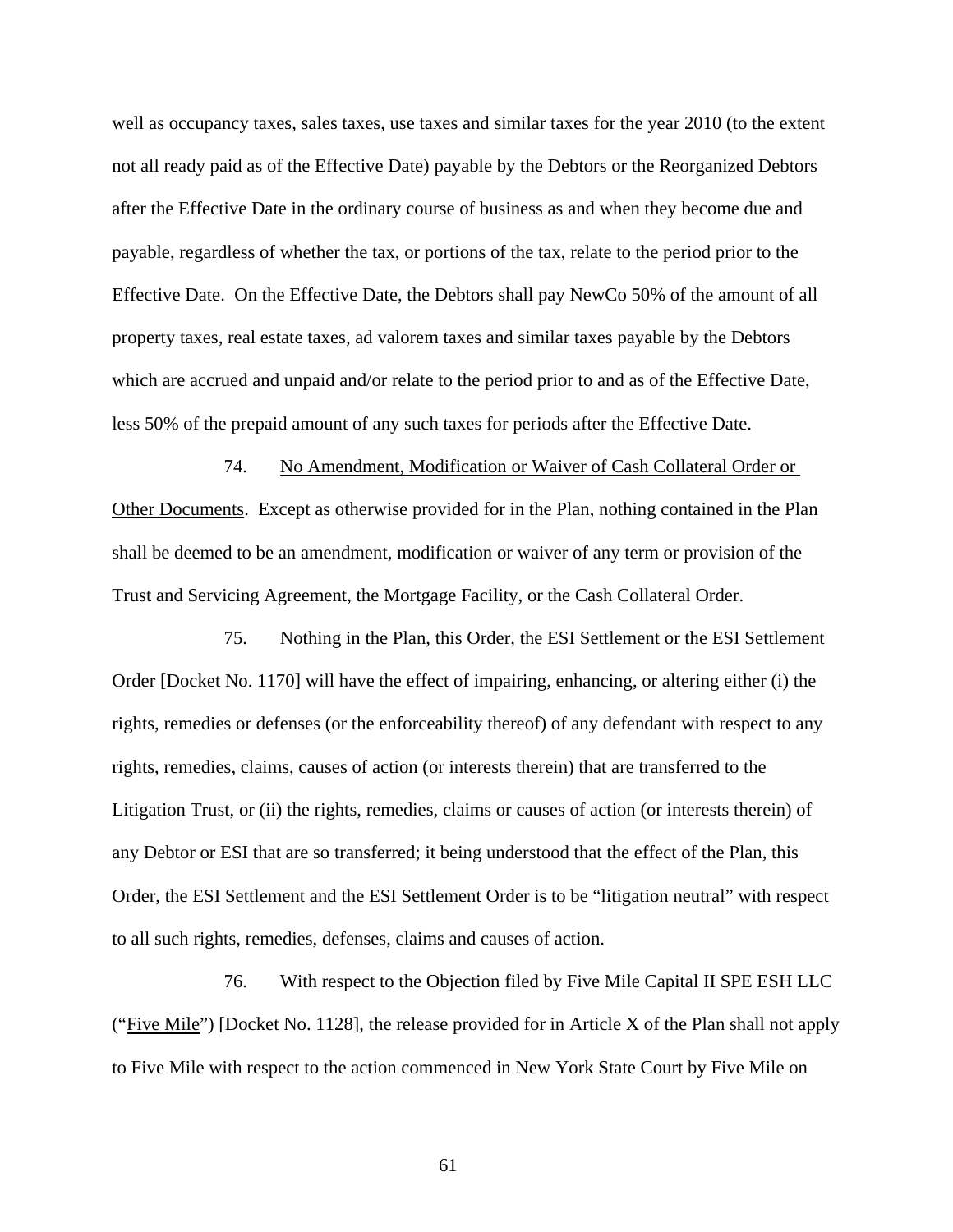June 22, 2009, Index No. 601933/2009 (as removed and subsequently transferred to the Bankruptcy Court by Notice of Removal dated July 14, 2009 [Case No. 09-01367, Docket No. 1], and as the same may be prosecuted in the Bankruptcy Court or remanded to the New York State Court, the "Five Mile Action"), provided, however, upon receipt of payment in full of the class "F" Mortgage Certificates beneficially owned by Five Mile in the amount of \$77,326,920.00 (plus all accrued and unpaid interest thereon to the date payment is made to Five Mile to the extent due under, and calculated in the manner provided in, the Trust and Servicing Agreement), the release provided for in Article X of the Plan shall apply to Five Mile and the Five Mile Action, and Five Mile shall immediately file the necessary pleadings to dismiss, with prejudice, the Five Mile Action and Five Mile shall not seek restoration of, or otherwise pursue, any of the claims and causes of action relating to, or arising out of, directly or indirectly, the claims and causes of action asserted in the Five Mile Action.

77. Notice of Entry of Confirmation Order. Pursuant to Bankruptcy Rules  $2002(f)(7)$ ,  $2002(k)$ , and  $3020(c)$ , the Reorganized Debtors or the Plan Administrator, as the case may be, shall file and serve notice of entry of this Order in substantially the form annexed hereto as "Exhibit B" (the "Notice of Confirmation Order") on all creditors and interest holders, the United States Trustee for the Southern District of New York, the attorneys for the Creditors' Committee, the attorneys for the Investor, and other parties in interest, by causing the Notice of Confirmation Order to be delivered to such parties by first-Class mail, postage prepaid, within 10 business days after entry of this Order. The Notice of Confirmation Order shall also be posted on the website of the Debtors' Court-appointed voting and tabulation agent, KCC: http://www.kccllc.net/extendedstay. Such notice is adequate under the particular circumstances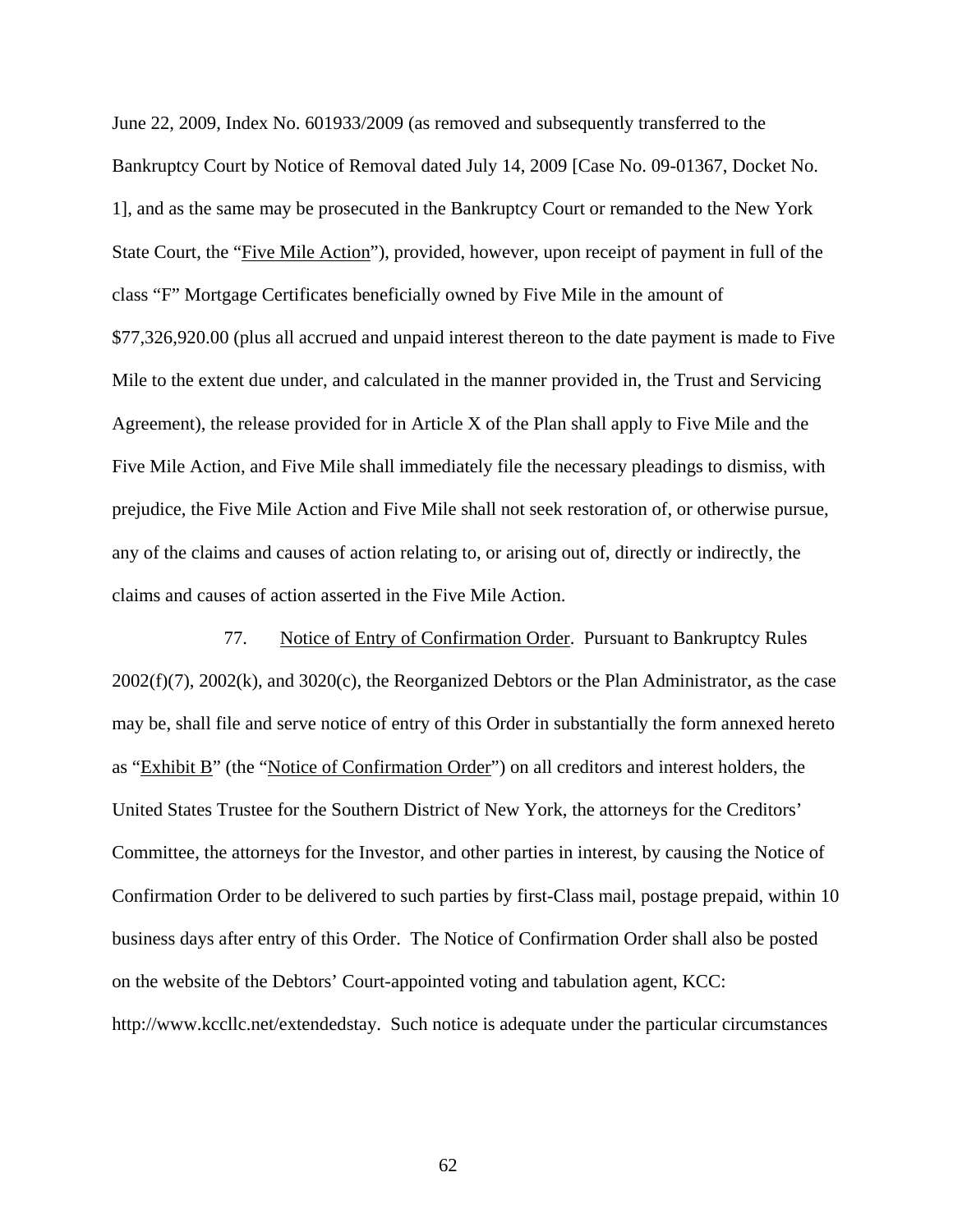and no other or further notice is necessary. The form of Notice of Confirmation Order substantially in the form annexed hereto as "Exhibit B" is approved.

78. Notice of Effective Date. As soon as practicable after the occurrence of the Effective Date, the Reorganized Debtors or the Plan Administrator shall file notice of the occurrence of the Effective Date and shall serve a copy of same on all parties entitled to receive notice in these Chapter 11 Cases.

79. Substantial Consummation. On the Effective Date, the Plan shall be deemed to be substantially consummated under sections 1101 and 1127 of the Bankruptcy Code.

80. Revocation or Withdrawal of the Plan of Reorganization. The Debtors reserve the right to revoke or withdraw the Plan prior to the Effective Date, (i) with the consent of the Special Servicer and the Operating Advisor (such consent not to be unreasonably withheld), in their discretion, or at the direction of the Investor, in the event that the Investment Agreement is terminated in accordance with Section 13 thereof, and (ii) in all other circumstances with the consent of the Investor and each of the Sponsors, in their sole discretion, and the consent of the Special Servicer and the Operating Advisor (such consent not to be unreasonably withheld). If the Debtors take such action, the Plan shall be deemed null and void. In such event, nothing contained in the Plan shall constitute or be deemed a waiver or release of any Claims by or against the Debtors or any other person or to prejudice in any manner the rights of the Debtors or any person in any further proceedings involving the Debtors.

81. Reversal. If any of the provisions of this Order are hereafter reversed, modified or vacated by a subsequent order of the Bankruptcy Court or any other court, such reversal, modification, or vacatur shall not affect the validity of the acts or obligations incurred or undertaken under, or in connection with, the Plan prior to receipt of written notice of such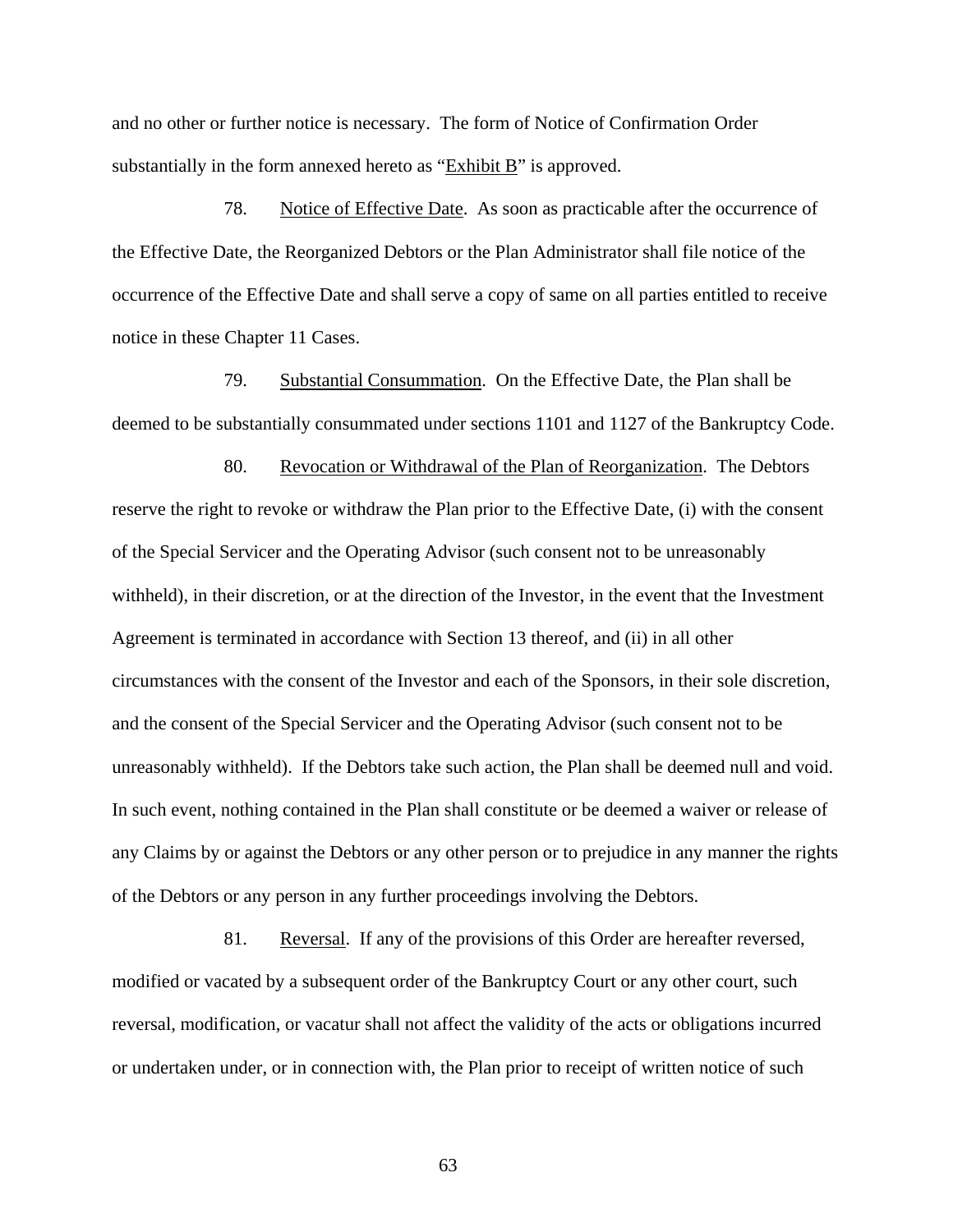order by the Debtors. Notwithstanding any such reversal, modification or vacatur of this Order, any such act or obligation incurred or undertaken pursuant to, and in reliance on, this Order prior to the effective date of such reversal, modification or vacatur shall be governed in all respects by the provisions of this Order, the Plan, all documents relating to the Plan and any amendments or modifications to any of the foregoing.

82. Conflicts Between Order and Plan. The provisions of the Plan and this Order shall be construed in a manner consistent with each other so as to effect the purpose of each; provided, however, that if there is determined to be any inconsistency between any Plan provision and any provision of this Order that cannot be so reconciled, then solely to the extent of such inconsistency, the provisions of this Order shall govern and any provision of this Order shall be deemed a modification of the Plan and shall control and take precedence. The provisions of this Order are integrated with each other and are non-severable and mutually dependent.

83. Final Order; Waiver of Stay. This Order is a final order and the period in which an appeal must be filed shall commence upon the entry hereof. Any stay of this Order provided by any Bankruptcy Rule (including Bankruptcy Rule 3020(e)) is hereby waived, and this Order shall be effective and enforceable immediately upon its entry by the Court.

Dated: New York, New York July 20, 2010

> *s/ James M. Peck*  Honorable James M. Peck United States Bankruptcy Judge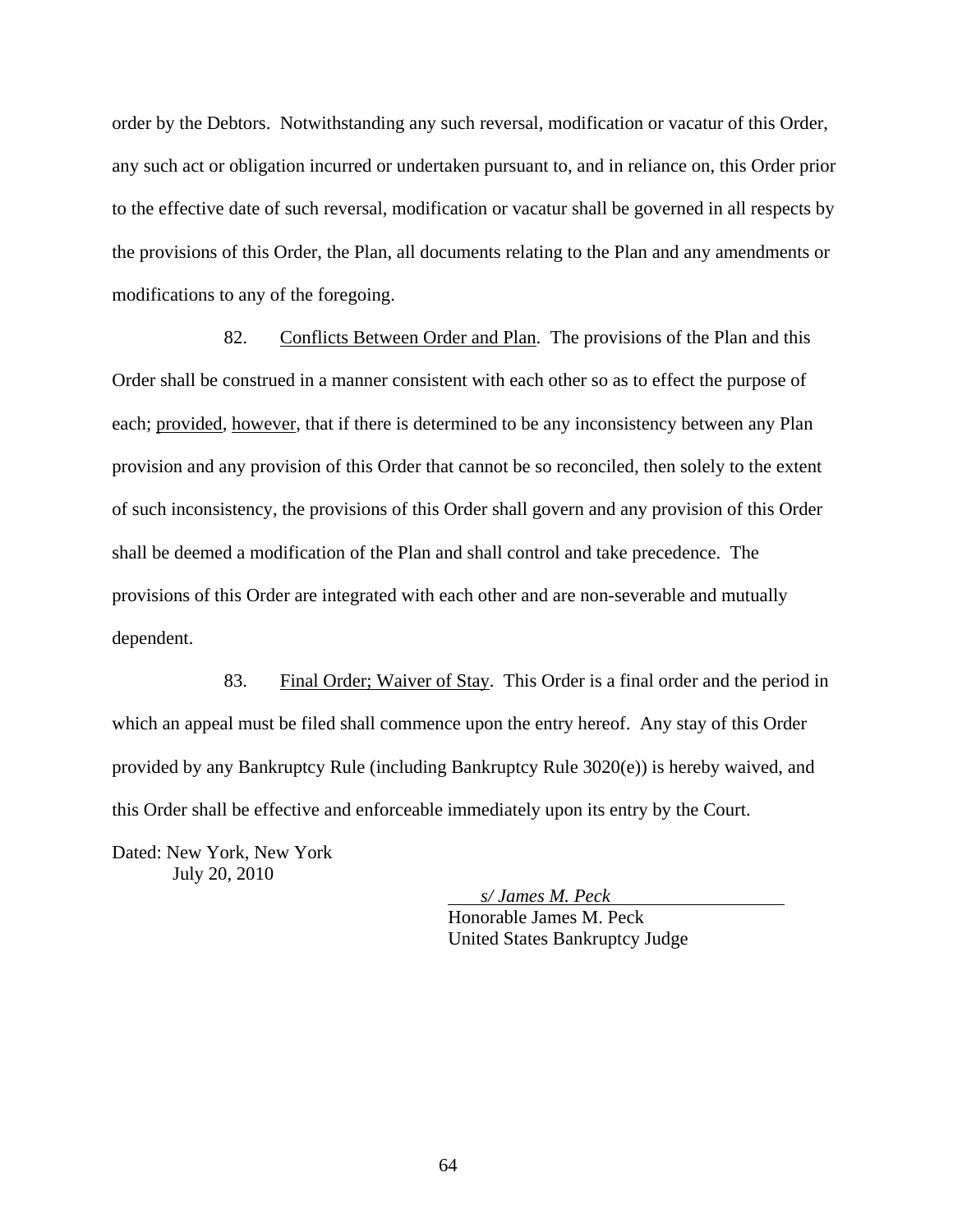# **EXHIBIT A**

**The Plan**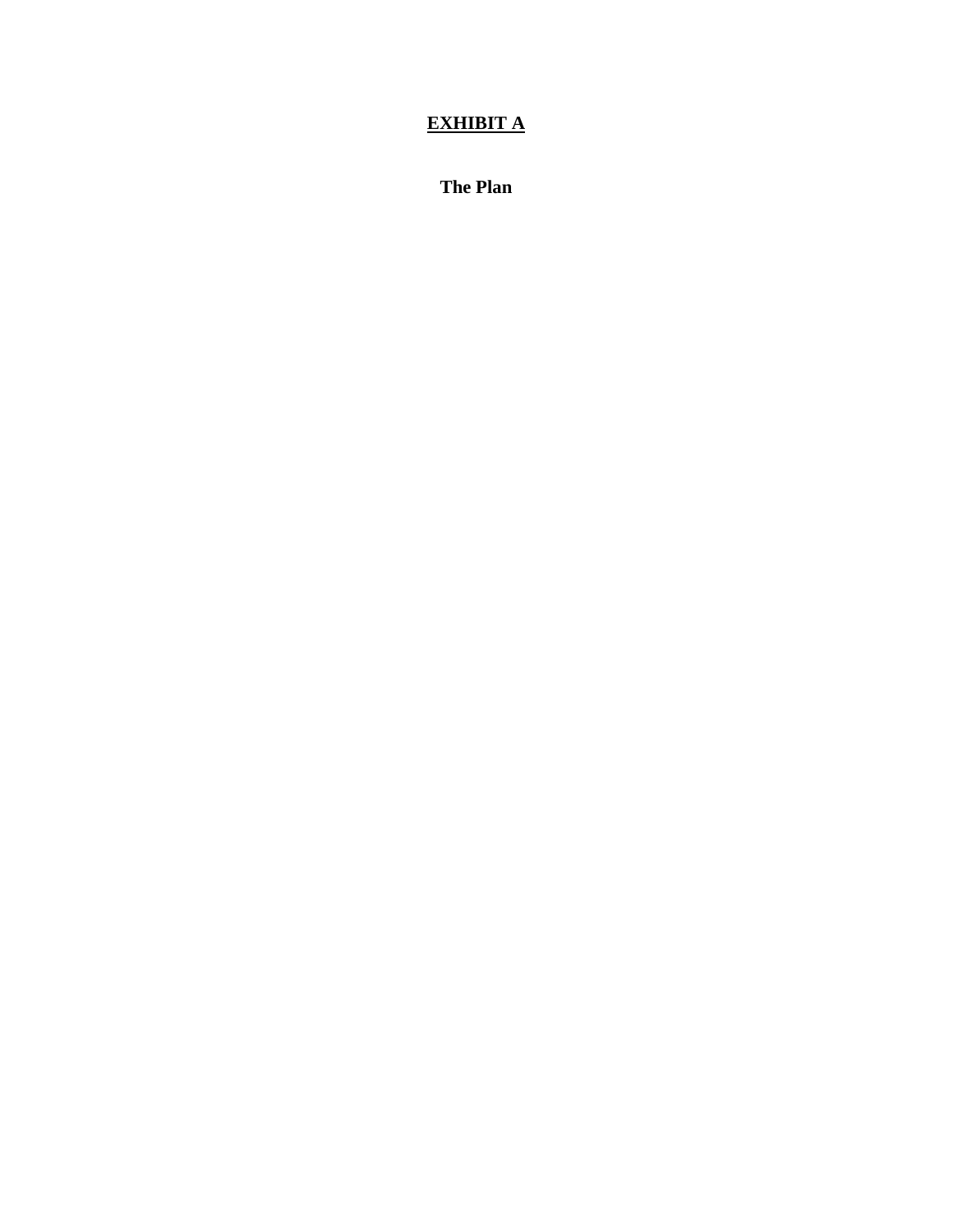| UNITED STATES BANKRUPTCY COURT       |
|--------------------------------------|
| <b>SOUTHERN DISTRICT OF NEW YORK</b> |
|                                      |

**EXTENDED STAY INC., et al., : 09-13764 (JMP)** 

**In re** : **Chapter 11 Case No. : Chapter 11 Case No.** 

**Debtors. : (Jointly Administered)** 

*x*  $\mathbf{r}$   $\mathbf{r}$   $\mathbf{r}$   $\mathbf{r}$   $\mathbf{r}$   $\mathbf{r}$   $\mathbf{r}$   $\mathbf{r}$   $\mathbf{r}$   $\mathbf{r}$   $\mathbf{r}$   $\mathbf{r}$   $\mathbf{r}$   $\mathbf{r}$   $\mathbf{r}$   $\mathbf{r}$   $\mathbf{r}$   $\mathbf{r}$   $\mathbf{r}$   $\mathbf{r}$   $\mathbf{r}$   $\mathbf{r}$   $\mathbf{r}$   $\mathbf{r}$  **---------------------------------------------------------------------x** 

*x* :  $\mathbf{r}$  **:**  $\mathbf{r}$  **:**  $\mathbf{r}$  **:**  $\mathbf{r}$  **:**  $\mathbf{r}$  **:**  $\mathbf{r}$  **:**  $\mathbf{r}$  **:**  $\mathbf{r}$  **:**  $\mathbf{r}$  **:**  $\mathbf{r}$  **:**  $\mathbf{r}$  **:**  $\mathbf{r}$  **:**  $\mathbf{r}$  **:**  $\mathbf{r}$  **:**  $\mathbf{r}$  **:**  $\mathbf{r}$  **:**  $\mathbf{r}$  **:**  $\mathbf{r}$  **:**  $\mathbf{r}$  **:** 

*x*  $\mathbf{r}$   $\mathbf{r}$   $\mathbf{r}$   $\mathbf{r}$   $\mathbf{r}$   $\mathbf{r}$   $\mathbf{r}$   $\mathbf{r}$   $\mathbf{r}$   $\mathbf{r}$   $\mathbf{r}$   $\mathbf{r}$   $\mathbf{r}$   $\mathbf{r}$   $\mathbf{r}$   $\mathbf{r}$   $\mathbf{r}$   $\mathbf{r}$   $\mathbf{r}$   $\mathbf{r}$   $\mathbf{r}$   $\mathbf{r}$   $\mathbf{r}$   $\mathbf{r}$ 

*x* :  $\mathbf{r}$  **:**  $\mathbf{r}$  **:**  $\mathbf{r}$  **:**  $\mathbf{r}$  **:**  $\mathbf{r}$  **:**  $\mathbf{r}$  **:**  $\mathbf{r}$  **:**  $\mathbf{r}$  **:**  $\mathbf{r}$  **:**  $\mathbf{r}$  **:**  $\mathbf{r}$  **:**  $\mathbf{r}$  **:**  $\mathbf{r}$  **:**  $\mathbf{r}$  **:**  $\mathbf{r}$  **:**  $\mathbf{r}$  **:**  $\mathbf{r}$  **:**  $\mathbf{r}$  **:**  $\mathbf{r}$  **:** 

#### **DEBTORS' FIFTH AMENDED PLAN OF REORGANIZATION UNDER CHAPTER 11 OF THE BANKRUPTCY CODE, AS AMENDED**

WEIL, GOTSHAL & MANGES LLP 767 Fifth Avenue New York, New York 10153 (212) 310-8000

Attorneys for Debtors and Debtors in Possession

Dated: June 8, 2010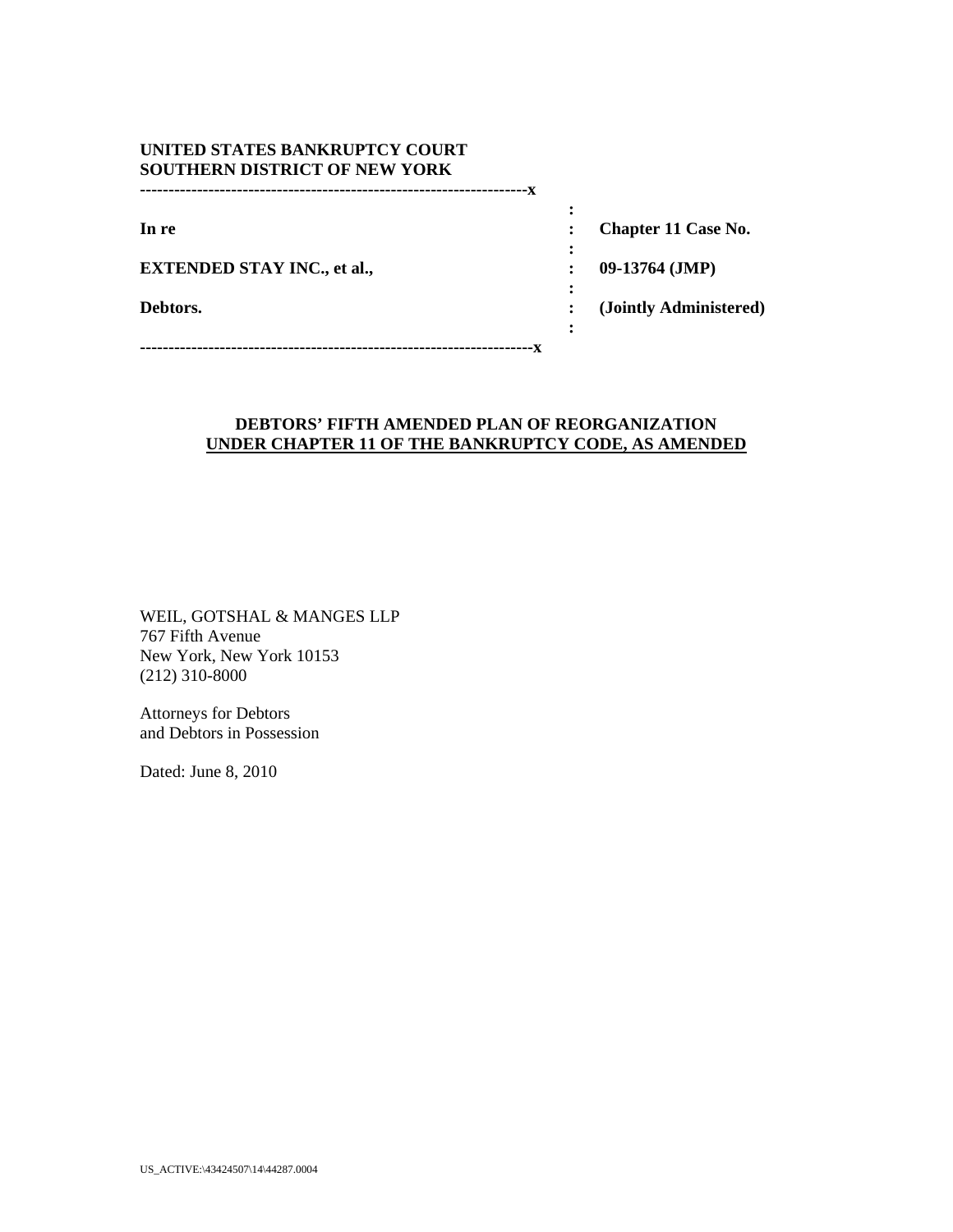## **TABLE OF CONTENTS**

| <b>ARTICLE I</b> |  |
|------------------|--|
| Α.               |  |
| 1.1              |  |
| 1.2              |  |
| 1.3              |  |
| 1.4              |  |
| 1.5              |  |
| 1.6              |  |
| 1.7              |  |
| 1.8              |  |
| 1.9              |  |
| 1.10             |  |
| 1.11             |  |
| 1.12             |  |
| 1.13             |  |
| 1.14             |  |
| 1.15             |  |
| 1.16             |  |
| 1.17             |  |
| 1.18             |  |
| 1.19             |  |
| 1.20             |  |
| 1.21             |  |
| 1.22             |  |
| 1.23             |  |
| 1.24             |  |
| 1.25             |  |
| 1.26             |  |
| 1.27             |  |
|                  |  |
| 1.28             |  |
| 1.29             |  |
| 1.30             |  |
| 1.31             |  |
| 1.32             |  |
| 1.33             |  |
| 1.34             |  |
| 1.35             |  |
| 1.36             |  |
| 1.37             |  |
| 1.38             |  |
| 1.39             |  |
| 1.40             |  |
| 1.41             |  |
| 1.42             |  |
|                  |  |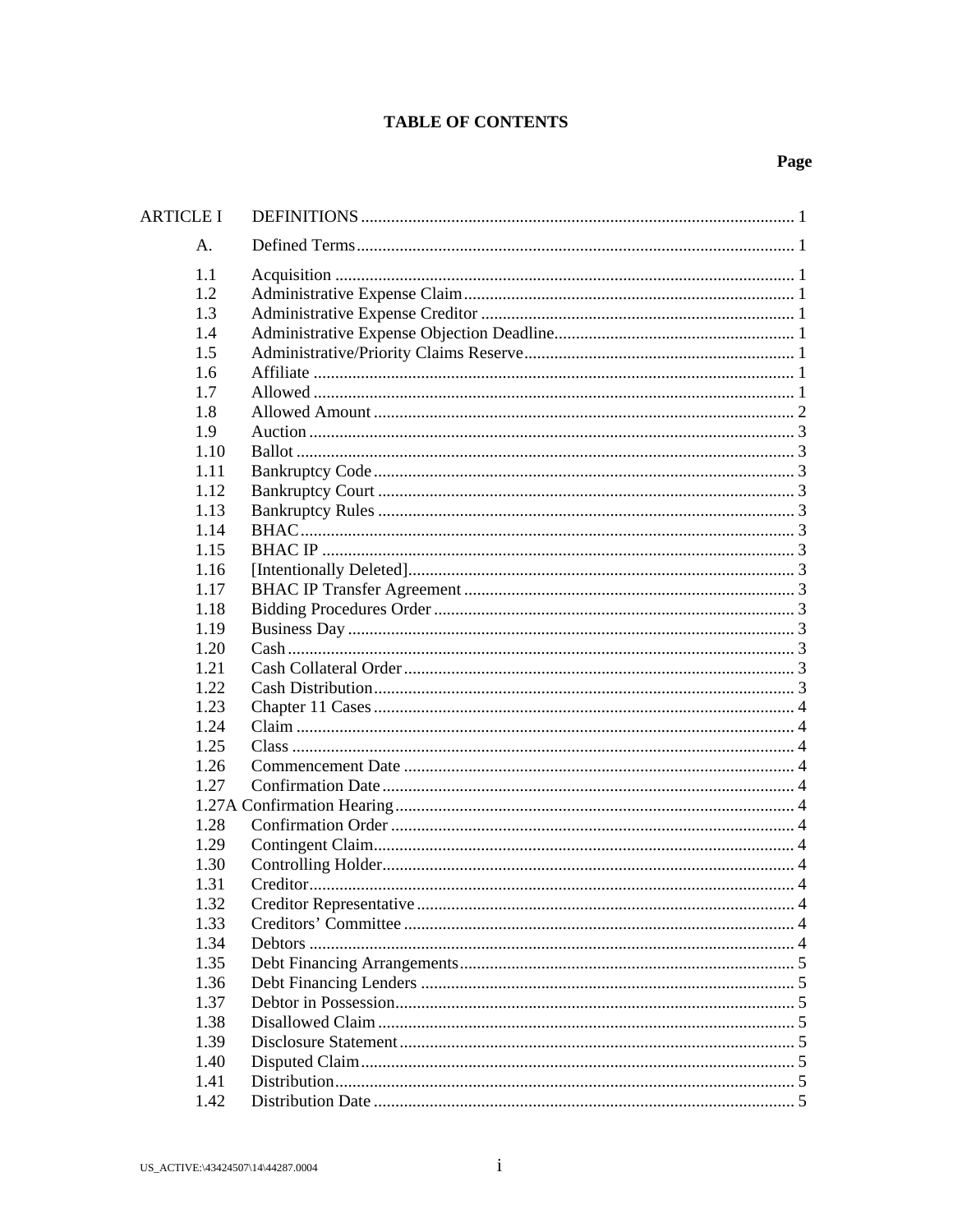# TABLE OF CONTENTS (continued)

| 1.43  |      |  |
|-------|------|--|
| 1.44  |      |  |
| 1.45  |      |  |
| 1.46  |      |  |
| 1.47  |      |  |
| 1.48  |      |  |
| 1.49  |      |  |
| 1.50  |      |  |
| 1.51  |      |  |
| 1.52  |      |  |
| 1.53  |      |  |
| 1.54  |      |  |
| 1.55  |      |  |
| 1.56  |      |  |
| 1.57  |      |  |
| 1.58  |      |  |
| 1.59  |      |  |
| 1.60  |      |  |
| 1.61  |      |  |
| 1.62  |      |  |
| 1.63  |      |  |
| 1.64  |      |  |
| 1.65  |      |  |
| 1.66  |      |  |
| 1.67  |      |  |
| 1.68  |      |  |
| 1.69  |      |  |
| 1.70  |      |  |
| 1.71  |      |  |
| 1.72  |      |  |
|       |      |  |
| 1.73  |      |  |
| 1.74  |      |  |
| 1.75  |      |  |
| 1.76  |      |  |
| 1.77  |      |  |
| 1.77A |      |  |
| 1.78  |      |  |
| 1.79  |      |  |
| 1.80  |      |  |
| 1.81  |      |  |
| 1.82  |      |  |
| 1.83  |      |  |
| 1.84  |      |  |
| 1.85  |      |  |
| 1.86  | IRS. |  |
| 1.87  |      |  |
|       |      |  |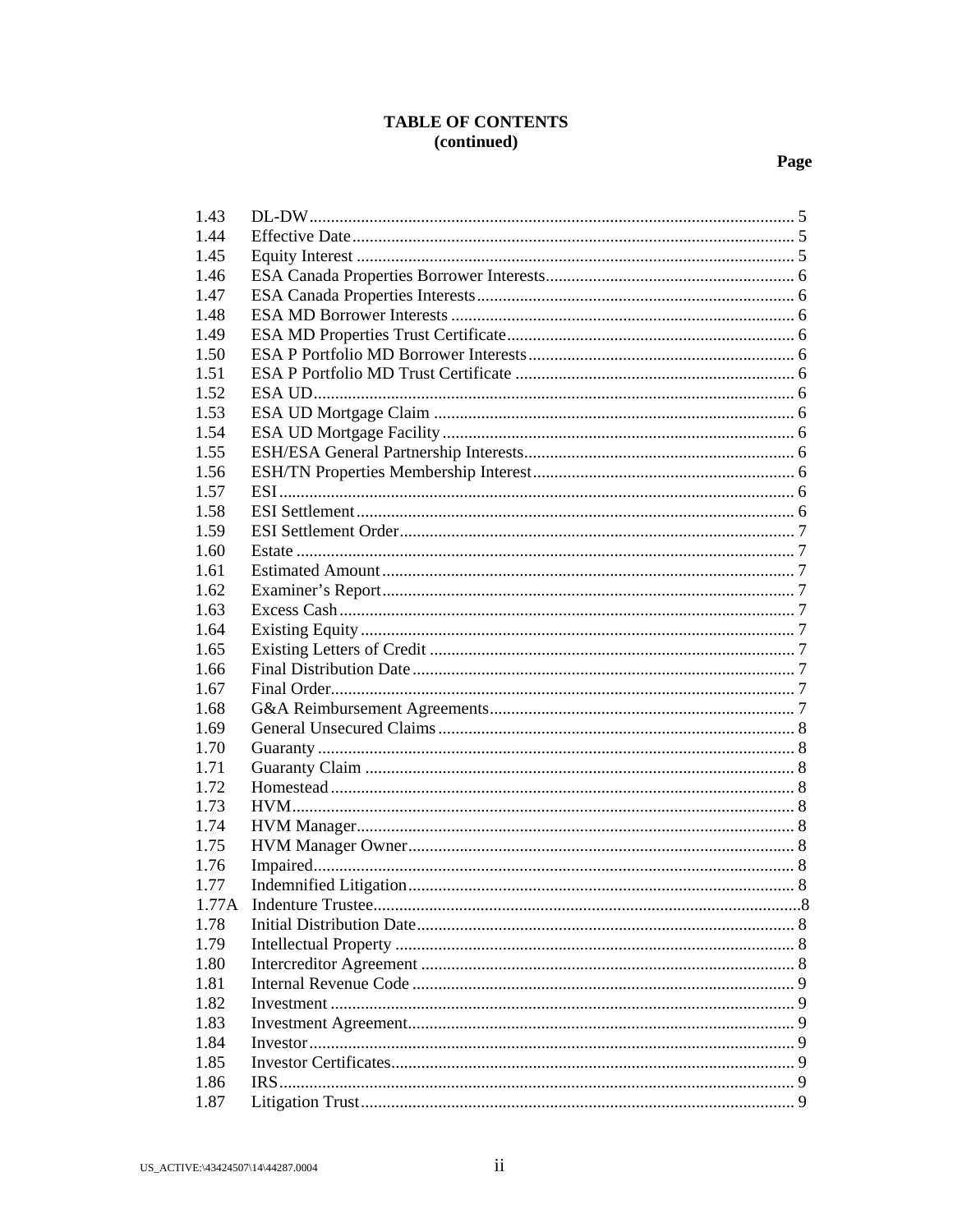# **TABLE OF CONTENTS** (continued)

| 1.88  |  |
|-------|--|
| 1.89  |  |
| 1.90  |  |
| 1.91  |  |
| 1.92  |  |
| 1.93  |  |
| 1.94  |  |
| 1.95  |  |
| 1.96  |  |
| 1.97  |  |
| 1.98  |  |
| 1.99  |  |
| 1.100 |  |
| 1.101 |  |
| 1.102 |  |
| 1.103 |  |
| 1.104 |  |
| 1.105 |  |
| 1.106 |  |
| 1.107 |  |
| 1.108 |  |
| 1.109 |  |
| 1.110 |  |
| 1.111 |  |
| 1.112 |  |
| 1.113 |  |
| 1.114 |  |
| 1.115 |  |
| 1.116 |  |
| 1.117 |  |
| 1.118 |  |
|       |  |
| 1.119 |  |
| 1.120 |  |
| 1.121 |  |
| 1.122 |  |
| 1.123 |  |
| 1.124 |  |
| 1.125 |  |
| 1.126 |  |
| 1.127 |  |
| 1.128 |  |
| 1.129 |  |
| 1.130 |  |
| 1.131 |  |
| 1.132 |  |
|       |  |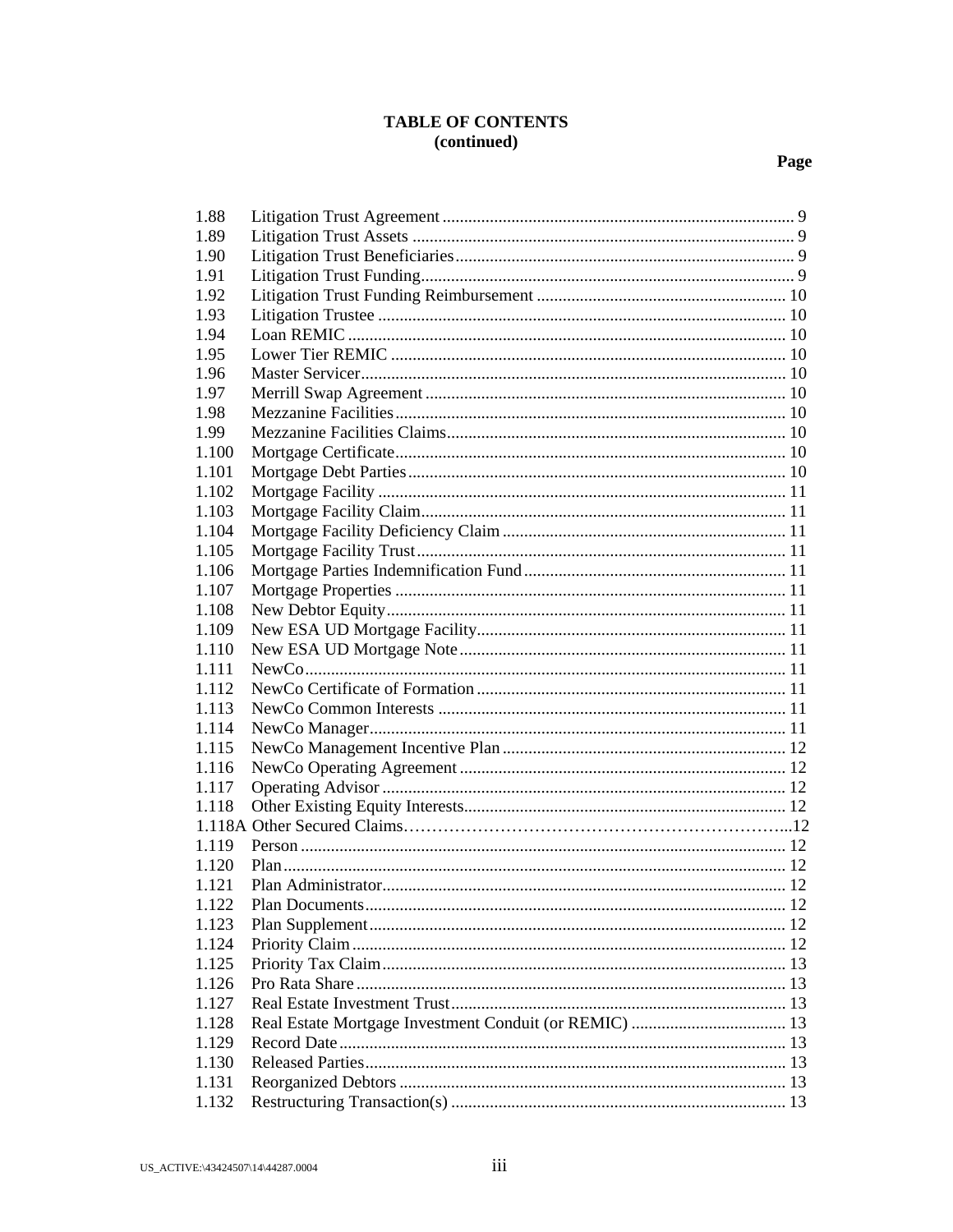# TABLE OF CONTENTS<br>(continued)

| 1.133              |                                                   |  |
|--------------------|---------------------------------------------------|--|
| 1.134              |                                                   |  |
| 1.135              |                                                   |  |
| 1.136              |                                                   |  |
| 1.137              |                                                   |  |
| 1.138              |                                                   |  |
| 1.139              |                                                   |  |
| 1.140              |                                                   |  |
| 1.141              |                                                   |  |
| 1.142              |                                                   |  |
| 1.143              |                                                   |  |
| 1.144              |                                                   |  |
| 1.145              |                                                   |  |
| 1.146              |                                                   |  |
| 1.147              |                                                   |  |
| 1.148              |                                                   |  |
| 1.149              |                                                   |  |
| 1.150              |                                                   |  |
| 1.151              |                                                   |  |
| <b>B.</b>          |                                                   |  |
| $\mathcal{C}$ .    |                                                   |  |
| <b>ARTICLE II</b>  | PAYMENT OF ADMINISTRATIVE EXPENSE CLAIMS AND      |  |
| 2.1                |                                                   |  |
| 2.2                |                                                   |  |
| 2.3                |                                                   |  |
|                    |                                                   |  |
| <b>ARTICLE III</b> | CLASSIFICATION OF CLAIMS AND EQUITY INTERESTS  16 |  |
| 3.1                |                                                   |  |
| <b>ARTICLE IV</b>  | TREATMENT OF CLAIMS AND EQUITY INTERESTS  17      |  |
| 4.1                |                                                   |  |
| 4.2                |                                                   |  |
| 4.3                |                                                   |  |
| 4.4                |                                                   |  |
| 4.5                |                                                   |  |
| 4.6                |                                                   |  |
| 4.7                |                                                   |  |
| 4.8                |                                                   |  |
| 4.9                |                                                   |  |
| 4.10               |                                                   |  |
| 4.11               |                                                   |  |
| 4.12               |                                                   |  |
|                    |                                                   |  |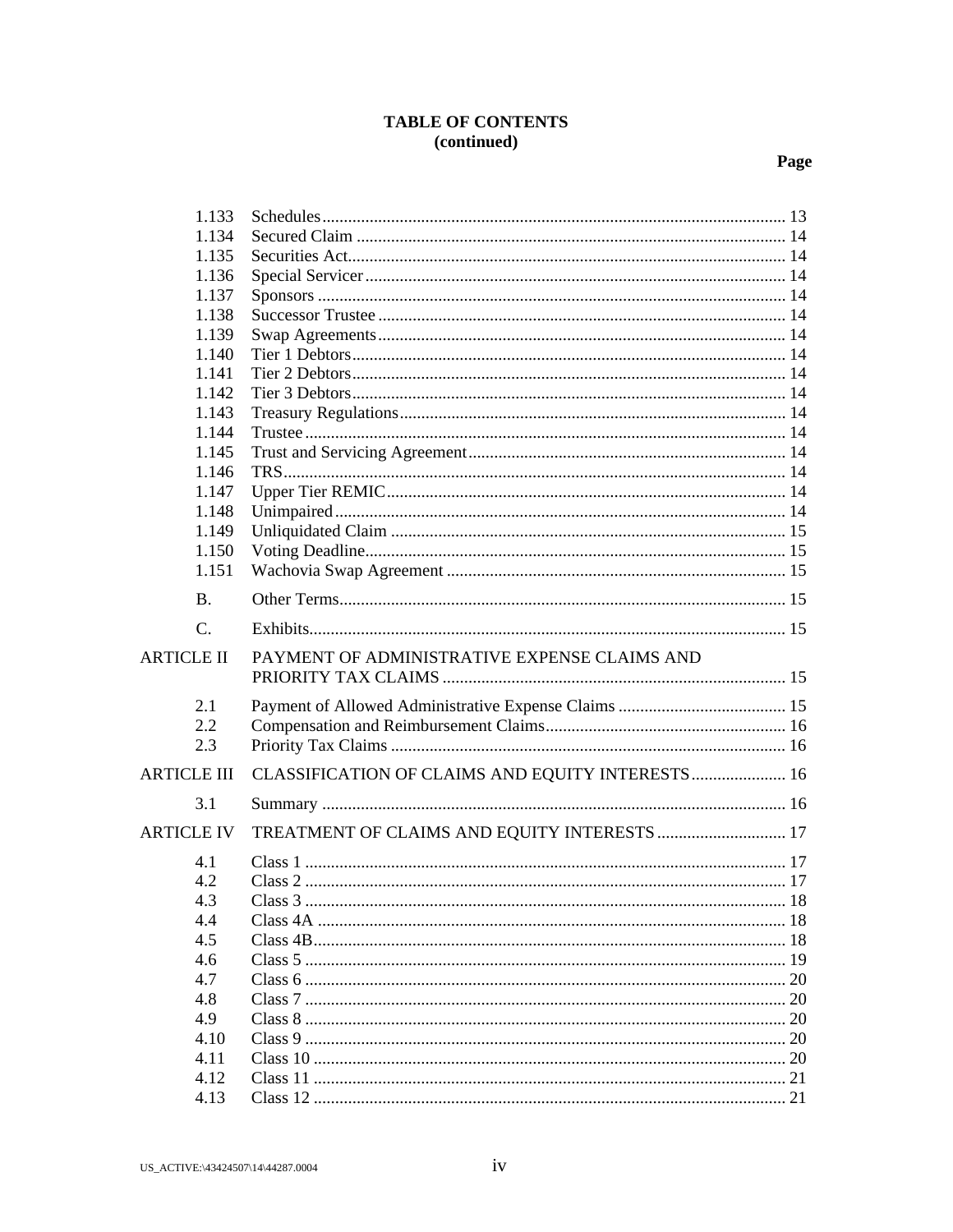# TABLE OF CONTENTS (continued)

| 4.14<br>4.15<br>4.16<br>4.17                                                                                                        |                                                                                                                                               |  |
|-------------------------------------------------------------------------------------------------------------------------------------|-----------------------------------------------------------------------------------------------------------------------------------------------|--|
| <b>ARTICLE V</b>                                                                                                                    | ACCEPTANCE, REJECTION, AND REVOCATION OR                                                                                                      |  |
| 5.1<br>5.2<br>5.3<br>5.4<br>5.5<br>5.6                                                                                              |                                                                                                                                               |  |
| <b>ARTICLE VI</b>                                                                                                                   |                                                                                                                                               |  |
| 6.1<br>6.2<br>6.3<br>6.4<br>6.5<br>6.6<br>6.7<br>6.8<br>6.9<br>6.10<br>6.11<br>6.12<br>6.13<br>6.14<br>6.15<br>6.16<br>6.17<br>6.18 | Allocation of Plan Distributions Between Principal and Interest 27<br>Issuance of NewCo Common Interests to Investor or Sponsor Affiliates 28 |  |
|                                                                                                                                     |                                                                                                                                               |  |
| 7.2<br>7.3                                                                                                                          |                                                                                                                                               |  |
| 8.1                                                                                                                                 |                                                                                                                                               |  |
| 8.2                                                                                                                                 |                                                                                                                                               |  |
| 8.3                                                                                                                                 |                                                                                                                                               |  |
| 8.4                                                                                                                                 |                                                                                                                                               |  |
| 8.5                                                                                                                                 |                                                                                                                                               |  |
| 8.6                                                                                                                                 |                                                                                                                                               |  |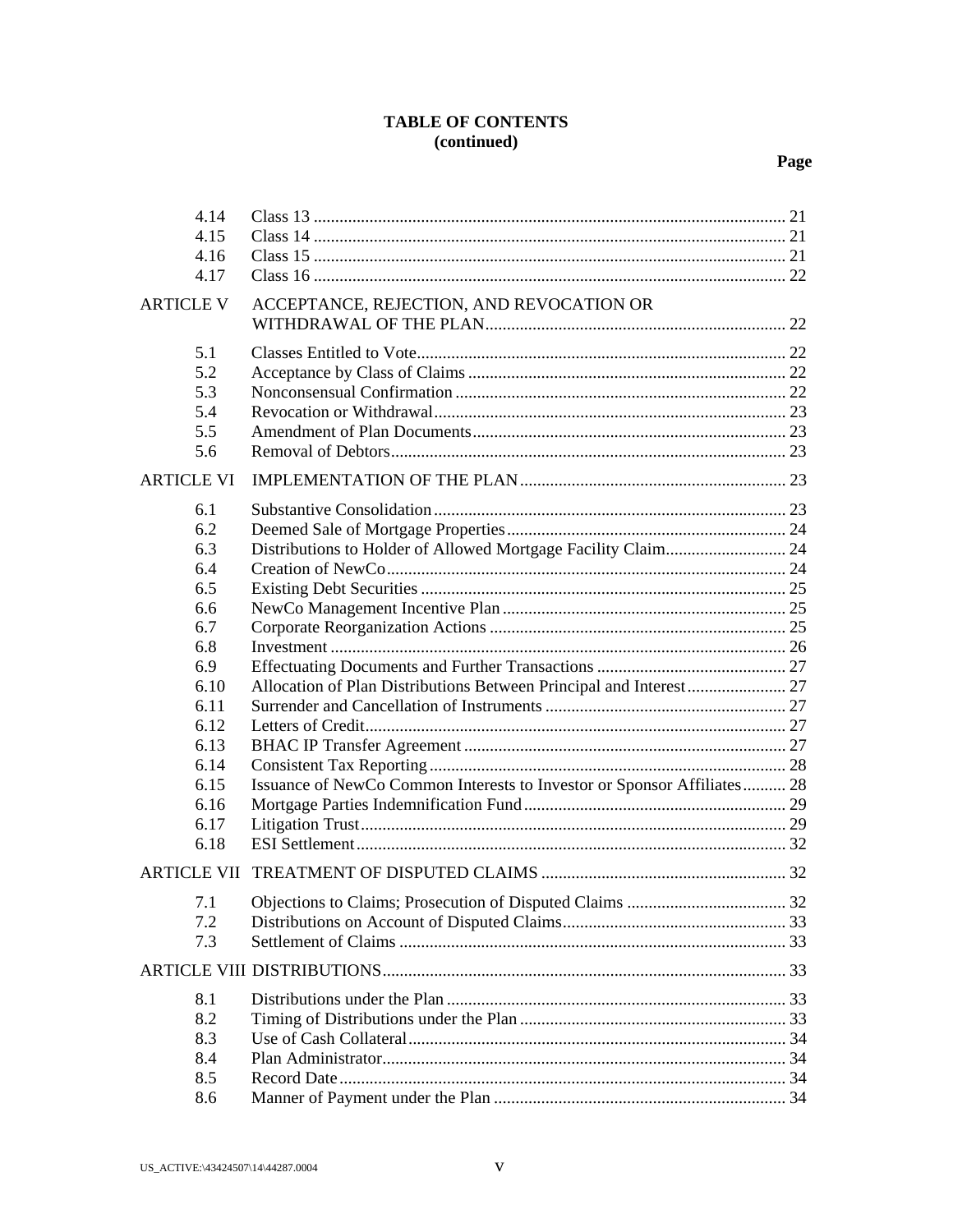## **TABLE OF CONTENTS (continued)**

| 8.7<br>8.8<br>8.9<br>8.10                                                                                                  |                                                                |  |
|----------------------------------------------------------------------------------------------------------------------------|----------------------------------------------------------------|--|
| <b>ARTICLE IX</b>                                                                                                          |                                                                |  |
| 9.1<br>9.2                                                                                                                 |                                                                |  |
| <b>ARTICLE X</b>                                                                                                           |                                                                |  |
| 10.1<br>10.2<br>10.3<br>10.4<br>10.5<br>10.6<br>10.7<br>10.8<br>10.9<br>10.10<br>10.11<br>10.12<br>10.13<br>10.14<br>10.15 | Limitations on Exculpation and Releases of Representatives  42 |  |
| <b>ARTICLE XI</b>                                                                                                          | EXECUTORY CONTRACTS AND UNEXPIRED LEASES  42                   |  |
| 11.1<br>11.2<br>11.3<br>11.4<br>11.5                                                                                       | Assumption of Executory Contracts and Unexpired Leases  42     |  |
|                                                                                                                            |                                                                |  |
|                                                                                                                            |                                                                |  |
| 13.1<br>13.2<br>13.3<br>13.4<br>13.5<br>13.6<br>13.7<br>13.8<br>13.9                                                       |                                                                |  |
| 13.10<br>13.11                                                                                                             |                                                                |  |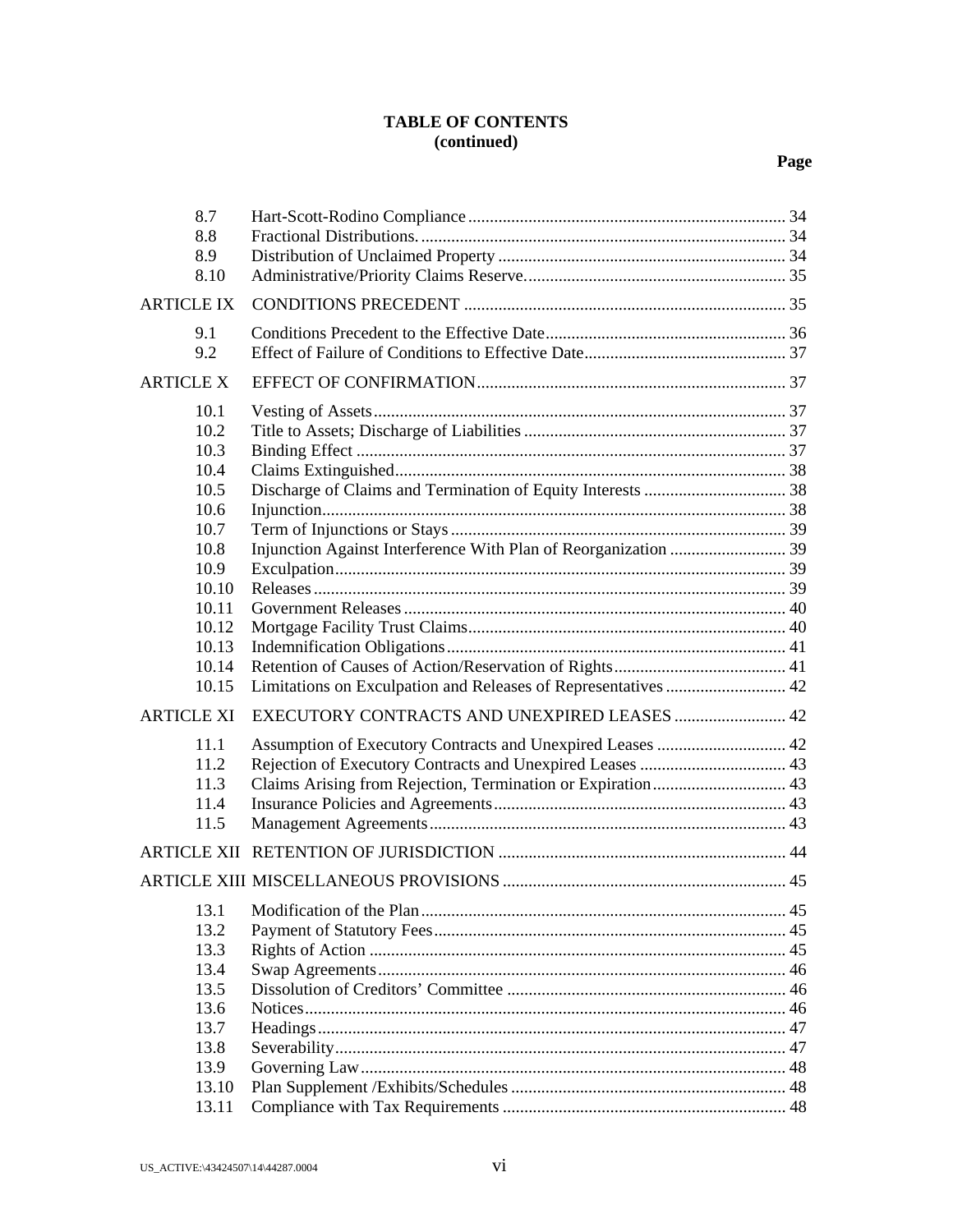# **TABLE OF CONTENTS (continued)**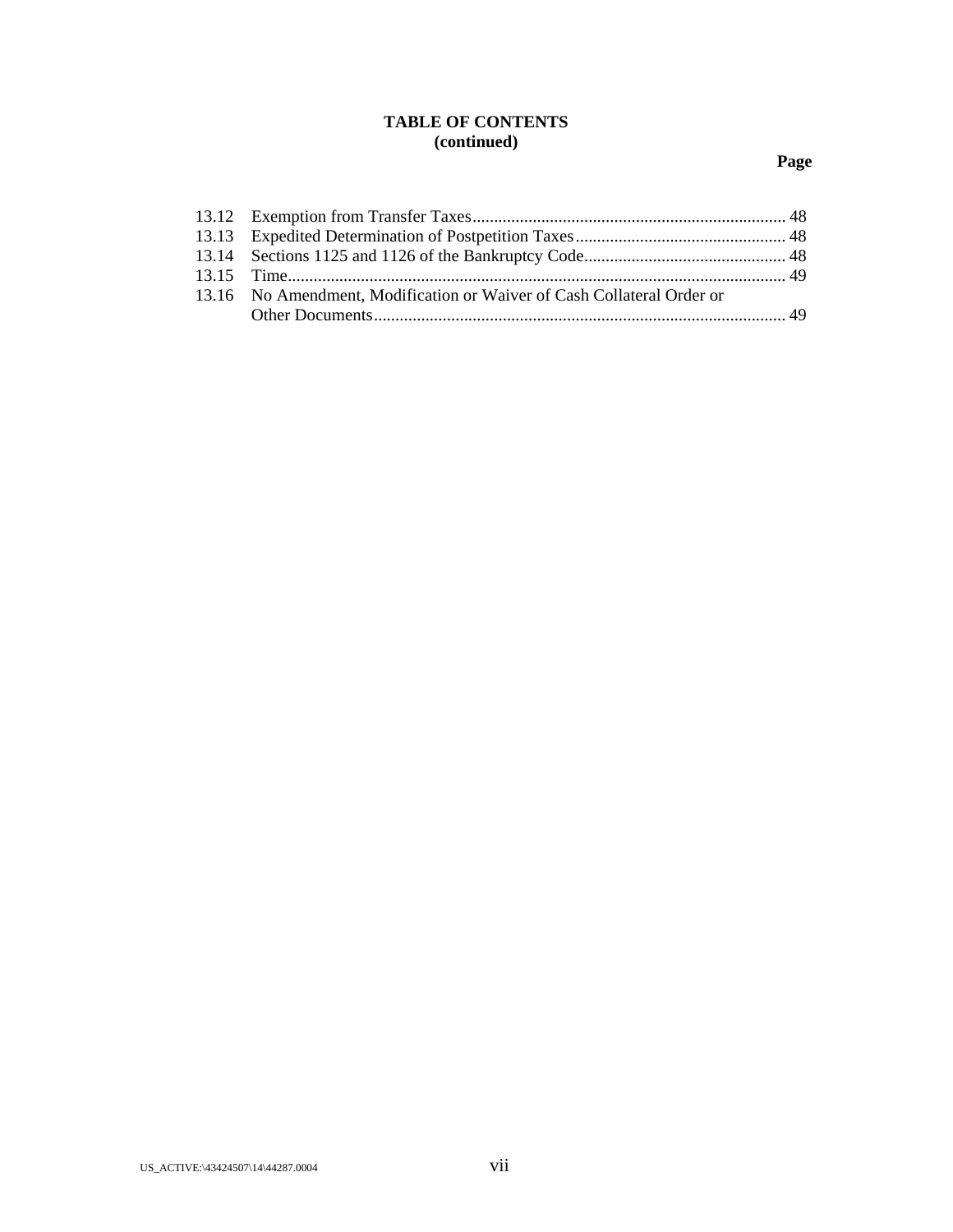# **EXHIBIT LIST**

| Exhibit A | <b>Debtors</b>                    |
|-----------|-----------------------------------|
| Exhibit B | [Intentionally Deleted]           |
| Exhibit C | Tier 1 Debtors                    |
| Exhibit D | Tier 2 Debtors                    |
| Exhibit E | Tier 3 Debtors                    |
| Exhibit F | <b>Existing Letters of Credit</b> |
| Exhibit G | <b>Mezzanine Facilities</b>       |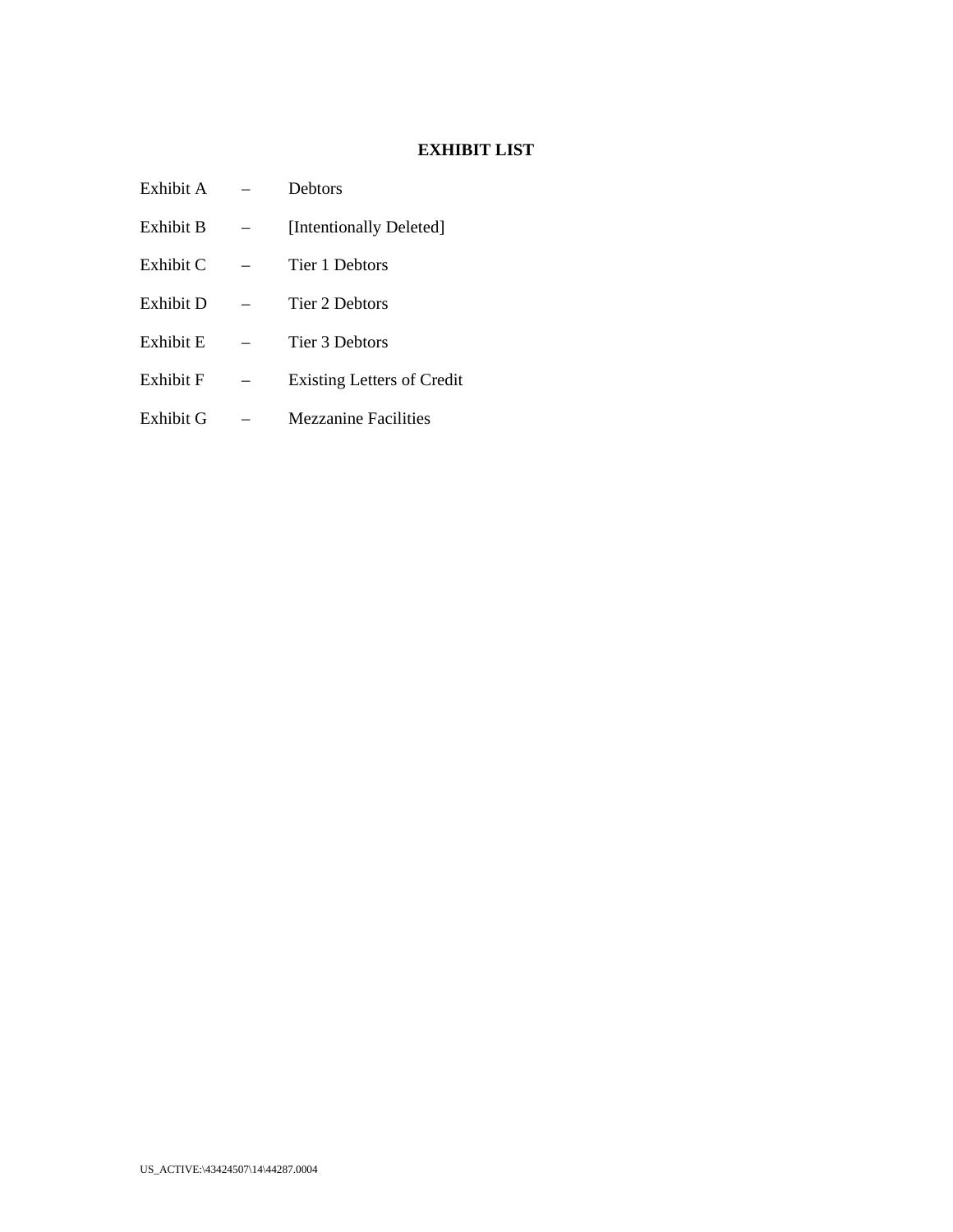#### **DEBTORS' FIFTH AMENDED PLAN OF REORGANIZATION UNDER CHAPTER 11 OF THE BANKRUPTCY CODE, AS AMENDED**

ESA Properties L.L.C. and its affiliated debtors set forth on Exhibit A annexed hereto (the "Debtors") hereby propose the following chapter 11 plan pursuant to section 1121(a) of the Bankruptcy Code:

### **ARTICLE I**

### **DEFINITIONS**

#### **A. Defined Terms.**

As used herein, the following terms shall have the respective meanings specified below:

1.1 *Acquisition* means the acquisition by DL-DW of the Debtors from BHAC IV, L.L.C. and BRE/HV Holdings L.L.C.

1.2 *Administrative Expense Claim* means any Claim constituting a cost or expense of administration in the Debtors' Chapter 11 Cases under section 503 of the Bankruptcy Code, including, without express or implied limitation, any actual and necessary costs and expenses of preserving the Estate of any Debtor, any expenses of professionals under sections 330 and 331 of the Bankruptcy Code, any actual and necessary costs and expenses of operating the businesses of any Debtor, any indebtedness or obligations incurred or assumed by any Debtor, as Debtor in Possession, in connection with the conduct of its business or for the acquisition or lease of property or the rendition of services, any allowed compensation or reimbursement of expenses under section 503(b)(2)-(6) of the Bankruptcy Code, any Claim of the Mortgage Debt Parties arising in respect of adequate protection payments under or in connection with the Cash Collateral Order, and any fees or charges assessed against any Estate under section 1930, chapter 123, title 28, United States Code.

1.3 *Administrative Expense Creditor* means any Creditor entitled to payment of an Administrative Expense Claim.

1.4 *Administrative Expense Objection Deadline* means the first Business Day that is thirty (30) days after the Effective Date, as such date may be extended from time to time by order of the Bankruptcy Court.

1.5 *Administrative/Priority Claims Reserve* means the reserve established pursuant to Section 8.10 of the Plan.

1.6 *Affiliate* means, as to any Person, any other Person which, directly or indirectly, controls, or is controlled by, or is under common control with, such Person (for this purpose "control" (including, with its correlative meanings, "controlled by" and "under common control with") shall mean the possession, directly or indirectly, of the power to direct or cause the direction of management or policies of a Person, whether through the ownership of securities or partnership or other ownership interests, by contract or otherwise).

1.7 *Allowed* means: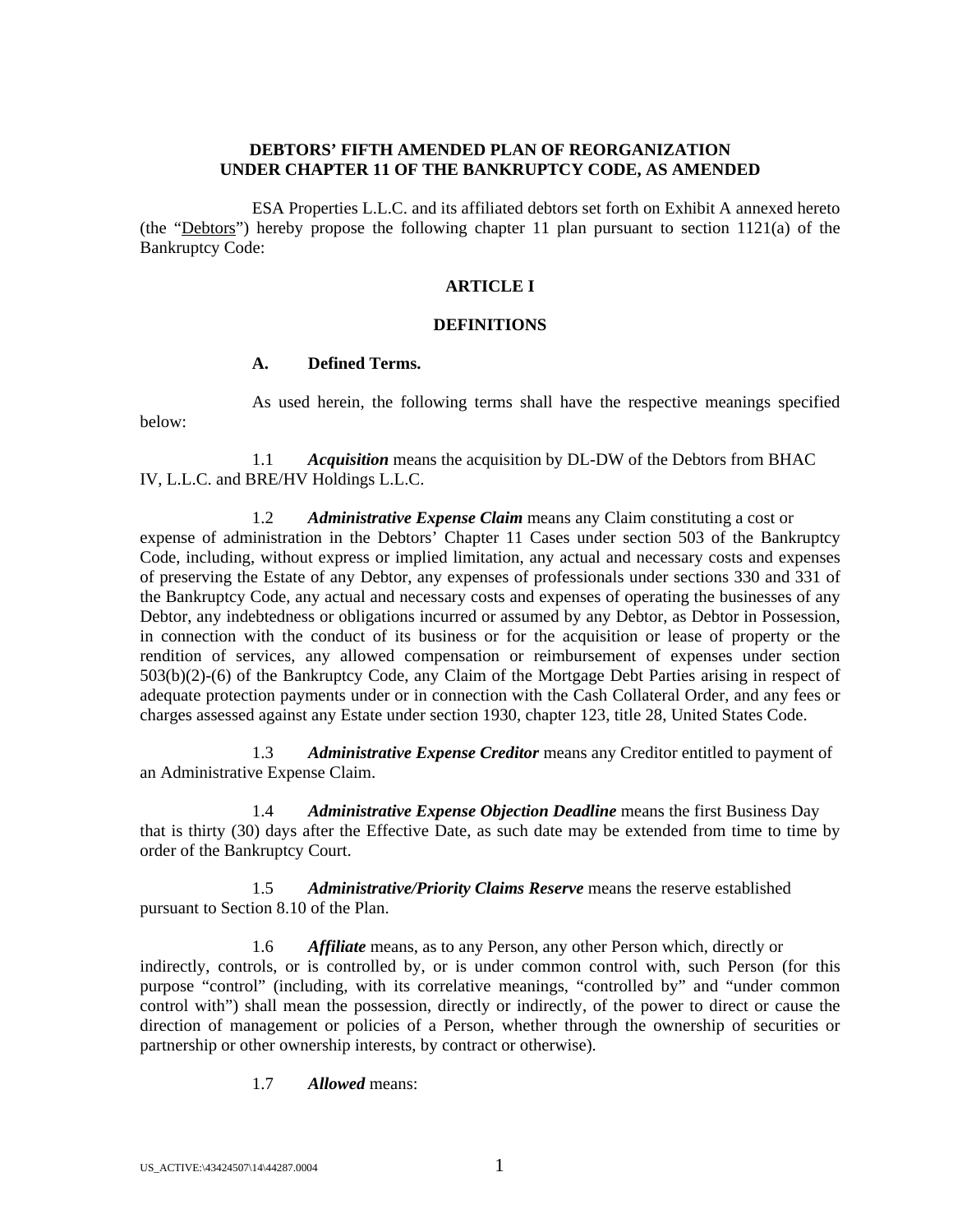(a) With respect to any Claim (other than an Administrative Expense Claim), proof of which was filed within the applicable period of limitation fixed in accordance with Bankruptcy Rule  $3003(c)(3)$  by the Bankruptcy Court, (i) as to which no objection to the allowance thereof has been interposed within the applicable period of limitation fixed by the Plan, the Bankruptcy Code, the Bankruptcy Rules, or a Final Order, such Claim to the extent asserted in the proof of such Claim, or (ii) as to which an objection has been interposed, such Claim to the extent that it has been allowed in whole or in part by a Final Order.

(b) With respect to any Claim (other than an Administrative Expense Claim), as to which no proof of claim was filed within the applicable period of limitation fixed by the Plan, the Bankruptcy Code, the Bankruptcy Rules, or a Final Order, such Claim to the extent that it has been listed in the Schedules as liquidated in amount and not disputed or contingent.

(c) With respect to any Claim that is asserted to constitute an Administrative Expense Claim:

> (i) that represents an actual or necessary expense of preserving the Estate or operating the business of any Debtor, including for payment of goods, services, wages, or benefits or for credit extended to any Debtor, as a Debtor in Possession, any such Claim to the extent that such claim is reflected as a postpetition liability of any Debtor on such Debtor's books and records maintained in the ordinary course of business as of the Effective Date;

> (ii) in an action against any Debtor pending as of the Confirmation Date, any such Claim to the extent  $(x)$  it is allowed by a final order of a court of competent jurisdiction or by agreement between NewCo and the holder of such Administrative Expense Claim, and (y) if any Debtor disputes that such claim is a cost or expense of administration under sections  $503(b)$  and  $507(a)(1)$  of the Bankruptcy Code, to the extent the Bankruptcy Court determines by a Final Order that it constitutes a cost or expense of administration under sections  $503(b)$  and  $507(a)(1)$  of the Bankruptcy Code;

> (iii) any such Claim filed to the extent (x) no objection is interposed by the Administrative Expense Objection Deadline or (y) if an objection is interposed by the Administrative Expense Objection Deadline, is allowed in whole or in part by a Final Order and only to the extent that such allowed portion is deemed, pursuant to a Final Order, to constitute a cost or expense of administration under sections 503(b) and 507(a)(1) of the Bankruptcy Code; or

> (iv) that represents a Claim of a professional person employed under section 327, 328 or 1103 of the Bankruptcy Code that is required to apply to the Bankruptcy Court for the allowance of compensation and reimbursement of expenses pursuant to section 330 of the Bankruptcy Code or an Administrative Expense Claim arising under section 503(b)(2), 503(b)(3), 503(b)(4), 503(b)(5), or 503(b)(6) of the Bankruptcy Code, such Claim to the extent it is allowed by a Final Order.

1.8 *Allowed Amount* means the lesser of (a) the dollar amount of an Allowed Claim or (b) the Estimated Amount of such Claim. Unless otherwise specified herein or by Final Order, the Allowed Amount of an Allowed Claim shall not include interest accruing on such Allowed Claim from and after the Commencement Date.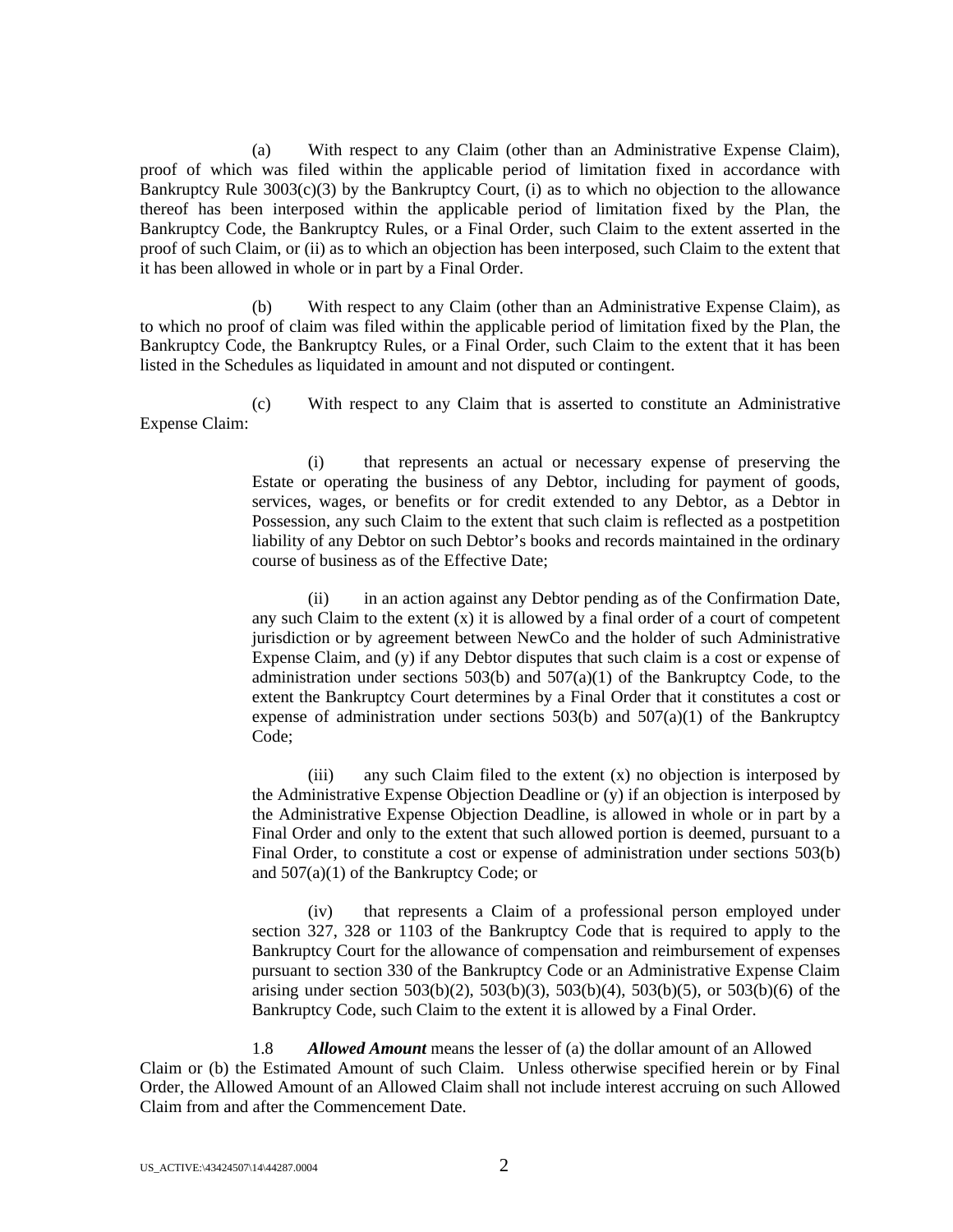1.9 *Auction* has the meaning set forth in the Bidding Procedures Order.

1.10 *Ballot* means the form or forms distributed to holders of Impaired Claims on which the acceptance or rejection of the Plan is to be indicated.

1.11 *Bankruptcy Code* means the Bankruptcy Reform Act of 1978, as amended, and as codified in title 11 of the United States Code, as applicable to the Chapter 11 Cases.

1.12 *Bankruptcy Court* means the United States Bankruptcy Court for the Southern District of New York, having jurisdiction over the Chapter 11 Cases and, to the extent of any reference made pursuant to section 157 of title 28 of the United States Code, the unit of such District Court constituted pursuant to section 151 of title 28 of the United States Code.

1.13 *Bankruptcy Rules* means the Federal Rules of Bankruptcy Procedure, as amended, as applicable to the Chapter 11 Cases, including the Local Rules of the Bankruptcy Court.

1.14 *BHAC* means BHAC Capital IV, L.L.C., a Delaware limited liability company.

- 1.15 *BHAC IP* means the Intellectual Property owned or controlled by BHAC.
- 1.16 *[Intentionally Deleted]* .
- 1.17 *BHAC IP Transfer Agreement* shall have the meaning set forth in Section

1.18 *Bidding Procedures Order* means that certain Order Pursuant to Sections 105(a), 363 and 503(b) of the Bankruptcy Code and Bankruptcy Rule 6004(h) Approving Bidding Procedures and Notice of the Auction Relating Thereto and Granting Related Relief, dated as of April 23, 2010 (Docket No. 975).

1.19 *Business Day* means any day other than a Saturday, a Sunday, or any other day on which commercial banks in New York, New York are required or authorized to close by law or executive order.

1.20 *Cash* means lawful currency of the United States of America.

1.21 *Cash Collateral Order* means that certain Final Order (A) Authorizing Use of Cash Collateral, (B) Granting Adequate Protection, and (C) Modifying the Automatic Stay, dated as of July 23, 2009 (Docket No. 205), including any and all modifications or amendments thereto.

1.22 *Cash Distribution* means the sum of (a) the Excess Cash, if any, and (b) the balance of the Investor Payment and the proceeds of the Debt Financing, each as defined in the Investment Agreement, after payment of (i) to the extent Excess Cash is a negative number, amounts, if any, required to fund the Administrative/Priority Claims Reserve, (ii) the Mortgage Parties Indemnification Fund, (iii) the Litigation Trust Funding, (iv) \$750,000, which amount shall be used by the Debtors to fund the wind-down of ESI, (v) \$40,000,000, which is the price to be paid for the purchase of control of HVM pursuant to the terms of the agreement dated June 4, 2010 with HVM Manager Owner, (vi) Other Secured Claims, and (vii) Cash paid in connection with the acquisition of HVM or its assets, subject to agreement on the amount by the Investors and the Special Servicer (with

6.13 hereof.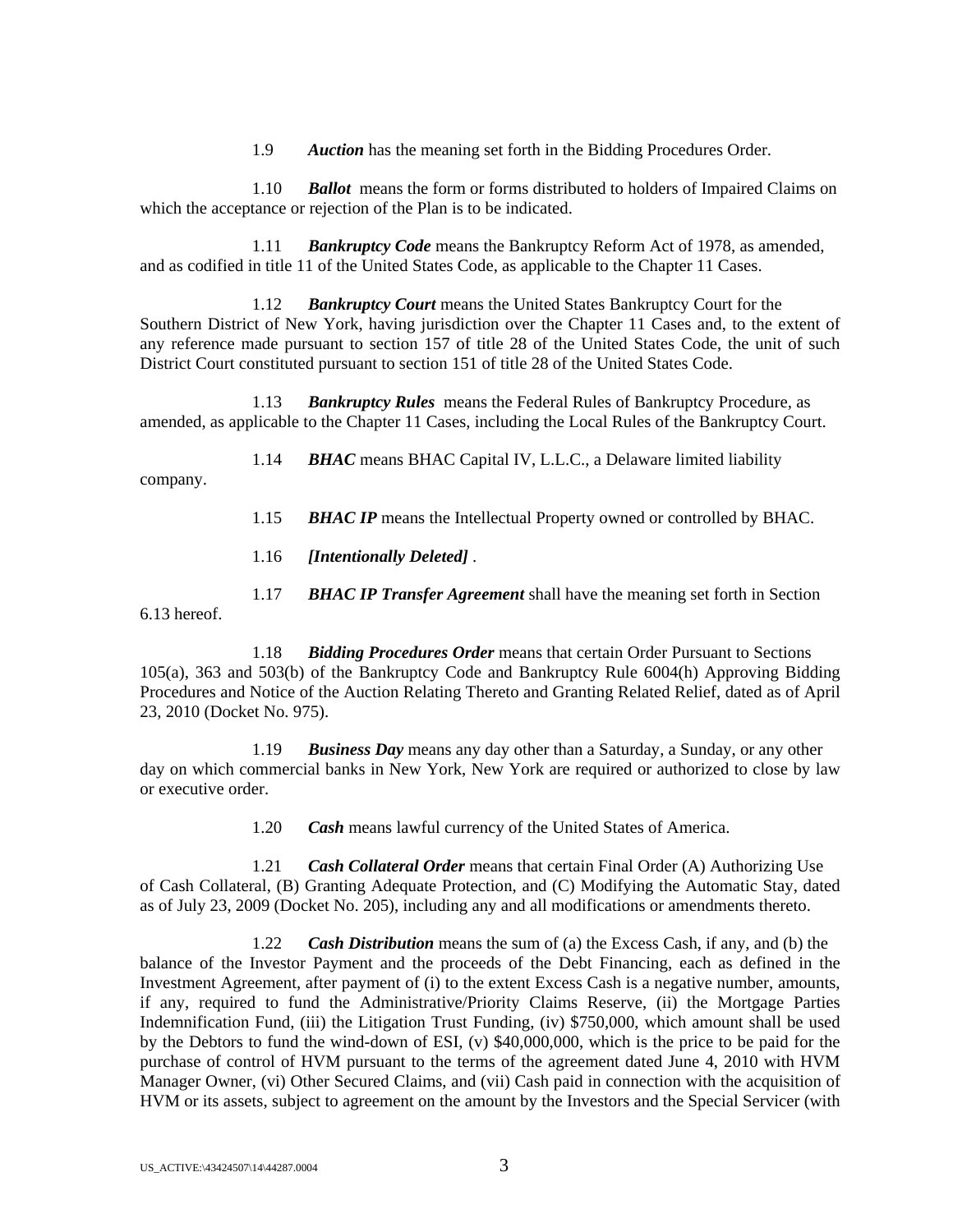the consent of the Operating Advisor). For the avoidance of doubt, to the extent that the amount referred to in clause (i) is a positive number, or any amount remains after the payment of any of the items referred to in clauses (ii) to (vii) hereof, such amount shall be added to the Cash Distribution.

1.23 *Chapter 11 Cases* means the cases under chapter 11 of the Bankruptcy Code commenced by ESI, the Debtors and certain of their Affiliates on June 15, 2009 and February 18, 2010 pending in the Bankruptcy Court as In re Extended Stay Inc., et al., Case No. 09-13764 (JMP) (Jointly Administered).

1.24 *Claim* means a "claim," as defined in section 101(5) of the Bankruptcy Code, against any Debtor.

1.25 *Class* means any group of Claims or Equity Interests classified by the Plan pursuant to section  $1122(a)(1)$  of the Bankruptcy Code.

1.26 *Commencement Date* means June 15, 2009 or February 18, 2010, as applicable to the particular Debtor.

1.27 *Confirmation Date* means the date on which the Confirmation Order has been entered on the docket by the Clerk of the Bankruptcy Court.

1.27A *Confirmation Hearing* means the hearing to be held by the Bankruptcy Court in respect of the confirmation of the Plan.

1.28 *Confirmation Order* means the order of the Bankruptcy Court confirming the Plan pursuant to section 1129 of the Bankruptcy Code.

1.29 *Contingent Claim* means any Claim, the liability for which attaches or is dependent upon the occurrence or happening, or is triggered by, an event, which event has not yet occurred, happened, or been triggered, as of the date on which such Claim is sought to be estimated or an objection to such Claim is filed, whether or not such event is within the actual or presumed contemplation of the holder of such Claim and whether or not a relationship between the holder of such Claim and the applicable Debtor now or hereafter exists or previously existed.

1.30 *Controlling Holder* means Banc of America Securities LLC, Blue Ridge Investments, L.L.C., UBS Securities LLC, and BAWAG P.S.K. Bank für Arbeit und Wirtschaft und Österreichische Postsparkasse AG, in their capacity as the Controlling Holder under the Trust and Servicing Agreement, or any successor thereto.

1.31 *Creditor* means any Person that holds an Allowed Claim.

1.32 *Creditor Representative* means the member of the Creditors' Committee or other Person selected by the Creditors' Committee to participate in the management of the Litigation Trust.

1.33 *Creditors' Committee* means the Official Committee of Unsecured Creditors appointed pursuant to section 1102(a) of the Bankruptcy Code in the Chapter 11 Cases.

1.34 *Debtors* has the meaning set forth in the preamble hereof.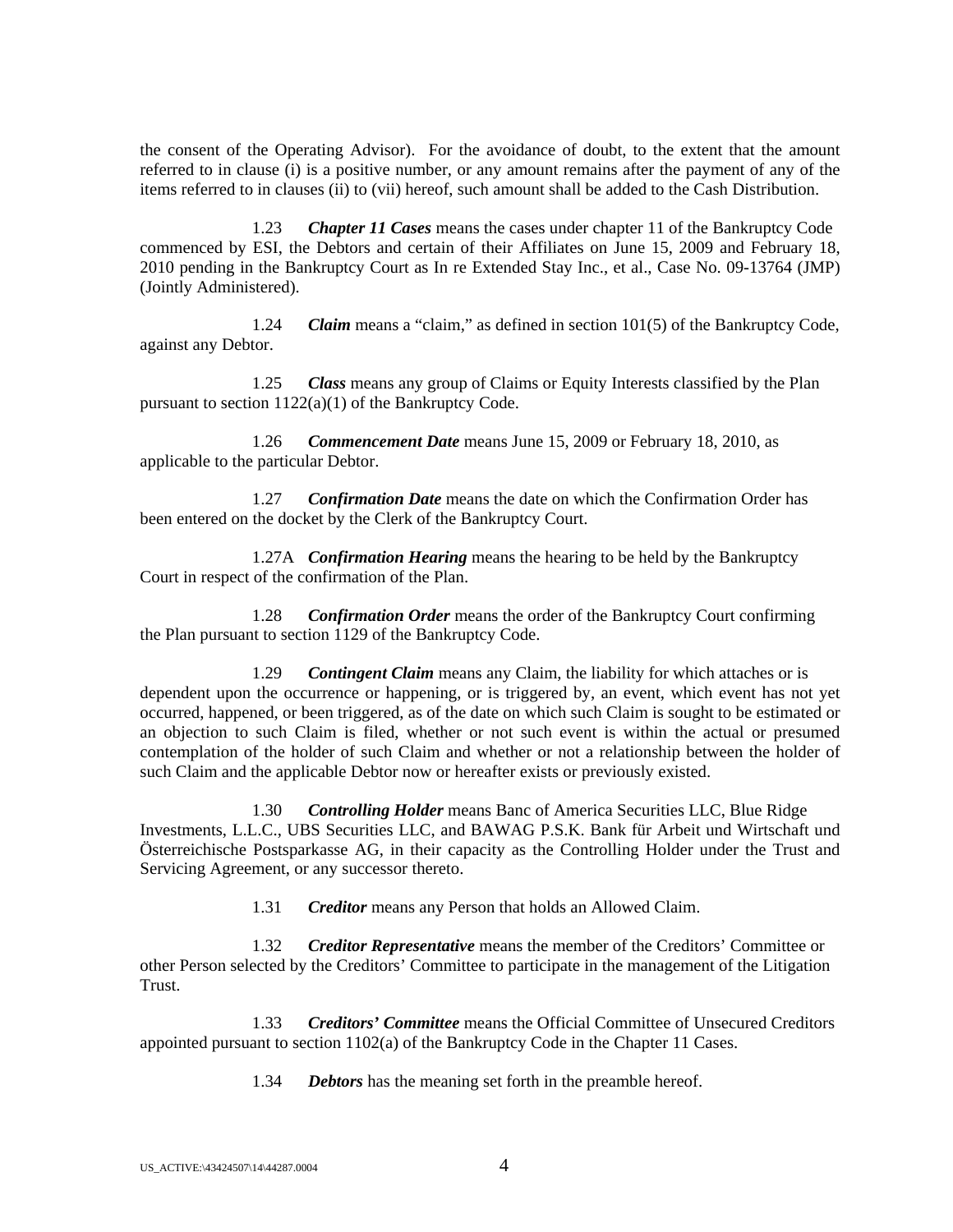1.35 *Debt Financing Arrangements* means the new debt financing to be provided to NewCo and the Reorganized Debtors on the Effective Date pursuant to that certain Commitment Letter dated May 27, 2010 among the Sponsors and the Debt Financing Lenders for a new senior secured loan on terms and conditions set forth therein, including the term sheet attached as Exhibit A thereto.

1.36 *Debt Financing Lenders* means JP Morgan Chase Bank, N.A. and Deutsche Bank Securities, Inc., together with their successors and assigns pursuant to assignments made in accordance with the applicable terms of the Debt Financing Arrangements, individually or collectively as the context may require, solely in their capacity as such.

1.37 *Debtor in Possession* means each Debtor in its capacity as a debtor in possession pursuant to sections 1107(a) and 1108 of the Bankruptcy Code.

1.38 *Disallowed Claim* means a Claim or a portion of a Claim that is disallowed by an order of the Bankruptcy Court or such other court of competent jurisdiction.

1.39 *Disclosure Statement* means the disclosure statement related to the Plan filed with and approved by the Bankruptcy Court, as such disclosure statement may be amended, modified or supplemented.

1.40 *Disputed Claim* means any Claim (including any Administrative Expense Claim) against any Debtor, proof of which was timely and properly filed, which is disputed under the Plan or as to which the Debtors have interposed a timely objection and/or request for estimation in accordance with section 502(c) of the Bankruptcy Code and Bankruptcy Rule 3018, which objection and/or request for estimation has not been withdrawn or determined by a Final Order, and any Claim proof of which was required to be filed by order of the Bankruptcy Court but as to which a proof of claim was not timely or properly filed. A Claim that is disputed by the Debtors as to its amount only shall be deemed Allowed in the amount the Debtors admit owing, if any, and disputed as to the excess.

1.41 *Distribution* means the payment or distribution under the Plan of property or interests in property to the holders of Allowed Claims.

1.42 *Distribution Date* means each of (a) the Initial Distribution Date, (b) the first Business Day after the end of the months of March and September, commencing with the first such date to occur after the Effective Date, and (c) the Final Distribution Date.

1.43 *DL-DW* means DL-DW Holdings, LLC.

1.44 *Effective Date* means a Business Day on or after the Confirmation Date selected by the Debtors, the Investor and each of the Sponsors on which (a) all of the conditions precedent to the effectiveness of the Plan specified in Section 9.1 have been satisfied or waived and (b) no stay of the Confirmation Order is in effect.

1.45 *Equity Interest* means the interests of any holder of an equity security of any of the Debtors represented by any issued and outstanding shares of common stock or preferred stock, or any membership interest, partnership interest or other instrument evidencing a present ownership interest in any of the Debtors, including any option, warrant, or right, contractual or otherwise, to acquire any such interest.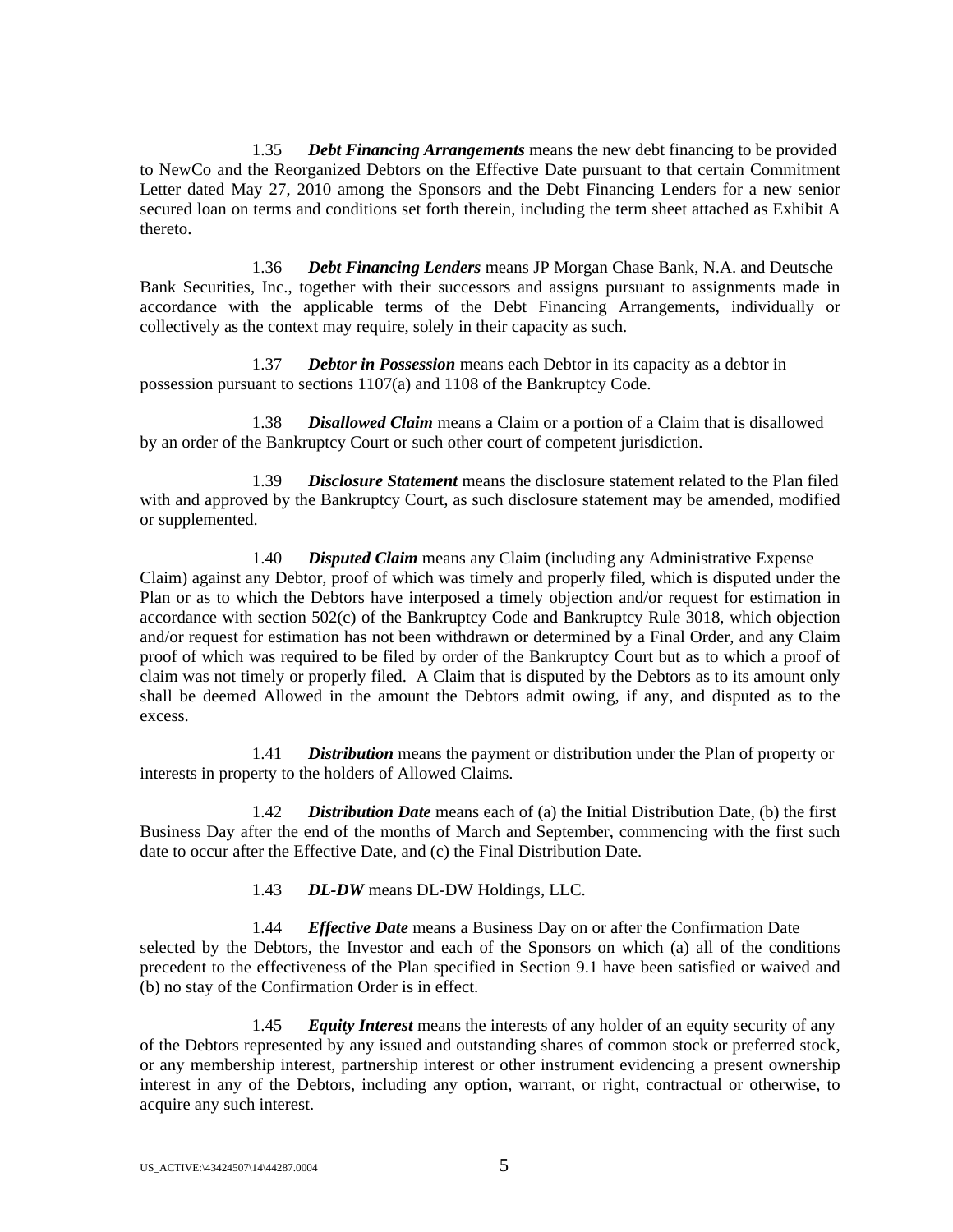1.46 *ESA Canada Properties Borrower Interests* means the limited liability company interests of ESA Canada Properties Borrower L.L.C., authorized pursuant to its limited liability company agreement, as in effect immediately prior to the Effective Date.

1.47 *ESA Canada Properties Interests* means the shares of beneficial interest of ESA Canada Properties Trust, authorized pursuant to its trust agreement, as in effect immediately prior to the Effective Date.

1.48 *ESA MD Borrower Interests* means the limited liability company interests of ESA MD Borrower L.L.C., authorized pursuant to its limited liability company agreement, as in effect immediately prior to the Effective Date.

1.49 *ESA MD Properties Trust Certificate* means the certificate of ESA MD Properties Business Trust, authorized pursuant to its trust agreement, as in effect immediately prior to the Effective Date.

1.50 *ESA P Portfolio MD Borrower Interests* means the limited liability company interests of ESA P Portfolio MD Borrower L.L.C., authorized pursuant to its limited liability company agreement, as in effect immediately prior to the Effective Date.

1.51 *ESA P Portfolio MD Trust Certificate* means the certificate of ESA P Portfolio MD Trust, authorized pursuant to its trust agreement, as in effect immediately prior to the Effective Date.

1.52 *ESA UD* means ESA UD Properties L.L.C., a Delaware limited liability company.

1.53 *ESA UD Mortgage Claim* means the Claim of Bank of America, N.A. under the ESA UD Mortgage Facility.

1.54 *ESA UD Mortgage Facility* means the Loan Agreement, dated February 14, 2008, among ESA UD, ESA 2007 Operating Lessee Inc. and Bank of America, N.A.

1.55 *ESH/ESA General Partnership Interests* means the 1% general partnership interests in ESH/MSTX Property L.P., ESH/TX Properties L.P., ESA TX Properties L.P., and ESA P Portfolio TXNC Properties L.P., held by ESH/MSTX GP L.L.C., ESH/TXGP L.L.C., ESA TXGP L.L.C., and ESA P Portfolio TXNC GP L.L.C. respectively, as authorized pursuant to the limited partnership agreements of ESH/MSTX Property L.P., ESH/TX Properties L.P., ESA TX Properties L.P., and ESA P Portfolio TXNC Properties L.P., as in effect immediately prior to the Effective Date.

1.56 *ESH/TN Properties Membership Interest* means the 1% membership interest in ESH/TN Properties L.L.C. held by ESH/TN Member Inc., authorized pursuant to the limited liability company agreement of ESH/TN Properties L.L.C., as in effect immediately prior to the Effective Date.

- 1.57 *ESI* means Extended Stay Inc., a Delaware corporation.
- 1.58 *ESI Settlement* has the meaning set forth in Section 6.18 hereof.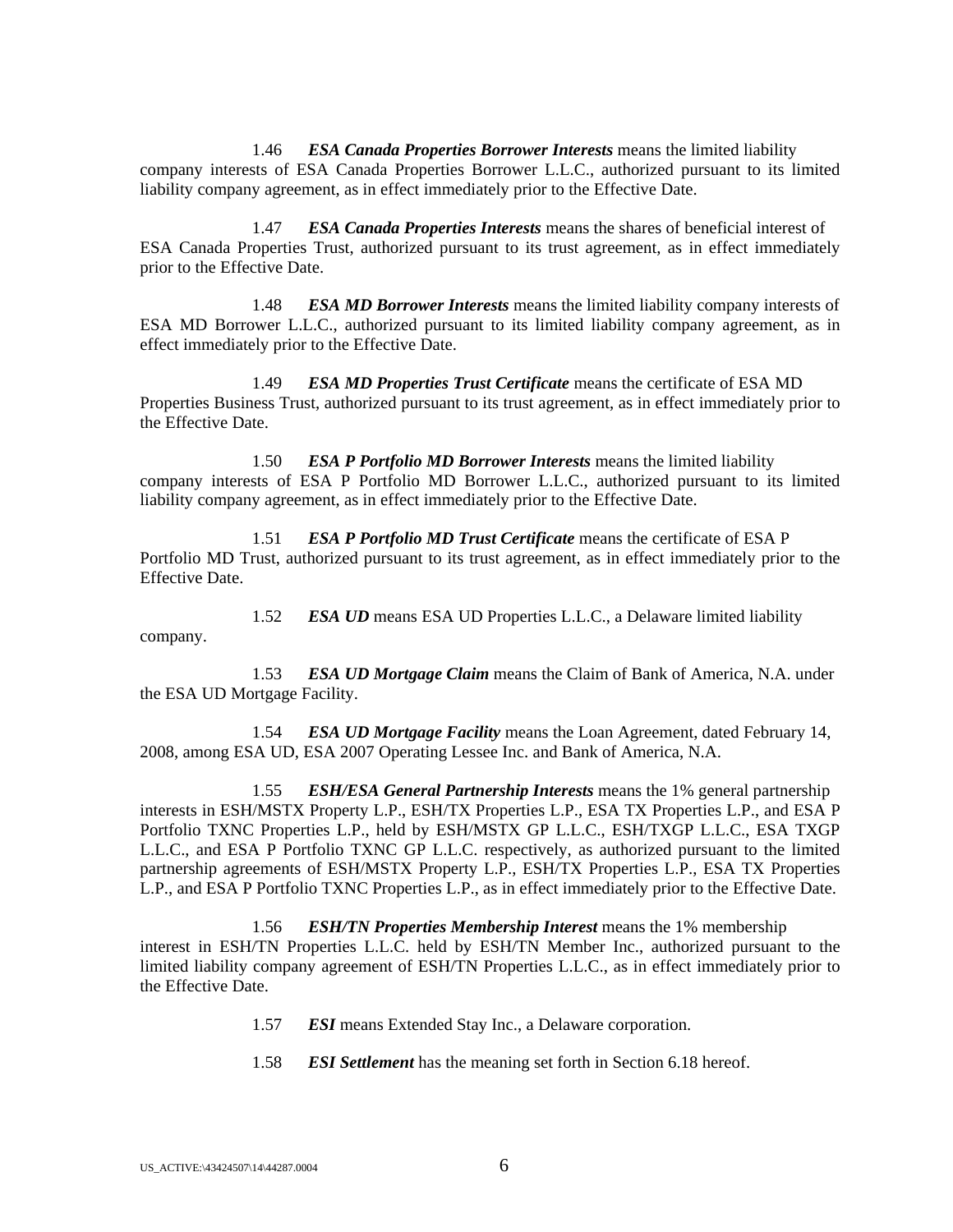1.59 *ESI Settlement Order* means the order of the Bankruptcy Court approving the ESI Settlement.

1.60 *Estate* means the estate of each Debtor as created under section 541 of the Bankruptcy Code upon the commencement of the Chapter 11 Cases.

1.61 *Estimated Amount* means the estimated dollar value of an Unliquidated Claim, Disputed Claim or Contingent Claim pursuant to section 502(c) of the Bankruptcy Code or as otherwise agreed to between the holder of such Claim and the applicable Debtor or NewCo, or as otherwise determined by the Bankruptcy Court.

1.62 *Examiner's Report* means the report of Ralph R. Mabey, examiner in the Chapter 11 Cases, filed on April 8, 2010 [Docket No. 913].

1.63 *Excess Cash* means all cash and cash equivalents on the balance sheet of the Debtors as of the Effective Date but immediately prior to the Investment by the Investor, less (i) amounts necessary to fund the Administrative/Priority Claims Reserve, and (ii) the tax payments to be made to NewCo pursuant to paragraph 73 of the Confirmation Order.

1.64 *Existing Equity* means the Equity Interest of each of the Debtors, other than the Tier 2 Debtors, authorized pursuant to its certificate of incorporation or other organizational documents, as in effect immediately prior to the Effective Date.

1.65 *Existing Letters of Credit* means, collectively, the letters of credit described on Exhibit F annexed hereto, all as amended or modified from time to time, and all documents entered into in connection therewith.

1.66 *Final Distribution Date* means a date on or after the Initial Distribution Date and after all Disputed Claims have become either Allowed Claims or Disallowed Claims that is selected by NewCo in its discretion but, in any event, is no later than thirty (30) days thereafter, or such later date as the Bankruptcy Court may establish, upon request by NewCo, for cause shown.

1.67 *Final Order* means an order or judgment of the Bankruptcy Court entered by the Clerk of the Bankruptcy Court on the docket in the Chapter 11 Cases, which has not been reversed, vacated, or stayed, and as to which (a) the time to appeal, petition for certiorari, or move for a new trial, reargument, or rehearing has expired, and as to which no appeal, petition for certiorari, or other proceedings for a new trial, reargument, or rehearing shall then be pending, or (b) if an appeal, writ of certiorari, new trial, reargument, or rehearing thereof has been sought, such order or judgment of the Bankruptcy Court shall have been affirmed by the highest court to which such order was appealed, or certiorari shall have been denied, or a new trial, reargument, or rehearing shall have been denied or resulted in no modification of such order, and the time to take any further appeal, petition for certiorari or move for a new trial, reargument, or rehearing shall have expired; provided, however, that the possibility that a motion under Rule 59 or Rule 60 of the Federal Rules of Civil Procedure, or any analogous rule under the Bankruptcy Rules, may be filed relating to such order shall not cause such order to not be a Final Order.

1.68 *G&A Reimbursement Agreements* means the G&A Reimbursement Agreements entered into between HVM and one or more of the Debtors, as the same have been amended from time to time.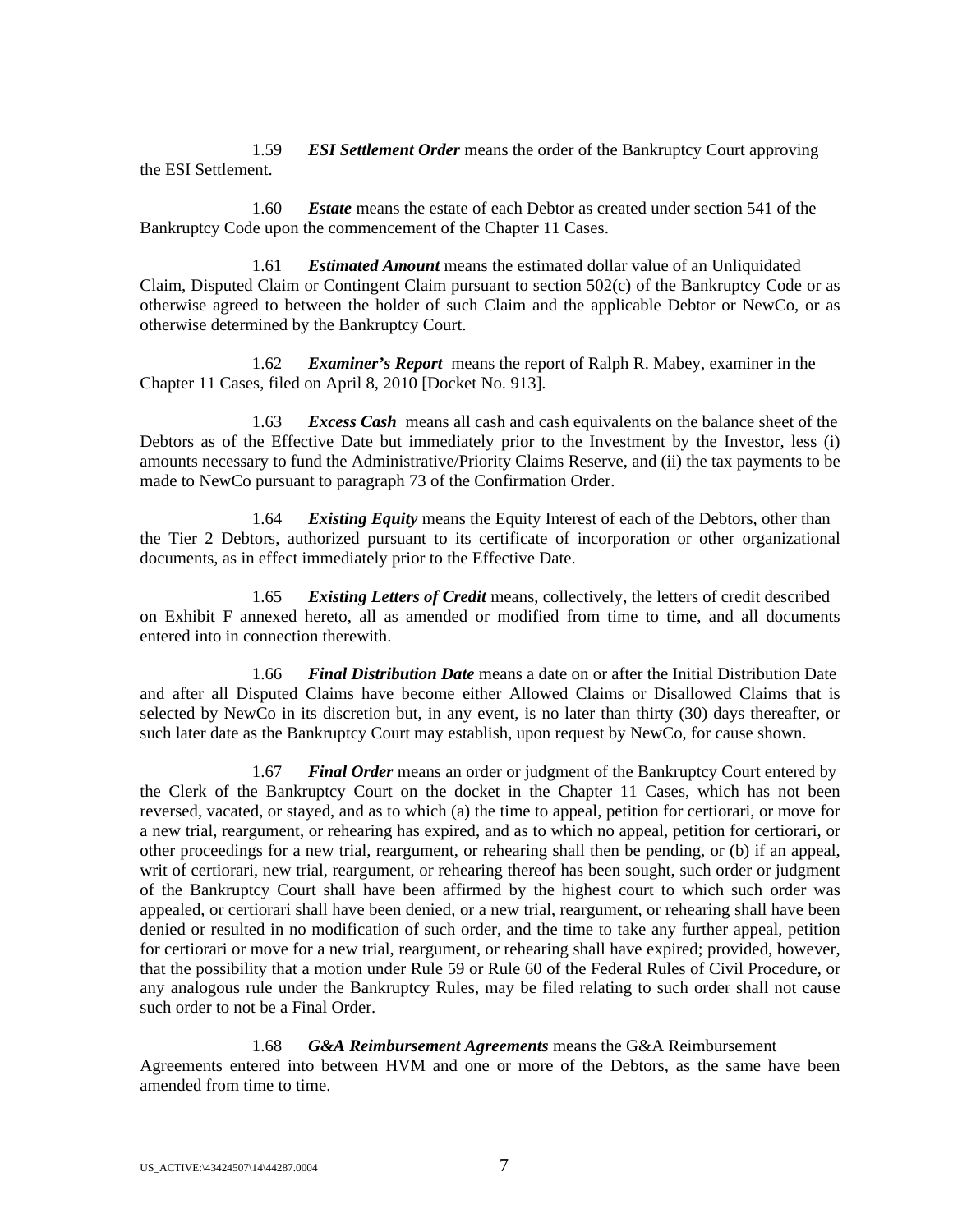1.69 *General Unsecured Claims* means any Claim other than an Administrative Expense Claim, a Priority Tax Claim, a Priority Claim, a Secured Claim, the Mortgage Facility Deficiency Claim or a Mezzanine Facilities Claim.

1.70 *Guaranty* means the Guaranty Agreement, dated as of June 11, 2007, by Lightstone Holdings LLC, HVM Manager Owner, ESI and Homestead in respect of the obligations of the borrowers under the Mortgage Facility and the Mezzanine Facilities.

1.71 *Guaranty Claim* means any rights to the payment of damages, claims, causes of action, charges, suits, demands, defaults, rights of recovery, assessments, rights of set-off or rights of recoupment arising under or relating to the Guaranty (whether relating to the Mortgage Facility or the Mezzanine Facilities and whether paid prior to or following the Effective Date) as a result of the commencement of any of the Chapter 11 Cases.

1.72 *Homestead* means Homestead Village L.L.C., a Delaware limited liability company.

1.73 *HVM* means HVM L.L.C., a Delaware limited liability company.

1.74 *HVM Manager* means HVM Manager L.L.C., a Delaware limited liability company and the manager of HVM.

1.75 *HVM Manager Owner* means David Lichtenstein.

1.76 *Impaired* means, with respect to any Class of Claims or Equity Interests, a Claim or Equity Interest that is impaired within the meaning of section 1124 of the Bankruptcy Code.

1.77 *Indemnified Litigation* has the meaning set forth in Section 6.16 hereof.

1.77A *Indenture Trustee* means Manufacturers and Traders Trust Company, in its capacity as indenture trustee for the Extended Stay Inc. 9-7/8% Senior Subordinated Notes due 2011.

1.78 *Initial Distribution Date* means a date after the Effective Date that is selected by NewCo in its discretion but, in any event, is no later than five (5) days after the Effective Date, or such later date as the Bankruptcy Court may establish upon request by NewCo, for cause shown.

1.79 *Intellectual Property* means, collectively, patents, patent applications, trademarks, service marks, trade names, trademark registrations, service mark registrations, domain names, copyrights, licenses and know-how (including, without limitation, trade secrets and other unpatented and/or unpatentable proprietary or confidential information, systems or procedures as well as other inventions, works of authorship, confidential information, technology, software and documentation, data and databases and websites) and any registrations or applications to register the foregoing.

1.80 *Intercreditor Agreement* means the Intercreditor Agreement dated as of June 11, 2007, by and among Wachovia Bank, N.A., Bear Stearns Commercial Mortgage, Inc. and Bank of America, N.A., and the holders of the Mezzanine Facilities Claims.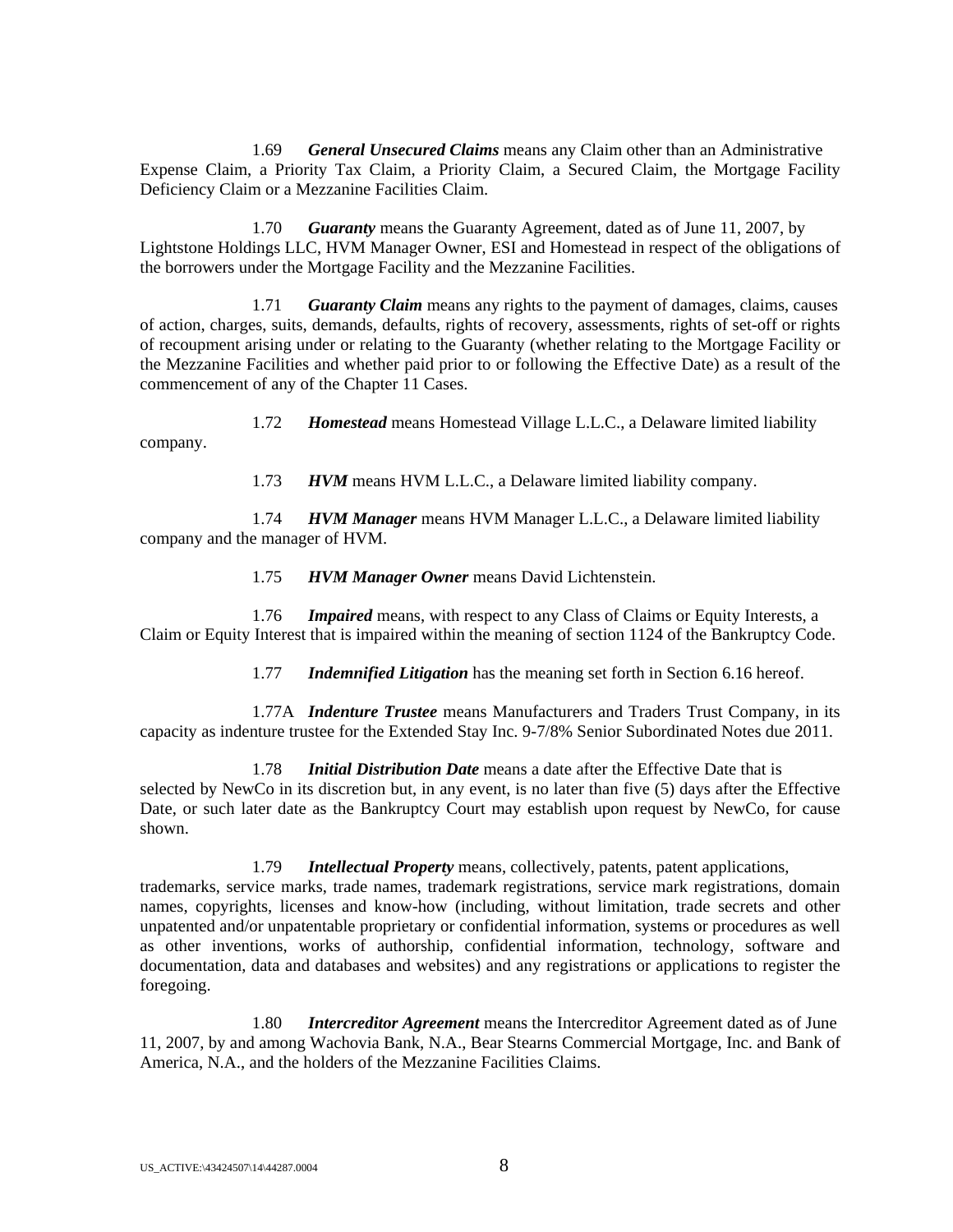1.81 *Internal Revenue Code* means the Internal Revenue Code of 1986, as amended from time to time, and any applicable rulings, Treasury Regulations, judicial decisions, and notices, announcements, and other releases of the United States Treasury Department or the IRS.

1.82 *Investment* means the investment that is to be made by the Investor as further described in Section 6.8 hereof.

1.83 *Investment Agreement* means the agreement dated June 4, 2010 by and among the Debtors, HVM Manager, HVM and the Investor.

1.84 *Investor* means CP ESH Investors, LLC, a newly formed entity wholly owned by the Sponsors.

1.85 *Investor Certificates* means those Mortgage Certificates in the aggregate principal amount (inclusive of estimated interest that would accrue through August 15, 2010) of \$309,244,555.72 in Classes B, CFX, CFL, D, E, G, H and J beneficially owned by the Investor or its members or Affiliates, the actual amount of such Mortgage Certificates to be calculated as provided in Section 1.2 of the Investment Agreement.

1.86 *IRS* means the United States Internal Revenue Service.

1.87 *Litigation Trust* means the trust established on the Effective Date in accordance with the Plan and the Litigation Trust Agreement, for the benefit of the Litigation Trust Beneficiaries.

1.88 *Litigation Trust Agreement* means the trust agreement that, among other things, establishes the Litigation Trust, and describes the powers, duties and responsibilities of the Litigation Trustee, the Creditor Representative and the Special Servicer, which trust agreement shall be substantially in the form filed in the Plan Supplement and shall be reasonably acceptable to the Creditors' Committee and the Special Servicer (in consultation with the Operating Advisor).

1.89 *Litigation Trust Assets* means (i) all claims and causes of action of the Debtors or the Debtors in Possession under sections 502(d), 542 through 551, and 553 of the Bankruptcy Code, and (ii) any other potential claims, causes of actions, charges, suits or rights of recovery referenced in the Examiner's Report; provided, however, that the "Litigation Trust Assets" shall not include (a) the Windows Litigation (as such term is defined in the Investment Agreement), and (b) any claims, causes of action, suits or rights of recovery against the Debtors, the Reorganized Debtors, NewCo, HVM, the Operating Advisor, the Controlling Holder, the Trustee, the Successor Trustee, the Mortgage Facility Trust, the holders of Mortgage Certificates (solely in such capacity), or the Special Servicer.

1.90 *Litigation Trust Beneficiaries* means certain Persons that are entitled to the proceeds of the Litigation Trust Assets as set forth in the Litigation Trust Agreement, and are limited solely to the following, (i) the Mortgage Facility Trust, (ii) the holders of the Mezzanine Facilities Claims, (iii) the Indenture Trustee, and (iv) the holders of the General Unsecured Claims.

1.91 *Litigation Trust Funding* means the sum of \$5,000,000 to be provided by the Debtors on the Effective Date, to provide the initial funding for the Litigation Trust described in Section 6.17 hereof.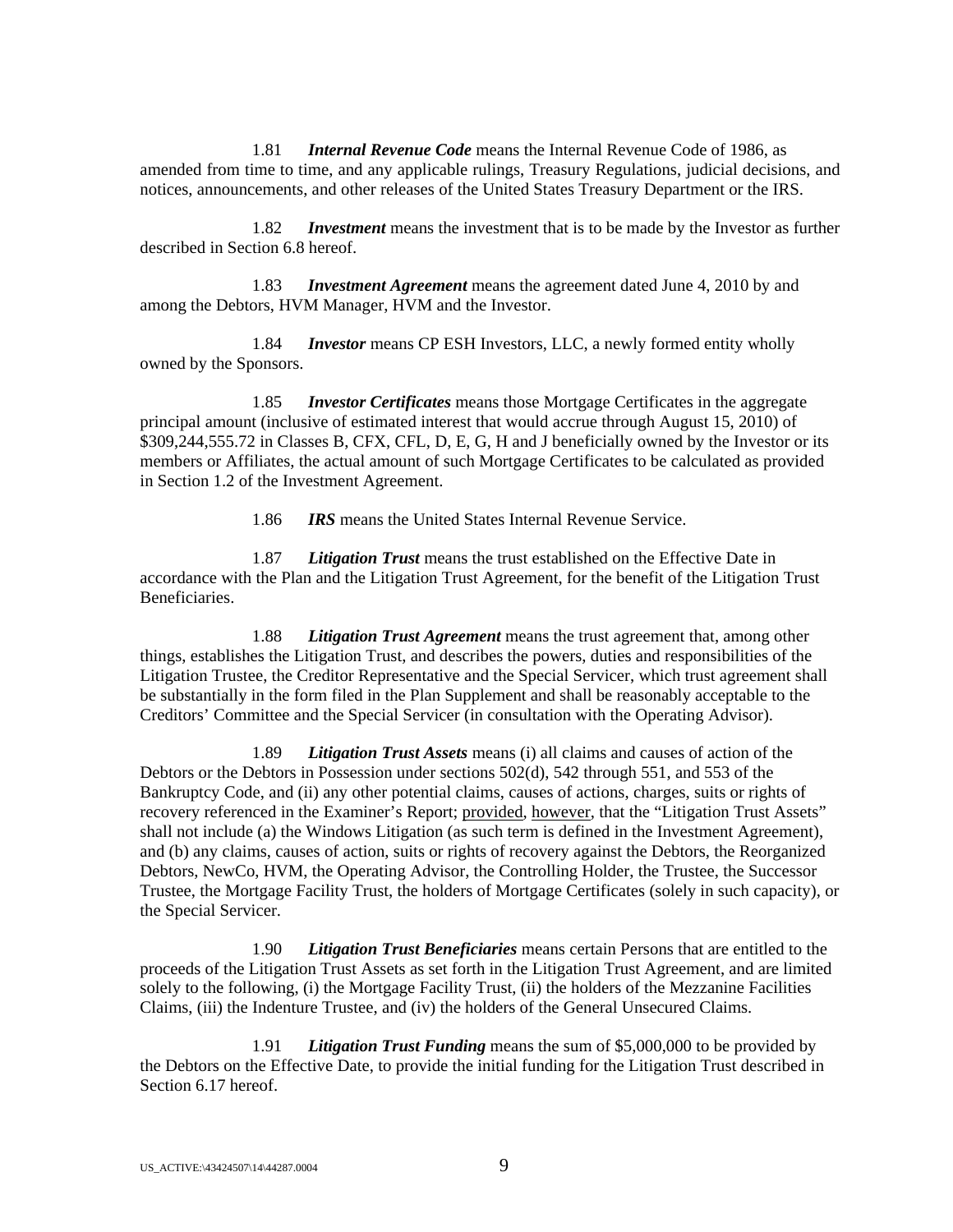1.92 *Litigation Trust Funding Reimbursement* means the amount to be paid to the Special Servicer in cash from the first proceeds of the Litigation Trust Assets, as set forth in the Litigation Trust Agreement.

1.93 *Litigation Trustee* means the Person selected by mutual agreement of the Special Servicer (with the consent of the Operating Advisor, such consent not to be unreasonably withheld) and the Creditors' Committee, as designated in the Plan Supplement, or, after the Effective Date, such other Person appointed by the mutual agreement of the Special Servicer and the Creditor Representative, or as otherwise determined by the Bankruptcy Court.

1.94 *Loan REMIC* has the meaning that is set forth in the Trust and Servicing Agreement.

1.95 *Lower Tier REMIC* has the meaning that is set forth in the Trust and Servicing Agreement.

1.96 *Master Servicer* means Wachovia Bank, National Association.

1.97 *Merrill Swap Agreement* means the Master Agreement, dated August 28, 2007, by and among Merrill Lynch Capital Services, Inc. and Wachovia Bank Commercial Mortgage Trust, Commercial Mortgage Pass Through Certificates, Series 2007-ESH Trust, and all Schedules thereto, including the Elections and Variables to the 1994 ISDA Credit Support Annex.

1.98 *Mezzanine Facilities* means, collectively, the mezzanine loan facilities described on Exhibit G annexed hereto, all as amended or modified from time to time, and all documents entered into in connection therewith.

1.99 *Mezzanine Facilities Claims* means, collectively, the Claims arising under the Mezzanine Facilities.

1.100 *Mortgage Certificate* means a mortgage certificate that was issued in connection with the Mortgage Facility.

1.101 *Mortgage Debt Parties* means, collectively, (i) the Successor Trustee, (ii) the Trustee, (iii) the Special Servicer, (iv) the Master Servicer, (v) the Operating Advisor, (vi) the Controlling Holder, and (vii) the Mortgage Facility Trust, and with respect to any of the foregoing, such Person's predecessors, successors, assigns and present and former Affiliates (whether by operation of law or otherwise) and subsidiaries, and each of their respective current and former officers, directors, principals, employees, shareholders, members (including *ex officio* members), partners, agents, financial advisors, attorneys, accountants, investment bankers, investment advisors, consultants, representatives, and other professionals, in each case acting in such capacity, and any Person claiming by or through any of them, but excluding any insurer of any of the Debtors. For the avoidance of doubt, this definition of "Mortgage Debt Parties" does not include TriMont Real Estate Advisors Inc. and any of its present and former Affiliates (whether by operation of law or otherwise), subsidiaries, current and former officers, directors, principals, employees, shareholders, members (including *ex officio* members), partners, agents, financial advisors, attorneys, accountants, investment bankers, investment advisors, consultants, representatives, and other professionals, in each case acting in such capacity.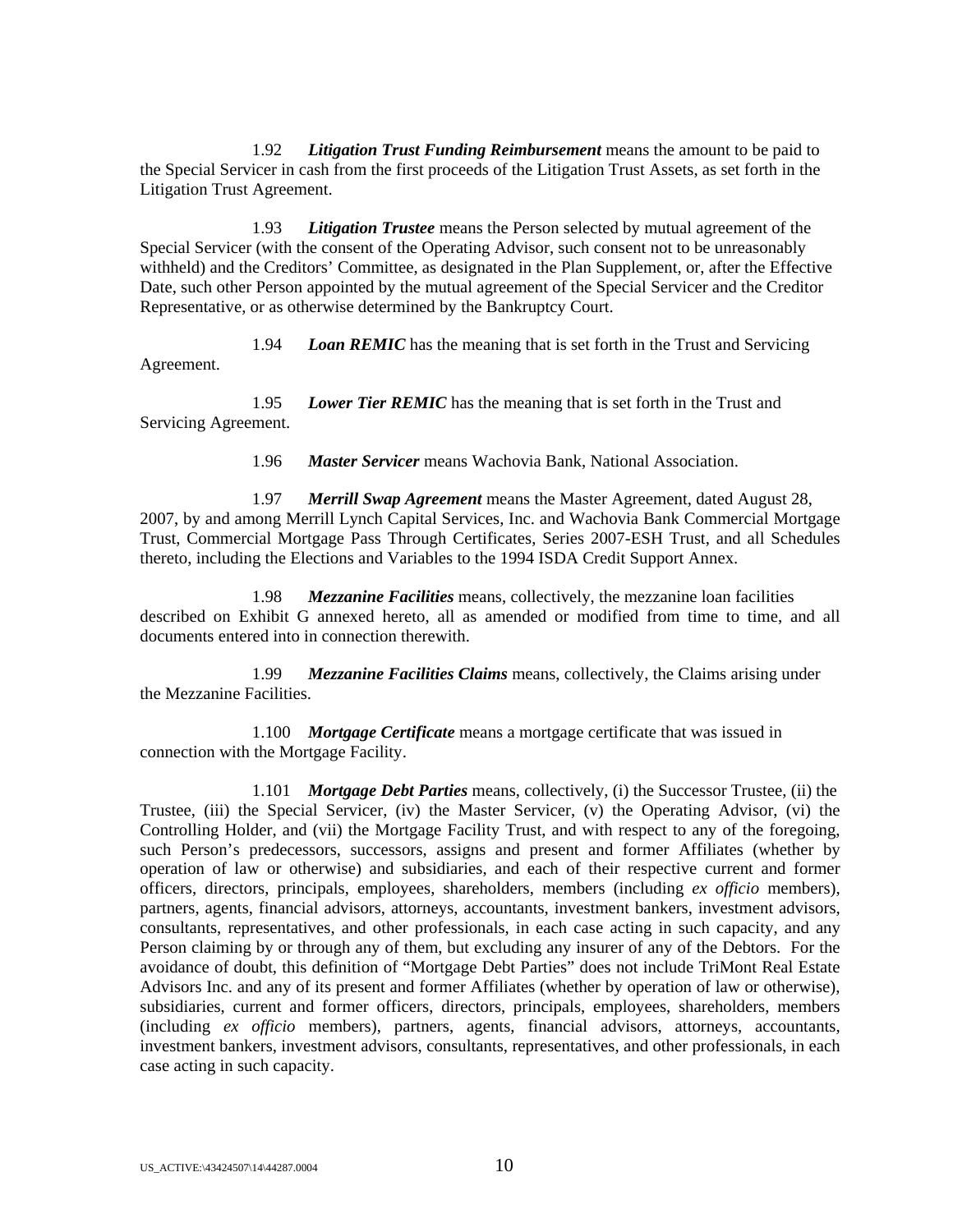1.102 *Mortgage Facility* means the Mortgage Loan Agreement, dated as of June 11, 2007, by and among the Borrowers listed on Schedule 1.1(a) thereto and Wachovia Bank, National Association, Bear Stearns Commercial Mortgage, Inc. and Bank of America, N.A., as Lenders, as amended or modified from time to time and all documents entered into in connection therewith.

1.103 *Mortgage Facility Claim* means the Secured Claim of the Trustee under the Mortgage Facility.

1.104 *Mortgage Facility Deficiency Claim* means the Claim of the Trustee in respect of the Mortgage Facility, other than the Mortgage Facility Claim.

1.105 *Mortgage Facility Trust* means the trust created under the Trust and Servicing Agreement for the benefit of the holders of the Mortgage Certificates.

1.106 *Mortgage Parties Indemnification Fund* has the meaning set forth in Section 6.16 hereof.

1.107 *Mortgage Properties* means the collateral securing the Mortgage Facility.

1.108 *New Debtor Equity* means the common stock, preferred stock, limited liability company interests or limited or general partnership interests, as the case may be, of each of the Tier 1 Debtors, which is to be authorized and issued pursuant to the Plan.

1.109 *New ESA UD Mortgage Facility* means the new mortgage facility, in the principal amount of six million, two hundred fifty thousand dollars (\$6,250,000) memorialized in loan documents, substantially in the form to be agreed upon by and among ESA UD, as borrower, and the lender thereunder prior to the Effective Date.

1.110 *New ESA UD Mortgage Note* means the note to be issued to ESA UD pursuant to the New ESA UD Mortgage Facility in the principal amount of six million, two hundred fifty thousand dollars (\$6,250,000), bearing interest at the rate of LIBOR plus 4.0% per annum (with a LIBOR floor of 1.0% per annum), amortized on a 25 year amortization schedule, and due and payable in full 4 years from the Effective Date.

1.111 *NewCo* means a newly formed limited liability company, or such alternate corporate or other organizational entity that may be selected by the Investor and each of the Sponsors, to be organized as of the Effective Date in accordance with Section 6.7 hereof, or any successors in interest thereto, from and after the Effective Date.

1.112 *NewCo Certificate of Formation* means the Certificate of Formation of

NewCo.

1.113 *NewCo Common Interests* means the membership interests or, as applicable, other common equity interests, in NewCo, having a stated value of one-thousand dollars (\$1,000) per membership interest, which are to be authorized and issued pursuant to the Plan.

1.114 *NewCo Manager* means a newly formed limited liability company owned and controlled by Persons affiliated with or designated by the Investor and appointed as the successor manager of HVM, which may be a third party.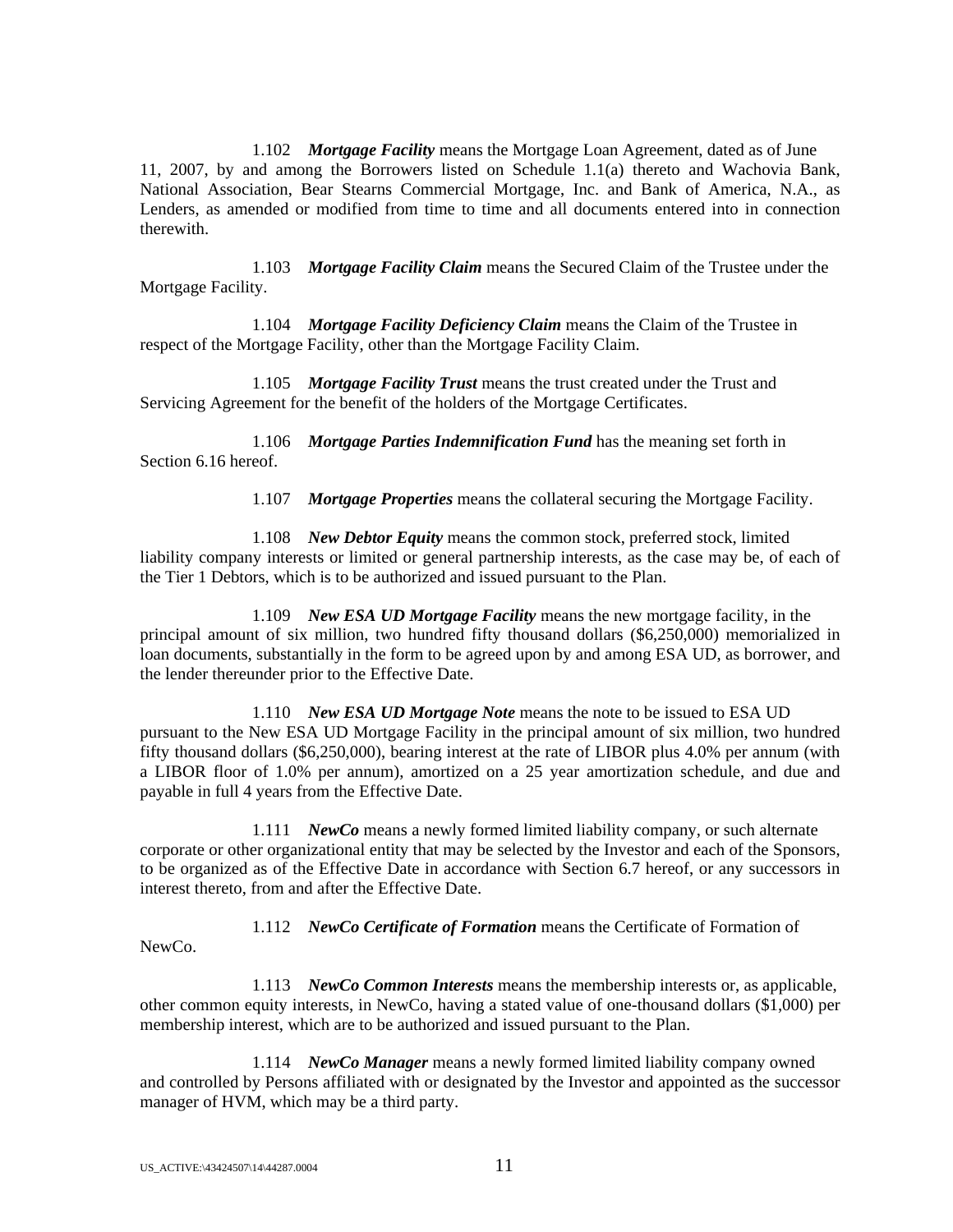1.115 *NewCo Management Incentive Plan* means the NewCo Management Incentive Plan.

1.116 *NewCo Operating Agreement* means the Operating Agreement of NewCo.

1.117 *Operating Advisor* means Banc of America Securities LLC, UBS Securities LLC and Cerberus Capital Management, L.P., in their capacity as the Operating Advisor appointed under the Trust and Servicing Agreement, and not individually, or any successor thereto.

1.118 *Other Existing Equity Interests* means the Equity Interests in ESH/MSTX Property L.P., ESH/TX Properties L.P., ESA TX Properties L.P., ESA P Portfolio TXNC Properties L.P. and ESH/TN Properties L.L.C., other than the ESH/ESA General Partnership Interests and the ESH/TN Properties Membership Interest.

1.118A *Other Secured Claims* means any Secured Claims, except that the Mortgage Facility Claim, the Mezzanine Facilities Claims and the ESA UD Mortgage Claim shall not be treated as Other Secured Claims.

1.119 *Person* means an individual, corporation, partnership, limited liability company, association, joint stock company, joint venture, estate, trust, unincorporated organization, government or any political subdivision thereof, or any other entity (as defined in section 101(5) of the Bankruptcy Code) or group.

1.120 *Plan* means this plan of reorganization under chapter 11 of the Bankruptcy Code, including the Plan Documents, the Plan Supplement, and the Exhibits to the Plan annexed hereto, as the same may be amended or modified from time to time in accordance with the provisions of the Bankruptcy Code and the terms of this Plan, which amendments shall be reasonably acceptable to the Investor, each of the Sponsors and the Special Servicer (with the consent of the Operating Advisor, such consent not to be unreasonably withheld).

1.121 *Plan Administrator* means the Person selected by the Special Servicer (with the consent of the Operating Advisor, which consent shall not be unreasonably withheld), to make the Distributions required to be made by the Debtors or the Reorganized Debtors under the Plan, to file objections to Claims, to the extent provided in Section 7.1(b) of the Plan, and to deal with administrative and other matters pertaining to the closing of the Chapter 11 Cases.

1.122 *Plan Documents* means the documents to be executed, delivered, assumed, and/or performed in conjunction with the consummation of the Plan on the Effective Date.

1.123 *Plan Supplement* means the compilation of documents and forms of documents, schedules and exhibits, each in form and substance reasonably acceptable to the Investor and each of the Sponsors, to be filed on or before the date that is six (6) days prior to the last day on which votes to accept or reject the plan are accepted and which may be amended from time to time until the Confirmation Date.

1.124 *Priority Claim* means any Claim to the extent such claim is entitled to priority in right of payment under section 507(a) of the Bankruptcy Code, other than an Administrative Expense Claim or Priority Tax Claim.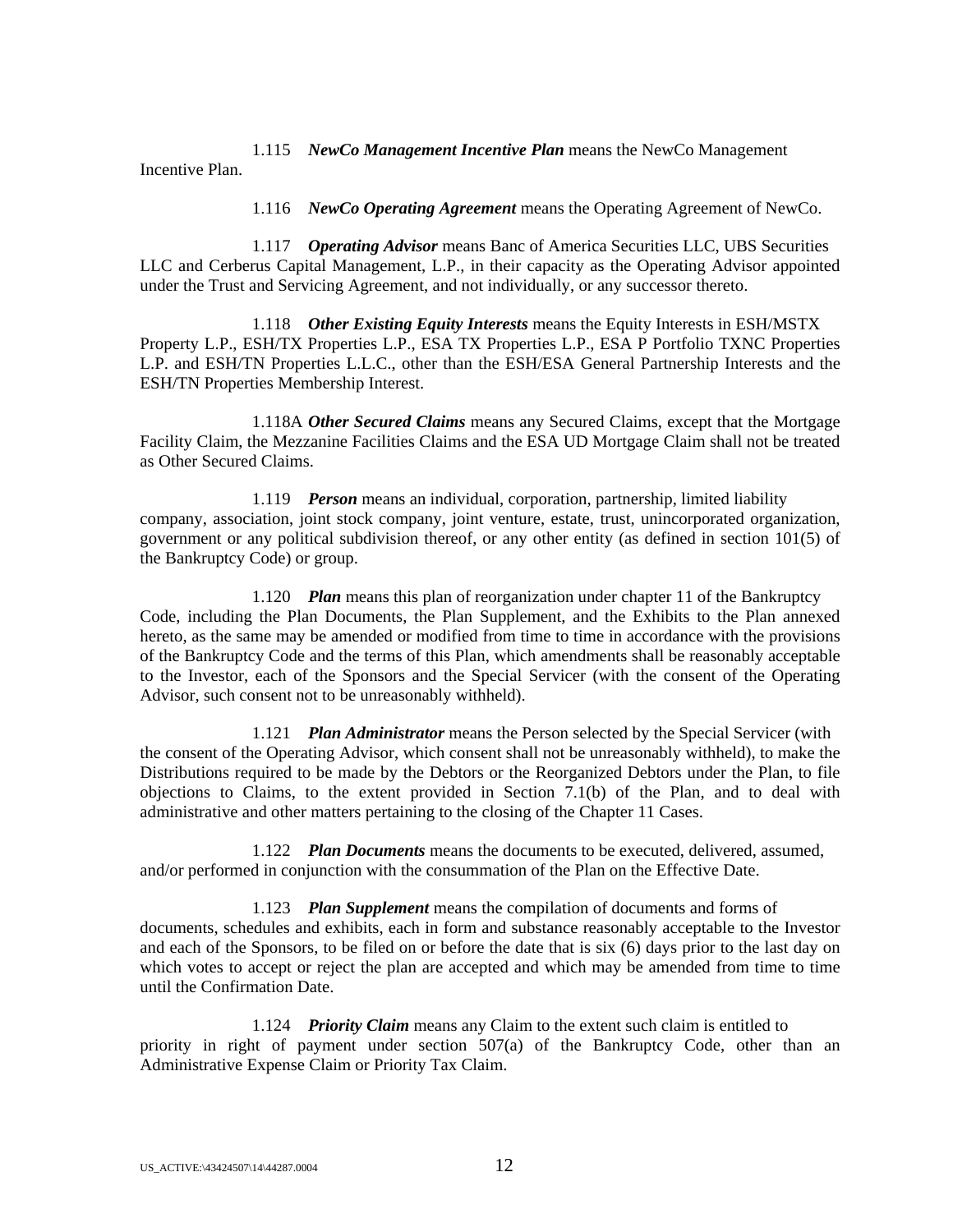1.125 *Priority Tax Claim* means an unsecured Claim of a governmental unit of a kind specified in section 507(a)(8) of the Bankruptcy Code.

1.126 *Pro Rata Share* means with respect to Allowed Claims, the ratio (expressed as a percentage) of the amount of an Allowed Claim in a Class to the aggregate amount of all Allowed Claims in the same Class (or applicable Classes).

1.127 *Real Estate Investment Trust* means a real estate investment trust within the meaning of Section 856 of the Internal Revenue Code.

1.128 *Real Estate Mortgage Investment Conduit (or REMIC)* means a real estate mortgage investment conduit, within the meaning of Section 860D of the Internal Revenue Code, that directly or indirectly holds the Mortgage Facility.

1.129 *Record Date* means the date to be established by the Bankruptcy Court for purposes of determining those holders of allowed claims that are entitled to vote to accept or reject this Plan.

1.130 *Released Parties* means (a) the Debtors, (b) NewCo, (c) each member of the Creditors' Committee, but solely in its capacity as such, and not individually, (d) the Investor, (e) each Sponsor, (f) the Debt Financing Lenders, (g) BHAC (provided that BHAC has entered into the BHAC IP Transfer Agreement as provided in Section 6.13 herein), (h) HVM, (i) HVM Manager, (j) HVM Manager Owner, (k) the Special Servicer, (l) the Mortgage Debt Parties, (m) the Mortgage Facility Trust, (n) the Master Servicer, (o) the Trustee, (p) the Successor Trustee, (q) the Operating Advisor, (r) the Controlling Holder, (s) Lightstone Holdings LLC, (t) the Indenture Trustee, (u) any present or former director, manager, officer, member, equity holder (and their respective Affiliates), employee, agent, financial advisor, partner, Affiliate, attorney, other professional advisor or representative (and their respective Affiliates) of the persons or parties described in clauses (a) through (u) hereof or of any Affiliate thereof, and (v) ESI and any of ESI's Affiliates or present or former directors or officers.

1.131 *Reorganized Debtors* means the Debtors, as reorganized as of the Effective Date in accordance with this Plan, and their successors.

1.132 *Restructuring Transaction(s)* means the creation or establishment or formation of an Affiliate of NewCo or a Reorganized Debtor, a dissolution or winding up of the corporate existence of a Debtor or the consolidation, merger, contribution of assets, or other transaction in which a Reorganized Debtor or non-Debtor Affiliate of a Debtor merges with or transfers some or substantially all of its assets and liabilities to NewCo or a Reorganized Debtor or its current or newly formed Affiliates, or any transaction related to the foregoing, on or following the Effective Date, which shall be filed no later than five (5) days prior to the Confirmation Hearing as an update to the Plan Supplement.

1.133 *Schedules* means the schedules of assets and liabilities and the statements of financial affairs filed by the Debtors with the Bankruptcy Court on September 28, 2009 and on March 4, 2010, as required by section 521 of the Bankruptcy Code and the Official Bankruptcy Forms of the Bankruptcy Rules, as such schedules and statements have been and may be amended by the Debtors from time to time in accordance with Bankruptcy Rule 1009.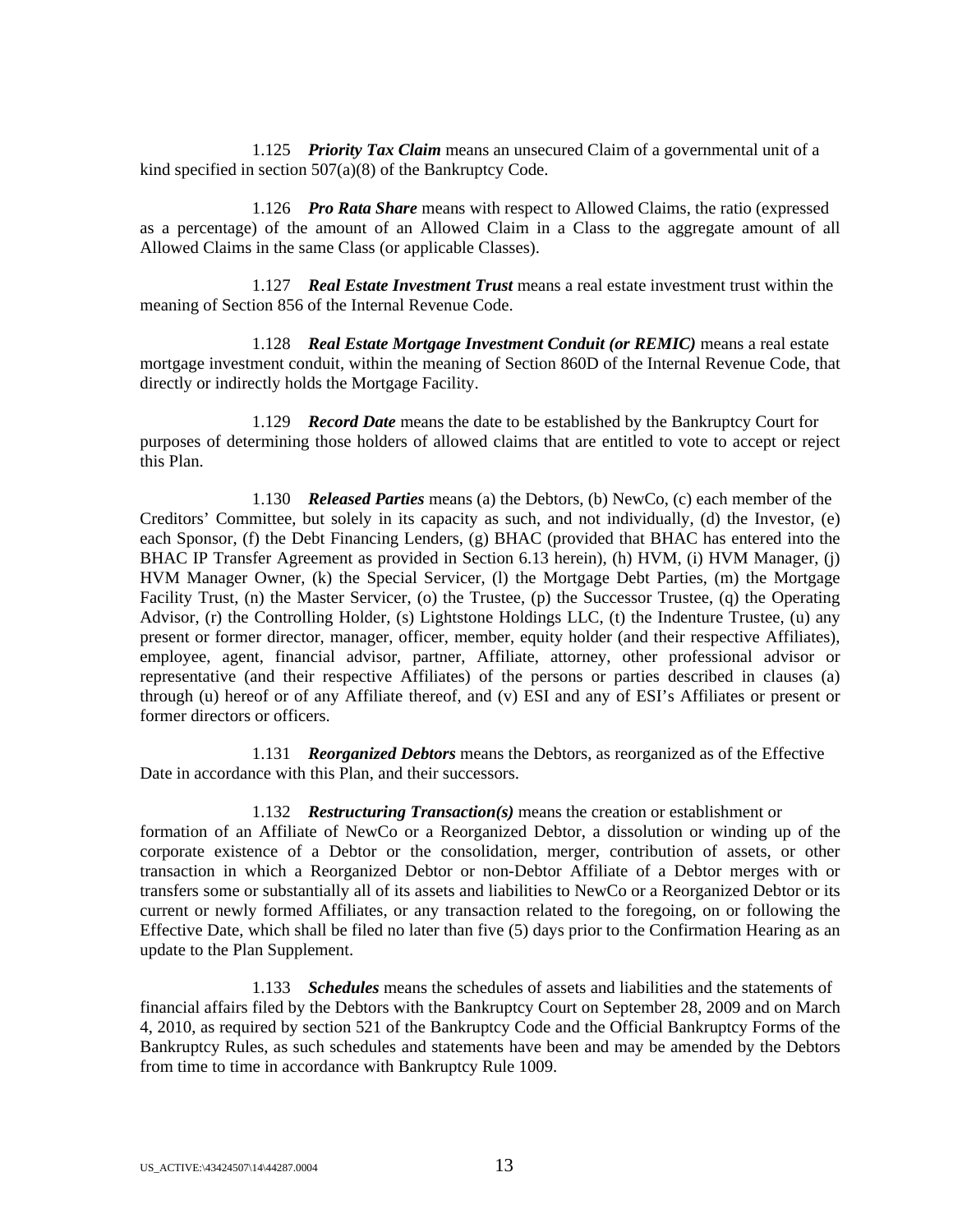1.134 *Secured Claim* means any Claim to the extent reflected in the Schedules or a proof of claim as a secured Claim, which is secured by a Lien on Collateral to the extent of the value of such Collateral, as determined in accordance with section 506(a) of the Bankruptcy Code, or, in the event that such Claim is subject to a permissible setoff under section 553 of the Bankruptcy Code, to the extent of such permissible setoff.

1.135 *Securities Act* means the Securities Act of 1933, as amended.

1.136 *Special Servicer* means CWCapital Asset Management LLC, and any successor thereto, in its capacity as special servicer of the Successor Trustee.

1.137 *Sponsors* means Centerbridge Partners, L.P. and Paulson & Co. Inc, each on behalf of various investment funds and accounts managed by them, and Blackstone Real Estate Partners VI L.P. on behalf of itself and its parallel funds and related alternative vehicles, solely in their capacity as such.

1.138 *Successor Trustee* means U.S. Bank National Association, as successor in interest to Wells Fargo Bank, N.A., as Successor Trustee in Trust for holders of Wachovia Bank Commercial Mortgage Trust Commercial Mortgage Pass-Through Certificates, Series 2007-ESH.

1.139 *Swap Agreements* means, collectively, (a) the Merrill Swap Agreement, and (b) the Wachovia Swap Agreement.

1.140 *Tier 1 Debtors* means the Debtors set forth on Exhibit C hereof.

1.141 *Tier 2 Debtors* means the Debtors set forth on Exhibit D hereof.

1.142 *Tier 3 Debtors* means the Debtors set forth on Exhibit E hereof, which shall be liquidated and dissolved pursuant to this Plan.

1.143 *Treasury Regulations* means regulations (including temporary and proposed) promulgated under the Internal Revenue Code of 1986, as amended from time to time.

1.144 *Trustee* means Wells Fargo Bank, N.A., as Trustee in Trust for holders of Mortgage Certificates.

1.145 *Trust and Servicing Agreement* means the Trust and Servicing Agreement, dated as of August 1, 2007 (as amended or modified), originally entered into by and among Wachovia Large Loan, Inc., as Depositor, Wachovia Bank, National Association, as Servicer and Special Servicer, and Wells Fargo Bank, N.A., as Trustee relating to the issuance of the Mortgage Certificates and the servicing of the Mortgage Loan.

1.146 *TRS* means a taxable real estate investment trust subsidiary (within the meaning of Section 856(l) of the Internal Revenue Code) of the Debtors or the Reorganized Debtors.

1.147 *Upper Tier REMIC* has the meaning set forth in the Trust and Servicing Agreement.

1.148 *Unimpaired* means, with respect to a Class of Claims, a Claim that is unimpaired within the meaning of section 1124 of the Bankruptcy Code.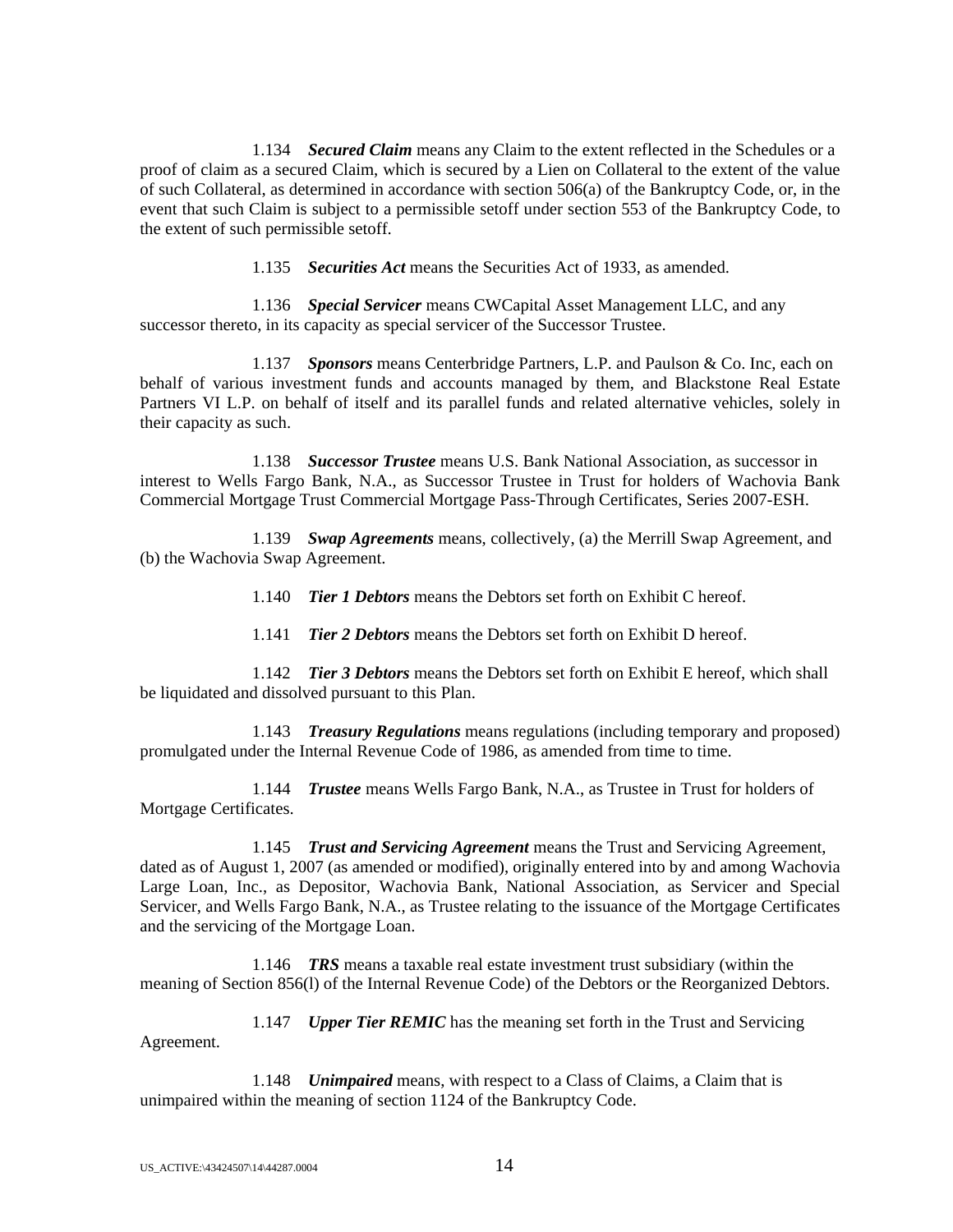1.149 *Unliquidated Claim* means any Claim, the amount of liability for which has not been fixed, whether pursuant to agreement, applicable law, or otherwise, as of the date on which such Claim is sought to be estimated.

1.150 *Voting Deadline* means the deadline for voting on the Plan fixed by the Bankruptcy Court, or such later date fixed by the Debtors with the approval of the Investor and each of the Sponsors, such approval not to be unreasonably withheld.

1.151 *Wachovia Swap Agreement* means the Master Agreement, dated August 28, 2007, by and among Wachovia Bank, National Association, and Wachovia Bank Commercial Mortgage Trust, Commercial Mortgage Pass Through Certificates, Series 2007-ESH Trust, and all Schedules thereto, including the Elections and Variables to the 1994 ISDA Credit Support Annex.

## **B. Other Terms.**

Wherever from the context it appears appropriate, each term stated in either the singular or the plural shall include the singular and the plural, and pronouns stated in the masculine, feminine, or neuter gender shall include the masculine, the feminine, and the neuter. The words "herein," "hereof," "hereto," "hereunder," and others of similar import refer to the Plan as a whole and not to any particular section, subsection, or clause contained in the Plan. An initially capitalized term used herein that is not defined herein shall have the meaning ascribed to such term, if any, in the Bankruptcy Code, unless the context shall otherwise require.

### **C. Exhibits.**

All exhibits to the Plan are annexed hereto. All Plan Documents to be included in exhibits to the Plan Supplement shall be contained in a separate Plan Supplement exhibit volume, which shall be filed with the Clerk of the Bankruptcy Court not later than the date that is ten (10) days prior to the last date on which votes to accept or reject the Plan are accepted. Such Plan Supplement exhibit volume may be inspected in the office of the Clerk of the Bankruptcy Court during normal hours of operation of the Bankruptcy Court. Such Plan Supplement exhibit volume shall also be available for download from the following website: http://www.kccllc.net/extendedstay. Holders of Claims may also obtain a copy of such Plan Supplement exhibit volume, once filed, from the Debtors by a written request sent to the following address:

> c/o HVM L.L.C. 100 Dunbar Street, Spartanburg, South Carolina 29306 Attn: Gary A. DeLapp, Esq.

## **ARTICLE II**

## **PAYMENT OF ADMINISTRATIVE EXPENSE CLAIMS AND PRIORITY TAX CLAIMS**

2.1 *Payment of Allowed Administrative Expense Claims.* The Allowed Amount of each Administrative Expense Claim that is Allowed as of the Effective Date shall be paid in full, in Cash, on the Effective Date from the Administrative/Priority Claims Reserve; provided, however, that (a) claims of the type specified in Section 1.7(c)(i) of the Plan, (b) any payments relating to Change in Control Agreements referred to in the Investment Agreement arising as a result of the occurrence of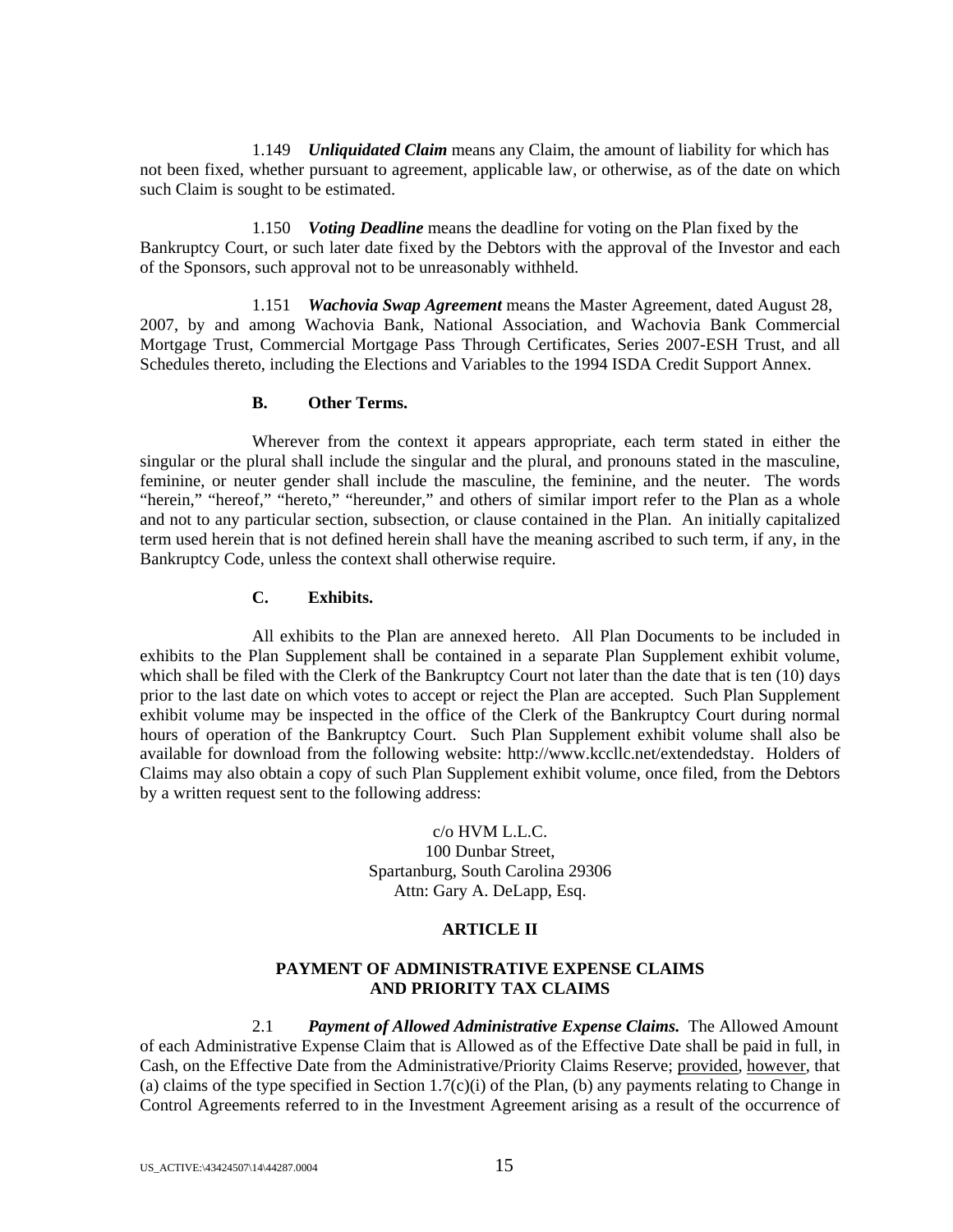the Effective Date, and (c) any severance payments that the Investor consents to or directs the Debtors to pay prior to the Effective Date, shall be assumed and paid by the Reorganized Debtors or NewCo, as applicable, in accordance with the terms and conditions of the particular transactions and any agreements relating thereto. Each holder of an Administrative Expense Claim of the type specified in Section 1.7(c)(ii) or Section 1.7(c)(iii) hereof shall be paid the Allowed Amount of such Administrative Expense Claim in full, in Cash, as soon as practicable after such Administrative Expense Claim is Allowed from the Administrative/Priority Claims Reserve. In the event that there is any dispute as to whether an Allowed Administrative Expense Claim should be paid from the Administrative/Priority Claims Reserve or by the Reorganized Debtors or NewCo, as applicable, such dispute shall be resolved by the Bankruptcy Court.

2.2 *Compensation and Reimbursement Claims.* The Bankruptcy Court shall fix in the Confirmation Order a date for the filing of, and a date to hear and determine, all applications for final allowances of compensation or reimbursement of expenses under section 330 of the Bankruptcy Code or applications for allowance of Administrative Expense Claims arising under section  $503(b)(2)$ ,  $503(b)(3)$ ,  $503(b)(4)$ ,  $503(b)(5)$ , or  $503(b)(6)$  of the Bankruptcy Code. The Allowed Amount of all Administrative Expense Claims arising under section 330, 331, 503(b)(2), 503(b)(3), 503(b)(4), 503(b)(5), or 503(b)(6) of the Bankruptcy Code shall, in full satisfaction, settlement, discharge and release thereof, and in exchange therefore, be paid in full, in Cash, from the Administrative/Priority Claims Reserve (a) upon the later of (i) the Effective Date and (ii) the date upon which any such Administrative Expense Claim becomes Allowed or (b) at such later date or upon such other less favorable terms as may be mutually agreed upon between each such Administrative Expense Creditor and the Plan Administrator.

2.3 *Priority Tax Claims.* Each holder of an Allowed Priority Tax Claim shall, in full satisfaction, settlement, discharge and release thereof, and in exchange therefore, be paid the Allowed Amount of its Allowed Priority Tax Claim from the Administrative/Priority Claims Reserve either (a) in full, in Cash, on the latest of (i) the Effective Date, (ii) the date such Allowed Priority Tax Claim becomes Allowed, and (iii) the date such Allowed Priority Tax Claim is payable under applicable non-bankruptcy law or (b) upon such other terms as may be mutually agreed upon between each holder of a Priority Tax Claim and the Plan Administrator.

## **ARTICLE III**

## **CLASSIFICATION OF CLAIMS AND EQUITY INTERESTS**

3.1 *Summary.* The following table designates the Classes of Claims against and Equity Interests in the Debtors and specifies which of those Classes are (a) Impaired or Unimpaired by the Plan and (b) entitled to vote to accept or reject the Plan in accordance with section 1126 of the Bankruptcy Code.

| <b>CLASS</b> | <b>DESIGNATION</b>                 | <b>STATUS</b> | <b>ENTITLED</b><br>TO VOTE? |
|--------------|------------------------------------|---------------|-----------------------------|
| Class 1      | <b>Priority Claims</b>             | Unimpaired    | No                          |
| Class 2      | Mortgage Facility Claim            | Impaired      | Yes                         |
| Class 3      | <b>ESA UD Mortgage Claim</b>       | Impaired      | Yes                         |
| Class 4A     | Mortgage Facility Deficiency Claim | Impaired      | Yes                         |
| Class 4B     | <b>Mezzanine Facilities Claims</b> | Impaired      | Yes                         |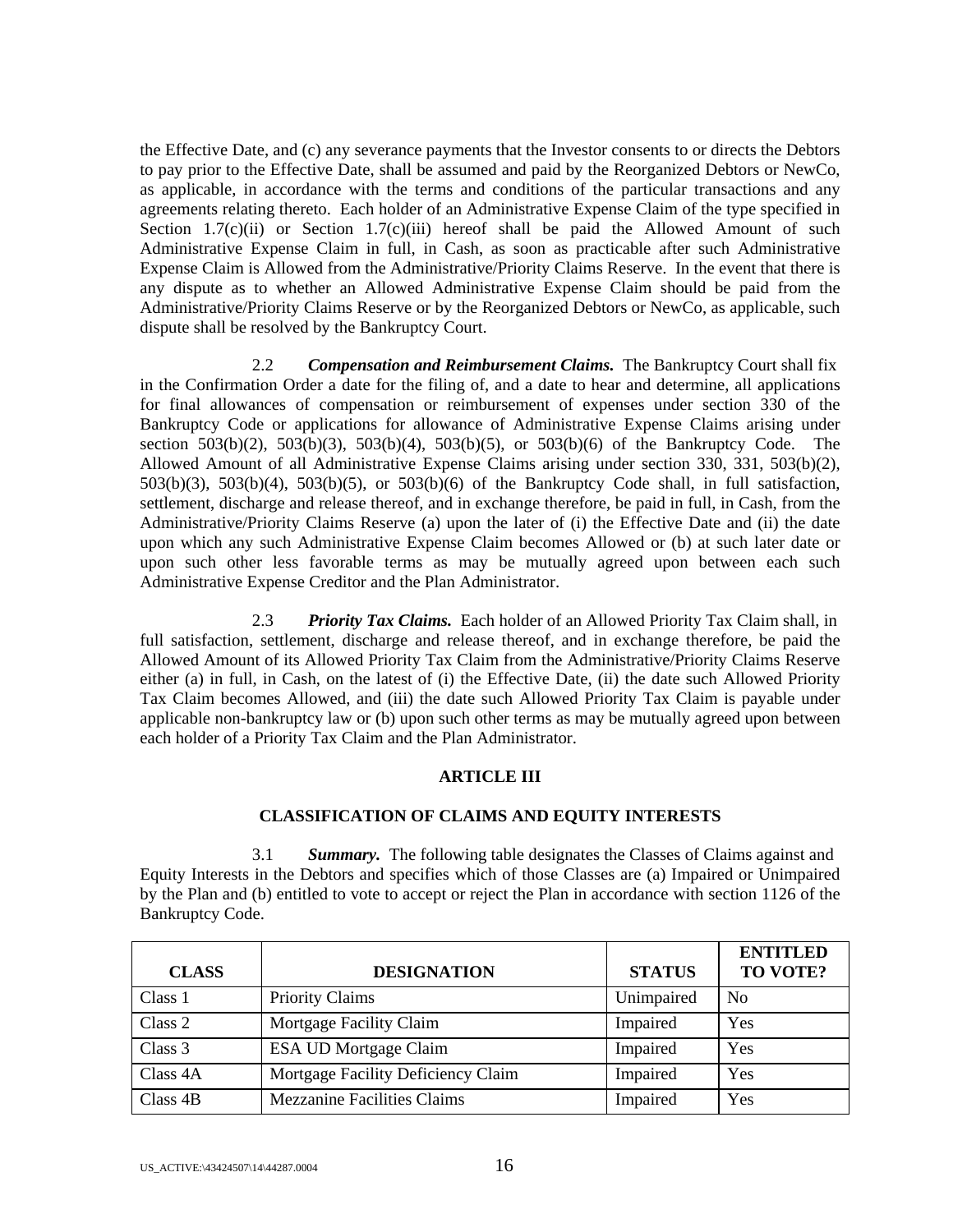| Class 5  | <b>General Unsecured Claims</b>                                      | Impaired   | Yes            |
|----------|----------------------------------------------------------------------|------------|----------------|
| Class 6  | <b>Existing Equity</b>                                               | Impaired   | N <sub>o</sub> |
| Class 7  | <b>ESA MD Properties Trust Certificate</b>                           | Unimpaired | N <sub>0</sub> |
| Class 8  | <b>ESA MD Borrower Interests</b>                                     | Unimpaired | N <sub>o</sub> |
| Class 9  | <b>ESA P Portfolio MD Trust Certificate</b>                          | Unimpaired | N <sub>0</sub> |
| Class 10 | <b>ESA P Portfolio MD Borrower Interests</b>                         | Unimpaired | N <sub>o</sub> |
| Class 11 | <b>ESA Canada Properties Interests</b>                               | Unimpaired | N <sub>0</sub> |
| Class 12 | <b>ESA Canada Properties Borrower Interests</b>                      | Unimpaired | N <sub>o</sub> |
| Class 13 | <b>ESH/TN</b><br>L.L.C. Membership<br>Properties<br><b>Interests</b> | Unimpaired | N <sub>o</sub> |
| Class 14 | <b>ESH/ESA General Partnership Interests</b>                         | Unimpaired | N <sub>o</sub> |
| Class 15 | <b>Other Existing Equity Interests</b>                               | Impaired   | N <sub>o</sub> |
| Class 16 | <b>Other Secured Claims</b>                                          | Unimpaired | N <sub>o</sub> |

### **ARTICLE IV**

### **TREATMENT OF CLAIMS AND EQUITY INTERESTS**

- 4.1 *Class 1.* Priority Claims.
- (a) *Classification*: Class 1 consists of the Allowed Priority Claims.

(b) *Treatment*: Each holder of an Allowed Priority Claim shall be paid the Allowed Amount of its Allowed Priority Claim from the Administrative/Priority Claims Reserve, in full, in Cash, on the later of the Effective Date and as soon as practicable after the date such Priority Claim becomes Allowed.

(c) *Voting*: Class 1 is Unimpaired. The holders of the Claims in Class 1 are deemed to accept the Plan and, accordingly, are not entitled to vote to accept or reject the Plan.

4.2 *Class 2.* Mortgage Facility Claim.

(a) *Classification and Allowance*: Class 2 consists of the Allowed Mortgage Facility Claim which, together with the Mortgage Facility Deficiency Claim, shall be an Allowed Claim of at least \$4,100,000,000.

(b) *Treatment*: The holder of the Allowed Mortgage Facility Claim shall receive 100% of the Cash Distribution and the Investor Certificates on the Effective Date, with such Cash Distribution to be distributed in accordance with Section 6.3 hereof and the Investor Certificates will be cancelled without any distributions on account thereof.

(c) *Non-Consensual Confirmation*: In the event that Class 2 rejects the Plan, the Debtors reserve the right to seek to confirm the Plan under section 1129(b) of the Bankruptcy Code, and, in such event, the Debtors reserve the right, pursuant to Sections 5.3 and 13.1 hereof, to alter, amend or modify the Plan, with the consent of the Investor and each of the Sponsors, such consents not to be unreasonably withheld, to offer different treatment to Class 2, to the extent that the Debtors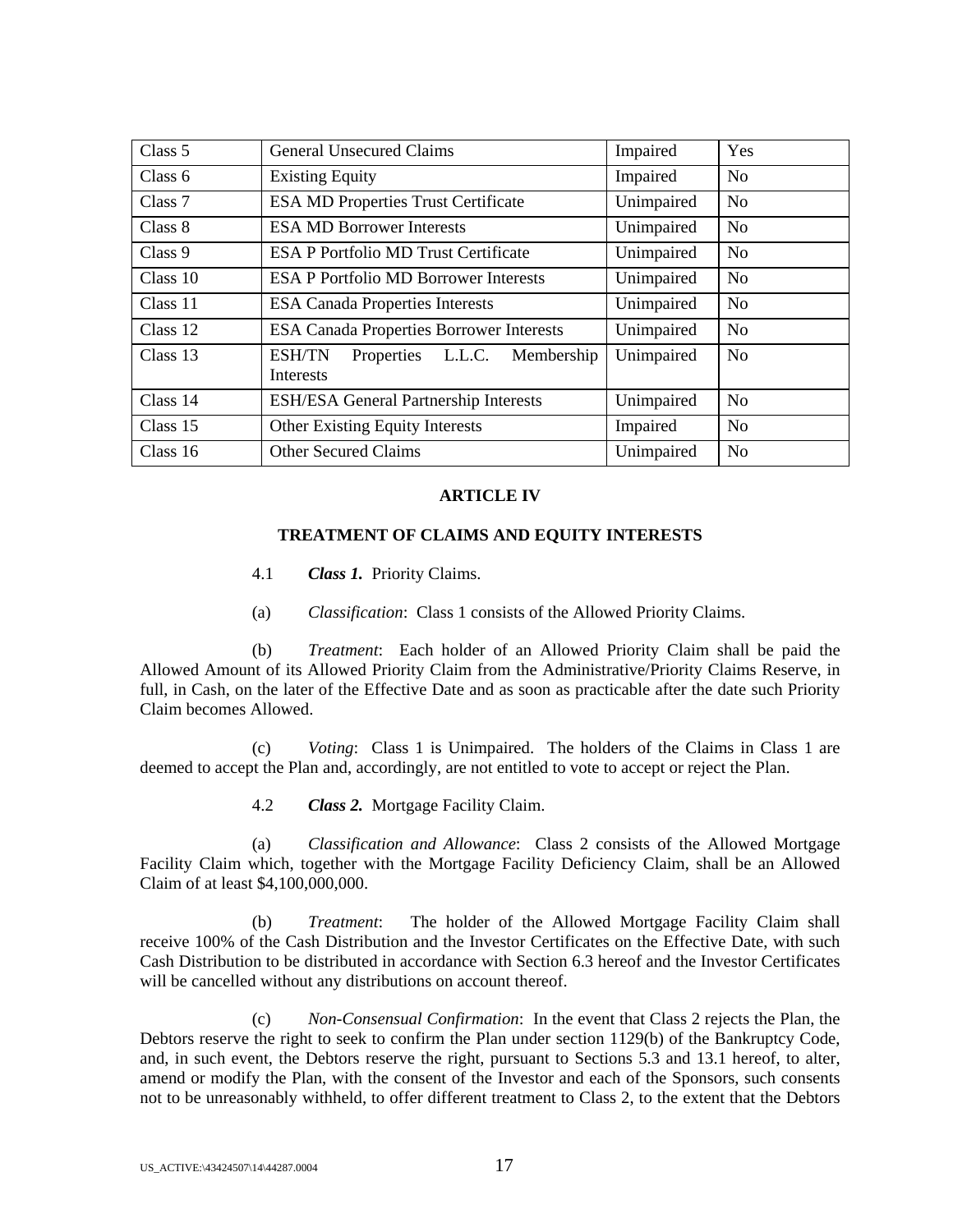determine that such modifications are necessary to comply with the requirements of section 1129(b) of the Bankruptcy Code.

(d) *Adequate Protection Payments*: Nothing in this Plan shall affect the rights of the Mortgage Debt Parties to retain payments made by the Debtors in accordance with the Cash Collateral Order.

(e) *Voting*: Class 2 is Impaired. The holder of the Claim in Class 2 is entitled to vote to accept or reject the Plan.

- 4.3 *Class 3.* ESA UD Mortgage Claim.
- (a) *Classification*: Class 3 consists of the Allowed ESA UD Mortgage Claim.

(b) *Treatment*: The holder of the Allowed ESA UD Mortgage Claim shall receive on the Distribution Date the New ESA UD Mortgage Note in full settlement, satisfaction, release and discharge of the Allowed ESA UD Mortgage Claim.

(c) *Interest*: Interest shall neither accrue nor be payable from and after the Commencement Date with respect to the Allowed ESA UD Mortgage Claim.

(d) *Voting*: Class 3 is Impaired. The holder of the Claim in Class 3 is entitled to vote to accept or reject the Plan.

4.4 *Class 4A.* Mortgage Facility Deficiency Claim.

(a) *Classification and Allowance*: Class 4A consists of the Mortgage Facility Deficiency Claim which, together with the Mortgage Facility Claim, shall be an Allowed Claim of at least \$4,100,000,000.

(b) *Treatment*: The holder of the Allowed Mortgage Facility Deficiency Claim shall receive an interest in the Litigation Trust to the extent that it is a Litigation Trust Beneficiary, which shall be distributed pursuant to Section 6.3 hereof, subject to the terms of the Intercreditor Agreement.

(c) *Non-Consensual Confirmation*: In the event that Class 4A rejects the Plan, the Debtors reserve the right to seek to confirm the Plan under section 1129(b) of the Bankruptcy Code, and, in such event, the Debtors reserve the right, pursuant to Sections 5.3 and 13.1 hereof, to alter, amend or modify the Plan, with the consent of the Investor and each of the Sponsors, such consents not to be unreasonably withheld, to offer different treatment to Class 4A, to the extent that the Debtors determine that such modifications are necessary to comply with the requirements of section 1129(b) of the Bankruptcy Code.

(d) *Interest*: Interest shall neither accrue nor be payable from and after the Commencement Date with respect to the Allowed Mortgage Facility Deficiency Claim.

(e) *Voting*: Class 4A is Impaired. The holder of the Claim in Class 4A is entitled to vote to accept or reject the Plan.

4.5 *Class 4B.* Mezzanine Facilities Claims.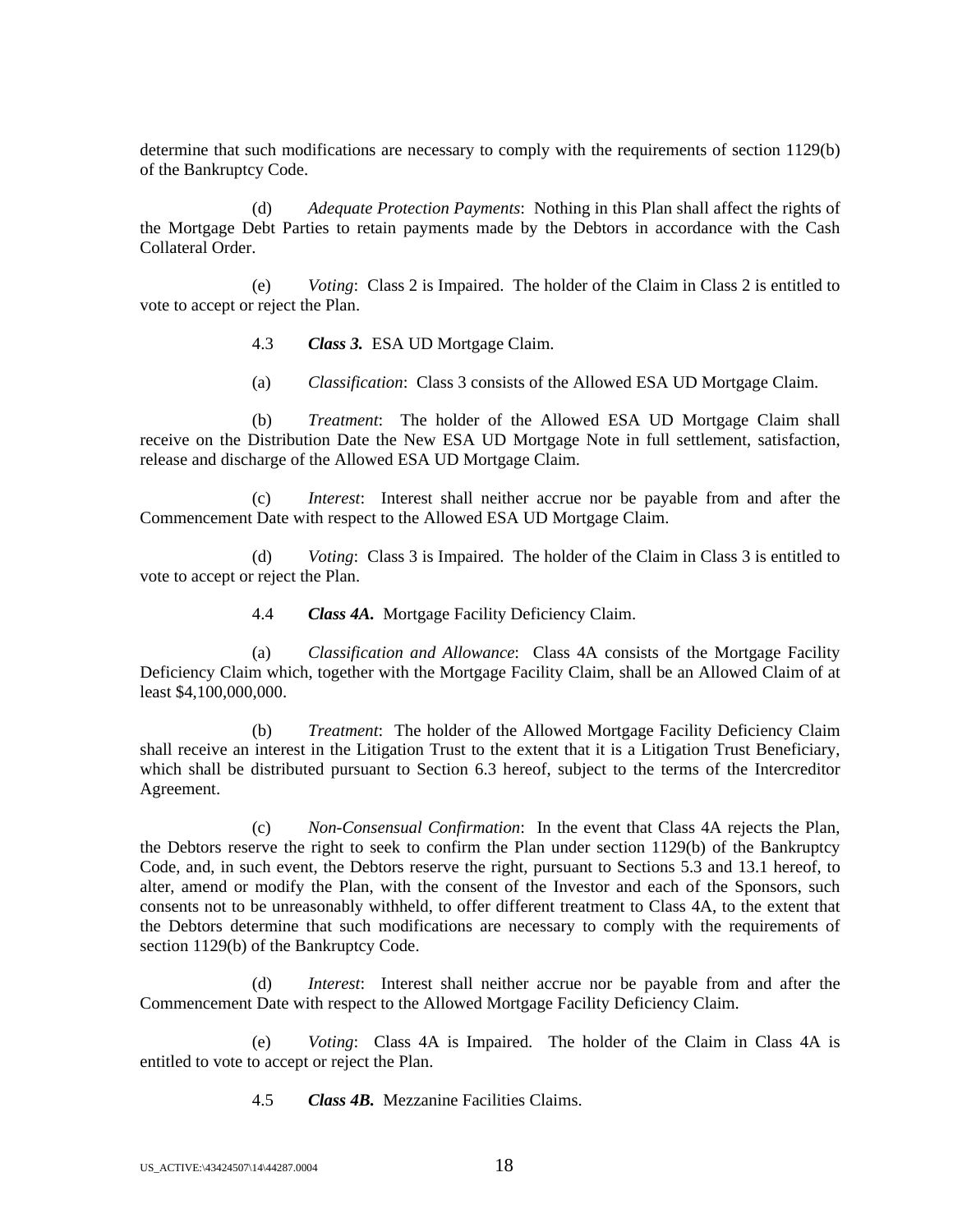(a) *Classification*: Class 4B consists of the Mezzanine Facilities Claims, which shall be Allowed Claims in the aggregate amount of at least \$3,300,000,000.

(b) *Treatment*: The holders of the Allowed Mezzanine Facilities Claims shall receive interests in the Litigation Trust to the extent that they are Litigation Trust Beneficiaries, which shall be distributed pursuant to Section 6.3 hereof, subject to the terms of the Intercreditor Agreement.

(c) *Non-Consensual Confirmation*: In the event that Class 4B rejects the Plan, the Debtors reserve the right to seek to confirm the Plan under section 1129(b) of the Bankruptcy Code, and, in such event, the Debtors reserve the right, pursuant to Sections 5.3 and 13.1 hereof, to alter, amend or modify the Plan, with the consent of the Investor, each of the Sponsors and the Special Servicer (in consultation with the Operating Advisor), such consents not to be unreasonably withheld, to offer different treatment to Class 4B, to the extent that the Debtors determine that such modifications are necessary to comply with the requirements of section 1129(b) of the Bankruptcy Code.

(d) *Interest*: Interest shall neither accrue nor be payable from and after the Commencement Date with respect to the Allowed Mezzanine Facilities Claims.

(e) *Voting*: Class 4B is Impaired. The holders of the Claim in Class 4B are entitled to vote to accept or reject the Plan.

- 4.6 *Class 5.* General Unsecured Claims.
- (a) *Classification*: Class 5 consists of the General Unsecured Claims.

(b) *Treatment*: On the Effective Date, the holders of the General Unsecured Claims shall be paid 80% of their Allowed General Unsecured Claims up to a maximum aggregate amount of \$450,000, with such amount to be gifted by the Special Servicer. If 80% of the Allowed General Unsecured Claims would exceed \$450,000 in the aggregate, the holders of the General Unsecured Claims shall receive their pro rata share of \$450,000, with such amount to be gifted by the Special Servicer. The holders of the General Unsecured Claims shall receive an interest in the Litigation Trust with respect to the balance of their Allowed General Unsecured Claims in accordance with the terms of the Litigation Trust Agreement.

(c) *Interest*: Interest shall neither accrue nor be payable from and after the Commencement Date with respect to Allowed General Unsecured Claims.

(d) *Non-Consensual Confirmation:* In the event that Class 5 rejects the Plan, the Debtors reserve the right to seek to confirm the Plan under section 1129(b) of the Bankruptcy Code, and, in such event, the Debtors reserve the right, pursuant to Sections 5.3 and 13.1 hereof, to alter, amend or modify the Plan, with the consent of the Investor, each of the Sponsors and the Special Servicer (in consultation with the Operating Advisor), such consents not to be unreasonably withheld, to offer different treatment to Class 5, to the extent that the Debtors determine that such modifications are necessary to comply with the requirements of section 1129(b) of the Bankruptcy Code.

(e) *Voting*: Class 5 is Impaired. The holders of the Claims in Class 5 are entitled to vote to accept or reject the Plan.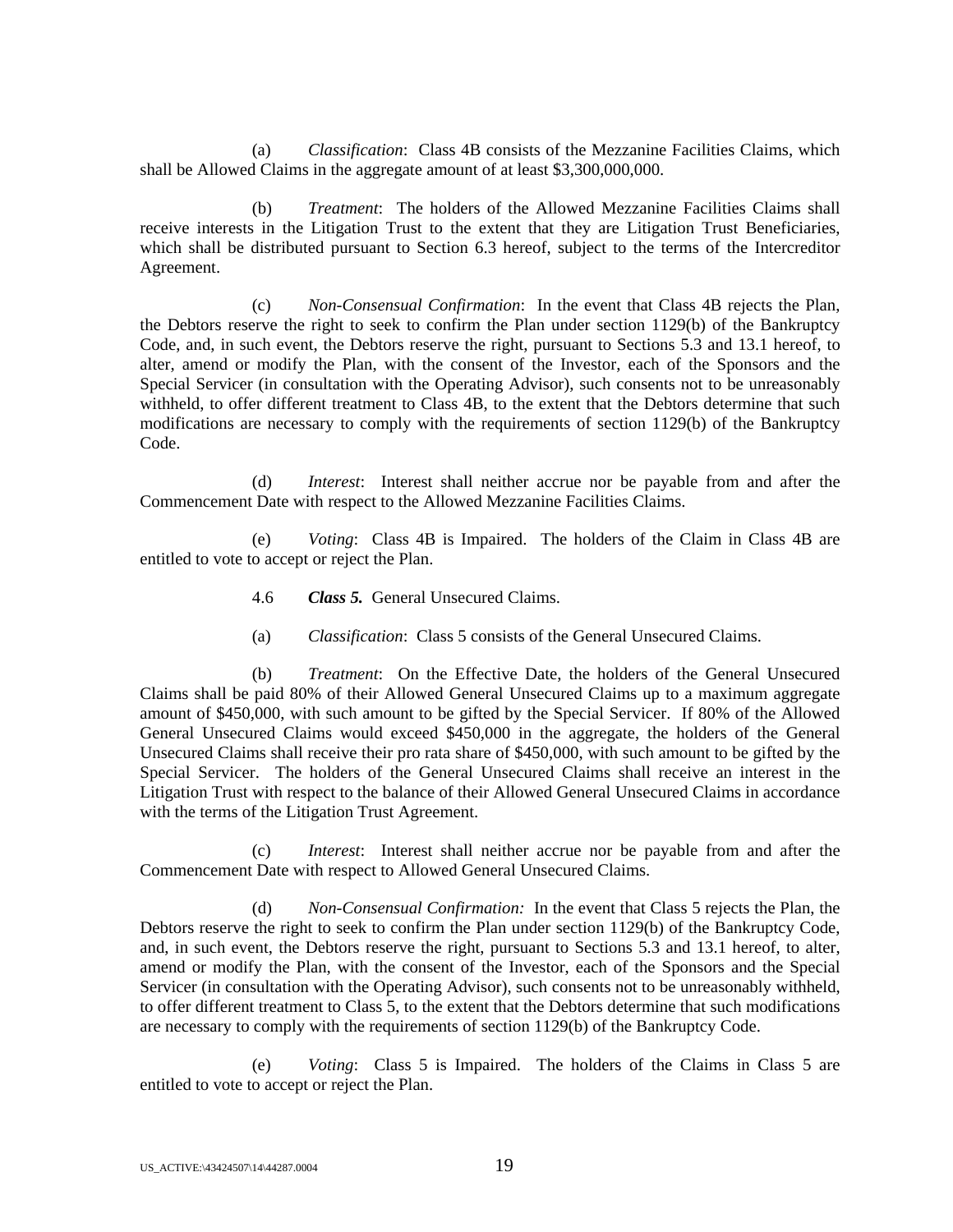- 4.7 *Class 6.* Existing Equity.
- (a) *Classification*: Class 6 consists of the Existing Equity.

(b) *Treatment*: No distribution shall be made under the Plan from the Estates in respect of the Existing Equity. On the Effective Date, the certificates that previously evidenced ownership of Existing Equity shall be cancelled and shall be null and void, the holder(s) thereof shall no longer have any rights in respect of the Existing Equity, and such certificates shall not evidence any rights under the Plan.

(c) *Voting*: Class 6 is Impaired. The holders of Existing Equity in Class 6 are deemed to reject the Plan and, accordingly, are not entitled to vote to accept or reject the Plan.

- 4.8 *Class 7.* ESA MD Properties Trust Certificate.
- (a) *Classification*: Class 7 consists of the ESA MD Properties Trust Certificate.

(b) *Treatment*: The holder of the ESA MD Properties Trust Certificate shall retain the ESA MD Properties Trust Certificate.

(c) *Voting*: Class 7 is Unimpaired. The holder of the Equity Interests in Class 7 is deemed to accept the Plan and, accordingly, are not entitled to vote to accept or reject the Plan.

- 4.9 *Class 8.* ESA MD Borrower Interests.
- (a) *Classification*: Class 8 consists of the ESA MD Borrower Interests.

(b) *Treatment*: Each holder of ESA MD Borrower Interests shall retain its ESA MD Borrower Interests.

(c) *Voting*: Class 8 is Unimpaired. The holders of the Equity Interests in Class 8 are deemed to accept the Plan and, accordingly, are not entitled to vote to accept or reject the Plan.

- 4.10 *Class 9.* ESA P Portfolio MD Trust Certificate
- (a) *Classification*: Class 9 consists of the ESA P MD Portfolio Trust Certificate.

(b) *Treatment*: The holder of the ESA P MD Portfolio Trust Certificate shall retain the ESA P Portfolio Trust Certificate.

(c) *Voting*: Class 9 is Unimpaired. The holder of the Equity Interests in Class 9 is deemed to accept the Plan and, accordingly, are not entitled to vote to accept or reject the Plan.

- 4.11 *Class 10.* ESA P Portfolio MD Borrower Interests
- (a) *Classification*: Class 10 consists of the ESA P Portfolio MD Borrower

(b) *Treatment*: Each holder of ESA P Portfolio MD Borrower Interests shall retain its ESA P Portfolio MD Borrower Interests.

Interests.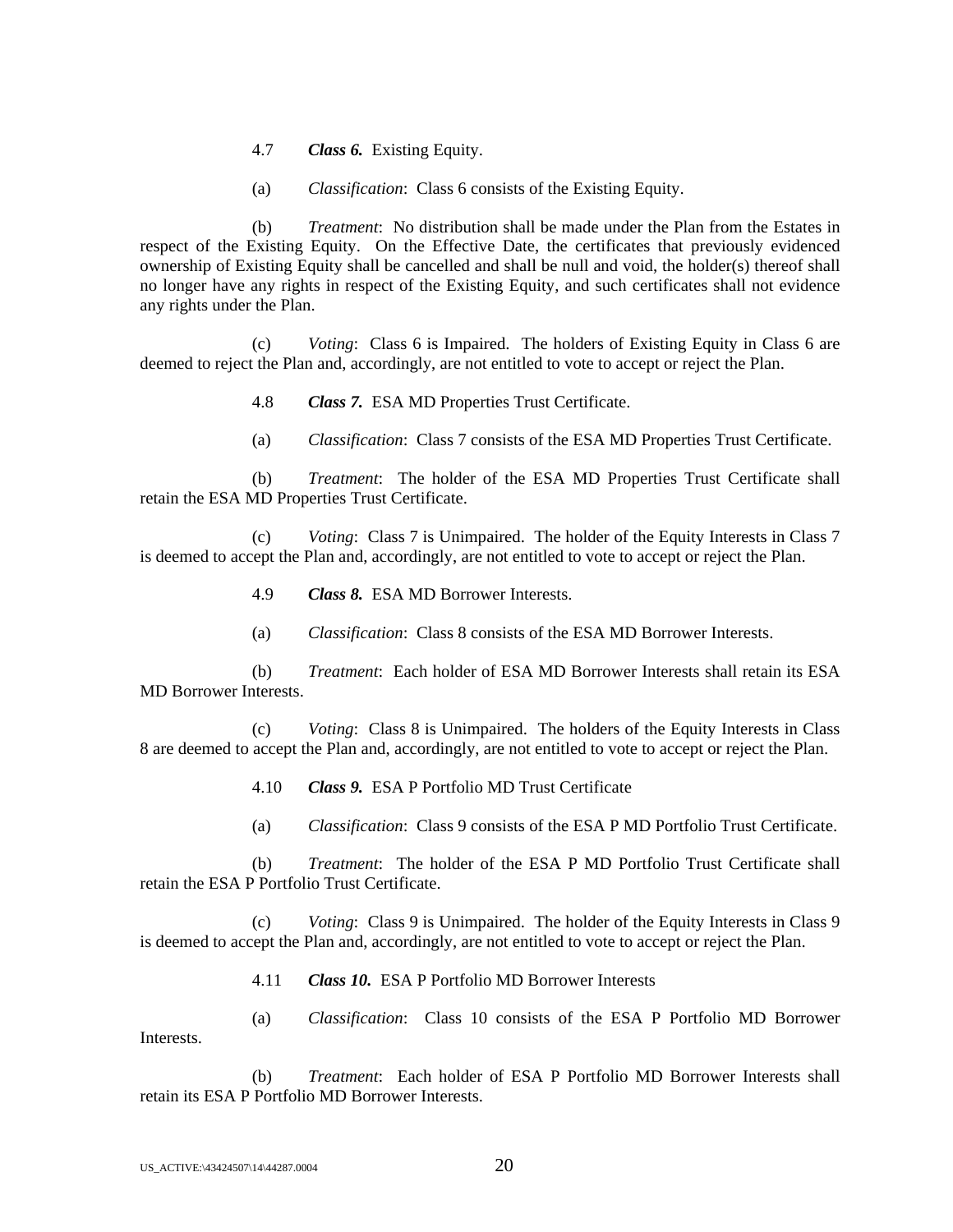(c) *Voting*: Class 10 is Unimpaired. The holders of the Equity Interests in Class 10 are deemed to accept the Plan and, accordingly, are not entitled to vote to accept or reject the Plan.

4.12 *Class 11.* ESA Canada Properties Interests.

(a) *Classification*: Class 11 consists of the ESA Canada Properties Interests.

(b) *Treatment*: Each holder of ESA Canada Properties Interests shall retain its ESA Canada Properties Interests.

(c) *Voting*: Class 11 is Unimpaired. The holders of the Equity Interests in Class 11 are deemed to accept the Plan and, accordingly, are not entitled to vote to accept or reject the Plan.

4.13 *Class 12.* ESA Canada Properties Borrower Interests.

(a) *Classification*: Class 12 consists of the ESA Canada Properties Borrower Interests.

(b) *Treatment*: Each holder of ESA Canada Properties Borrower Interests shall retain its ESA Canada Properties Borrower Interests.

(c) *Voting*: Class 12 is Unimpaired. The holders of the Equity Interests in Class 12 are deemed to accept the Plan and, accordingly, are not entitled to vote to accept or reject the Plan.

4.14 *Class 13.* ESH/TN Properties Membership Interest.

(a) *Classification*: Class 13 consists of the ESH/TN Properties Membership

(b) *Treatment*: The holder of the ESH/TN Properties Membership Interest shall retain its ESH/TN Properties Membership Interest.

(c) *Voting*: Class 13 is Unimpaired. The holder of the Equity Interest in Class 13 is deemed to accept the Plan and, accordingly, is not entitled to vote to accept or reject the Plan.

4.15 *Class 14.* ESH/ESA General Partnership Interests.

(a) *Classification*: Class 14 consists of the ESH/ESA General Partnership Interests.

(b) *Treatment*: Each holder of ESH/ESA General Partnership Interests shall retain its ESH/ESA General Partnership Interests.

*Voting*: Class 14 is Unimpaired. The holders of the Equity Interests in Class 14 are deemed to accept the Plan and, accordingly, are not entitled to vote to accept or reject the Plan.

- 4.16 *Class 15.* Other Existing Equity Interests.
- (a) *Classification*: Class 15 consists of the Other Existing Equity Interests.

Interest.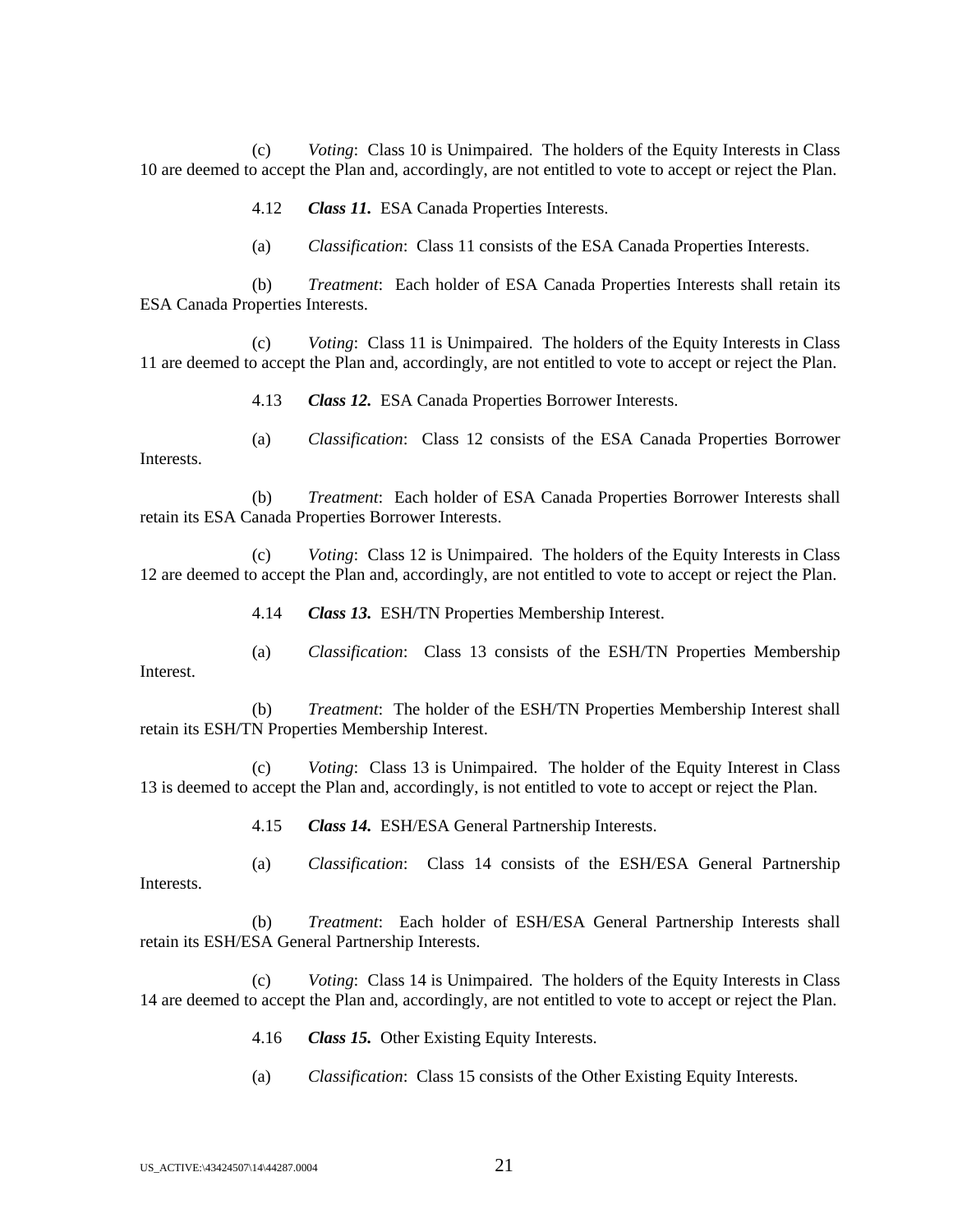(b) *Treatment*: No distribution shall be made under the Plan from the Estates in respect of the Other Existing Equity Interests. On the Effective Date, the certificates that previously evidenced ownership of the Other Existing Equity Interests shall be cancelled and shall be null and void, the holders thereof shall no longer have any rights in respect of the Other Existing Equity Interests, and such certificates shall not evidence any rights under the Plan.

(c) *Voting*: Class 15 is Impaired. The holders of the Other Existing Equity Interests in Class 15 are deemed to reject the Plan and, accordingly, are not entitled to vote to accept or reject the Plan.

- 4.17 *Class 16.* Other Secured Claims.
- (a) *Classification*: Class 16 consists of the Other Secured Claims.

(b) *Treatment*: On the Effective Date, or as soon thereafter as practicable, each holder of an Allowed Other Secured Claim shall receive, on account of its Claim against the Debtors, one of the following distributions: (i) the payment of such holder's Allowed Other Secured Claim in full in cash; (ii) the sale or disposition proceeds of the property securing any Allowed Other Secured Claim to the extent of the value of its interest in such property; (iii) the surrender to the holder of any Allowed Other Secured Claim of the property securing such Claim; or (iv) such other distributions as shall be necessary to satisfy the requirements of chapter 11 of the Bankruptcy Code. The manner and treatment of each Allowed Other Secured Claim shall be determined by the Debtors with the Investor's consent and transmitted in writing to the holder of such Other Secured Claim prior to the Effective Date of the Plan.

(c) *Voting*: Class 16 is Unimpaired. The holders of Other Secured Claims in Class 16 are deemed to accept the Plan and, accordingly, are not entitled to vote to accept or reject the Plan.

## **ARTICLE V**

### **ACCEPTANCE, REJECTION, AND REVOCATION OR WITHDRAWAL OF THE PLAN**

5.1 *Classes Entitled to Vote.* Each holder of a Claim, as of the Record Date, in an Impaired Class, other than those Classes that are deemed to reject the Plan, shall be entitled to vote to accept or reject the Plan, in its sole and absolute discretion, subject to applicable law.

5.2 *Acceptance by Class of Claims.* An Impaired Class of Claims shall be deemed to accept the Plan if (a) holders (other than any holder designated under section 1126(e) of the Bankruptcy Code) of at least two-thirds in dollar amount of the Allowed Claims actually voting in such Class have voted to accept the Plan and (b) the holders (other than any holder designated under section 1126(e) of the Bankruptcy Code) of more than one half in number of the Allowed Claims actually voting in such Class have voted to accept the Plan.

5.3 *Nonconsensual Confirmation.* In the event that any Class of Claims entitled to vote shall not accept the Plan by the requisite statutory majority required by section 1129(a) of the Bankruptcy Code, the Debtors, with the consent of the Investor and each of the Sponsors, reserve the right to (a) request that the Bankruptcy Court confirm the Plan in accordance with section 1129(b) of the Bankruptcy Code with respect to such non-accepting Class, in which case the Plan shall constitute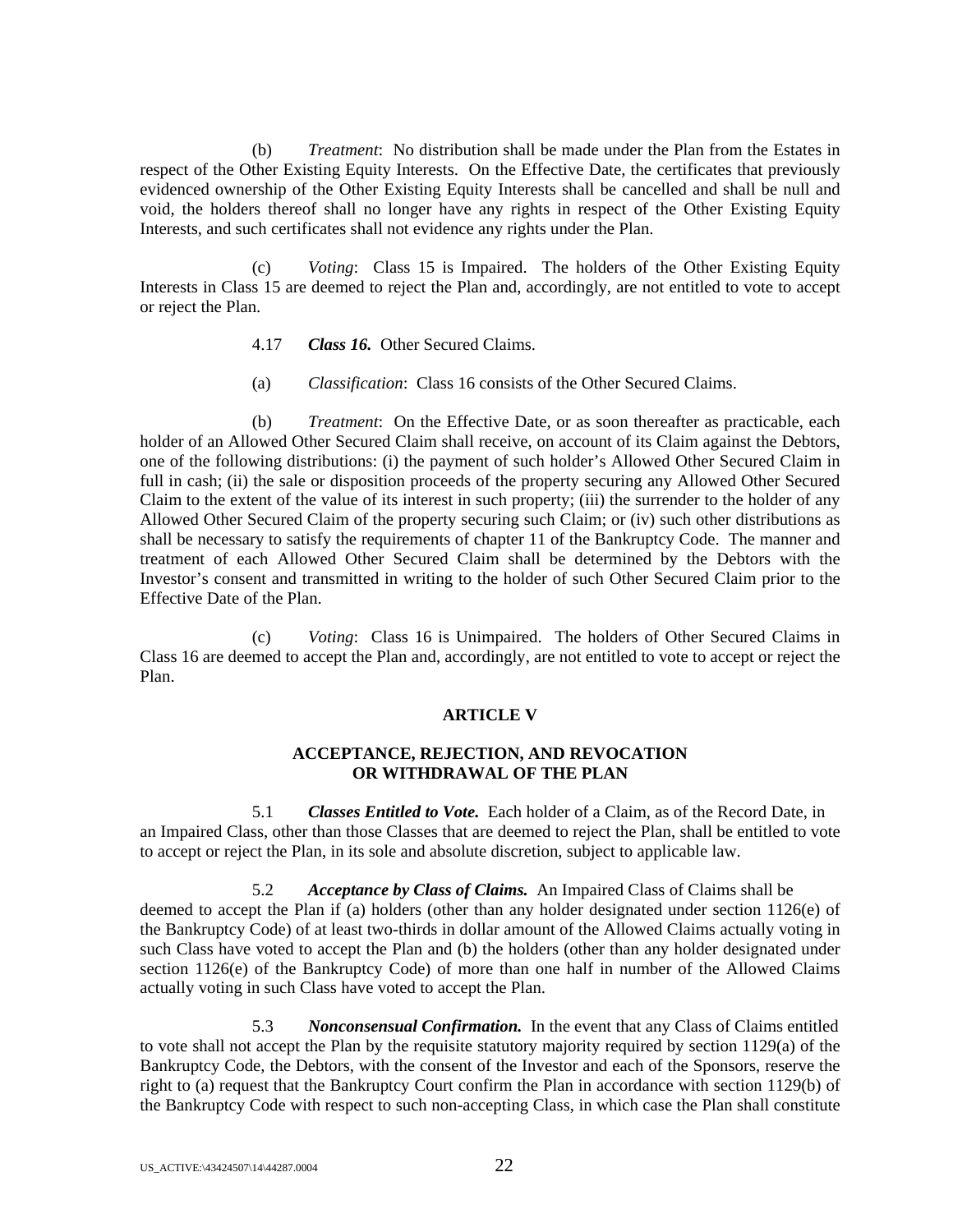a motion for such relief, or (b) alter, amend or modify the Plan in accordance with Section 13.1 hereof. At the request of the Investor and each of the Sponsors, the Debtors shall exercise the right to seek confirmation of the Plan under Section 1129(b) of the Bankruptcy Code in the manner reasonably requested by the Investor and each of the Sponsors, provided that the value of the Investment contemplated by Section 6.8 hereof, in the event that Class 2 rejects the Plan, shall not be reduced without the Debtors' prior written consent.

### 5.4 *Revocation or Withdrawal.*

(a) *Right to Revoke or Withdraw*. The Plan may be revoked or withdrawn prior to the Confirmation Date (i) by the Debtors (with the consent of the Special Servicer and the Operating Advisor, such consent not to be unreasonably withheld), in their discretion or at the direction of the Investor, in the event that the Investment Agreement is terminated in accordance with Section 13 thereof, and (ii) in all other circumstances, by the Debtors (with the consent of the Special Servicer and the Operating Advisor, such consent not to be unreasonably withheld), with the consent of the Investor and each of the Sponsors, in their sole discretion.

(b) *Effect of Withdrawal or Revocation*. If the Plan is revoked or withdrawn prior to the Confirmation Date, then the Plan shall be deemed null and void. In such event, nothing contained herein shall be deemed to constitute a waiver or release of any claims or defenses or any admission or statement against interest by any Debtor, the Creditors' Committee, the Investor, any Sponsor or any other Person or to prejudice in any manner the rights of the Debtors, the Creditors' Committee, the Investor, any Sponsor or any Person in any further proceedings involving any Debtor.

5.5 *Amendment of Plan Documents.* From and after the Effective Date, the authority to amend, modify, or supplement the Plan Supplement, the Exhibits to the Plan Supplement and the Exhibits to the Plan and any documents attached to such Plan Supplement, Exhibits to the Plan Supplement and Exhibits to the Plan shall be as provided in such Plan Supplement, Exhibits to the Plan Supplement and Exhibits to the Plan and their respective attachments.

5.6 *Removal of Debtors.* At the option of the Investor and each of the Sponsors, with the consent of the Debtors and the consent of the Special Servicer and the Operating Advisor, which consents shall not be unreasonably withheld, a Debtor may be removed from this Plan. In such event, the Plan will omit any treatment of the assets and liabilities of such Debtor, unless otherwise agreed. The removal of any Debtor from this Plan will not affect this Plan with respect to any other **Debtor** 

## **ARTICLE VI**

#### **IMPLEMENTATION OF THE PLAN**

6.1 *Substantive Consolidation.* The Plan is premised upon the substantive consolidation of the Debtors solely for purposes of voting, confirmation and distribution. On and after the Effective Date (i) all assets and liabilities of the Debtors shall be treated for purposes of the Plan as though they were merged, (ii) all guarantees of the Debtors of payment, performance or collection of obligations of any other of the Debtors shall be eliminated and cancelled, (iii) all joint obligations of two or more of the Debtors and all multiple Claims against such entities on account of such joint obligations, shall be considered a single Claim against the Debtors, (iv) all intercompany claims and obligations between one Debtor and any of the other Debtors, including as a result of the rejection of any executory contract or unexpired lease, shall be eliminated, extinguished and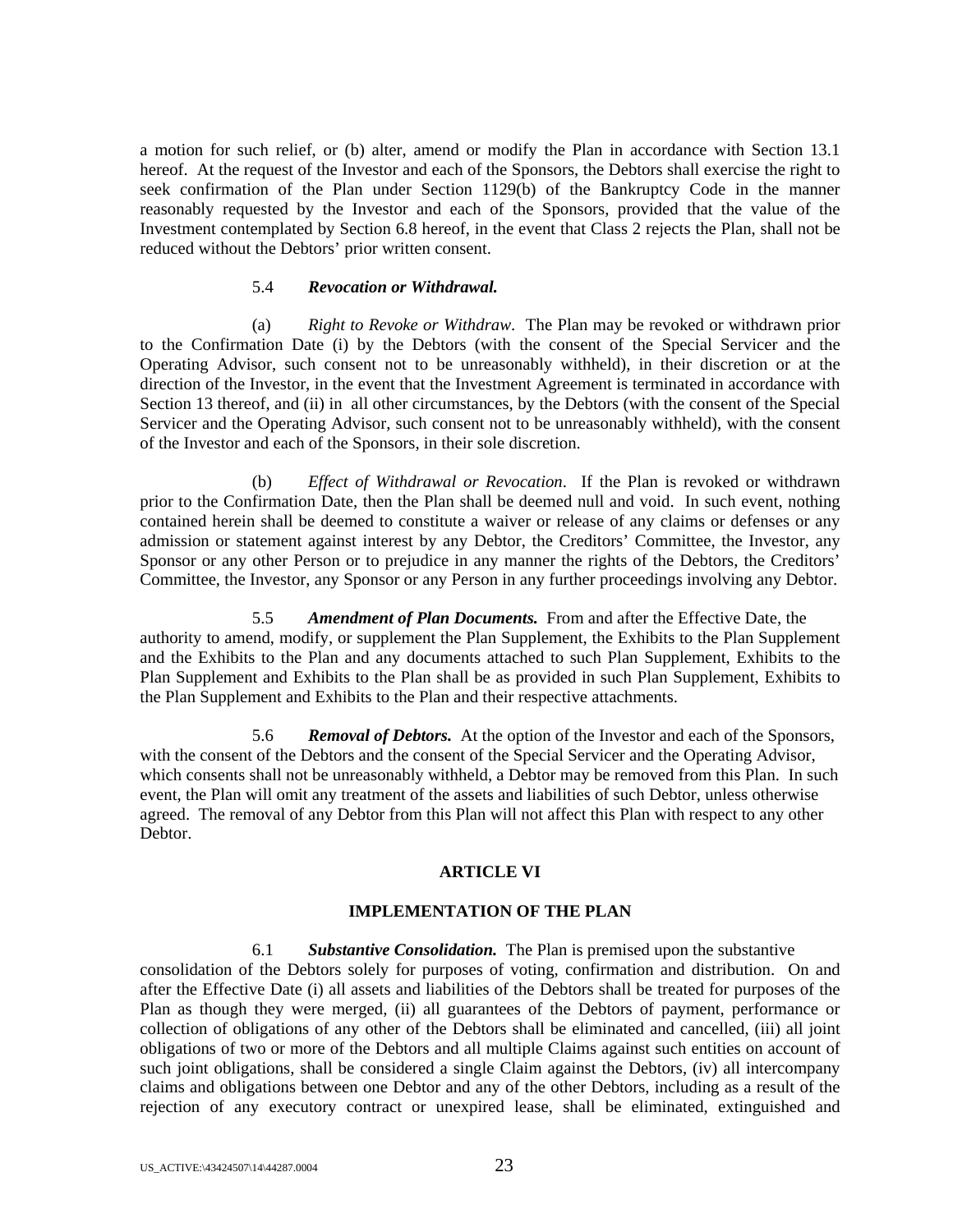cancelled, except for such intercompany claims and obligations necessary to pursue Litigation Trust Assets, and (v) any Claim filed against any of the Debtors shall be deemed filed against the consolidated Debtors and shall be one Claim against and a single obligation of the consolidated Debtors. Except as otherwise provided in the Plan or the Restructuring Transactions (a) all property of each Debtor shall vest in each respective Reorganized Debtor, free and clear of all Claims, Liens, encumbrances, charges or other interests and (b) each Debtor shall continue to exist after the Effective Date as a separate corporate entity, limited liability company, partnership or other form, as the case may be, with all the powers of a corporation, limited liability company, partnership or other form, as the case may be, pursuant to the applicable law in the jurisdiction in which each applicable Debtor is incorporated or formed and pursuant to the respective certificate of incorporation and bylaws (or other formation documents) in effect before the Effective Date. The provisions of the Intercreditor Agreement shall remain in full force and effect notwithstanding any substantive consolidation of the Debtors pursuant to the Plan.

6.2 *Deemed Sale of Mortgage Properties.* Notwithstanding the vesting and retention of title of the Mortgage Properties in the Reorganized Debtors, the transfer of 100% of the New Debtor Equity of the Tier 1 Debtors to NewCo and the distribution of the Cash Distribution by the Reorganized Debtors to the holder of the Allowed Mortgage Facility Claim effected pursuant to this Plan shall be deemed the equivalent of a sale of the Mortgage Properties to NewCo after foreclosure or acceptance of a deed in lieu of foreclosure by the Trustee or the Special Servicer, free and clear of all liens, claims, encumbrances and obligations.

6.3 *Distributions to Holder of Allowed Mortgage Facility Claim.* The Cash Distribution shall be distributed by the Plan Administrator to the holder of the Allowed Mortgage Facility Claim on the Effective Date in accordance with Section 8.2 which shall then distribute the Cash Distribution to the holders of Mortgage Certificates in accordance with the priority set forth in the Trust and Servicing Agreement. The Investor Certificates shall be distributed by the Plan Administrator to the holder of the Allowed Mortgage Facility Claim on the Effective Date in accordance with Section 8.2, which shall then cancel the Investor Certificates in accordance with the provisions of the Trust and Servicing Agreement without any Distribution to be made on account of such Investor Certificates.

## 6.4 *Creation of NewCo.*

(a) *NewCo Certificate of Formation*. The NewCo Certificate of Formation shall be filed with the applicable Secretary of State on or before the Effective Date and shall, inter alia, include a provision prohibiting the issuance of non-voting equity securities in accordance with section 1123(a)(6) of the Bankruptcy Code. Pursuant to the Plan:

> (i) NewCo Common Interests comprising 100% of the total issued NewCo Common Interests as of the Effective Date shall be issued to the Investor and its members or Affiliates designated pursuant to Section 2.3 of the Investment Agreement on the Effective Date; and

> (ii) Additional NewCo Common Interests, in an amount agreed upon by the Debtors, the Investor and each of the Sponsors, shall be reserved for issuance under the NewCo Management Incentive Plan.

If the Investor and the Sponsors determine, subject to the terms of the Investment Agreement and the Plan, that an alternate corporate or organizational structure, form or identity is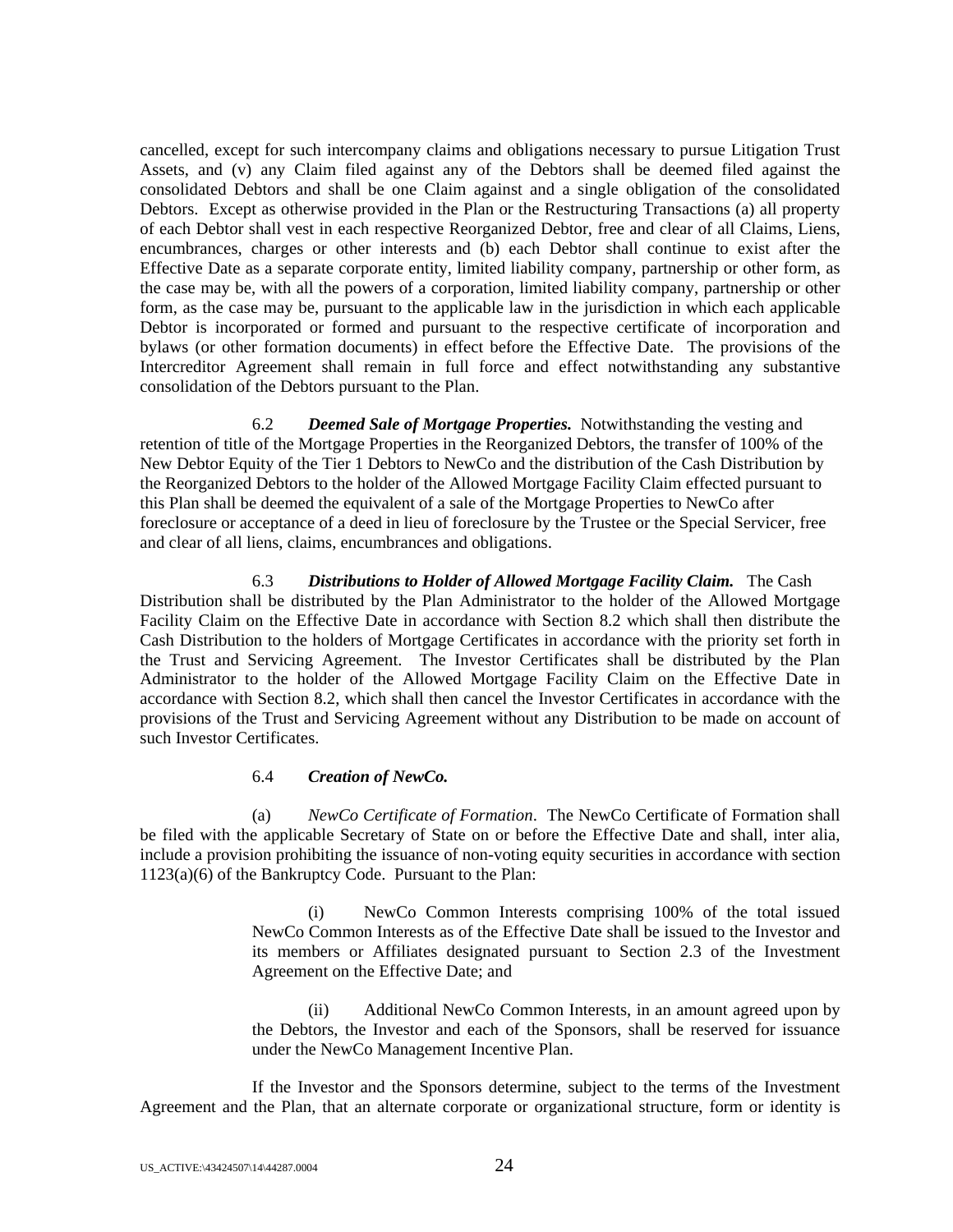appropriate, this Section 6.4(a) shall be changed to the extent necessary to effectuate any such alternate structure, form or identity.

(b) *NewCo Operating Agreement*. The NewCo Operating Agreement shall be deemed to become valid, binding and enforceable in accordance with its terms on the Effective Date.

(c) *Amendments to Debtors' Organizational Documents*. The certificates of incorporation, limited liability company operating agreements or certificates of trust (as applicable) for the surviving Tier 1 Debtors and Tier 2 Debtors shall be amended to include a provision prohibiting the issuance of non-voting equity securities in accordance with section 1123(a)(6) of the Bankruptcy Code.

6.5 *Existing Debt Securities.* As of the Effective Date, all notes and any obligations of the Debtors under the Mortgage Facility or the Mezzanine Facilities shall be discharged and be of no further force or effect against the Debtors or the Mortgage Properties, and the holders thereof shall have no rights against the Debtors or the Mortgage Properties, except the right to receive the Distributions provided herein. As of the Effective Date, the EA UD Mortgage Claim and the General Unsecured Claims, and the rights of the holders thereof thereunder, shall be cancelled and deemed null and void and of no further force and effect, and the holders thereof shall have no rights, and such notes, agreements, certificates and securities shall evidence no rights, except the right to receive the Distributions provided herein. It is understood, however, that (i) this Section 6.5 shall not affect any Guaranty Claims, other than a Guaranty Claim against a Debtor, or the pursuit of Litigation Trust Assets, and (ii) notwithstanding Section 6.11 hereof, the notes or certificates in respect of the Mortgage Facility and the Mezzanine Facilities shall not be surrendered and cancelled so as not to impair the pursuit of Litigation Trust Assets or any Guaranty Claims other than a Guaranty Claim against a Debtor.

#### 6.6 *NewCo Management Incentive Plan.* On or after the Effective Date,

NewCo shall implement the NewCo Management Incentive Plan, in form and substance reasonably acceptable to the Investor, with NewCo Common Interests being available for issuance thereunder, through a combination of the award of restricted membership interests and the granting of equity based awards, including, without limitation, restricted membership interests, deferred membership interests and options. The NewCo Management Incentive Plan will be designed to provide additional compensation to HVM pursuant to and in connection with the management agreements between the TRSs of NewCo that are parties to such management agreements and HVM that are being assumed by, or assumed and assigned to, the TRSs (or one or more newly formed TRSs, wholly owned either directly or indirectly by NewCo, or designated by an existing Debtor that is a TRS) and modified on the Effective Date pursuant to Section 11.5 hereof to provide for, among other things, such issuance of the NewCo Common Interests as part of HVM's compensation thereunder. HVM shall allocate the benefit of the NewCo Management Incentive Plan to the executive officers and senior management of HVM for their management services. The identity of recipients, amount of grants and other terms including, without limitation, vesting, will be determined by the manager of HVM.

6.7 *Corporate Reorganization Actions.* On or as soon as practicable after the Effective Date, the Debtors and/or NewCo, as applicable, shall take such actions as may be or become necessary to effectuate the following, all of which shall be authorized and approved in all respects, in each case without further action being required under applicable law, regulation, order, or rule (including, without limitation, any action by the board of directors, stockholders, partners or members of any Debtor or members of NewCo):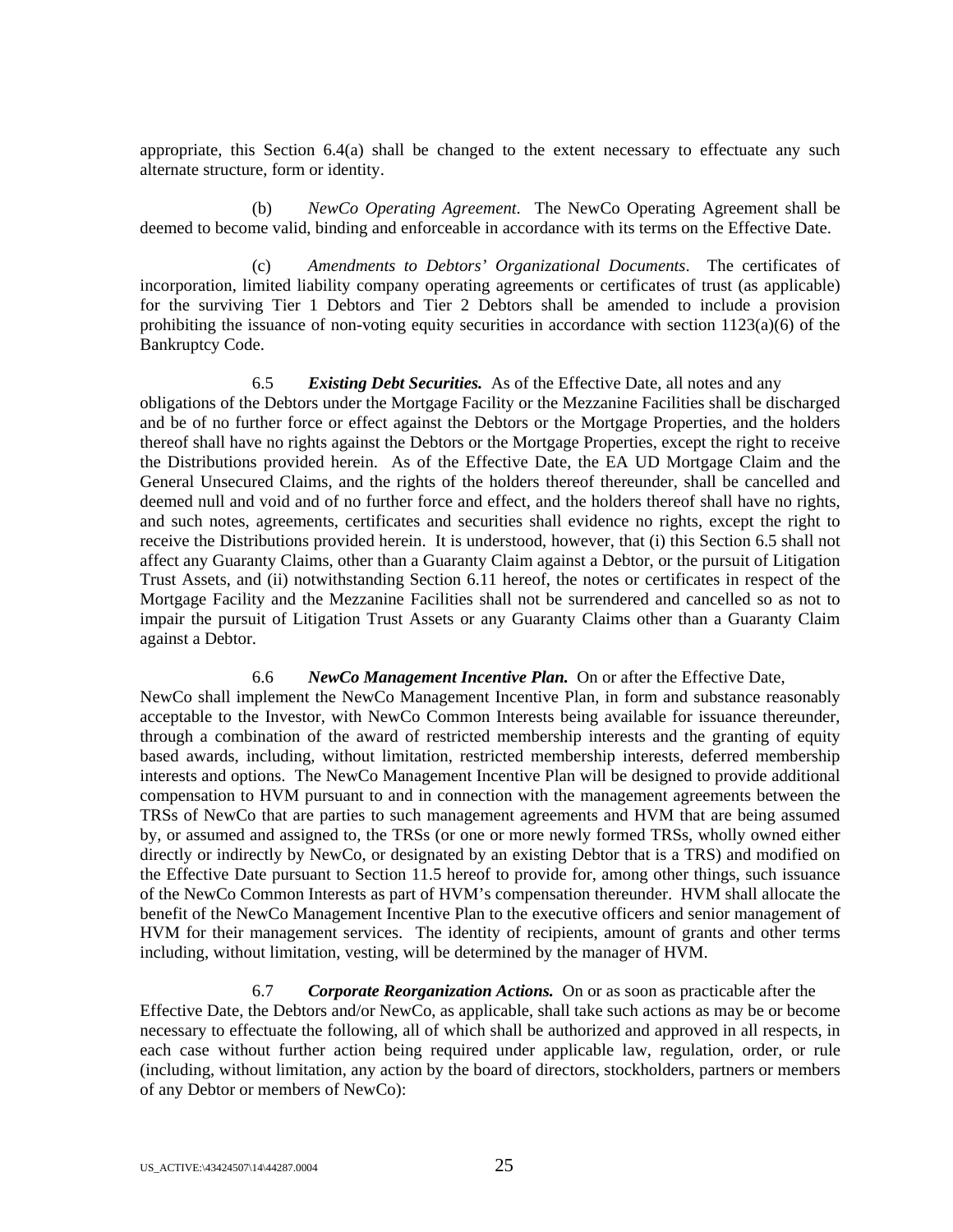(a) the NewCo Certificate of Formation will be filed with the applicable Secretary of State effecting the formation of NewCo. At the option of the Investor and each of the Sponsors, the Debtors or NewCo may form additional subsidiaries owned in whole, or in part, by NewCo in order to effectuate the transactions contemplated hereunder;

(b) 100% of the New Debtor Equity of the Tier 1 Debtors shall be issued to NewCo or a subsidiary of NewCo;

(c) the Equity Interests of each of the Tier 2 Debtors, the ESH/ESA General Partnership Interests and the ESH/TN Properties Membership Interests shall remain outstanding and Unimpaired;

(d) the Equity Interests of each of the Tier 3 Debtors shall be cancelled, extinguished and not re-issued. The Tier 3 Debtors shall be deemed liquidated and dissolved by the Debtors for all purposes without the necessity for other or further actions to be taken by or on behalf of the Debtors or payments to be made in connection therewith; provided that, in its sole discretion, the Debtors may (but shall not be required to) file with the Office of the Secretary of State for the applicable state a certificate of dissolution; and

(e) the Restructuring Transactions shall be implemented.

If the Investor and the Sponsors determine, subject to the terms and conditions of the Investment Agreement and the Plan, that NewCo shall have an alternate corporate or organizational structure, form or identity, this Section 6.7 shall be changed to the extent necessary to effectuate any such alternate structure, form or identity.

#### 6.8 *Investment.*

As consideration for the NewCo Common Interests to be issued pursuant to the Investment Agreement and the purchase of the business, assets and properties of the Debtors and to fund the distributions contemplated by the Plan, the Investor shall (i) cause NewCo to be provided with Cash in the aggregate amount of \$3,615,755,444.28 (subject to adjustment as provided in this Section 6.8), comprised of (a) a \$1,815,755,444.28 (subject to adjustment as provided in this Section 6.8) investment by the Investor, and (b) \$1,800,000,000 from the proceeds of the Debt Financing Arrangements, and (ii) contribute to the Debtors the Investor Certificates (and waive the right to receive or retain any distribution on account of such Investor Certificates pursuant to the Plan) (collectively, the "Investment"). The amount of the Investor Certificates shall be calculated as of the Effective Date, and shall include the actual interest which would be payable on the Investor Certificates to the Effective Date that would have been payable absent the contribution and waiver provided herein. To the extent that the amount of the Investor Certificates differs from the amount set forth on Schedule 1.2 of the Investment Agreement as a result of the calculation of interest, the Cash portion of the Investment (and the aggregate Cash amount to be provided to NewCo by the Investor) shall be adjusted up or down accordingly on a dollar for dollar basis. The NewCo Common Interests that the Investor shall receive on the Effective Date as a result of the Investment will comprise 100% of the total issued and outstanding NewCo Common Interests as of the Effective Date.

On the Effective Date, the Investor will also contribute Cash to NewCo in the amount of the Reserve, as such term is defined in the Investment Agreement.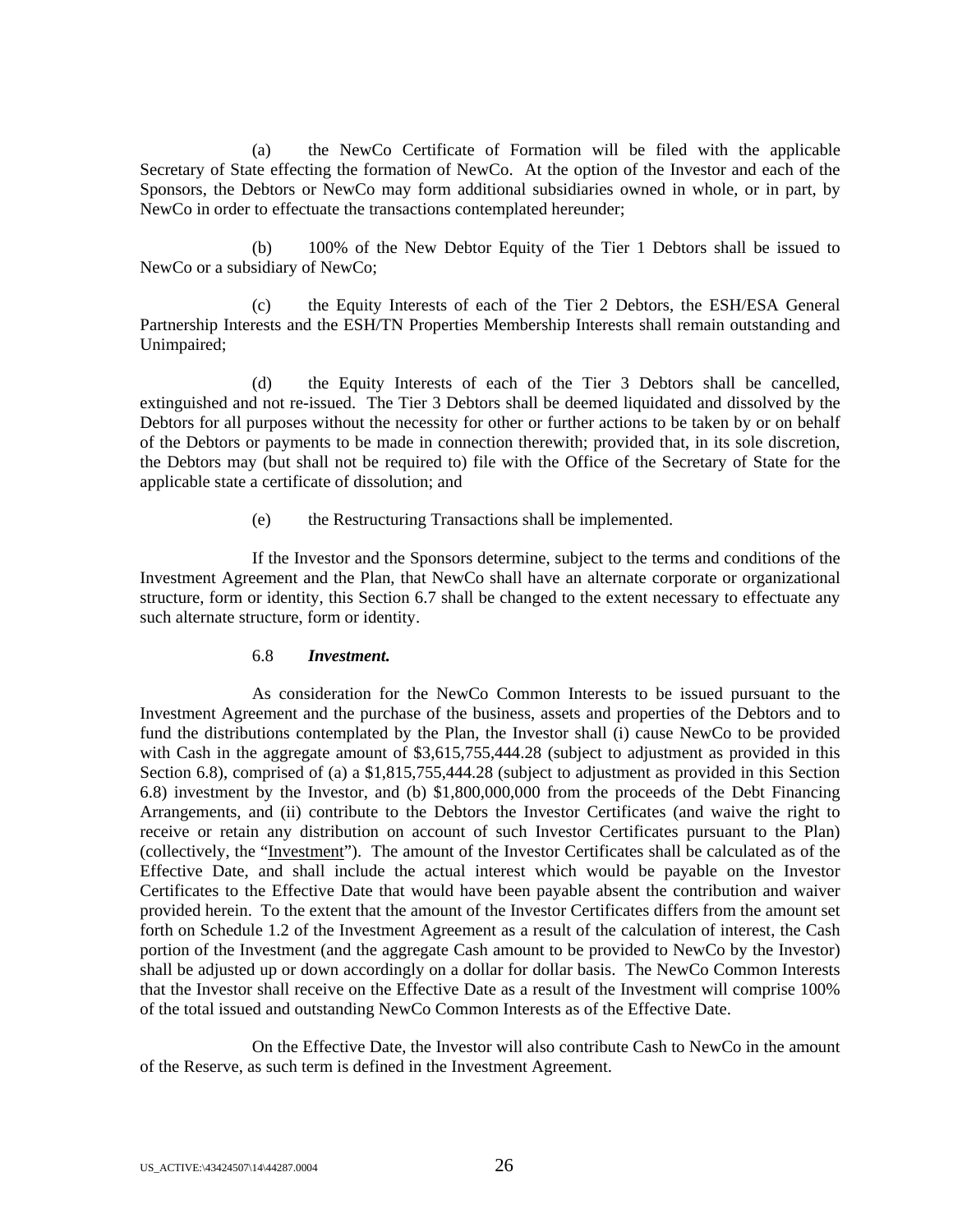If the Investor and the Sponsors determine, subject to the terms and conditions of the Investment Agreement and Plan, that NewCo shall have an alternate corporate or organizational structure, form or identity, the structure of the Investment contemplated in this Section 6.8 shall be changed to the extent necessary to effectuate any such alternate structure, form or identity.

6.9 *Effectuating Documents and Further Transactions.* On or before the Effective Date, and without the need for any further order or authority, the Debtors shall file with the Bankruptcy Court or execute, as appropriate, such agreements and other documents that are in form and substance satisfactory to the Investor and each of the Sponsors as may be necessary or appropriate to effectuate and further evidence the terms and conditions of the Plan. Each of the officers of the Debtors, the Reorganized Debtors and NewCo is authorized, without the need for any further order or authority, to execute, deliver, file, or record such contracts, instruments, releases, indentures, and other agreements or documents and take such actions as may be necessary or appropriate to effectuate and further evidence the terms and conditions of the Plan and any notes or securities issued pursuant to the Plan. The Reorganized Debtors are authorized to execute all documents and enter into all agreements as may be necessary and appropriate in connection with the Debt Financing Arrangements.

6.10 *Allocation of Plan Distributions Between Principal and Interest.* To the extent that any Allowed Mortgage Deficiency Facility Claim, Allowed Mezzanine Facility Claim, or Allowed General Unsecured Claim scheduled to receive a Distribution under the Plan is comprised of indebtedness and accrued but unpaid interest thereon, such Distribution shall be allocated to the principal amount of the Claim (as determined for federal income tax purposes) first and then, to the extent the consideration exceeds the principal amount of the Claim, to accrued but unpaid interest.

6.11 *Surrender and Cancellation of Instruments.* Subject to Section 6.5 hereof, each holder of an instrument evidencing a Claim shall surrender such instrument to the Reorganized Debtors. At the option of the Reorganized Debtors or NewCo, as applicable (in their reasonable discretion), no Distribution hereunder shall be made to or on behalf of any holder of such Claim unless and until such instrument is received or the unavailability of such instrument is reasonably established to the satisfaction of the Reorganized Debtors. In accordance with section 1143 of the Bankruptcy Code, any such holder of such a Claim that fails to surrender or cause to be surrendered such instrument or to execute and deliver an affidavit of loss and indemnity reasonably satisfactory to the Reorganized Debtors and, in the event that the Reorganized Debtors requests, fails to furnish a bond in form and substance (including, without limitation, amount) reasonably satisfactory to the Reorganized Debtors shall be deemed to have forfeited all rights, claims, and interests and shall not participate in any Distribution hereunder.

## 6.12 *Letters of Credit.* At or prior to the Effective Date, in the Debtors'

discretion, with the consent of the Investor and each of the Sponsors, (a) the Existing Letters of Credit shall be terminated and any cash collateral provided thereunder shall be released to the entity that posted such collateral; and (b) the Reorganized Debtors shall provide any and all letters of credit and related cash collateral necessary to obtain and maintain in effect on or after the Effective Date all such forms of insurance as are customary to operate a business of the size and type of the Debtors; provided, however, that on or after the Effective Date the Investor shall reimburse the Reorganized Debtors for any cash collateral referred to in clause (b) without any impact on the Cash Distribution.

6.13 *BHAC IP Transfer Agreement.* Pursuant to the intellectual property transfer agreement (the "BHAC IP Transfer Agreement") with BHAC, on the Effective Date, BHAC shall transfer to NewCo or its designee, which may be a third party, the BHAC IP. In the event the Debtors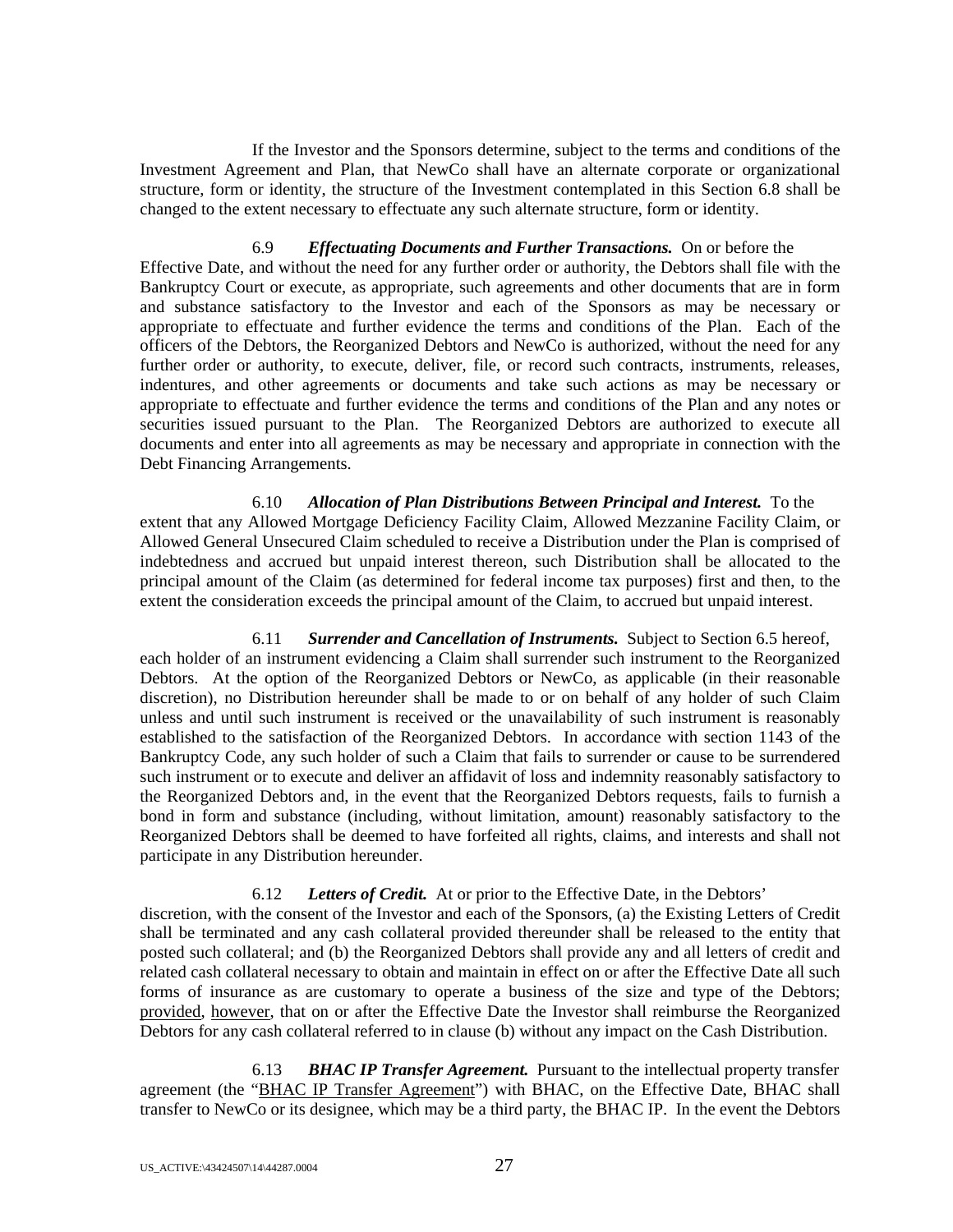and BHAC have not executed the BHAC IP Transfer Agreement prior to June 17, 2010 (unless otherwise agreed by the Investor), the Special Servicer shall commence proceedings to foreclose on the BHAC IP and on the Effective Date shall assign and transfer the BHAC IP to NewCo or its designee, which may be a third party, or at the Investor's option, the Debtors, for a portion of the consideration provided on account of the Mortgage Facility Claim as set forth herein. Upon the receipt of the BHAC IP from BHAC or the Special Servicer, as applicable, the Reorganized Debtors shall transfer the BHAC IP to NewCo or its designee, which may be a third party.

### 6.14 *Consistent Tax Reporting.*

(a) For federal income tax purposes, (i) the distributions described in Section 4.2 shall be treated as a distribution to the holders of Mortgage Certificates following a sale of the Mortgage Properties (and all other assets deemed to be transferred to NewCo), (ii) the distribution described in Section 4.3 shall be treated as a distribution of undivided interests in the assets of NewCo to the holder of the Allowed ESA UD Mortgage Claim followed by a sale of such assets for the New ESA UD Mortgage Note, and (iii) the distributions described in Sections 4.4, 4.5 and 4.6 shall be treated as described in Section 6.17(c). All parties will be required to report for all federal income tax purposes in a manner consistent with the characterization of the distributions described above.

(b) As soon as possible after the Effective Date, and to the extent required by Section 1060 of the Internal Revenue Code, NewCo shall determine the aggregate value of the underlying assets of NewCo as of the Effective Date and the portions of such value that are allocable, respectively, to the New ESA UD Mortgage Note and the Investment. Such allocation will take into account the relative fair market values of the New ESA UD Mortgage Note and the Investment. NewCo will apprise, in writing, all parties of such aggregate valuation and allocation. The aggregate valuation and allocation shall be used consistently by all parties for all federal income tax purposes.

## 6.15 *Issuance of NewCo Common Interests to Investor or Sponsor Affiliates.*

(a) The Investor, the Sponsors or their Affiliates, in their respective sole discretion, may deliver a written schedule to the Debtors within ten (10) days after entry of the Confirmation Order to designate that some or all of the NewCo Common Interests to be issued to the Investor, the Sponsors or their Affiliates under the Plan be issued in the name of, and delivered to, one or more of their managed funds and/or respective affiliates, so long as such issuance and delivery is in compliance with federal and state securities laws and does not require NewCo to register as an "investment company" or an entity "controlled" by an "investment company" within the meaning of the Investment Company Act of 1940, as amended and the rules and regulations of the Securities and Exchange Commission thereunder.

(b) In the event that the Investor, the Sponsors or their Affiliates make the designation pursuant to Section 6.15(a) above, the funds managed by the Investor, the Sponsors and/or their respective affiliates that are so designated shall have the rights, entitlements and benefit that would otherwise inure to the Investor, the Sponsors or their Affiliates in their capacity as a holder of the NewCo Common Interest as provided in the Plan, including those rights, entitlements and benefits of the Investor, the Sponsor or the Affiliate specified in Section 6.4(a)(i) above.

(c) Each of the Loan REMIC, the Upper Tier REMIC, and the Lower Tier REMIC shall adopt a plan of liquidation immediately prior to the Effective Date (provided, however, that notwithstanding the liquidation of the Loan REMIC, the Lower Tier REMIC and the Upper Tier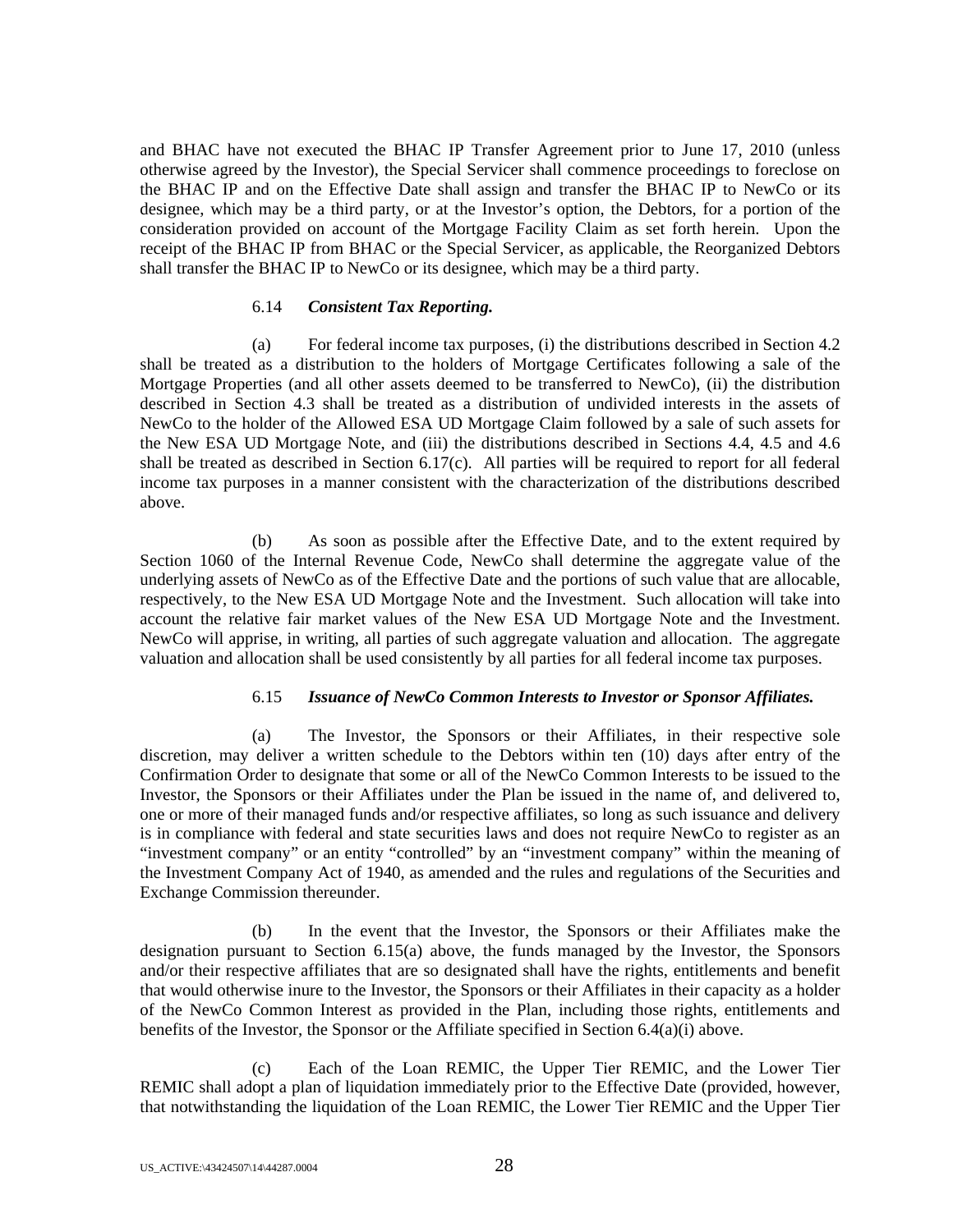REMIC, the Mortgage Facility Trust shall not liquidate and shall remain in full force and effect until the termination of the Mortgage Parties Indemnification Fund.

### 6.16 *Mortgage Parties Indemnification Fund.*

(a) On the Effective Date, the Debtors shall transfer \$20 million to the Special Servicer which shall hold such funds in a cash collateral account (the "Mortgage Parties Indemnification Fund") for the benefit of the Mortgage Debt Parties to satisfy any indemnification obligations of the Mortgage Facility Trust with respect to any post-Confirmation Date litigation commenced against the Mortgage Debt Parties regarding the voting on the Plan, distributions under the Plan and any other actions taken by the Mortgage Debt Parties in connection with the Plan, including the implementation thereof (the "Indemnified Litigation"). Unless the funds maintained in the Mortgage Parties Indemnification Fund are paid to the Mortgage Debt Parties in connection with any Indemnified Litigation, the Special Servicer (or such Person designated by the Special Servicer or the Successor Trustee) shall hold the Mortgage Parties Indemnification Fund in a cash collateral account for a period of six (6) years from the Effective Date of the Plan. Upon the later of termination of the six-year period or entry of a final, non-appealable judgment in any then-pending Indemnified Litigation, any and all cash remaining in the Mortgage Parties Indemnification Fund shall be distributed to the holder of the Allowed Mortgage Facility Claim, for distribution to the first tranche of Mortgage Certificates that are held by holders that have not received payment in full under this Plan and, to the extent that there are sufficient funds remaining after payment in full of such tranche of Mortgage Certificate holders, to other Mortgage Certificate holders in accordance with the priorities set forth in the Trust and Servicing Agreement. Each Mortgage Debt Party may receive reimbursement for any fees that such Mortgage Debt Party has incurred in connection with any Indemnified Litigation by submitting invoices (with appropriate redactions for privilege) to the Special Servicer (or such Person designated by the Special Servicer), which shall pay such invoices from the funds maintained in the Mortgage Parties Indemnification Fund reasonably promptly after receipt of such invoices. In addition, the Special Servicer shall be entitled to reasonably prompt reimbursement for any fees that the Special Servicer incurs in connection with any Indemnified Litigation from the funds maintained in the Mortgage Parties Indemnification Fund.

(b) *Federal Income Tax Treatment.* For all United States federal income tax purposes, all parties shall treat the transfer of Cash to the Mortgage Parties Indemnification Fund as (1) a transfer of Cash (subject to any obligations relating to those assets) directly to the holders of Mortgage Certificates (in accordance with the priorities set forth in the Trust and Servicing Agreement), followed by (2) the transfer by the holders of Mortgage Certificates otherwise entitled to receive such Cash to the Mortgage Parties Indemnification Fund. Accordingly, the holders of Mortgage Certificates otherwise entitled to receive such Cash shall be treated for United States federal income tax purposes as the direct owners of their respective share of the Cash in the Mortgage Parties Indemnification Fund. The foregoing treatment shall also apply, to the extent permitted by applicable law, for state and local income tax purposes. The Special Servicer shall send annually to each holder of Mortgage Certificates that is treated as a direct owner of any portion of the Mortgage Parties Indemnification Fund a separate statement setting forth any income earned with respect to, or any expenditure made out of, such portion of the Mortgage Parties Indemnification Fund as may be relevant for United States federal income tax purposes.

## 6.17 *Litigation Trust*.

(a) *Creation of Litigation Trust.* On the Effective Date, the Debtors shall transfer the Litigation Trust Funding to the Litigation Trust and the Debtors and the Litigation Trustee shall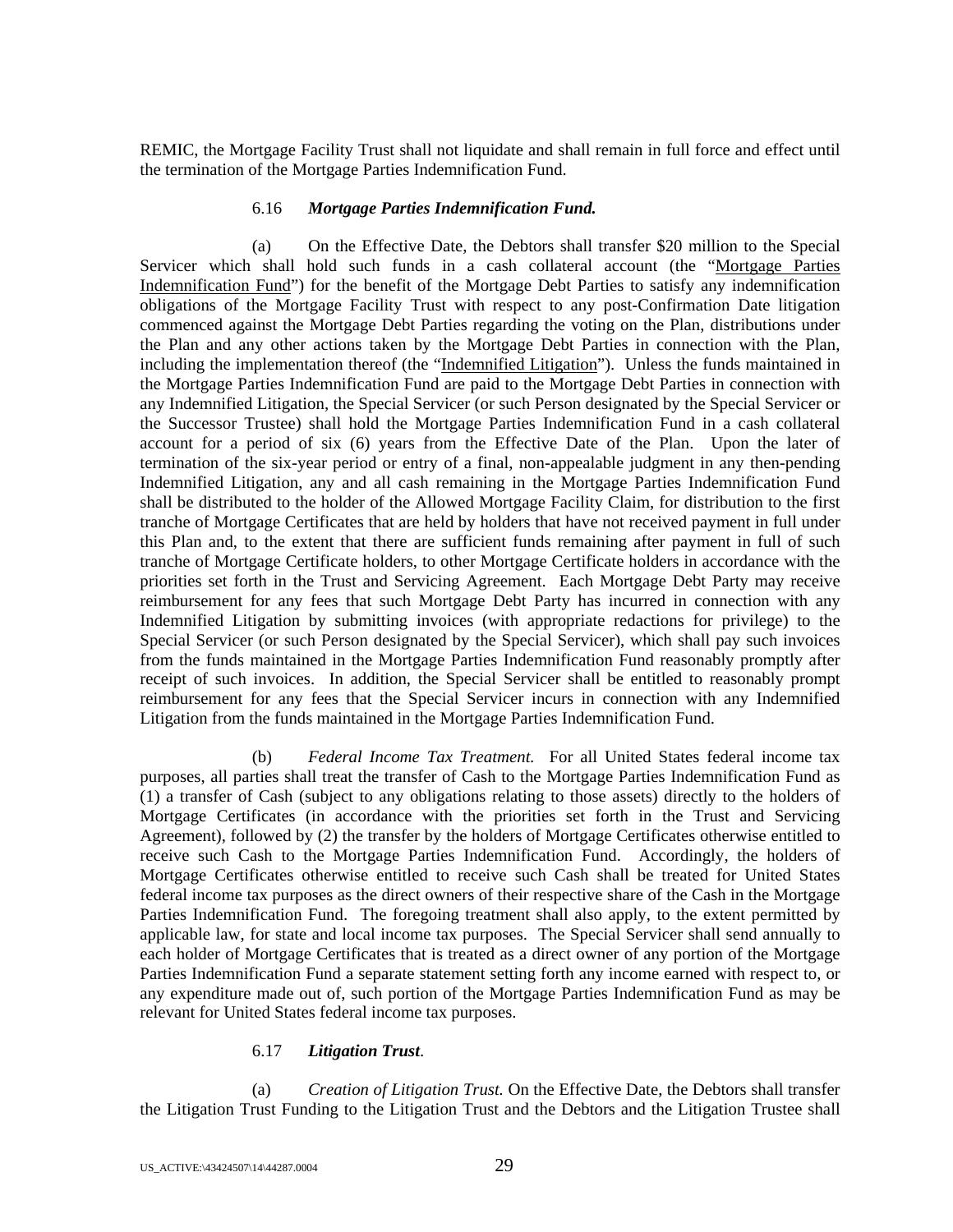execute the Litigation Trust Agreement and shall take all steps necessary to establish the Litigation Trust in accordance with the Plan. On the Effective Date, the Debtors and ESI shall be deemed to have automatically transferred to the Litigation Trust all of their right, title, and interest in and to all of the Litigation Trust Assets, and in accordance with section 1141 of the Bankruptcy Code, all such assets shall automatically vest in the Litigation Trust free and clear of all Claims and Liens, subject only to the Allowed Claims of the Litigation Trust Beneficiaries as set forth in the Plan and the expenses of the Litigation Trust as provided in the Litigation Trust Agreement. Thereupon, the Debtors and ESI shall have no interest in the Litigation Trust Assets or the Litigation Trust. In connection with the vesting and transfer of the Litigation Trust Assets, including rights and causes of action, any attorney-client, work-product protection or other privilege or immunity attaching to any documents or communications (whether written or oral) transferred to the Litigation Trust shall vest in the Litigation Trust. The Debtors, ESI, and the Litigation Trustee are authorized to take all necessary actions to effectuate the transfer of such privileges, protections and immunities. In the event of any conflict between the terms of this Section 6.17 and the Litigation Trust Agreement, the terms of the Litigation Trust Agreement shall govern. To the extent any Litigation Trust Assets cannot be transferred to the Litigation Trust because of a restriction on transferability under applicable non-bankruptcy law that is not superseded or preempted by section 1123 of the Bankruptcy Code or any other provision of the Bankruptcy Code, such Litigation Trust Assets shall be deemed to have been retained by the Debtors, and the Litigation Trustee shall be deemed to have been designated as a representative of the Debtors pursuant to section  $1123(b)(3)(B)$  of the Bankruptcy Code to enforce and pursue such Litigation Trust Assets on behalf of the Debtors. Notwithstanding the foregoing, all net proceeds of such Litigation Trust Assets shall be transferred to the Litigation Trust to be distributed to holders of the Litigation Trust Interests consistent with the Plan and the Litigation Trust Agreement.

(b) *Purpose of the Litigation Trust.* The Litigation Trust shall be established for the sole purpose of liquidating and distributing the Litigation Trust Assets contributed to the Litigation Trust in accordance with Treasury Regulation section 301.7701-4(d), with no objective to continue or engage in the conduct of a trade or business.

(c) *Federal Income Tax Treatment of Litigation Trust.* For all United States federal income tax purposes, all parties shall treat the transfer of the Litigation Trust Assets to the Litigation Trust as (1) a transfer of the Litigation Trust Assets directly to the Litigation Trust Beneficiaries, followed by (2) the transfer by such beneficiaries to the Litigation Trust of the Litigation Trust Assets in exchange for an interest in the Litigation Trust; provided, however, that the Litigation Trust Assets will be subject to any post-Effective Date obligations incurred by the Litigation Trust relating to the pursuit of Litigation Trust Assets. Accordingly, the Litigation Trust Beneficiaries shall be treated for United States federal income tax purposes as the grantors and owners of their respective share of the Litigation Trust Assets. The foregoing treatment shall also apply, to the extent permitted by applicable law, for state and local income tax purposes.

#### (d) *Tax Reporting.*

(i) The Litigation Trustee shall file tax returns for the Litigation Trust treating the Litigation Trust as a grantor trust pursuant to Treasury Regulation section  $1.671-4(a)$ .

(ii) The Litigation Trustee also shall annually send to each holder of an interest in the Litigation Trust a separate statement regarding the receipts and expenditures of the Litigation Trust as relevant for United States federal income tax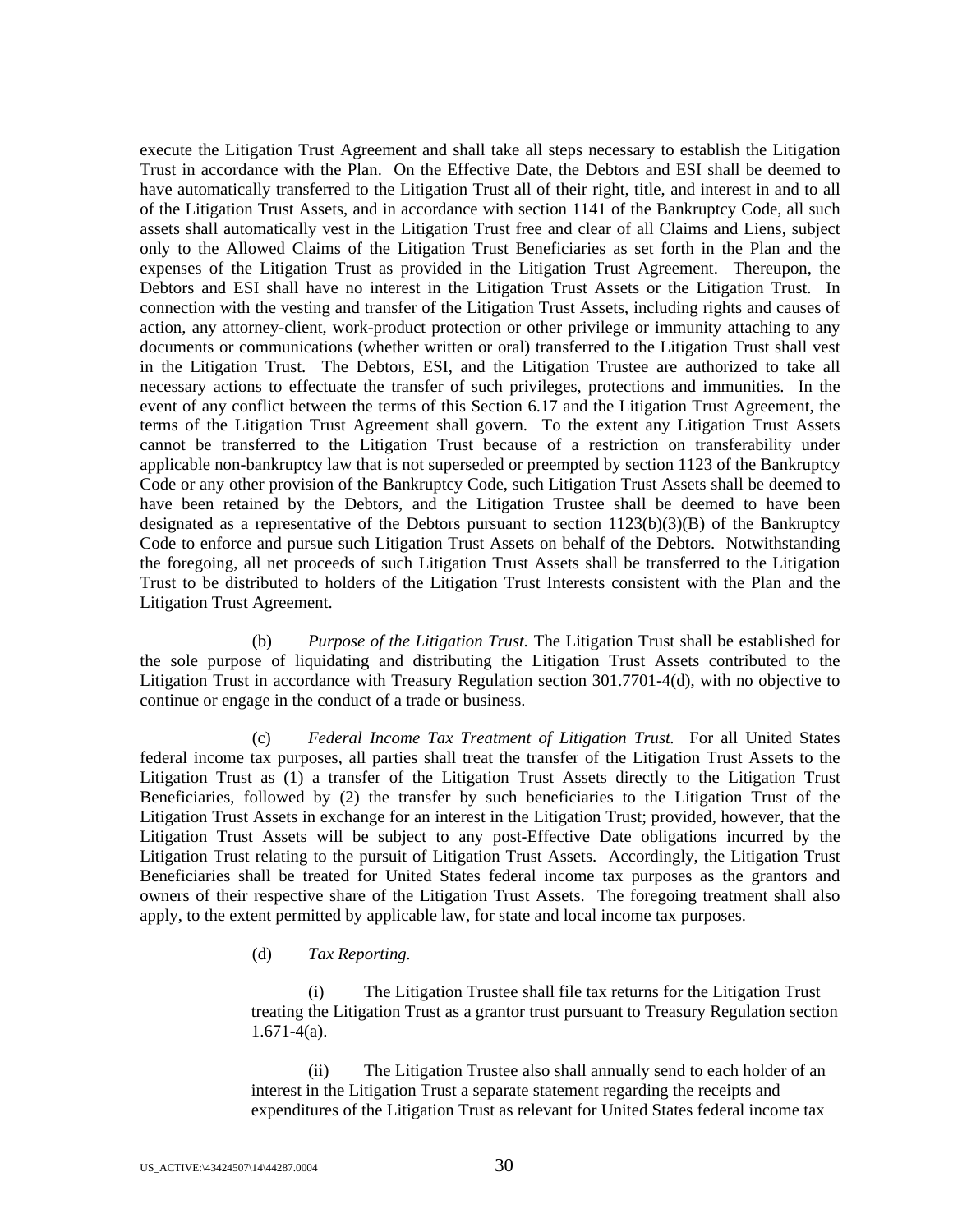purposes and will instruct all such holders to use such information in preparing their United States federal income tax returns or to forward the appropriate information to such holder's underlying beneficial holders with instructions to utilize such information in preparing their United States federal income tax returns.

(iii) As soon as reasonably practicable after the Litigation Trust Assets are transferred to the Litigation Trust, the Litigation Trustee shall make a good faith valuation of the Litigation Trust Assets. Such valuation shall be made available from time to time to all parties to the Litigation Trust, to the extent relevant to such parties for tax purposes, and shall be used consistently by such parties for all United States federal income tax purposes.

(iv) Allocations of Litigation Trust taxable income or loss of the Litigation Trust shall be allocated by reference to the manner in which an economic gain or loss would be borne immediately after a hypothetical liquidating distribution of the remaining Litigation Trust Assets. The tax book value of the Litigation Trust Assets for purpose of this paragraph shall equal their fair market value on the date the Litigation Trust Assets are transferred to the Litigation Trust, adjusted in accordance with tax accounting principles prescribed by the Internal Revenue Code, the applicable Treasury Regulations, and other applicable administrative and judicial authorities and pronouncements.

 (v) The Litigation Trustee shall be responsible for payment, out of the Litigation Trust Assets, of any taxes imposed on the Litigation Trust or its assets.

(e) *Litigation Trust Assets.* The Litigation Trustee, on behalf of the Litigation Trust, shall have the exclusive right, authority and discretion to institute, prosecute, abandon, settle or compromise any and all causes of action that constitute Litigation Trust Assets without the consent or approval of any third party and without any further order of the Bankruptcy Court, except as otherwise provided herein or in the Litigation Trust Agreement. From and after the Effective Date, the Litigation Trustee, in accordance with section 1123(b)(3) of the Bankruptcy Code, and on behalf of the Litigation Trust, shall serve as a representative of the Debtors' Estates and shall retain and possess the sole and exclusive right to commence, pursue, settle, compromise or abandon, as appropriate, any and all causes of action, whether arising before of after the Petition Date, in any court or other tribunal.

(f) *Litigation Trust Fees and Expenses*. From and after the Effective Date, the Litigation Trustee, on behalf of the Litigation Trust, shall, in the ordinary course of business and without the necessity for any approval by the Bankruptcy Court, pay the reasonable professional fees and expenses incurred by the Litigation Trust, and any professionals retained by the Litigation Trust, except as otherwise provided in the Litigation Trust Agreement. The Litigation Trustee shall (i) pay to the holder of the Allowed Mortgage Facility Claim the Litigation Trust Funding Reimbursement out of the proceeds of the Litigation Trust Assets, and (ii) reimburse NewCo, the Reorganized Debtors, HVM and their officers, directors and managers for all reasonable costs and expenses incurred as a third party in connection with any cause of action or proceeding pursued by or otherwise involving the Litigation Trust and the Litigation Trust Assets or as a defendant in relation to a claim that has been released pursuant to this Plan.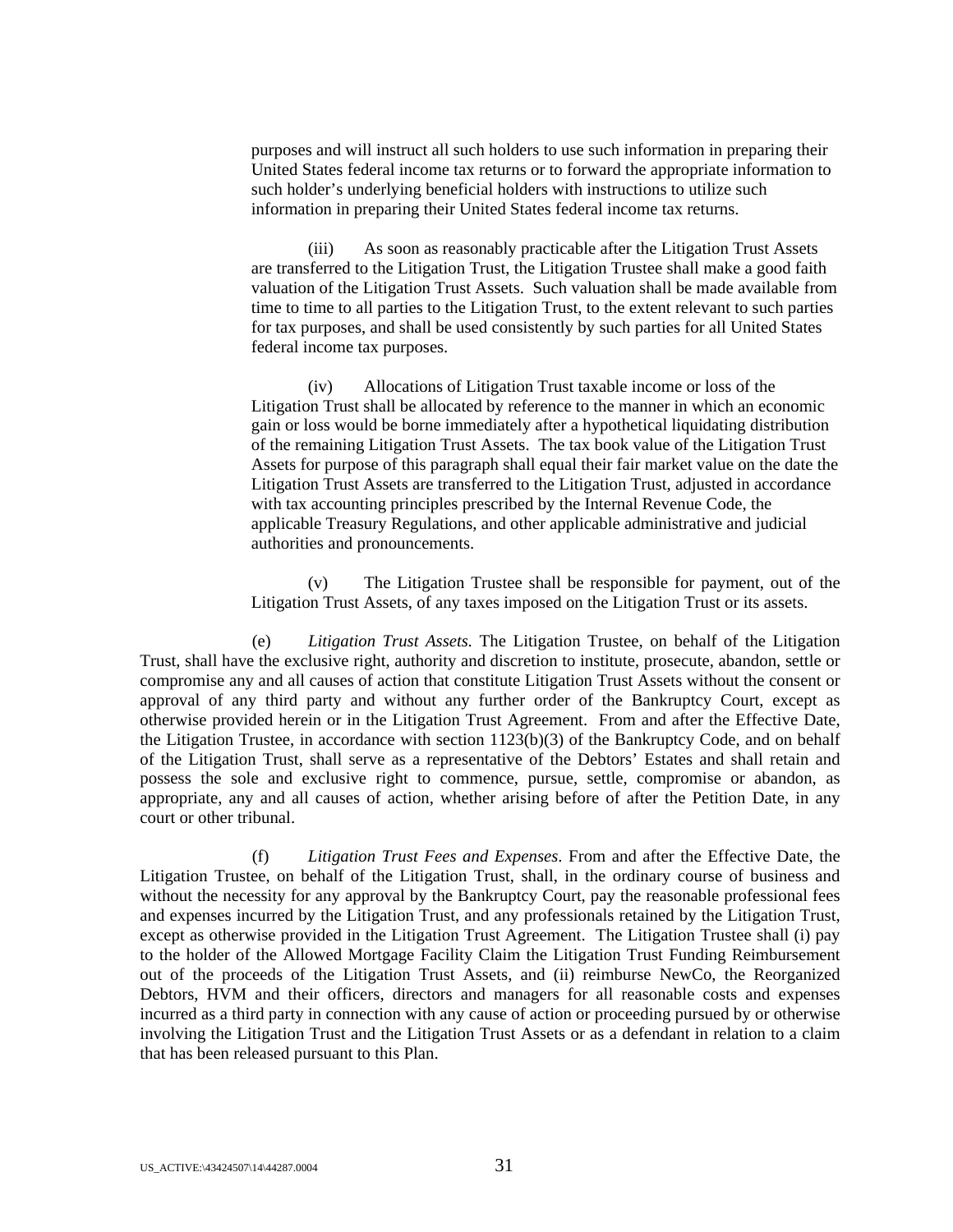(g) *Cash Investments*. The Litigation Trustee may invest Cash (including any earnings thereon or proceeds therefrom); provided*,* however, that such investments are investments permitted to be made by a "liquidating trust" within the meaning of Treasury Regulation 301.7701- 4(d), as reflected therein, or under applicable IRS guidelines, rulings or other controlling authorities.

(h) *Distribution of Litigation Trust Interests.* The Litigation Trustee is required to distribute to the Litigation Trust Beneficiaries on account of their interests in the Litigation Trust, at least annually, all unrestricted Cash on hand, less such amounts paid pursuant to Section 6.17(f).

6.18 *ESI Settlement.* The Mortgage Facility Trust holds a Guaranty Claim against ESI. ESI and the Special Servicer (subject to the consent of the Operating Advisor) shall enter into a settlement agreement (the "ESI Settlement"), subject to reasonable approval of the Investor and each of the Sponsors and Bankruptcy Court approval, pursuant to which ESI shall consent to and grant the releases set forth in Section 10.10 of the Plan in exchange for a release of the Guaranty Claim and other consideration as more fully set forth in the ESI Settlement. ESI and the Debtors shall obtain Bankruptcy Court approval of the ESI Settlement at or prior to the Confirmation Date.

### **ARTICLE VII**

## **TREATMENT OF DISPUTED CLAIMS**

### 7.1 *Objections to Claims; Prosecution of Disputed Claims.*

(a) *NewCo or the Reorganized Debtors.* NewCo or the Reorganized Debtors shall object to the allowance of Claims filed with the Bankruptcy Court with respect to which NewCo or the Reorganized Debtors, as applicable, dispute liability in whole or in part and for which they are responsible for payment as provided in Article II. All objections that are filed and prosecuted by NewCo or the Reorganized Debtors as provided herein shall be litigated to Final Order by NewCo or the Reorganized Debtors or settled by NewCo or the Reorganized Debtors. Unless otherwise provided herein or ordered by the Bankruptcy Court, all objections by NewCo or the Reorganized Debtors to Claims shall be served and filed no later than ninety (90) days after the Effective Date.

(b) *The Plan Administrator.* The Plan Administrator shall object to the allowance of Administrative Expense Claims or Priority Claims filed with the Bankruptcy Court with respect to which, on behalf of the Debtors, the Plan Administrator disputes liability in whole or in part and which is to be paid from the Administrative/Priority Claims Reserve as provided in Section 2.1. All objections that are filed and prosecuted by the Plan Administrator as provided herein shall be litigated to Final Order by the Plan Administrator or settled by the Plan Administrator. Unless otherwise provided herein or ordered by the Bankruptcy Court, all objections by the Plan Administrator to Administrative Expense Claims and Priority Claims shall be served and filed no later than sixty (60) days after the Effective Date.

(c) *The Litigation Trustee*. The Litigation Trustee shall object to the allowance of General Unsecured Claims and Mezzanine Facilities Claims filed with the Bankruptcy Court with respect to which the Litigation Trustee disputes liability in whole or in part. All objections that are filed and prosecuted by the Litigation Trustee as provided herein shall be litigated to Final Order by the Litigation Trustee or settled by the Litigation Trustee. Unless otherwise provided herein or ordered by the Bankruptcy Court, all objections by the Litigation Trustee to General Unsecured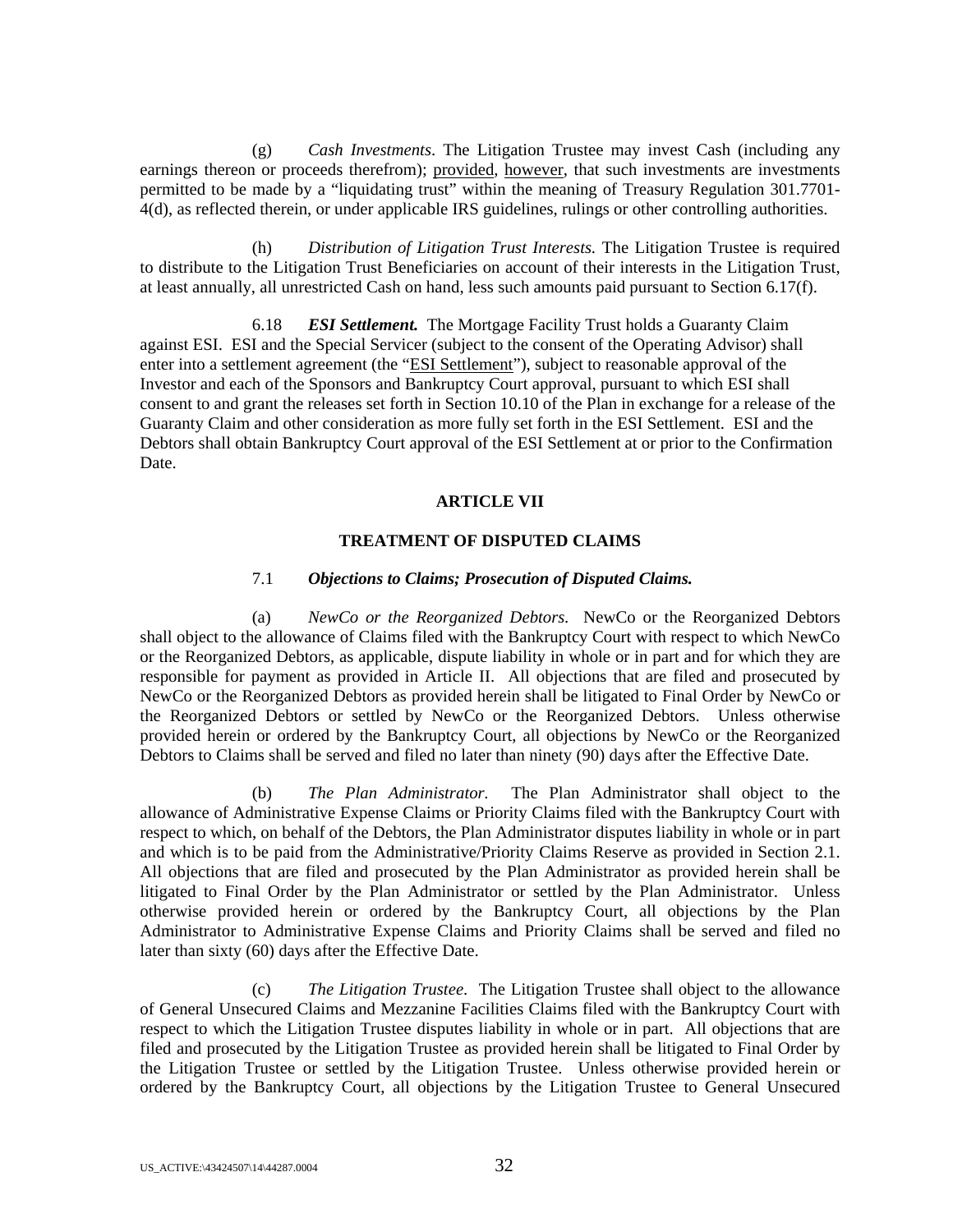Claims and Mezzanine Facilities Claims shall be served and filed no later than ninety (90) days after the Effective Date

7.2 *Distributions on Account of Disputed Claims.* Notwithstanding Article II and Article IV hereof, a Distribution shall only be made by NewCo or the Reorganized Debtors, the Plan Administrator, or the Litigation Trustee, as applicable, to the holder of a Disputed Claim when, and to the extent that, such Disputed Claim becomes Allowed. No interest shall be paid on account of Disputed Claims that later become Allowed except to the extent that payment of interest is required under section 506(b) of the Bankruptcy Code. No Distribution shall be made with respect to all or any portion of any Disputed Claim pending the entire resolution thereof in the manner prescribed by Section 7.1 hereof. From time to time after the Effective Date, on each Distribution Date after a Disputed Claim becomes an Allowed Claim, NewCo or the Reorganized Debtors, the Plan Administrator, or the Litigation Trustee, as applicable, shall distribute to such holder the amount distributable to such Claim in accordance with the applicable sections of the Plan. To the extent that all or a portion of a Disputed Claim is disallowed, the holder of such Claim shall not receive any distribution on account of the portion of such Claim that is disallowed. To the extent that any funds remain reserved by NewCo or the Reorganized Debtors for payment of Allowed Claims after the final resolution of all Disputed Claims that are Administrative Expense Claims or Priority Claims (and all such Disputed Claims that are Administrative Expense Claims or Priority Claims that are subsequently Allowed are fully satisfied in accordance with the terms of the Plan), such funds shall revert to and be fully vested in NewCo or the Reorganized Debtors, as applicable. To the extent that any funds remain in the Administrative/Priority Claims Reserve after the final resolution of all Administrative Expense Claims or Priority Claims that are Disputed Claims (and all such Disputed Claims that are subsequently Allowed are fully satisfied in accordance with the terms of the Plan), such funds shall be paid to the holder of the Mortgage Facility Claim, for distribution to holders of Mortgage Certificates in accordance with Section 6.3 of the Plan. To the extent that any funds remain in the Litigation Trust after the final resolution of all General Unsecured Claims and Mezzanine Facilities Claims that are Disputed Claims (and all such Disputed Claims that are subsequently Allowed are fully satisfied in accordance with the terms of the Plan), such funds shall be paid to the Litigation Trust Beneficiaries.

7.3 *Settlement of Claims.* At any time after the Confirmation Date and before the Effective Date, notwithstanding anything in this Plan to the contrary, the Debtors may settle any or all of the Claims with the approval of the Bankruptcy Court pursuant to Bankruptcy Rule 9019. After the Effective Date, NewCo or the Reorganized Debtors may, and shall have the exclusive right to, compromise and settle any Claims against them that they have agreed to pay or are required to pay pursuant to Section 2.1 and claims they have against another Person or Entity, excluding the Litigation Trust Assets, without notice to or approval from the Bankruptcy Court.

## **ARTICLE VIII**

#### **DISTRIBUTIONS**

8.1 *Distributions under the Plan.* Whenever any Distribution to be made under this Plan shall be due on a day other than a Business Day, such Distribution shall instead be made, without interest, on the immediately succeeding Business Day, but shall be deemed to have been made on the date due.

8.2 *Timing of Distributions under the Plan.* Except for Distributions made on the Initial Distribution Date, any Distribution to be made by any Debtor or the Plan Administrator,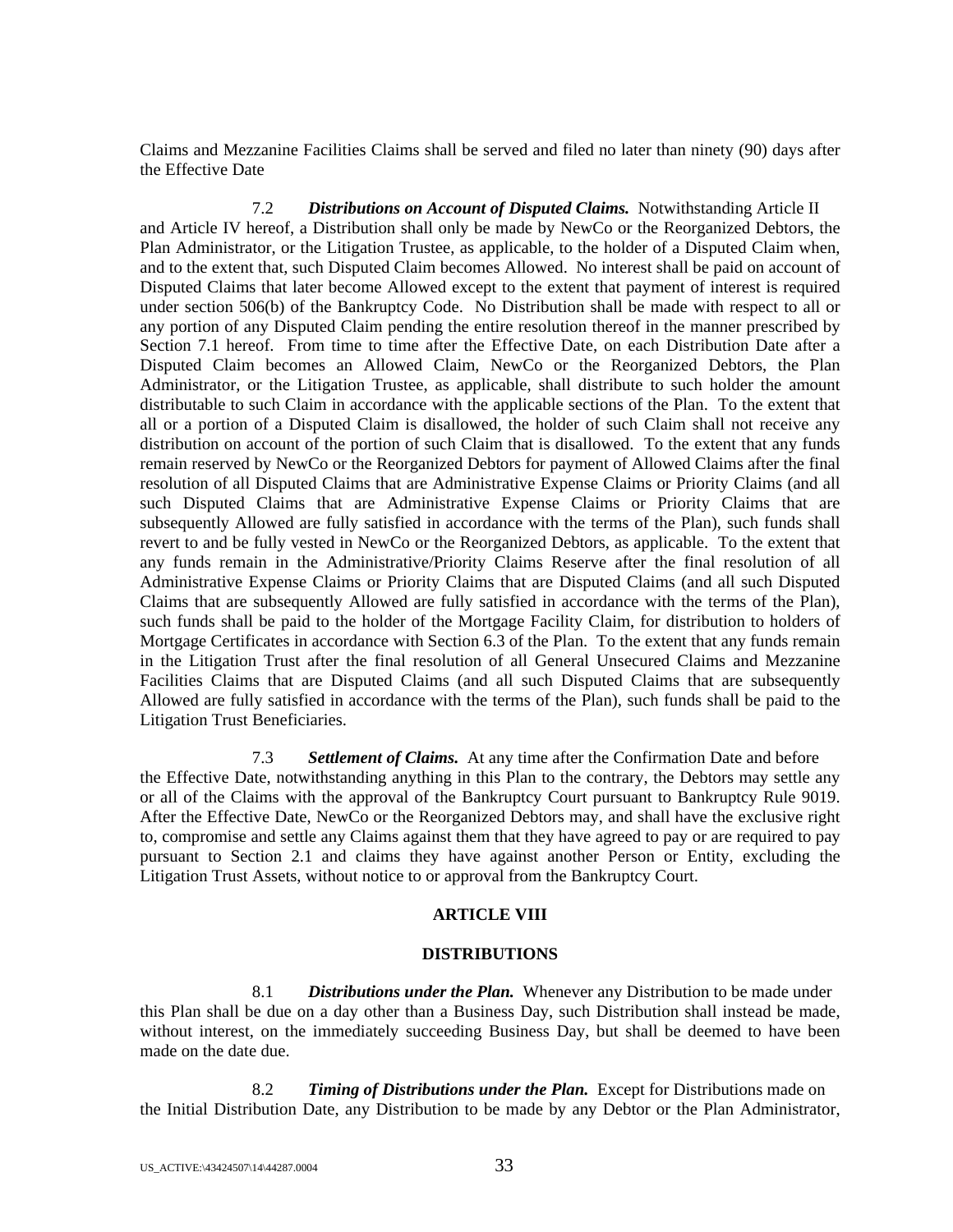NewCo or the Reorganized Debtors pursuant to the Plan shall be deemed to have been timely made if made within ten (10) days after the time therefore specified in the Plan. No interest shall accrue or be paid with respect to any Distribution as a consequence of such Distribution not having been made on the Effective Date.

8.3 *Use of Cash Collateral.* The Debtors will be entitled to use cash collateral consistent with the terms of the Cash Collateral Order through the Effective Date including, without limitation, the obligations to make adequate protection payments as provided in the Cash Collateral Order.

8.4 *Plan Administrator.* Unless otherwise provided in the Plan, all distributions under the Plan shall be made by the Plan Administrator. All reasonable costs and expenses incurred by the Plan Administrator in carrying out its duties under the Plan shall be paid from the funds in the Administrative/Priority Claims Reserve, provided, however, that the Plan Administrator shall provide copies of its statements for services rendered to the Special Servicer. Any dispute regarding the payment of the fees and expenses of the Plan Administrator shall be determined by the Bankruptcy Court. The Plan Administrator shall not be required to give any bond or surety or other security for the performance of its duties unless otherwise ordered by the Bankruptcy Court, and, in the event that the Plan Administrator is so otherwise ordered, all costs and expenses of procuring any such bond or surety shall be paid from the funds in the Administrative/Priority Claims Reserve.

8.5 *Record Date.* As of the close of business on the Record Date, the various transfer and claims registers for each of the Classes of Claims as maintained by the Debtors or their respective agents shall be deemed closed, and there shall be no further changes in the record holders of any of the Claims. The Debtors, the Plan Administrator, NewCo, and the Reorganized Debtors shall have no obligation to recognize any transfer of the Claims occurring after the close of business on the Record Date. The Debtors and the Plan Administrator shall be entitled to recognize and deal hereunder only with those record holders stated on the transfer ledgers as of the close of business on the Record Date, to the extent applicable.

8.6 *Manner of Payment under the Plan.* Unless the Person receiving a payment agrees otherwise, any payment in Cash to be made by the Plan Administrator, or NewCo or the Reorganized Debtors shall be made, at the election of the Plan Administrator, or NewCo or the Reorganized Debtors (as the case may be), by check drawn on a domestic bank or by wire transfer from a domestic bank, provided that payments to the holder of the Allowed Mortgage Facility Claim shall be paid by wire transfer .

8.7 *Hart-Scott-Rodino Compliance.* Any NewCo Common Interests to be distributed under the Plan to any Person required to file a Premerger Notification and Report Form under the Hart-Scott-Rodino Antitrust Improvement Act of 1976, as amended, shall not be distributed until the notification and waiting periods applicable under such Act to such Person shall have expired or been terminated.

8.8 *Fractional Distributions.* Fractional dollars shall be rounded down to the nearest whole dollar.

8.9 *Distribution of Unclaimed Property.* Any Distribution under the Plan that is unclaimed after one hundred eighty (180) days following the date such property is distributed shall be deemed not to have been made and shall be transferred to the Litigation Trust, free and clear of any claims or interests of any Entities, including, without express or implied limitation, any claims or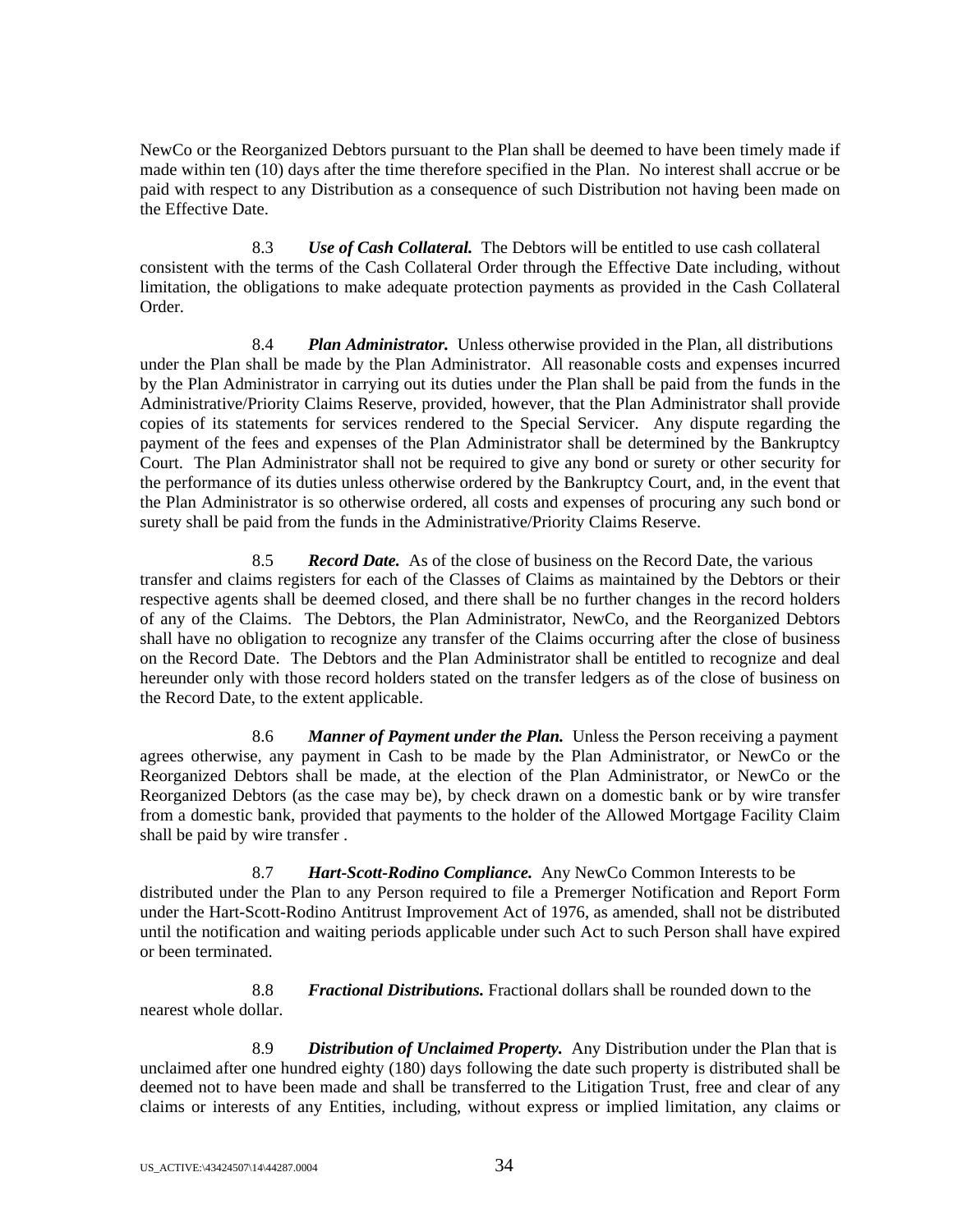interests of any governmental unit under escheat principles. Nothing contained herein shall affect the discharge of the Claim with respect to which such Distribution was made, and the holder of such Claim shall be forever barred from enforcing such Claim against NewCo, the Reorganized Debtors or the Debtors, or the assets, estate, properties, or interests in property of the Debtors, NewCo or the Reorganized Debtors.

#### 8.10 *Administrative/Priority Claims Reserve.*

 (a) *Establishment and Amount.* On the Effective Date, the Plan Administrator shall establish the Administrative/Priority Claims Reserve. The amount of the Administrative/Priority Claims Reserve shall be determined by the Debtors, subject to the reasonable consent of the Plan Administrator and the Special Servicer (with the consent of the Operating Advisor, such consent not to be unreasonably withheld), and shall be the sum of (a) estimated accrued and unpaid Administrative Expense Claims (excluding items of the type referred to in clause (c)(i) of the definition of "Allowed" and any payments relating to Change in Control Agreements referred to in the Investment Agreement arising as a result of the occurrence of the Effective Date, and any severance payments that the Investor consents to or directs the Debtors to pay prior to the Effective Date), including, without limitation, amounts due to professionals as compensation or reimbursement of expenses, (b) the estimated Priority Claims, and (c) the estimated costs and expenses of the Plan Administrator. For purposes of determining the estimated accrued and unpaid Administrative Expense Claims, the Debtors shall include 110% of the amount reflected on the Debtors' books and records as being due and owing as Administrative Expenses (other than amounts owed to professionals and Priority Claims which shall be estimated at 100% of such amount). The Administrative/Priority Claims Reserve shall be the sole source for payment of Administrative Expense Claims and Priority Claims, other than items of the type referred to in clause  $(c)(i)$  of the definition of "Allowed", any payments relating to Change in Control Agreements referred to in the Investment Agreement arising as a result of the occurrence of the Effective Date, and any severance payments that the Investor consents to or directs the Debtors to pay prior to the Effective Date.

 (b) *Release of Funds from Administrative/Priority Claims Reserve*. On the date that is seventy-five (75) days after the Effective Date, the Plan Administrator shall distribute to the holder of the Mortgage Facility Claim all funds remaining in the Administrative/Priority Claims Reserve other than (i) any amounts required to be reserved in connection with Administrative Expense Claims or Priority Claims that are Disputed Claims at such time, and (ii) a reasonable amount to be retained for payment of the fees and expenses of the Plan Administrator and the reasonable post-Effective Date fees and expenses of the Debtors' professionals in an amount to be agreed by the Special Servicer (with the reasonable consent of the Operating Advisor). Notwithstanding the release of the funds from the Administrative/Priority Claims Reserve or any provisions of this Plan, NewCo and the Reorganized Debtors shall incur no liability for and shall have no responsibility to pay any Administrative Expense Claim or Priority Claim, excluding the claims of the type specified in Section 1.7(c)(i) of the Plan and any payments relating to Change of Control Agreements referred to in the Investment Agreement arising as a result of the occurrence of the Effective Date, and any severance payments that the Investor consents to or directs the Debtors to pay prior to the Effective Date, in accordance with Section 2.1 of the Plan.

#### **ARTICLE IX**

#### **CONDITIONS PRECEDENT**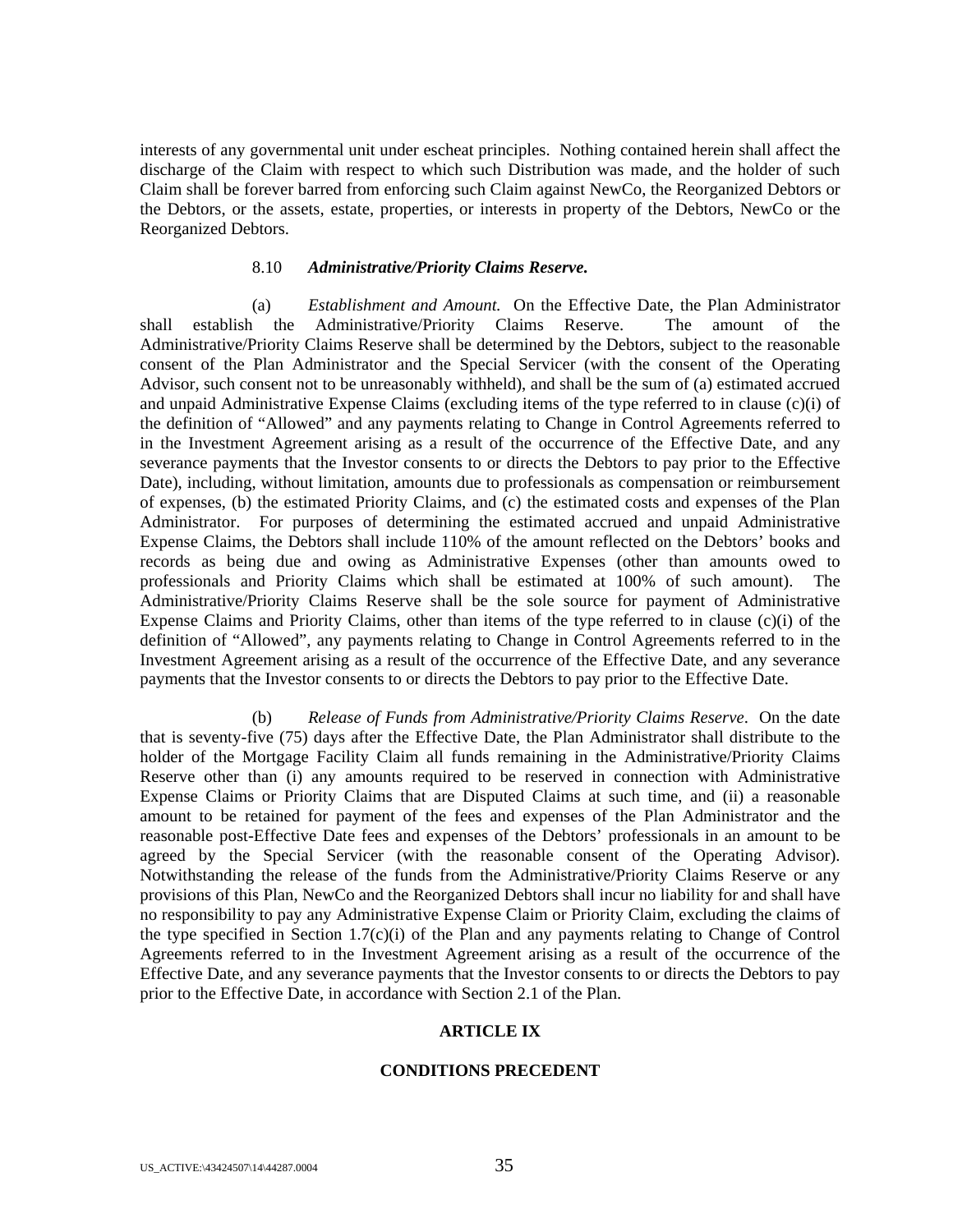9.1 *Conditions Precedent to the Effective Date.* The occurrence of the Effective Date of the Plan is subject to the following conditions precedent:

(a) the Bankruptcy Court shall have entered a Confirmation Order with respect to the Plan in form and substance approved by the Investor, each of the Sponsors and the Special Servicer (with the consent of the Operating Advisor), and such Confirmation Order shall be nonappealable, shall not have been appealed within fourteen (14) calendar days of entry or, if such Confirmation Order is appealed, shall not have been stayed pending appeal, and there shall not have been entered by any court of competent jurisdiction any reversal, modification or vacation, in whole or in part, of such Confirmation Order;

(b) all actions, documents, and agreements necessary to implement the Plan, including, without limitation, all actions, documents, and agreements necessary to implement the corporate reorganization described in Section 6.7, and the Investment described in Section 6.8, shall have been effected or executed;

(c) the Debtors shall have received all authorizations, consents, regulatory approvals, rulings, letters, no-action letters, opinions, or documents that are determined by the Debtors to be necessary to implement the Plan and that are required by law, regulation, or order;

(d) the NewCo Certificate of Formation (and any certificates of formation for newly formed subsidiaries of NewCo, if any) shall have been filed with the applicable Secretary of State, and the NewCo Operating Agreement (and any operating agreements for newly formed subsidiaries of NewCo, if any) shall be in place;

(e) the Mortgage Parties Indemnification Fund shall have been established and

(f) the Litigation Trust shall have been established and funded;

(g) notice of the Plan and Disclosure Statement shall have been distributed to all known holders of Mortgage Certificates and publicly advertised in such a way as to provide fair and adequate notice to individual holders of Mortgage Certificates;

(h) the Bankruptcy Court shall have approved the ESI Settlement at or prior to the Confirmation Date;

(i) the transfer of the BHAC IP to NewCo or its designee, or at the Investor's option, the Debtors, shall have occurred; and

(j) all of the conditions to closing that are contained in Section 11.1 of the Investment Agreement shall have been satisfied or waived.

The conditions precedent specified above, with the exception of Section 9.1(a), may be waived in whole or in part by the Debtors, with the prior consent of the Investor and each of the Sponsors, and with respect to Sections 9.1(e), 9.1(f), 9.1(g), and 9.1(h) only, the Special Servicer. Subject to the foregoing, any such written waiver of a condition precedent set forth in this Section 9.1 may be effected at any time, without notice, without leave or order of the Bankruptcy Court, and without any formal action other than proceeding to consummate the Plan. Any actions required to be taken on the Effective Date shall take place and shall be deemed to have occurred simultaneously, and no such

funded;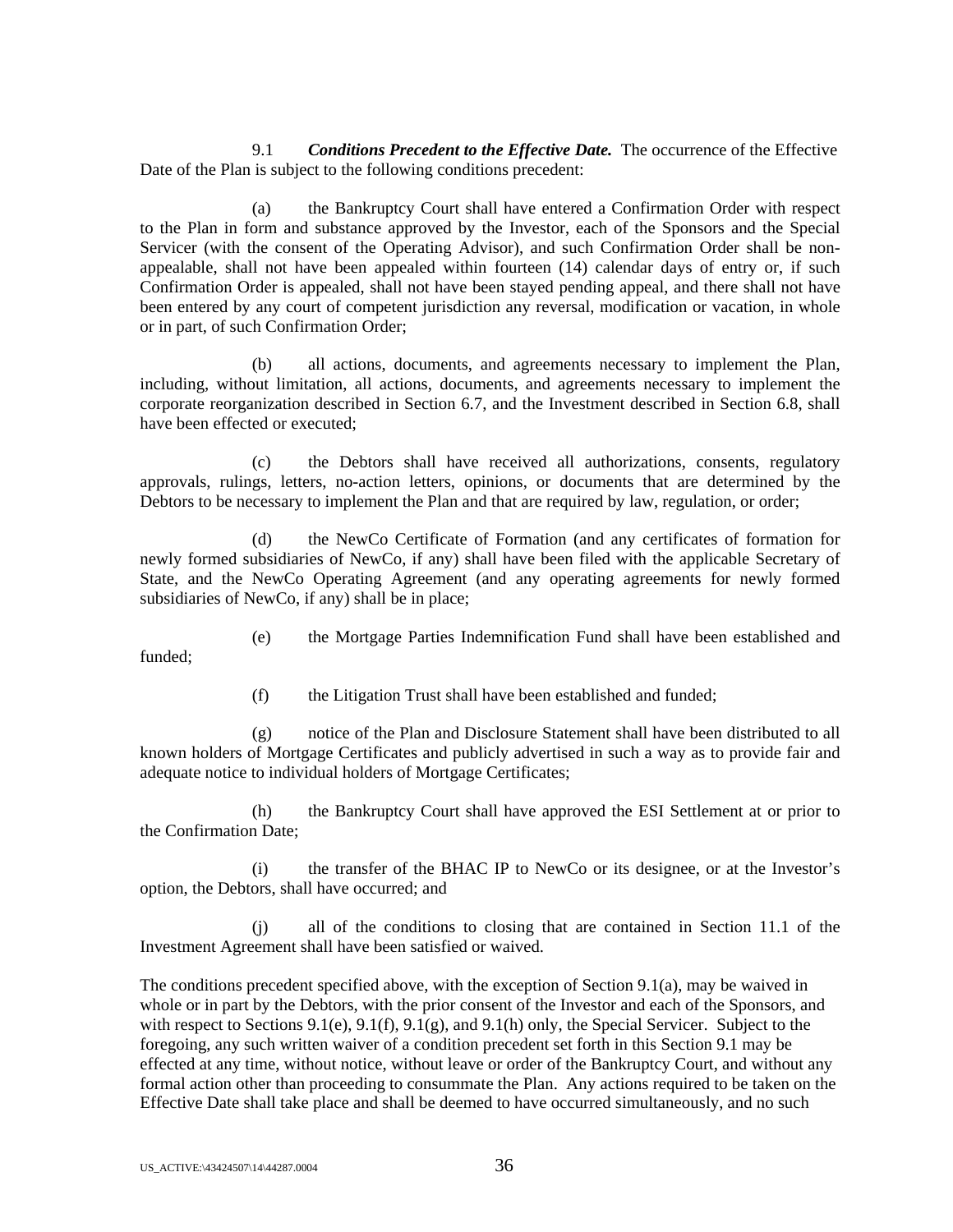action shall be deemed to have occurred prior to the taking of any other such action. If the Debtors decide that one of the foregoing conditions cannot be satisfied, and the occurrence of such condition is not waived in writing by the Debtors with the prior consent of the Investor, each of the Sponsors and if applicable, the Special Servicer, then the Debtors shall file a notice of the failure of the Effective Date with the Bankruptcy Court, at which time the Plan and the Confirmation Order shall be deemed null and void.

9.2 *Effect of Failure of Conditions to Effective Date.* If all the conditions to effectiveness and the occurrence of the Effective Date have not been satisfied or duly waived on or before the first Business Day that is more than 120 days after the Confirmation Date, or by such later date as is proposed by the Debtors (with the consent of the Investor and each of the Sponsors, which shall not be unreasonably withheld), then upon motion by the Debtors (after consultation with the Investor, each of the Sponsors and the Special Servicer) made before the time that all of the conditions have been satisfied or duly waived, the Confirmation Order will be vacated by the Bankruptcy Court; provided, however, that notwithstanding the filing of such a motion, the Confirmation Order will not be vacated if each of the conditions to consummation is either satisfied or duly waived before the Bankruptcy Court enters an order granting the relief requested in such motion. If the Confirmation Order is vacated pursuant to this Section 9.2, this Plan will be null and void in all respects, and (i) no distributions under the Plan shall be made, (ii) the Debtors and all holders of Claims and Equity Interests shall be restored to the status quo ante as of the day immediately preceding the Confirmation Date as though the Confirmation Date never occurred, (iii) the obligations of the Investor and the Sponsors under the Investment Agreement will terminate, and (iv) all of the Debtors' obligations with respect to the Claims and Equity Interests shall remain unchanged and nothing contained herein shall be deemed to constitute a waiver or release of any claims by or against the Debtors or any other entity or to prejudice in any manner the rights of the Debtors or any other entity in any further proceedings involving the Debtors.

# **ARTICLE X**

#### **EFFECT OF CONFIRMATION**

10.1 *Vesting of Assets.* Upon the Effective Date, pursuant to section 1141(b) and (c) of the Bankruptcy Code, all property of the Debtors, including the Mortgage Properties, shall vest in the Reorganized Debtors and/or NewCo free and clear of all Claims, Liens, encumbrances, charges, and other interests, except as provided in the Plan. From and after the Effective Date, the Reorganized Debtors and/or NewCo may operate the Debtors' business and may use, acquire, and dispose of property free of any restrictions of the Bankruptcy Code or the Bankruptcy Rules and in all respects as if there were no pending case under any chapter or provision of the Bankruptcy Code.

10.2 *Title to Assets; Discharge of Liabilities.* Except as otherwise provided in the Plan, on the Effective Date, title to all assets and properties and interests in property dealt with by the Plan shall vest in the Reorganized Debtors, NewCo, the Plan Administrator, the Administrative/Priority Claims Reserve, or the Litigation Trust, as provided in the Plan, free and clear of all Claims, Equity Interests, Encumbrances, and other interests, and the Confirmation Order shall be a judicial determination of discharge of the liabilities of the Debtors arising prior to the Effective Date, except as may be otherwise provided in the Plan.

10.3 *Binding Effect.* Subject to the occurrence of the Effective Date, on and after the Confirmation Date, the provisions of the Plan shall bind the Debtors, the Reorganized Debtors, the Mortgage Debt Parties, the holders of the Mortgage Certificates, and any holder of a Claim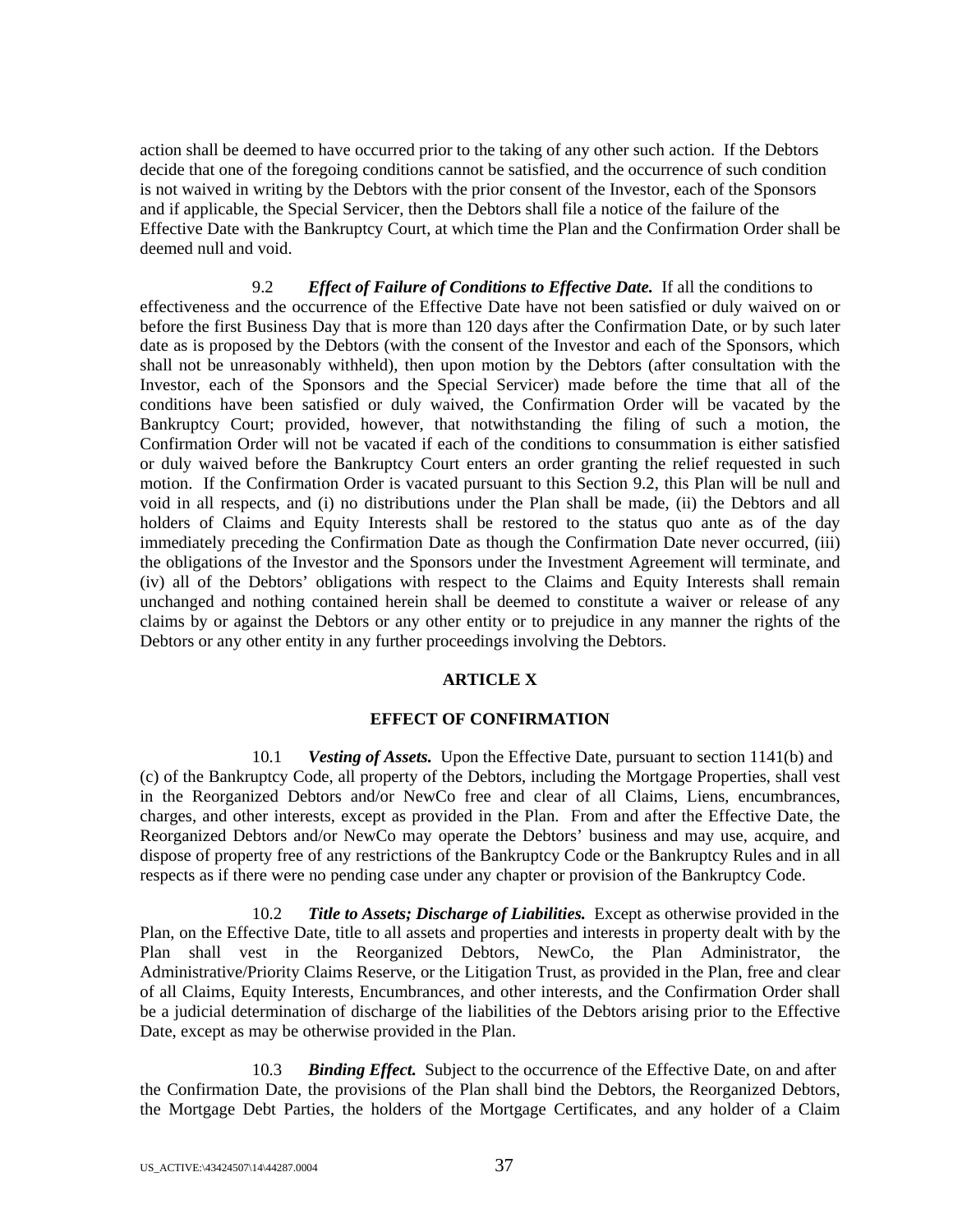against, or Equity Interest in, the Debtors and such holder's respective successors and assigns, whether or not the Claim or Equity Interest of such holder is Impaired under the Plan and whether or not such holder has accepted the Plan.

10.4 *Claims Extinguished.* As of the Effective Date, any and all alter-ego or derivative claims accruing to the Debtors or Debtors in Possession against present or former officers, managers and directors of the Debtors who were officers, managers or directors of the Debtors at any time during the Chapter 11 Cases shall be extinguished whether or not then pending; provided, that nothing in this Section 10.4 shall be construed as a release for any claims constituting Litigation Trust Assets.

10.5 *Discharge of Claims and Termination of Equity Interests.* Except as provided herein, the rights afforded in the Plan and the payments and distributions to be made hereunder shall discharge all existing debts and Claims, and shall terminate all Equity Interests, of any kind, nature, or description whatsoever against or in the Debtors or any of their assets or properties to the fullest extent permitted by section 1141 of the Bankruptcy Code. Except as provided herein, upon the Effective Date, all existing Claims against the Debtors and Equity Interests in the Debtors shall be, and shall be deemed to be, discharged and terminated, and all holders of Claims and Equity Interests shall be precluded and enjoined from asserting against the Reorganized Debtors, NewCo, their respective successors or assignees, or any of their respective assets or properties, any other or further Claim or Equity Interest based upon any act or omission, transaction, or other activity of any kind or nature that occurred prior to the Effective Date, whether or not such holder has filed a proof of Claim or proof of Equity Interest, and whether or not the facts or legal bases therefore were known or existed prior to the Effective Date. Upon the Effective Date, all such persons shall be forever precluded and enjoined, pursuant to section 524 of the Bankruptcy Code, from prosecuting or asserting any such discharged Claim against or terminated Equity Interest in the Debtors.

#### 10.6 *Injunction.* **Except as otherwise expressly provided in the Plan, all**

**Persons who have held, hold or may hold Claims or Equity Interests and all Persons who have held, hold or may hold claims or causes of action that have been released pursuant to Section 10.10 hereof or are subject to exculpation pursuant to Section 10.9 hereof, and all other parties in interest, including any participants in the Auction, along with their respective present or former employees, agents, officers, managers, directors, principals and Affiliates, are permanently enjoined, from and after the Effective Date, from (a) commencing or continuing in any manner any action or other proceeding of any kind with respect to any such Claim or Equity Interest, or such released or exculpated claim or cause of action, against the Debtors, the Reorganized Debtors, NewCo or the Released Parties or any of their respective property or assets or any interest therein, (b) the enforcement, attachment, collection or recovery by any manner or means of any judgment, award, decree or order against the Debtors, the Reorganized Debtors, NewCo or the Released Parties or any of their respective property or assets or any interest therein, (c) creating, perfecting, or enforcing any encumbrance of any kind against the Debtors, the Reorganized Debtors, NewCo or the Released Parties or any of their respective property or assets or any interest therein, or (d) asserting any right of setoff, subrogation or recoupment of any kind against any obligation due from the Debtors, the Reorganized Debtors, NewCo, the Released Parties or against any of their respective property or assets, or any interest therein, with respect to any such Claim or Equity Interest, or such released or exculpated claim or cause of action. Such injunction shall be included in the Confirmation Order and shall extend to any successors of the Debtors, the Reorganized Debtors, NewCo and the Released Parties and their respective properties and interest in**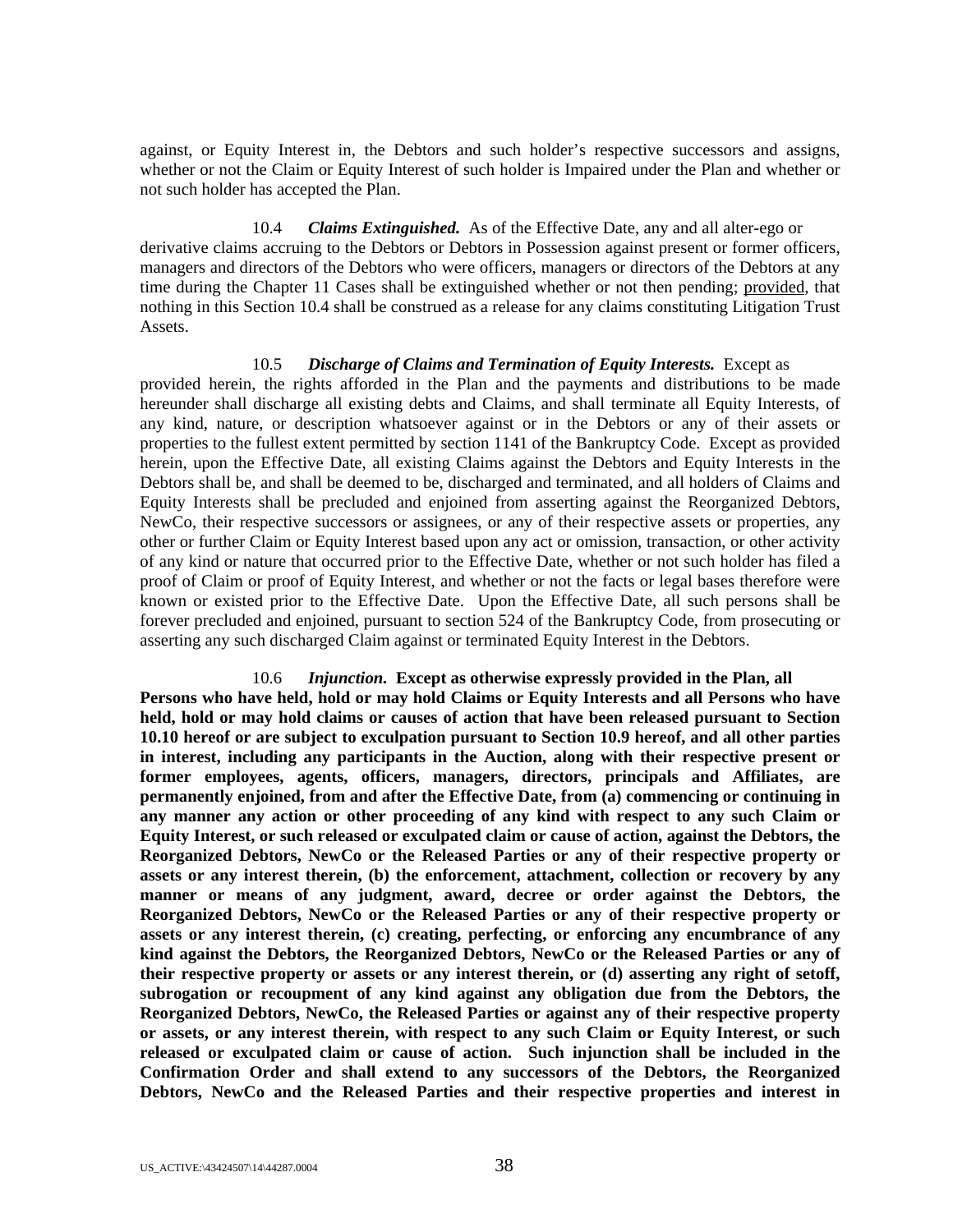**properties; provided, however, that nothing in this Section 10.6 or in the Confirmation Order shall be construed as enjoining the prosecution of any Guaranty Claim other than a Guaranty Claim against a Debtor.** 

10.7 *Term of Injunctions or Stays.* Unless otherwise provided, all injunctions or stays arising under or entered during the Chapter 11 Cases under section 105 or 362 of the Bankruptcy Code, or otherwise, and in existence on the Confirmation Date, other than injunctions issued pursuant to this Plan (including injunctions under Section 10.6), shall remain in full force and effect until the later of the Effective Date and the date indicated in the order providing for such injunction or stay.

10.8 *Injunction Against Interference With Plan of Reorganization.* **Upon the entry of the Confirmation Order, all holders of Claims and Equity Interests and other parties in interest, including the holders of Mortgage Certificates, along with their respective present or former employees, agents, officers, managers, directors, principals and Affiliates shall be enjoined from taking any actions to interfere with the implementation or consummation of the Plan.** 

10.9 *Exculpation.* Notwithstanding anything herein to the contrary, as of the Effective Date, none of (a) the Debtors or the Reorganized Debtors, (b) NewCo, (c) the Creditors' Committee and any subcommittee thereof, (d) BHAC (provided that BHAC has entered into the BHAC IP Transfer Agreement as provided in Section 6.13 hereof), (e) the accountants, financial advisors, investment bankers, agents and attorneys for the Debtors, (f) HVM, (g) HVM Manager, (h) the Special Servicer, (i) the Trustee, (j) the Successor Trustee, (k) the Operating Advisor, (l) the Controlling Holder, (m) HVM Manager Owner, (n) the Investor, (o) each Sponsor, (p) the Debt Financing Lenders and (q) any present or former director, manager, officer, member, equity holder (and their respective Affiliates), employee, agent, financial advisor, partner, Affiliate, attorney, other professional advisor or representative (and their respective Affiliates) of the persons or parties described in clauses (a) through (q) of this Section 10.9 or of their respective Affiliates (but solely in their capacities as such) shall have or incur any liability for any claim, cause of action or other assertion of liability for any act taken or omitted to be taken since the Commencement Date in connection with, related to, or otherwise arising out of, the Chapter 11 Cases, the Auction, the formulation, negotiation, preparation, dissemination, implementation, confirmation, consummation, or administration of the Plan, property to be distributed under the Plan, or any other act or omission in connection with the Chapter 11 Cases, the Trust and Servicing Agreement, the Mortgage Facility Trust, the Plan, the Disclosure Statement or, in each case, any contract, instrument, document or other agreement related thereto, including, without limitation, the Investment Agreement; provided, however, that the foregoing shall not affect the liability of any person that otherwise would result from any such act or omission to the extent such act or omission is determined by a final order of a court of competent jurisdiction to have constituted willful misconduct or gross negligence; provided, further, that each Released Party shall be entitled to rely upon the advice of counsel concerning its duties pursuant to, or in connection with, the above referenced documents, actions or inactions; provided, further, that nothing in this Section 10.9 shall be construed as a release or exculpation for any Guaranty Claim other than a Guaranty Claim against a Debtor.

# 10.10 *Releases.* As of the Effective Date, and in consideration of (a) the services

provided by the present and former directors, managers, officers, employees, Affiliates, agents, financial advisors, attorneys, and representatives of the Debtors to the Debtors who acted in such capacities after the Commencement Date; (b) the services of the Creditors' Committee and their Affiliates; (c) the services provided by HVM; (d) the services provided by HVM Manager; (e) the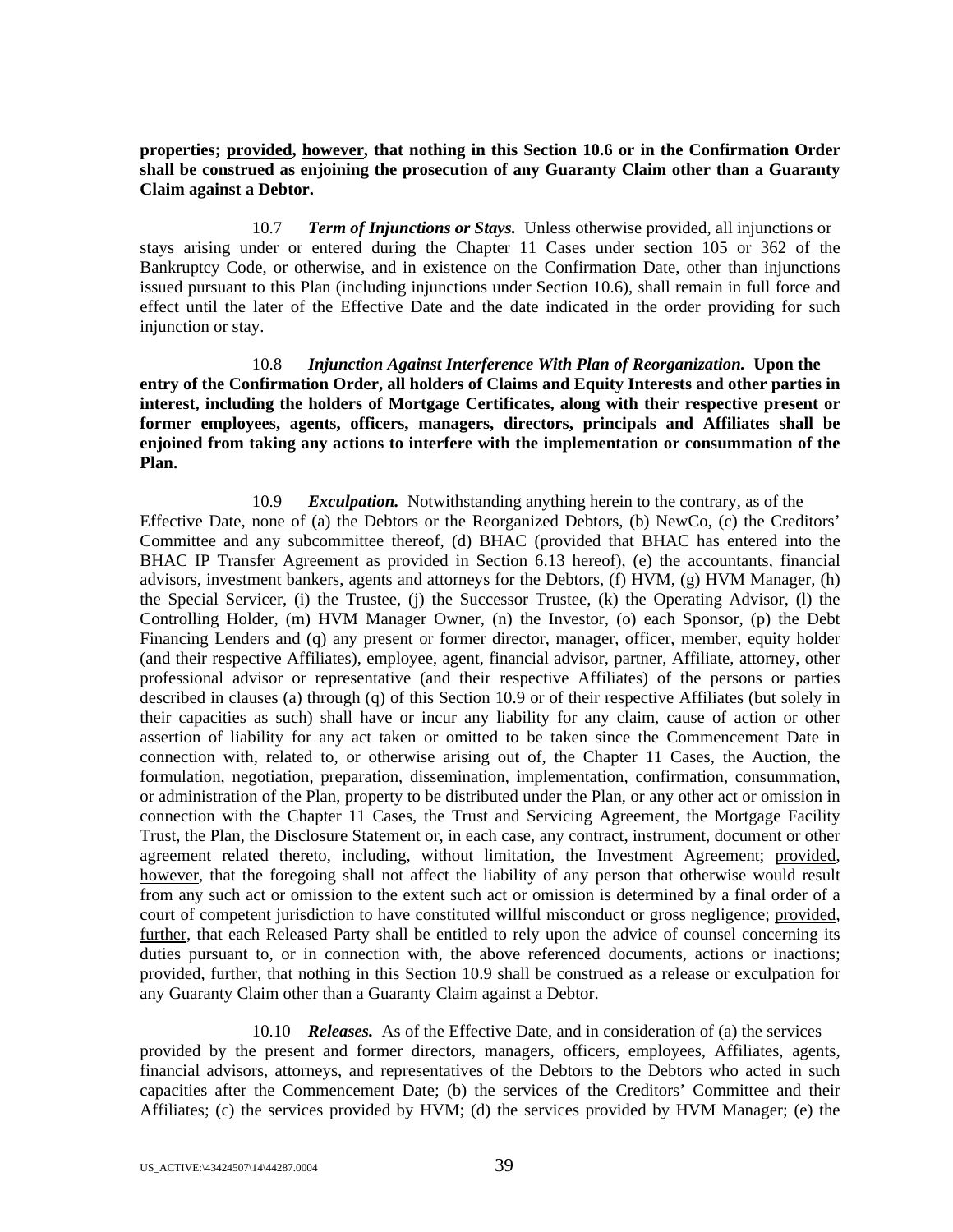services of, and assets contributed by, HVM Manager Owner; (f) the provision of the Debt Financing Arrangements by the Debt Financing Lenders; (g) the substantial contribution of the Investor, each of the Sponsors and their Affiliates; and (h) the substantial contribution of the Special Servicer, the Trustee, the Operating Advisor and the Controlling Holder: (i) the Debtors, the Reorganized Debtors or NewCo; (ii) each holder of a Claim or Equity Interest that votes to accept the Plan, or is deemed to accept the Plan, or abstains from voting on the Plan; and (iii) each holder of a Mortgage Certificate, shall release unconditionally and forever each Released Party from any and all Claims, demands, causes of action and the like, relating to the Debtors or their Affiliates existing as of the Effective Date or thereafter arising from any act, omission, event or other occurrence that occurred on or prior to the Effective Date; provided, however, that nothing in this Section 10.10 shall be construed as a release of (i) any Guaranty Claim other than a Guaranty Claim against a Debtor; (ii) any claims constituting Litigation Trust Assets; or (iii) any claims against any such Released Party resulting from an act or omission determined by a final order of a court of competent jurisdiction to have constituted willful misconduct or gross negligence, provided that each such Released Party shall be entitled to rely upon the advice of counsel concerning its duties pursuant to, or in connection with, its actions or inactions.

10.11 *Government Releases*. Except with respect to the claims held by the United States Government or any of its agencies or any state and local authority, in their capacity as holder of either a Mortgage Certificate or a Mezzanine Facility Claim, nothing in the Plan or the Confirmation Order shall effect a release of any claim by the United States Government or any of its agencies or any state and local authority whatsoever, including without limitation any claim arising under the Internal Revenue Code, securities laws, the environmental laws or any criminal laws of the United States or any state and local authority against the Released Parties other than the Debtors, the Reorganized Debtors and NewCo, nor shall anything in the Plan or Confirmation Order enjoin the United States or any state or local authority from bringing any claim, suit, action or other proceedings against the Released Parties other than the Debtors, the Reorganized Debtors and NewCo for any liability whatever, including without limitation any claim, suit or action arising under the Internal Revenue Code, securities laws, environmental laws or any criminal laws of the United States or any state or local authority, nor shall anything in the Plan or Confirmation Order exculpate any of the Released Parties other than the Debtors, the Reorganized Debtors and NewCo from any liability to the United States Government or any of its agencies or any state and local authority whatsoever, including any liabilities arising under the Internal Revenue Code, securities laws, environmental laws or any criminal laws of the United States or any state and local authority.

10.12 *Mortgage Facility Trust Claims*. The Mortgage Debt Parties have acted in accordance with the Trust and Servicing Agreement and the Mortgage Facility Trust throughout the Chapter 11 Cases, including, without limitation, in connection with the Auction, the Plan (including voting thereon) and the Disclosure Statement, and they have made a substantial contribution to the Estate and the Chapter 11 Cases. The rights and authority of and contributions made by the Mortgage Debt Parties under the Trust and Servicing Agreement and the Mortgage Facility Trust have been and are integral to the Plan. Accordingly, from and after the Effective Date, all Persons, including the holders of Mortgage Certificates, shall be deemed to have released, and shall be enjoined from commencing any action or proceeding or asserting or pursuing, any claim or cause of action against the Mortgage Debt Parties for any act taken or omitted since the Commencement Date in connection with, related to, or otherwise arising out of the Chapter 11 Cases, the Auction, the formulation, negotiation, preparation, dissemination, implementation, confirmation, consummation, or administration of the Plan, or property to be distributed under the Plan provided, however, that nothing in this Section 10.12 shall be construed as a release of any claims against any Mortgage Debt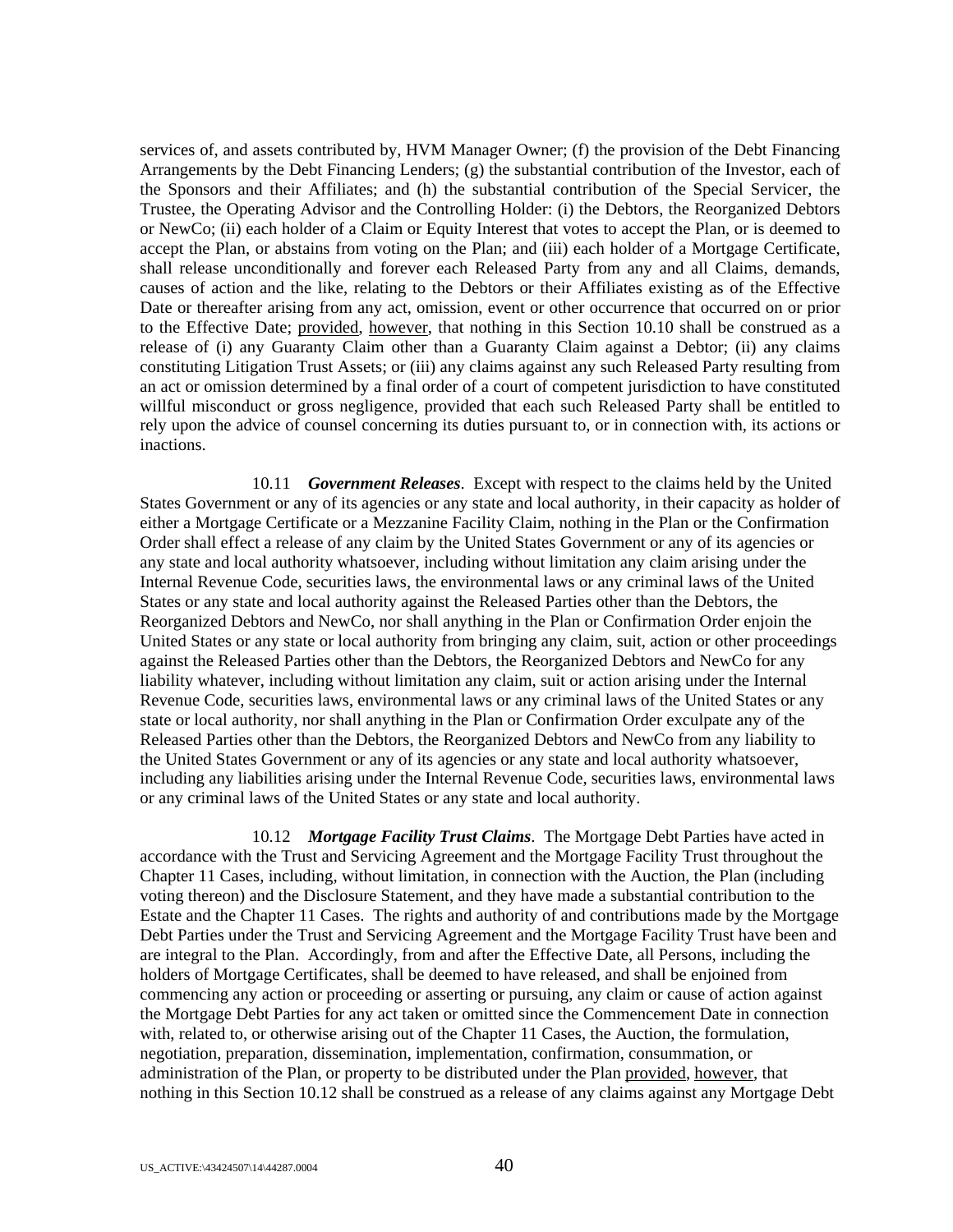Party resulting from an act or omission determined by a final order of a court of competent jurisdiction to have constituted willful misconduct or gross negligence, provided that each such Mortgage Debt Party shall be entitled to rely upon the advice of counsel concerning its duties pursuant to, or in connection with, its actions or inactions.

### 10.13 *Indemnification Obligations.*

(a) Notwithstanding anything to the contrary herein, subject to the occurrence of the Effective Date, the obligations of the Debtors as provided in the Debtors' respective certificates of incorporation, bylaws, or other applicable organizational documents, other agreements or law as of the Commencement Date to indemnify, defend, reimburse, exculpate, advance fees and expenses to, or limit the liability of officers who were officers or employees of such Debtors or their respective Affiliates at any time prior to the Effective Date, and who will be officers of the Debtors or NewCo from and after the Effective Date, against any claims, causes of action or obligations whether direct or derivative, liquidated or unliquidated, fixed or contingent, disputed or undisputed, matured or unmatured, known or unknown, foreseen or unforeseen, asserted or unasserted, shall survive confirmation of the Plan, remain unaffected thereby after the Effective Date and not be discharged, irrespective of whether such indemnification, defense, advancement, reimbursement, exculpation or limitation is owed in connection with an event occurring before or after the Commencement Date.

(b) As of the Effective Date, each Debtor's certificate of incorporation, bylaws or similar organizational documents or other agreement shall provide for the indemnification, defense, reimbursement, exculpation and/or limitation of liability of, and advancement of fees and expenses to, officers who were officers of such Debtor or any of its respective Affiliates at any time prior to the Effective Date and who will continue to be officers or employees of the Debtors or NewCo from and after the Effective Date at least to the same extent as the bylaws of such Debtor in effect on the Commencement Date, against any claims or causes of action whether direct or derivative, liquidated or unliquidated, fixed or contingent, disputed or undisputed, matured or unmatured, known or unknown, foreseen or unforeseen, asserted or unasserted, and none of the Debtors shall amend and/or restate its certificate of incorporation, bylaws or similar organizational document or other agreement before or after the Effective Date to terminate or materially adversely affect any of the Debtors' obligations or such officers' rights under this Section 10.13(b).

(c) Any Claim based on NewCo's or the Debtors' obligations set forth in this Section 10.13 shall not be a Disputed Claim or subject to any objection in either case by reason of section  $502(e)(1)(B)$  of the Bankruptcy Code.

(d) For avoidance of doubt, nothing in this Section 10.13 shall be construed as an indemnification for any Guaranty Claim.

# 10.14 *Retention of Causes of Action/Reservation of Rights.*

(a) Except as provided in Section 6.17 and Section 10.10 hereof, nothing contained in the Plan or the Confirmation Order shall be deemed to be a waiver or the relinquishment of any rights or causes of action that the Debtors, the Reorganized Debtors or NewCo may have or which NewCo or the Reorganized Debtors may choose to assert on behalf of the Debtors' estates under any provision of the Bankruptcy Code or any applicable nonbankruptcy law, including, without limitation, (i) any and all Claims against any person or entity, to the extent such person or entity asserts a crossclaim, counterclaim, and/or Claim for setoff which seeks affirmative relief against the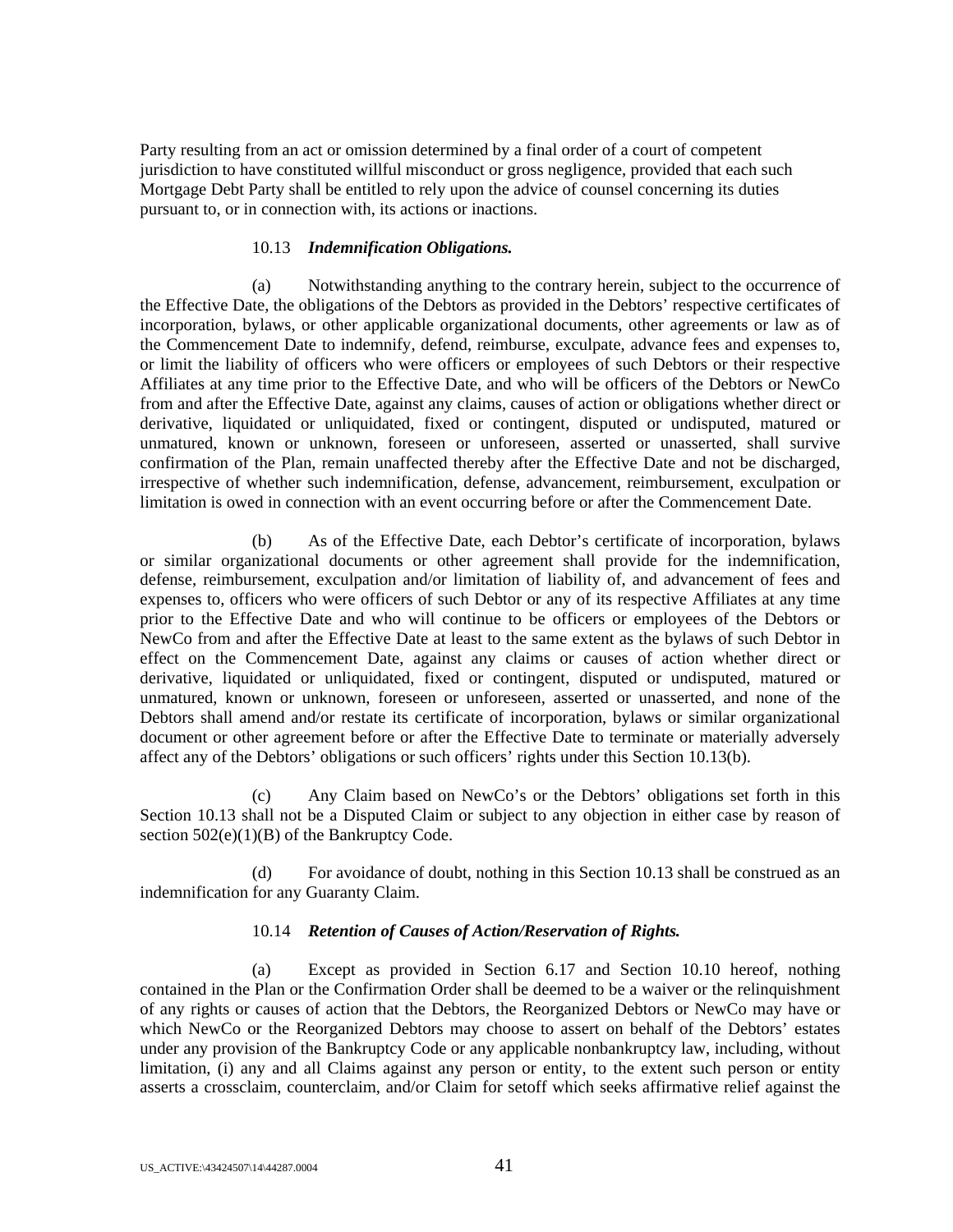Debtors, the Reorganized Debtors, NewCo, their officers, directors, managers or representatives and (ii) the turnover of any property of the Debtors' estates.

(b) Nothing contained in the Plan or the Confirmation Order shall be deemed to be a waiver or relinquishment of any claim, cause of action, right of setoff, or other legal or equitable defense which the Debtors had immediately prior to the Commencement Date, against or with respect to any Claim left Unimpaired by the Plan. NewCo or the Reorganized Debtors, as applicable, shall have, retain, reserve, and be entitled to assert all such claims, causes of action, rights of setoff, and other legal or equitable defenses which the Debtors had immediately prior to the Commencement Date fully as if the Bankruptcy Cases had not been commenced, and all of the legal and equitable rights of NewCo or the Reorganized Debtors, as applicable, respecting any Claim left Unimpaired by the Plan may be asserted after the Confirmation Date to the same extent as if the Bankruptcy Cases had not been commenced.

(c) Nothing in this Plan or in the Confirmation Order shall be construed as a release of, or an injunction against bringing, any Guaranty Claim other than a Guaranty Claim against a Debtor, and all rights and defenses thereto are expressly reserved.

(d) Nothing in this Plan shall be construed as a modification, release or waiver of the provisions of the Intercreditor Agreement, and the provisions of the Intercreditor Agreement shall remain in full force and effect, and all rights thereunder are expressly reserved.

10.15 *Limitations on Exculpation and Releases of Representatives.* Nothing in Section 10.9 or Section 10.10 hereof shall (a) be construed to release or exculpate any Person from, or require indemnification of any Person against losses arising from, the fraud, malpractice, criminal conduct, intentional unauthorized misuse of confidential information that causes damages, or ultra vires acts of such Person, or (b) limit the liability of the professionals of the Debtors, the Reorganized Debtors, NewCo or the Creditors' Committee to their respective clients pursuant to DR 6-102 of the Code of Professional Responsibility.

# **ARTICLE XI**

# **EXECUTORY CONTRACTS AND UNEXPIRED LEASES**

11.1 *Assumption of Executory Contracts and Unexpired Leases.* Any executory contracts or unexpired leases listed in the relevant Exhibit to the Plan Supplement (which Exhibit shall contain those contracts or unexpired leases identified by the Investor, in its sole discretion) or that have not been rejected by the Debtors with the approval of the Bankruptcy Court and that are not the subject of pending motions to reject on the Confirmation Date, shall be deemed to have been assumed by the applicable Debtor and assigned to NewCo or its designee, at Investor's option, as of the Effective Date, and the Plan shall constitute a motion to assume and assign such executory contracts and unexpired leases. Subject to the occurrence of the Effective Date, entry of the Confirmation Order by the Clerk of the Bankruptcy Court shall constitute approval of such assumptions and assignments pursuant to section 365(a) of the Bankruptcy Code and a finding by the Bankruptcy Court that each such assumption and assignment is in the best interest of the Debtors, their estates, and all parties in interest in the Chapter 11 Cases. With respect to each such executory contract or unexpired lease assumed and assigned to NewCo, if applicable, unless otherwise determined by the Bankruptcy Court pursuant to a Final Order or agreed to by the parties thereto prior to the Effective Date, the dollar amount required to cure any defaults of the applicable Debtor existing as of the Confirmation Date shall be conclusively presumed to be the amount set forth in an Exhibit to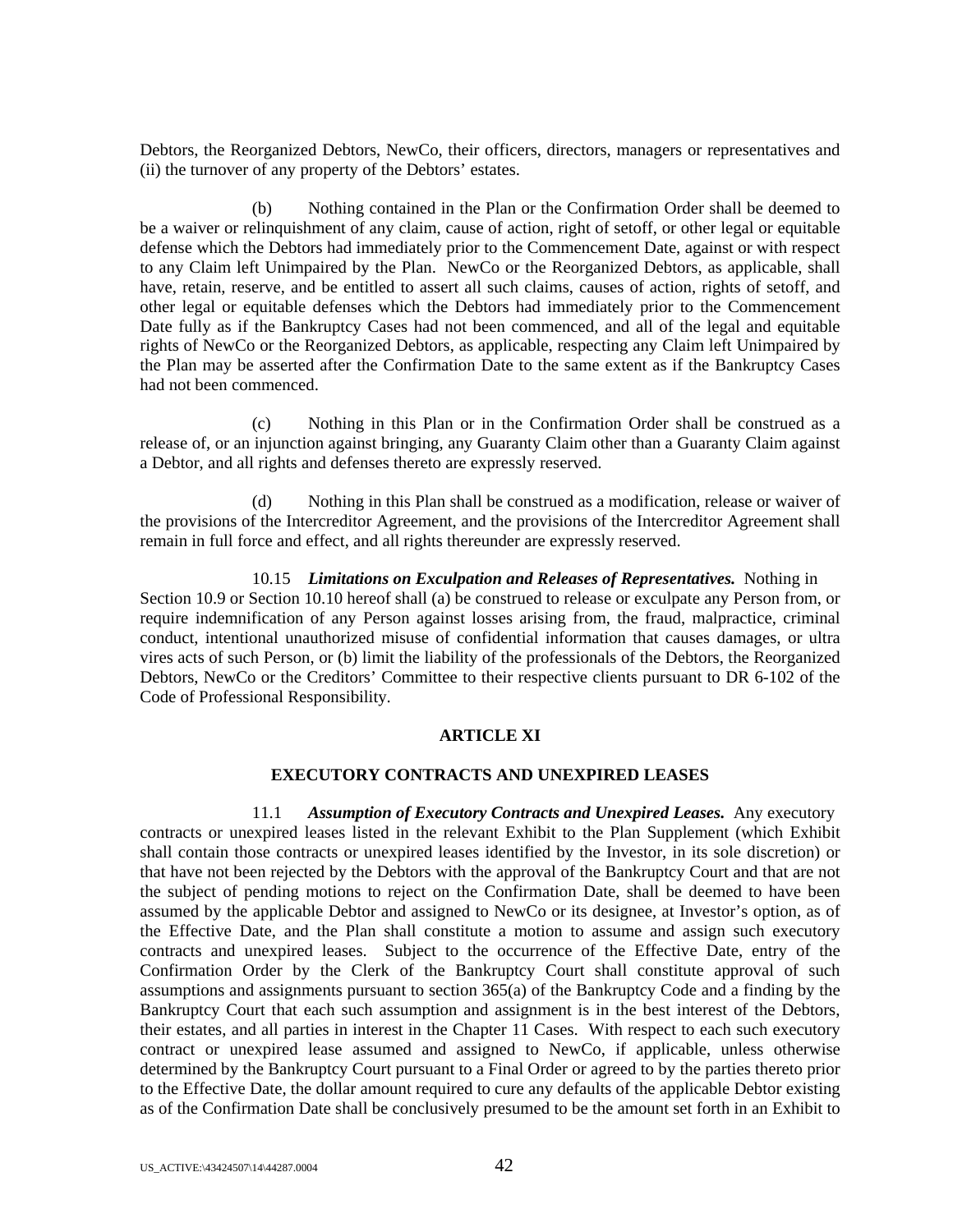the Plan Supplement with respect to such executory contract or unexpired lease. Subject to the occurrence of the Effective Date, any such cure amount shall be treated as an Allowed Administrative Expense Claim under the Plan, and, upon payment of such Allowed Administrative Expense Claim, all defaults of the applicable Debtor existing as of the Confirmation Date with respect to such executory contract or unexpired lease shall be deemed cured.

# 11.2 *Rejection of Executory Contracts and Unexpired Leases.* Any executory

contracts or unexpired leases of any Debtor that are set forth in the relevant Exhibit to the Plan Supplement (which Exhibit shall contain those contracts and unexpired leases identified by the Investor, in its sole discretion) shall be deemed to have been rejected by the applicable Debtor, and the Plan shall constitute a motion to reject such executory contracts and unexpired leases, and NewCo and the Reorganized Debtors shall have no liability thereunder except as is specifically provided in the Plan. Entry of the Confirmation Order by the Clerk of the Bankruptcy Court shall constitute approval of such rejections pursuant to section 365(a) of the Bankruptcy Code and a finding by the Bankruptcy Court that each such rejected executory contract or unexpired lease is burdensome and that the rejection thereof is in the best interest of the Debtors, their estates, and all parties in interest in the Chapter 11 Cases.

11.3 *Claims Arising from Rejection, Termination or Expiration.* Claims created by the rejection of executory contracts or unexpired leases (including, without limitation, the rejection provided in Section 11.2 hereof) or the expiration or termination of any executory contract or unexpired lease prior to the Confirmation Date must be filed with the Bankruptcy Court and served on the Debtors no later than thirty (30) days after (a) in the case of an executory contract or unexpired lease that was terminated or expired by its terms prior to the Confirmation Date, the Confirmation Date, (b) in the case of an executory contract or unexpired lease rejected by the Debtors, the entry of the order of the Bankruptcy Court authorizing such rejection, or (c) in the case of an executory contract or unexpired lease that is deemed rejected pursuant to Section 11.2 hereof, the Confirmation Date. Any rejection claim for which a proof of claim is not filed and served within the time provided herein will be forever barred from assertion and shall not be enforceable against the Debtors, their assets, properties, or interests in property, or the Reorganized Debtors or its estate, assets, properties, or interests in property. Unless otherwise ordered by the Bankruptcy Court, all such Claims that are timely filed as provided herein shall be treated as General Unsecured Claims under the Plan and shall be subject to the provisions of Article VII of the Plan.

11.4 *Insurance Policies and Agreements.* Notwithstanding anything contained in the Plan to the contrary, unless specifically rejected by order of the Bankruptcy Court, all of the Debtors' insurance policies and any agreements, documents or instruments relating thereto, are treated as executory contracts under the Plan of Reorganization and will be assumed by the applicable Reorganized Debtor and assigned to NewCo, at Investor's option, effective as of the Effective Date. Nothing contained in this Section 11.4 shall constitute or be deemed a waiver of any cause of action that the Debtors may hold against any entity, including, without limitation, the insurer, under any of the Debtors' policies of insurance.

# 11.5 *Management Agreements.* As of the Effective Date, (i) all existing

management agreements between any Debtor that is a TRS and HVM, including any related administrative services agreements or G&A Reimbursement Agreements, will be assumed by such Debtors and (ii) all existing management agreements between any Debtor that is not a TRS and HVM will be assumed by such Debtor and assigned to a Debtor that is a TRS (or a newly formed TRS, wholly owned either directly or indirectly by NewCo, that is designated by an existing Debtor that is a TRS); provided that such management agreements to be assumed or assumed and assigned (a) shall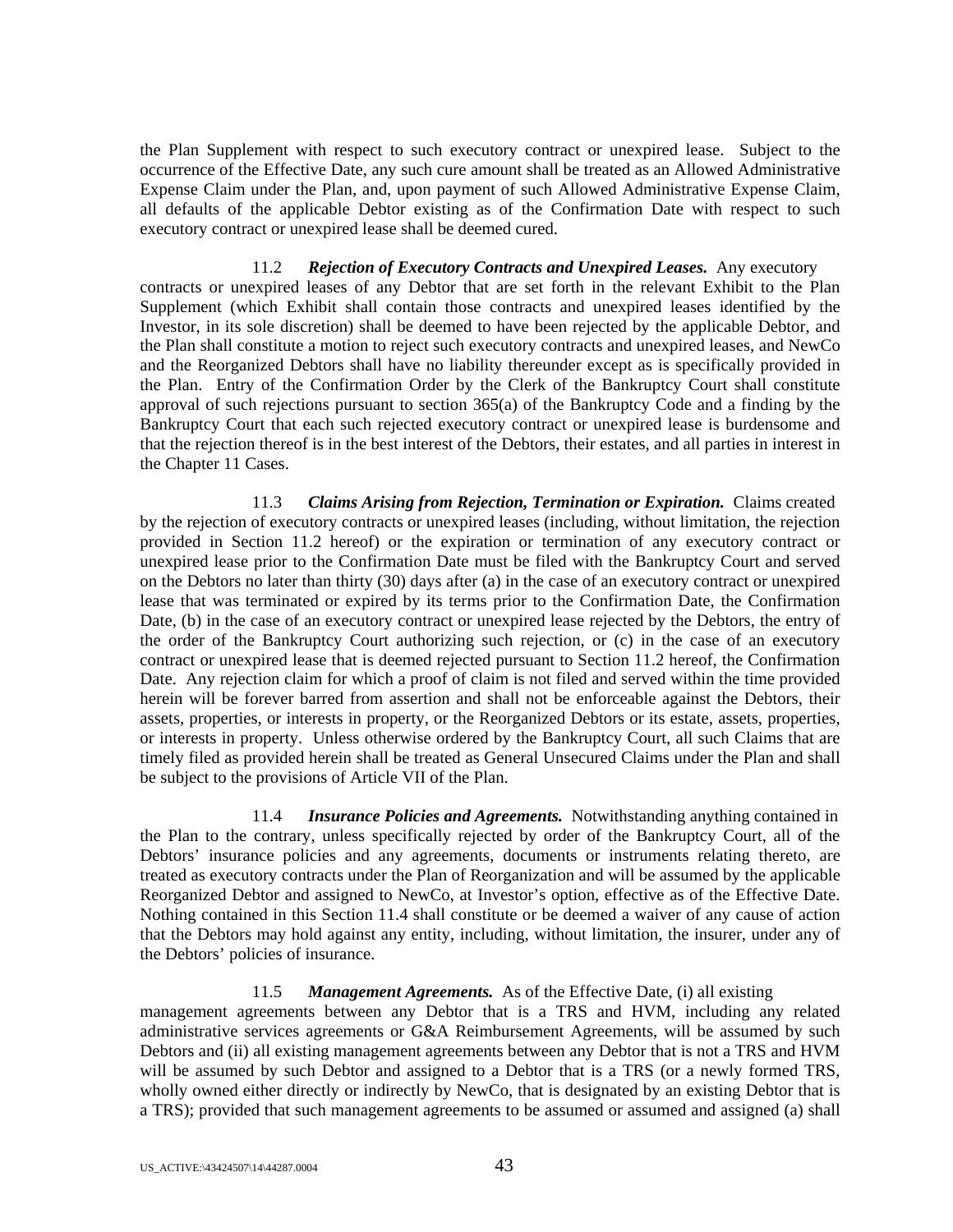be modified or amended by modified agreements, which terms shall be acceptable to Investor, each Sponsor and HVM and (b) shall be assumed or assumed and assigned as modified or amended. Entry of the Confirmation Order, subject to and upon the occurrence of the Effective Date, shall constitute the approval, pursuant to sections 365(a) and 1123 of the Bankruptcy Code, of the assumption or assumption and assignment, as applicable, of such agreements on the terms set forth in the Plan and Plan Supplement.

#### **ARTICLE XII**

#### **RETENTION OF JURISDICTION**

Pursuant to sections 105(a) and 1142 of the Bankruptcy Code, the Bankruptcy Court shall retain and shall have exclusive jurisdiction over any matter (a) arising under the Bankruptcy Code, (b) arising in or related to the Chapter 11 Cases or the Plan, or (c) to perform any of the following actions:

12.1 To hear and determine any and all motions or applications pending on the Confirmation Date for the assumption and/or assignment or rejection of executory contracts or unexpired leases to which any Debtor is a party or with respect to which any Debtor may be liable, and to hear and determine any and all Claims resulting therefrom or from the expiration or termination prior to the Confirmation Date of any executory contract or unexpired lease;

12.2 To determine any and all adversary proceedings, applications, motions, and contested or litigated matters that may be pending on the Effective Date or that, pursuant to the Plan, may be instituted by NewCo or the Reorganized Debtors after the Effective Date, including, without express or implied limitation, any claims to avoid any preferences, fraudulent transfers, or other voidable transfers, or otherwise to recover assets for the benefit of the Debtors' estates;

12.3 To hear and determine any objections to the allowance of Claims arising prior to the Effective Date, whether filed, asserted, or made before or after the Effective Date, including, without express or implied limitation, to hear and determine any objections to the classification of any Claim and to allow or disallow any Disputed Claim in whole or in part;

12.4 To hear and determine any disputes relating to the distributions to holders of Allowed Claims as provided herein.

12.5 To issue such orders in aid of execution of the Plan to the extent authorized or contemplated by section 1142 of the Bankruptcy Code;

12.6 To consider any modifications of the Plan, remedy any defect or omission, or reconcile any inconsistency in any order of the Bankruptcy Court, including, without express or implied limitation, the Confirmation Order;

12.7 To hear and determine all applications for allowances of compensation and reimbursement of expenses of professionals under sections 330, 331 and 503(b) of the Bankruptcy Code and any other fees and expenses authorized to be paid or reimbursed under the Plan;

12.8 To hear and determine all controversies, suits, and disputes that may relate to, impact upon, or arise in connection with the Plan (and all Exhibits to the Plan Supplement and Exhibits to the Plan) or its interpretation, implementation, enforcement, or consummation;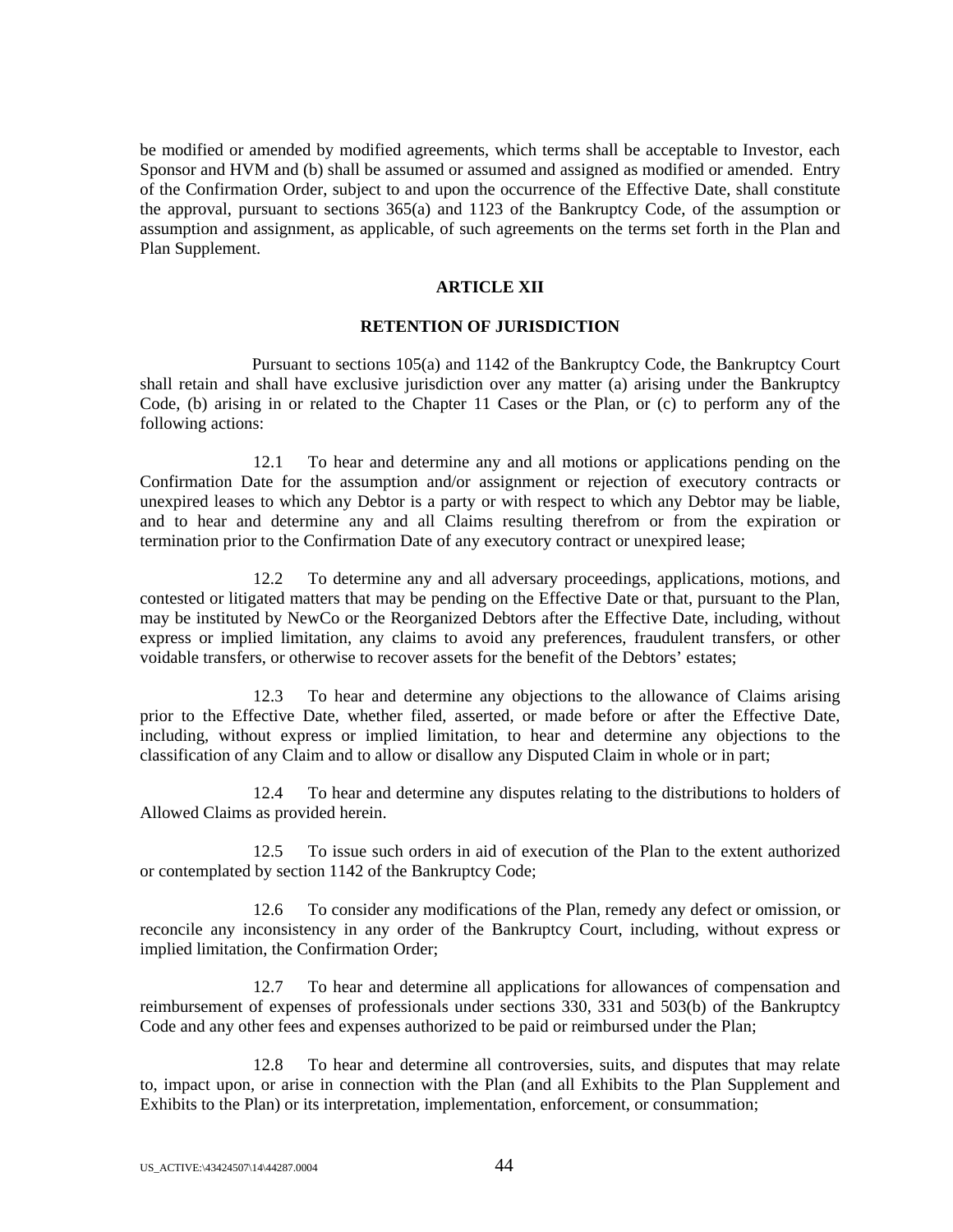12.9 To the extent that Bankruptcy Court approval is required, to consider and act on the compromise and settlement of any Claim or cause of action by or against any Debtor's Estate;

12.10 To determine such other matters that may be set forth in the Plan or the Confirmation Order, or that may arise in connection with the Plan, the Disclosure Statement or the Confirmation Order;

12.11 To hear and determine matters concerning state, local, and federal taxes, fines, penalties, or additions to taxes for which the Debtors, as Debtors or Debtors in Possession, may be liable, directly or indirectly, in accordance with sections 346, 505, and 1146 of the Bankruptcy Code (including any request for expedited determination under section 505(b)(2) of the Bankruptcy Code);

12.12 To hear and determine all questions and disputes arising out of or relating to the Investment Agreement, the BHAC IP Transfer Agreement, the Debt Financing Arrangements or any foreclosure proceedings pursuant to Section 6.13 hereof;

12.13 To hear and determine all disputes arising under the Trust and Servicing Agreement or relating to the implementation of this Plan by the Trustee, the Special Servicer, the Operating Advisor and the Controlling Holder; and

12.14 To enter an order or final decree closing the Chapter 11 Cases.

#### **ARTICLE XIII**

#### **MISCELLANEOUS PROVISIONS**

13.1 *Modification of the Plan.* This Plan may be altered, amended or modified by the Debtors, in consultation with the Investor, each of the Sponsors and the Special Servicer (in consultation with the Operating Advisor), before or after the Confirmation Date, as provided in section 1127 of the Bankruptcy Code; provided, however, that no such alterations, amendments or modifications that are material shall be made without the consents of the Investor, each of the Sponsors and the Special Servicer (in consultation with the Operating Advisor), which consents shall not be unreasonably withheld. A holder of an Allowed Claim that has accepted the Plan shall be deemed to have accepted the Plan as modified if the proposed modification does not materially and adversely change the treatment of the Claim of such holder.

13.2 *Payment of Statutory Fees.* All fees payable pursuant to section 1930 of title 28 of the United States Code, as determined by the Bankruptcy Court at the Confirmation Hearing, shall be paid by the Debtors on or before the Effective Date.

13.3 *Rights of Action.* Any rights, claims, or causes of action accruing to the Debtors pursuant to the Bankruptcy Code or pursuant to any statute or legal theory, other than the Litigation Trust Assets or rights, claims or causes of action released pursuant to Section 10.10, and (except as provided in Article VIII hereof) any rights to, claims or causes of action for recovery under any policies of insurance issued to or on behalf of the Debtors shall remain assets of the Debtors' estates and, on the Effective Date, shall be transferred to the Reorganized Debtors. NewCo shall be deemed the appointed representative to, and may, pursue, litigate, and compromise and settle any such rights, claims, or causes of action, as appropriate, in accordance with what is in the best interests of and for the benefit of the Reorganized Debtors.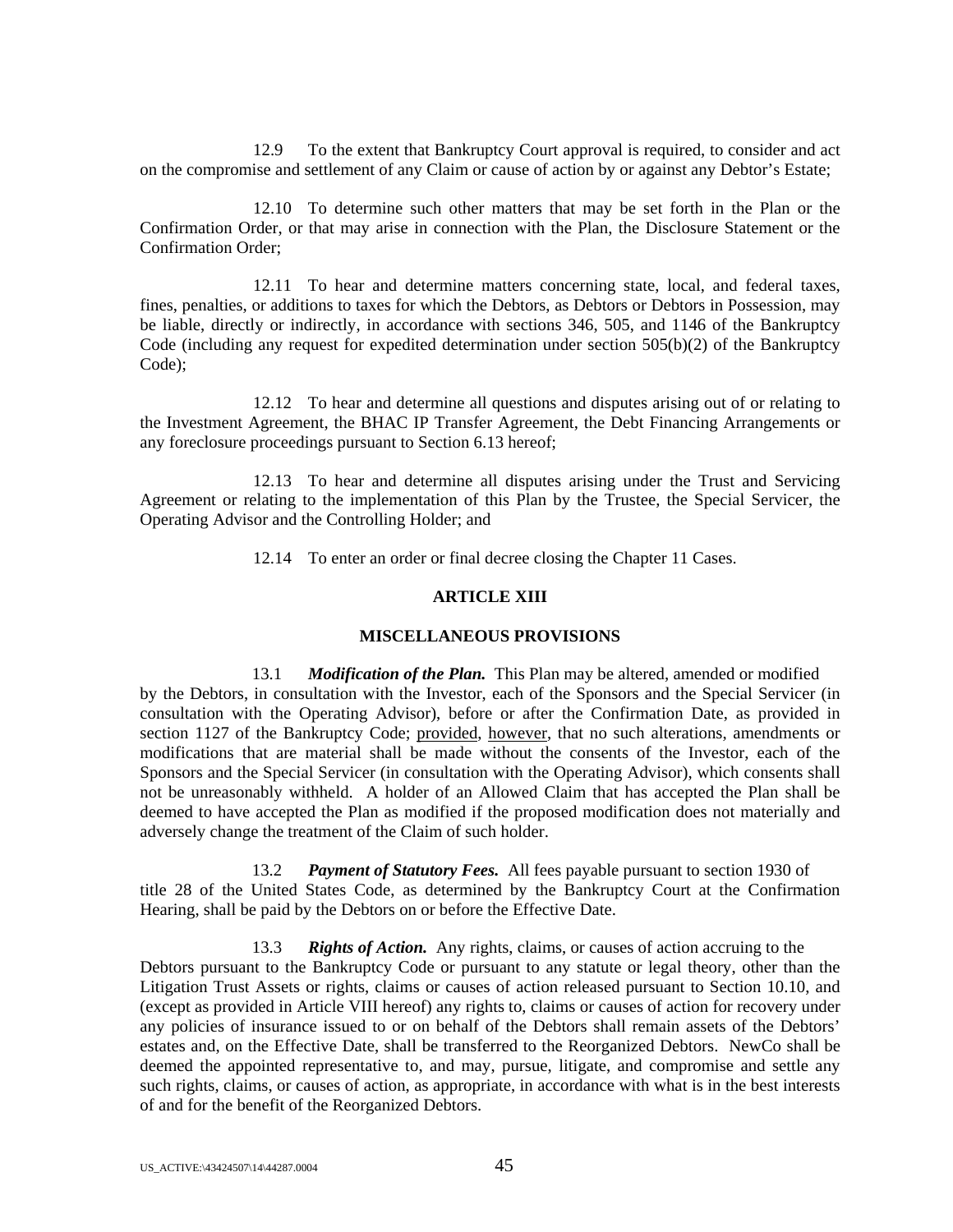13.4 *Swap Agreements.* The distributions that are to be made pursuant to Article IV hereof shall be deemed to satisfy fully any rights that each Class may have in respect of the Swap Agreements.

13.5 *Dissolution of Creditors' Committee.* On the Effective Date, the Creditors' Committee shall be released and discharged of and from all further authority, duties, responsibilities, and obligations relating to and arising from and in connection with the Debtors' Chapter 11 Cases, and, except for the limited purpose of preparing and presenting its final applications for fees and expenses (including the final application for reimbursement of expenses of members of the Creditors' Committee) and the final resolution thereof, the Creditors' Committee shall be deemed dissolved; provided, however, (a) if the Effective Date occurs before the Confirmation Order becomes a Final Order, the Creditors' Committee may continue to exist and to serve for the purposes of any pending appeal of the Confirmation Order, and (b) the Creditors' Committee will continue to exist and to serve and have a right to be heard for the purpose of any issue relating to ESI.

13.6 *Notices.* Any notices, requests, and demands required or permitted to be provided under the Plan, in order to be effective, shall be in writing (including, without express or implied limitation, by facsimile transmission), and, unless otherwise expressly provided herein, shall be deemed to have been duly given or made when actually delivered or, in the case of notice by facsimile transmission, when received and telephonically confirmed, addressed as follows:

| If to the Debtors:                  | $c$ /o HVM L.L.C.<br>100 Dunbar Street,<br>Spartanburg, South Carolina 29306<br>Attn: Gary A. DeLapp<br>Tel: (864) 573-1600<br>Fax: (864) 573-1665                                                      |
|-------------------------------------|---------------------------------------------------------------------------------------------------------------------------------------------------------------------------------------------------------|
|                                     | and                                                                                                                                                                                                     |
|                                     | Weil, Gotshal & Manges LLP<br>767 Fifth Avenue<br>New York, New York 10153<br>Attn: Marcia L. Goldstein, Esq., Jacqueline Marcus, Esq.<br>Tel: (212) 310-8000<br>Fax: (212) 310-8007                    |
| If to the Creditors' Committee:     | Hahn & Hessen LLP<br>488 Madison Avenue<br>New York, New York 10022<br>Attn: Mark T. Power, Esq., Mark T. Indelicato, Esq.,<br>Christopher Jarvinen, Esq.<br>Tel: (212) 478-7200<br>Fax: (212) 478-7400 |
| If to the Investor or the Sponsors: | Fried, Frank, Harris, Shriver & Jacobson LLP<br>One New York Plaza<br>New York, New York 10004<br>Attn: Brad Eric Scheler, Esq., Jennifer L. Rodburg, Esq.                                              |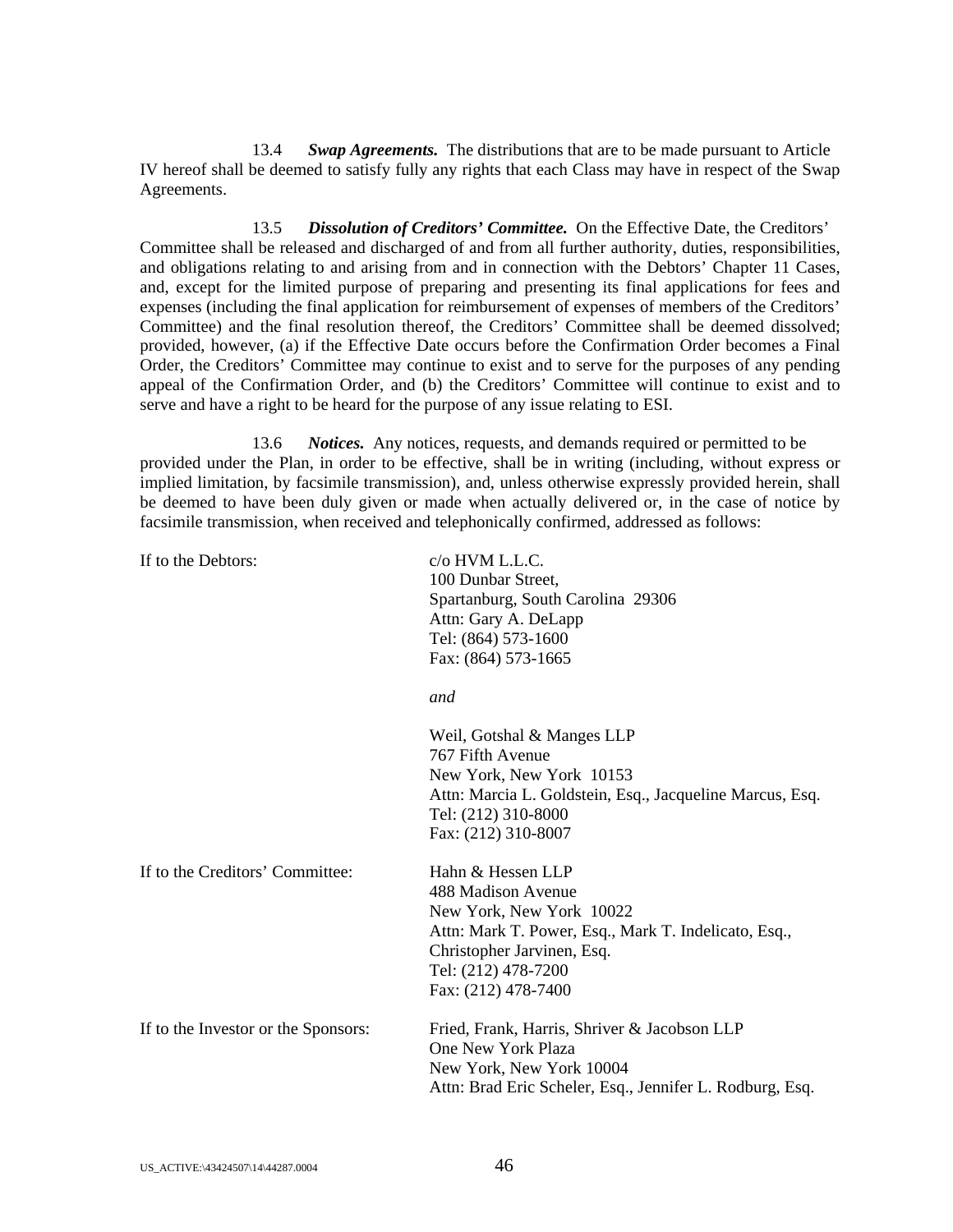Tel: (212) 859-8000 Fax: (212) 859-4000

*and* 

 Gibson, Dunn & Crutcher LLP 200 Park Avenue New York, NY 10166-0193 Attn: David M. Feldman, Esq. Tel: (212) 351-4000 Fax: (212) 351-4035

*and* 

 Simpson Thacher & Bartlett LLP 425 Lexington Avenue New York, NY 10017-3954 Attn: Mark Thompson, Esq. Tel: (212) 455-7355 Fax: (212) 455-2502

If to the Special Servicer: CWCapital Asset Management LLC 701  $13^{\text{th}}$  Street, NW, Suite 1000 Washington, D.C. 20005 Attn: Stephen Abelman Tel: (202) 715-9660 Fax: (202) 715-9699

*and* 

 Venable LLC 750 East Pratt Street, Suite 900 Baltimore, MD 21202 Attn: Gregory A. Cross Tel: (410) 244-7725 Fax: (410) 244-7742

13.7 *Headings.* The headings used in the Plan are inserted for convenience only and neither constitute a portion of the Plan nor in any manner affect the construction of the provisions of the Plan.

13.8 *Severability.* If, prior to the entry of the Confirmation Order, any term or provision of the Plan is held by the Bankruptcy Court to be invalid, void or unenforceable, the Bankruptcy Court, at the request of the Debtors with the written consent of the Investor and each of the Sponsors, shall have the power to alter and interpret such term or provision to make it valid or enforceable to the maximum extent practicable, consistent with the original purpose of the term or provision held to be invalid void or unenforceable, and such term or provision shall then be applicable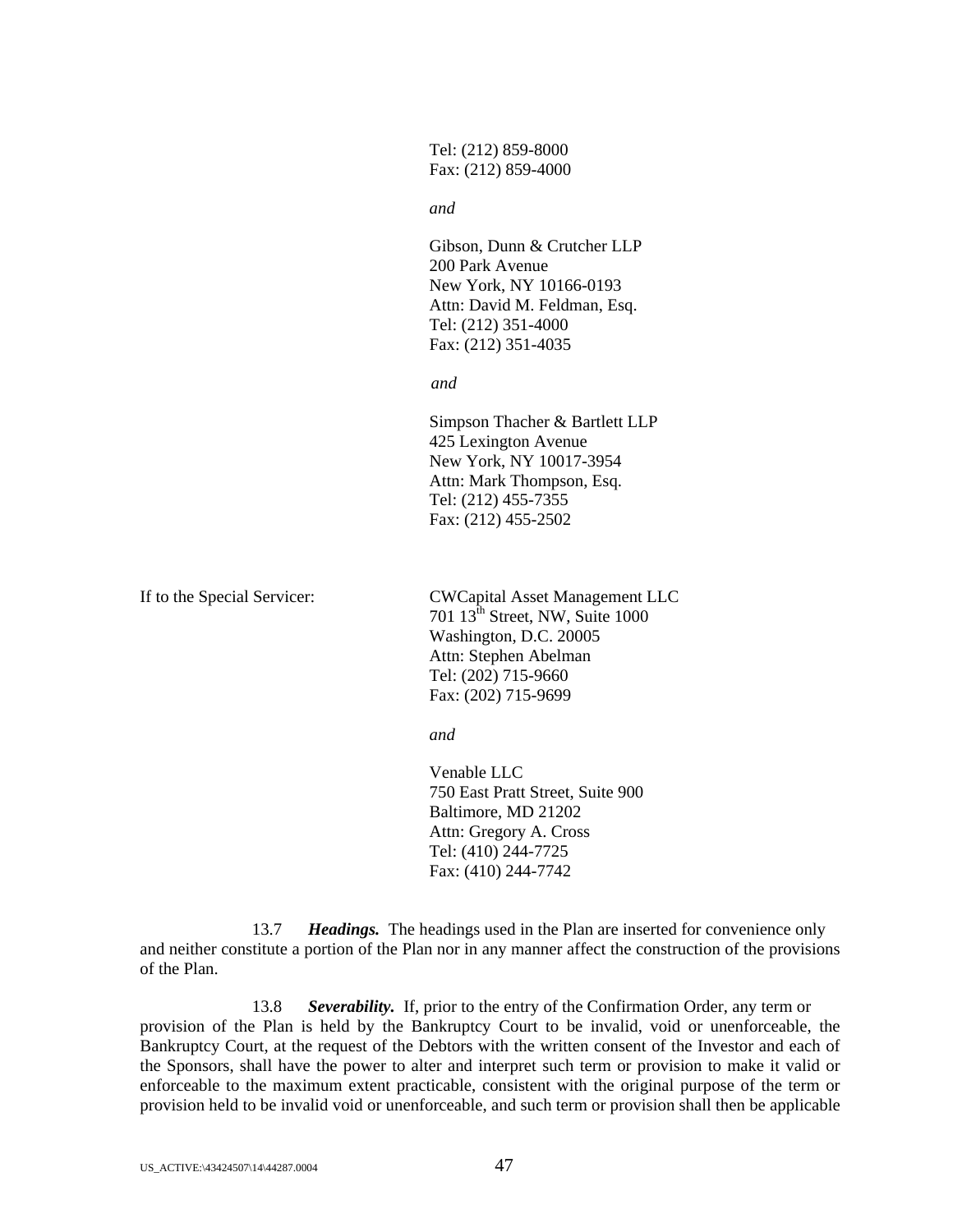as altered or interpreted. Notwithstanding any such holding, alteration or interpretation, unless agreed otherwise by the Debtors with the written consent of the Investor or each of the Sponsors, the remainder of the terms and provisions of the Plan will remain in full force and effect and will in no way be affected, impaired or invalidated by such holding, alteration or interpretation. The Confirmation Order shall constitute a judicial determination and shall provide that each term and provision of the Plan, as it may have been altered or interpreted in accordance with the foregoing, is valid and enforceable pursuant to its terms.

13.9 *Governing Law.* Unless a rule of law or procedure is supplied by federal law (including the Bankruptcy Code and Bankruptcy Rules) or by Delaware corporate, partnership or limited liability company law, the laws of the State of New York, without giving effect to the conflicts of laws principles thereof, shall govern the construction of the Plan and any agreements, documents, and instruments executed in connection with the Plan, except as otherwise expressly provided in such instruments, agreements or documents.

13.10 *Plan Supplement /Exhibits/Schedules.* All exhibits and schedules to the Plan, including the Plan Supplement and the Exhibits to the Plan Supplement, are incorporated into and are a part of the Plan as set forth in full herein.

13.11 *Compliance with Tax Requirements.* In connection with the Plan, the Debtors and the Plan Administrator will comply with all withholding and reporting requirements imposed by federal, state and local taxing authorities, and all distributions hereunder shall be subject to such withholding and reporting requirements.

#### 13.12 *Exemption from Transfer Taxes.* Pursuant to section 1146 of the

Bankruptcy Code, the issuance, transfer, or exchange of notes or equity securities under the Plan, the creation of any mortgage, deed of trust, or other security interest, the making or assignment of any lease or sublease, or the making or delivery of any deed or other instrument of transfer under, in furtherance of, or in connection with the Plan, shall not be subject to any sales and use, stamp, real estate transfer, mortgage recording, or other similar tax.

13.13 *Expedited Determination of Postpetition Taxes.* The Debtors and the Reorganized Debtors are authorized (but not required) to request an expedited determination of taxes under section 505(b) of the Bankruptcy Code for all tax returns filed for, or on behalf of, the Debtors for all taxable periods (or portions thereof) from the Commencement Date through (and including) the Effective Date.

13.14 *Sections 1125 and 1126 of the Bankruptcy Code.* As of and subject to the occurrence of the Confirmation Date: (a) the Debtors shall be deemed to have solicited acceptances of the Plan in good faith and in compliance with the applicable provisions of the Bankruptcy Code, including without limitation, sections  $1125(a)$  and (e) of the Bankruptcy Code, and any applicable non-bankruptcy law, rule, or regulation governing the adequacy of disclosure in connection with such solicitation and (b) the Debtors, the members of the Creditors' Committee, the Investor, each Sponsor and each of their respective Affiliates, agents, directors, managers, officers, employees, advisors, and attorneys shall be deemed to have participated in good faith and in compliance with the applicable provisions of the Bankruptcy Code in the offer and issuance of any securities under the Plan, and therefore are not, and on account of such offer, issuance, and solicitation will not be, liable at any time for any violation of any applicable law, rule or regulation governing the solicitation of acceptances or rejections of the Plan or the offer and issuance of any securities under the Plan.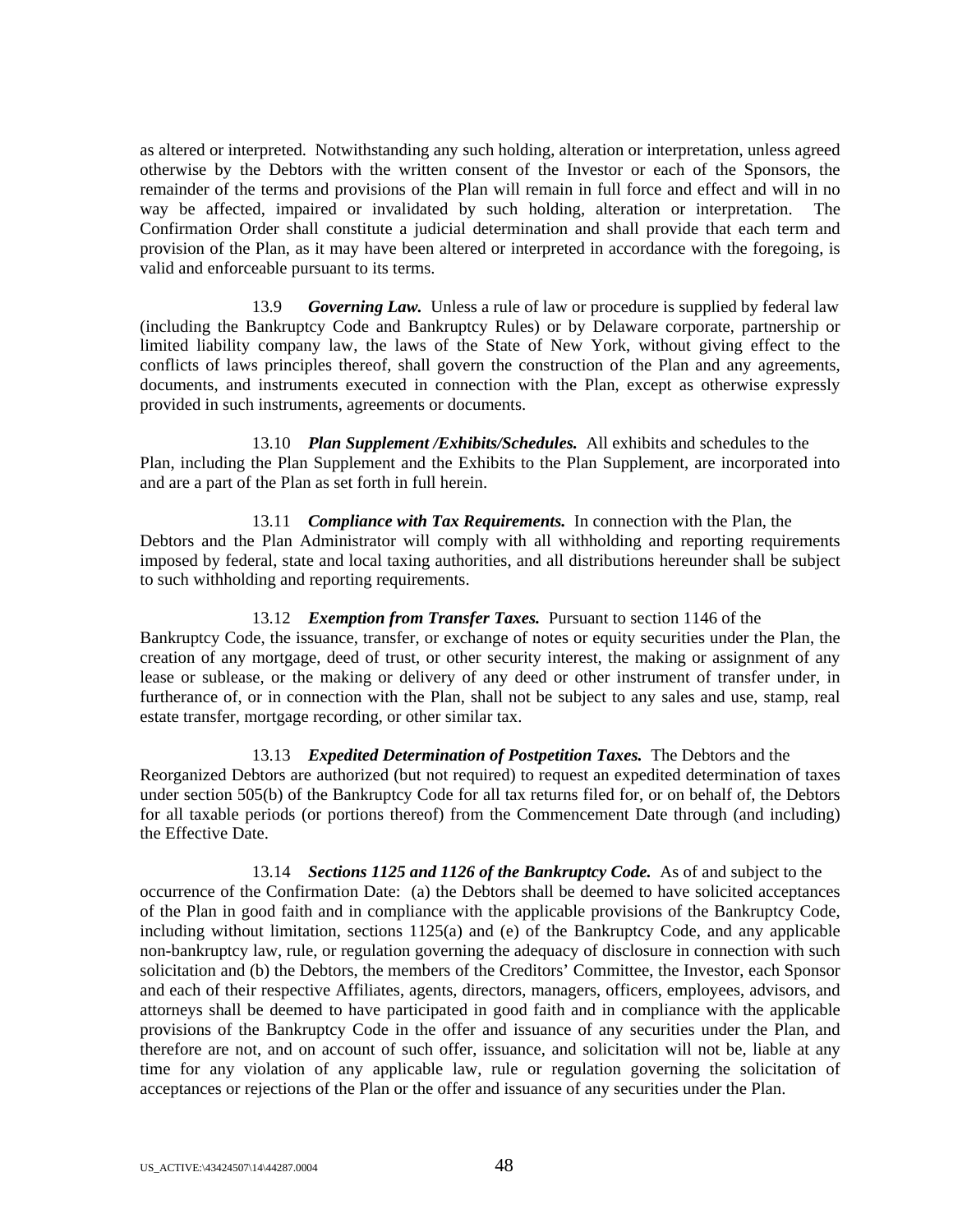13.15 *Time.* In computing any period of time prescribed or allowed by the Plan, unless otherwise set forth herein or determined by the Bankruptcy Court, the provisions of Bankruptcy Rule 9006 as amended effective December 1, 2009 shall apply.

13.16 *No Amendment, Modification or Waiver of Cash Collateral Order or Other Documents.* Nothing contained in this Plan shall be deemed to be an amendment, modification or waiver of any term or provision of the Trust and Servicing Agreement, the Mortgage Facility, or the Cash Collateral Order.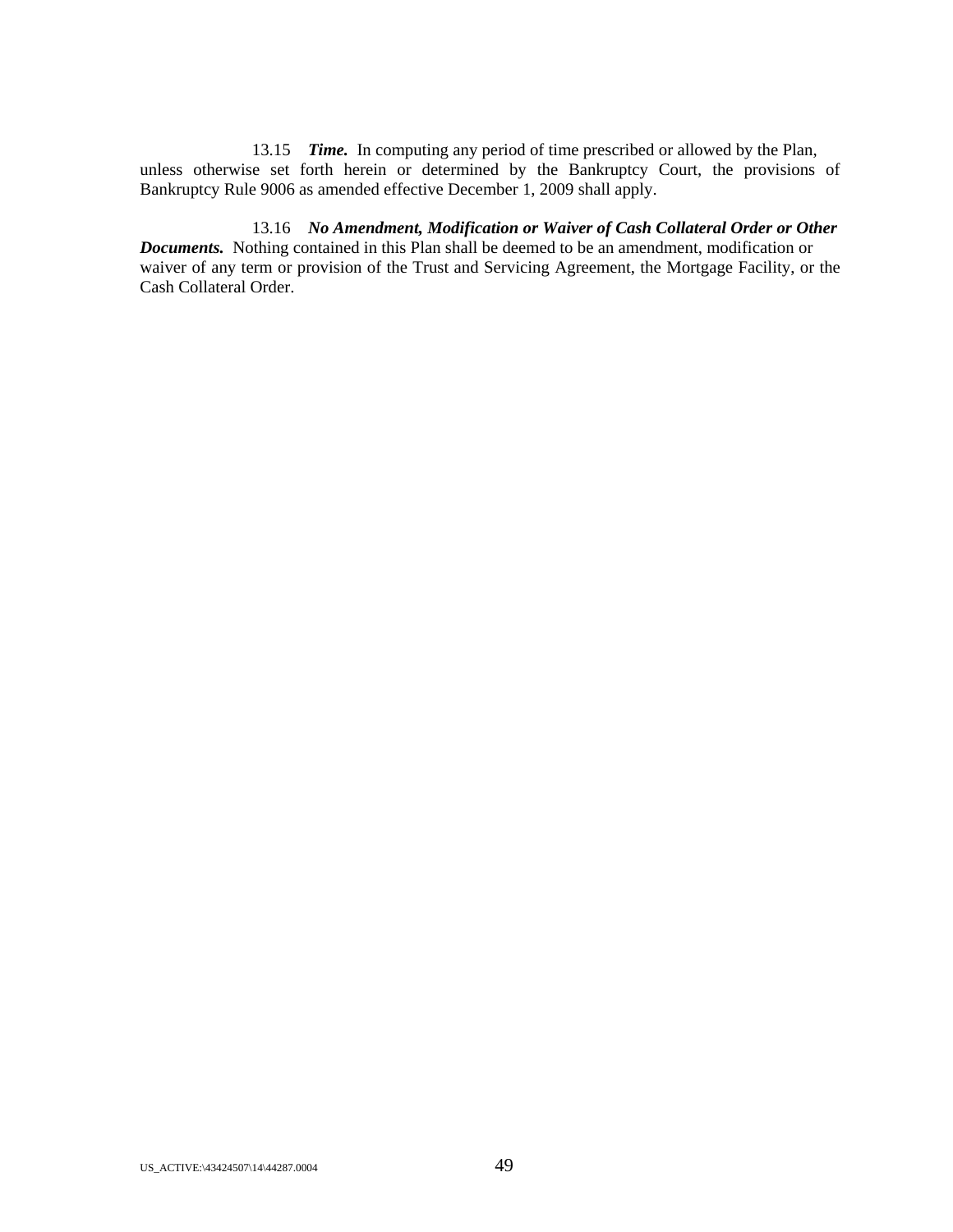Dated: New York, New York June 8, 2010

Respectfully submitted,

ESA PROPERTIES L.L.C. ESA 2005 PORTFOLIO L.L.C. ESA 2005- SAN JOSE L.L.C. ESA 2005- WALTHAM L.L.C. ESA ACQUISITION PROPERTIES L.L.C. ESA ALASKA L.L.C. ESA CANADA PROPERTIES BORROWER L.L.C. ESA FL PROPERTIES L.L.C. ESA MD BORROWER L.L.C. ESA MN PROPERTIES L.L.C. ESA P PORTFOLIO L.L.C. ESA P PORTFOLIO MD BORROWER L.L.C. ESA P PORTFOLIO PA PROPERTIES L.L.C. ESA P PORTFOLIO TXNC PROPERTIES L.P. ESA PA PROPERTIES L.L.C. ESA TX PROPERTIES L.P. ESH/HOMESTEAD PORTFOLIO L.L.C. ESH/HV PROPERTIES L.L.C. ESH/MSTX PROPERTY L.P. ESH/TN PROPERTIES L.L.C. ESH/TX PROPERTIES L.P. ESA MD BENEFICIARY L.L.C. ESA MD PROPERTIES BUSINESS TRUST ESA P PORTFOLIO MD BENEFICIARY L.L.C. ESA P PORTFOLIO MD TRUST ESA CANADA PROPERTIES TRUST ESA CANADA TRUSTEE INC. ESA CANADA BENEFICIARY INC. ESA UD PROPERTIES L.L.C. ESA 2007 OPERATING LESSEE, INC. ESA 2005 OPERATING LESSEE INC. ESA OPERATING LESSEE INC. ESA P PORTFOLIO OPERATING LESSEE INC. ESA CANADA OPERATING LESSEE INC. ESA P PORTFOLIO TXNC GP L.L.C. ESA TXGP L.L.C. ESH/MSTX GP L.L.C. ESH/TXGP L.L.C. ESH/TN MEMBER INC. ESH/HOMESTEAD MEZZ L.L.C. ESH/HOMESTEAD MEZZ 2 L.L.C. ESH/HOMESTEAD MEZZ 3 L.L.C. ESH/HOMESTEAD MEZZ 4 L.L.C.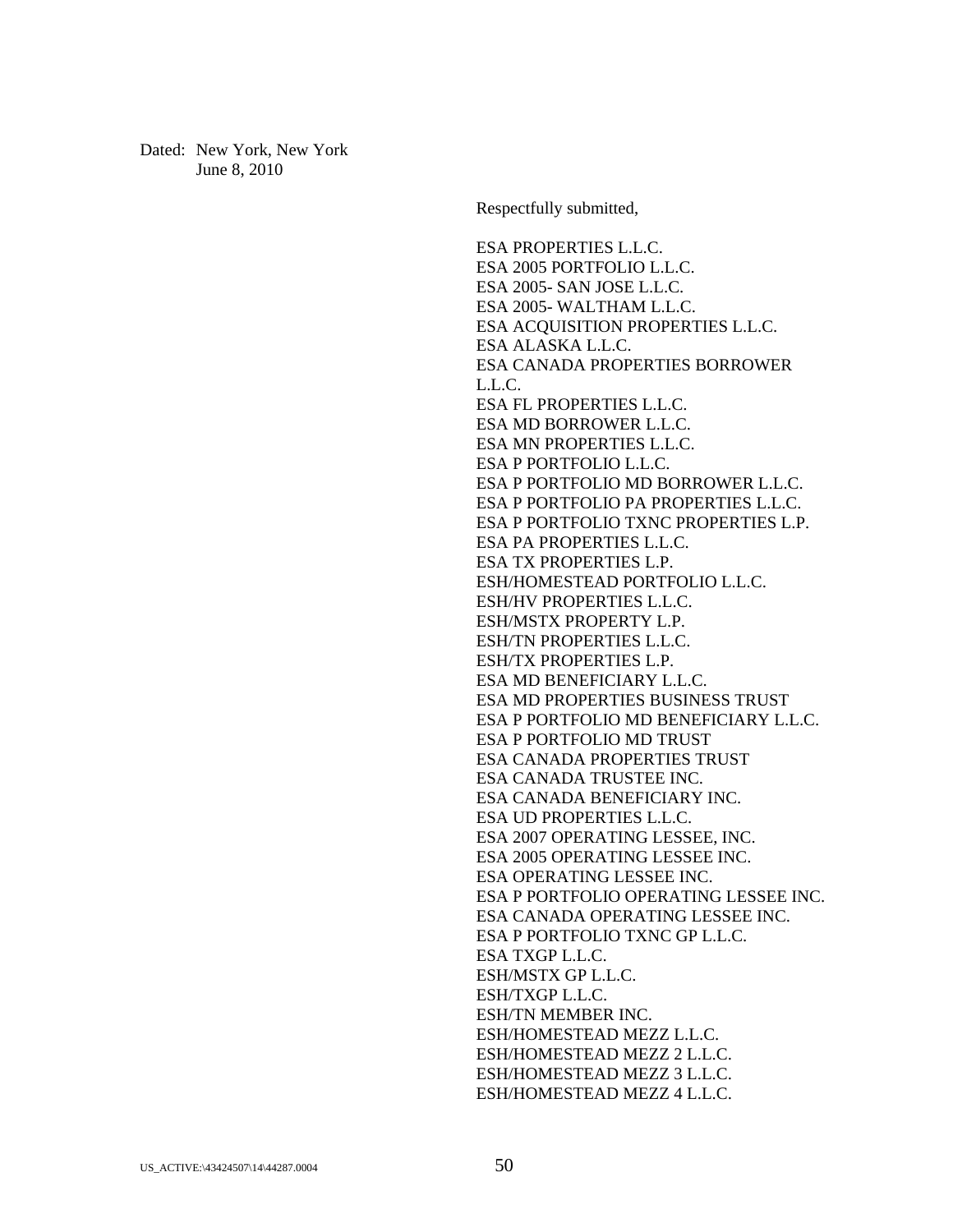ESH/HOMESTEAD MEZZ 5 L.L.C. ESH/HOMESTEAD MEZZ 6 L.L.C. ESH/HOMESTEAD MEZZ 7 L.L.C. ESH/HOMESTEAD MEZZ 8 L.L.C. ESH/HOMESTEAD MEZZ 9 L.L.C. ESH/HOMESTEAD MEZZ 10 L.L.C. ESA MEZZ L.L.C. ESA MEZZ 2 L.L.C. ESA MEZZ 3 L.L.C. ESA MEZZ 4 L.L.C. ESA MEZZ 5 L.L.C. ESA MEZZ 6 L.L.C. ESA MEZZ 7 L.L.C. ESA MEZZ 8 L.L.C. ESA MEZZ 9 L.L.C. ESA MEZZ 10 L.L.C. ESA P MEZZ L.L.C. ESA P MEZZ 2 L.L.C. ESA P MEZZ 3 L.L.C. ESA P MEZZ 4 L.L.C. ESA P MEZZ 5 L.L.C. ESA P MEZZ 6 L.L.C. ESA P MEZZ 7 L.L.C. ESA P MEZZ 8 L.L.C. ESA P MEZZ 9 L.L.C. ESA P MEZZ 10 L.L.C. HOMESTEAD VILLAGE L.L.C. EXTENDED STAY HOTELS L.L.C. ESA P PORTFOLIO HOLDINGS L.L.C. ESA MANAGEMENT L.L.C. ESA BUSINESS TRUST

By: /s/ David Lichtenstein Name: David Lichtenstein Title: President

WEIL, GOTSHAL & MANGES LLP Attorneys for Debtors and Debtors in Possession 767 Fifth Avenue New York, New York 10153 (212) 310-8000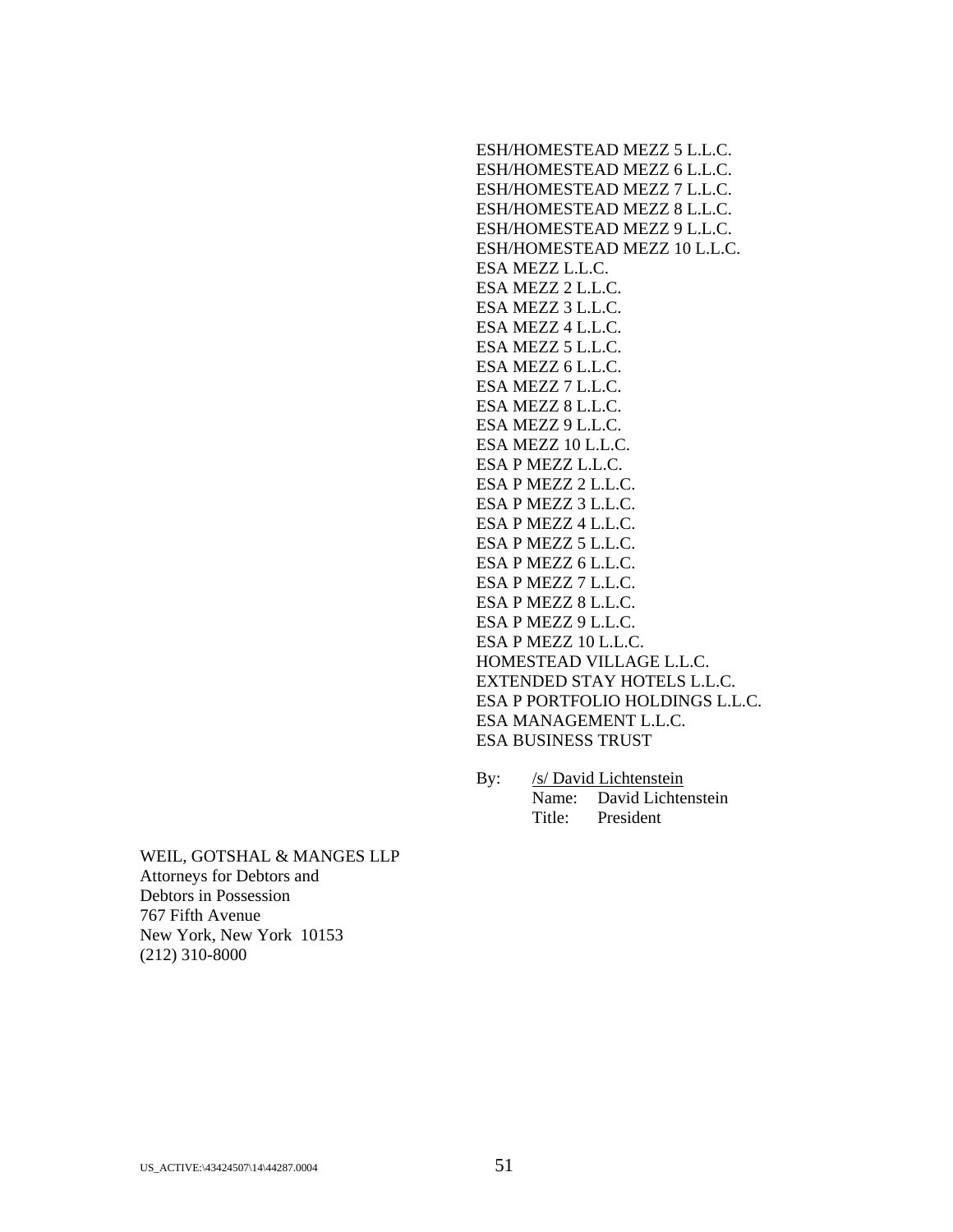# **Exhibit A**

# **Debtors**

|                | <b>Entity</b>                         | <b>State of Organization</b> |
|----------------|---------------------------------------|------------------------------|
| $\mathbf{1}$   | ESA Properties L.L.C.                 | Delaware                     |
| $\overline{2}$ | ESA 2005 Portfolio L.L.C.             | Delaware                     |
| 3              | ESA 2005- San Jose L.L.C.             | Delaware                     |
| $\overline{4}$ | ESA 2005- Waltham L.L.C.              | Delaware                     |
| 5              | ESA Acquisition Properties L.L.C.     | Delaware                     |
| 6              | ESA Alaska L.L.C.                     | Delaware                     |
| $\overline{7}$ | ESA Canada Properties Borrower L.L.C. | Delaware                     |
| 8              | ESA FL Properties L.L.C.              | Delaware                     |
| 9              | ESA MD Borrower L.L.C.                | Delaware                     |
| 10             | ESA MN Properties L.L.C.              | Delaware                     |
| 11             | ESA P Portfolio L.L.C.                | Delaware                     |
| 12             | ESA P Portfolio MD Borrower L.L.C.    | Delaware                     |
| 13             | ESA P Portfolio PA Properties L.L.C.  | Delaware                     |
| 14             | ESA P Portfolio TXNC Properties L.P.  | Delaware                     |
| 15             | ESA PA Properties L.L.C.              | Delaware                     |
| 16             | ESA TX Properties L.P.                | Delaware                     |
| 17             | ESH/Homestead Portfolio L.L.C.        | Delaware                     |
| 18             | ESH/HV Properties L.L.C.              | Delaware                     |
| 19             | ESH/MSTX Property L.P.                | Delaware                     |
| 20             | ESH/TN Properties L.L.C.              | Delaware                     |
| 21             | ESH/TX Properties L.P.                | Delaware                     |
| 22             | ESA MD Beneficiary L.L.C.             | Delaware                     |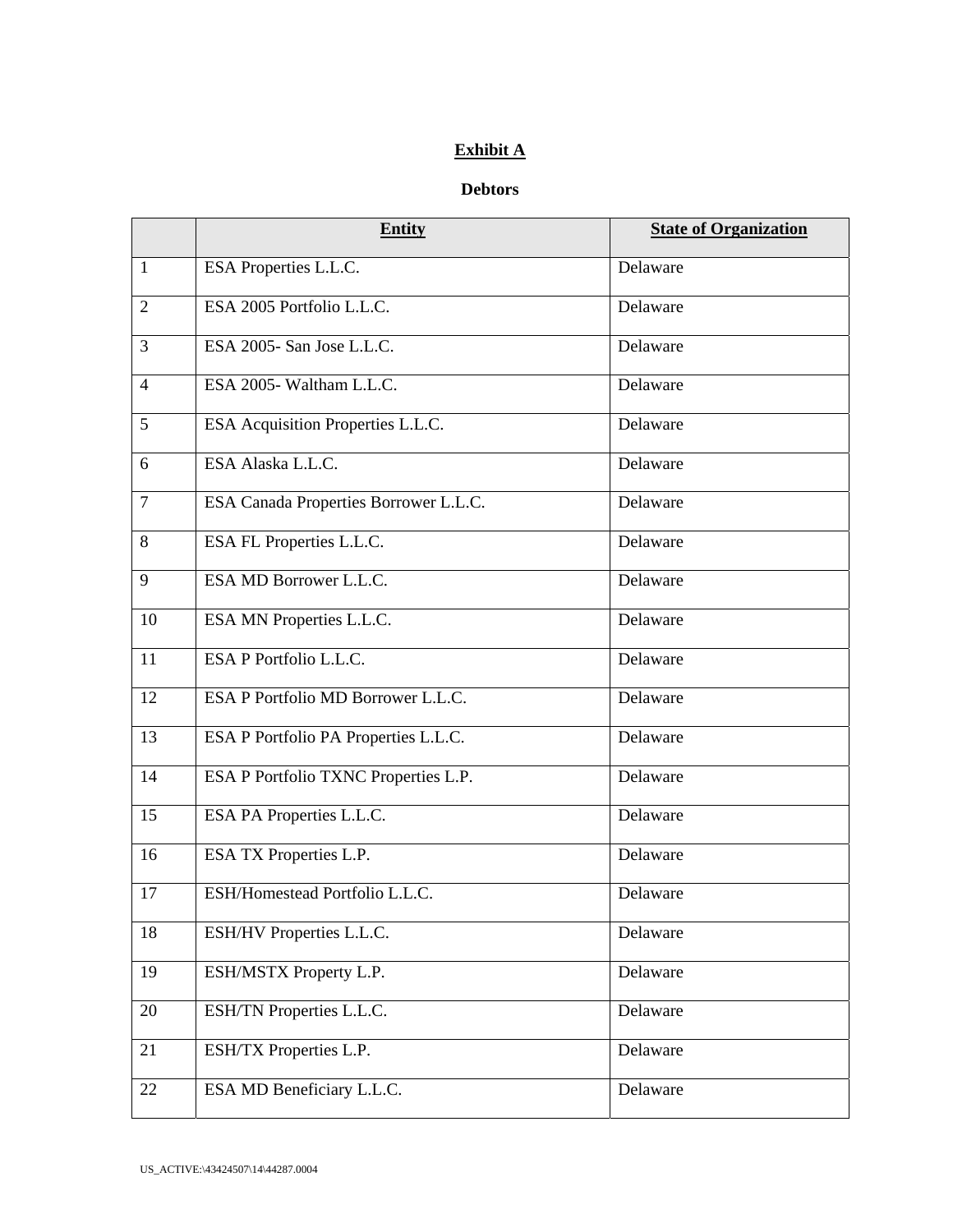|    | <b>Entity</b>                                    | <b>State of Organization</b> |
|----|--------------------------------------------------|------------------------------|
| 23 | <b>ESA MD Properties Business Trust</b>          | Delaware                     |
| 24 | ESA P Portfolio MD Beneficiary L.L.C.            | Delaware                     |
| 25 | <b>ESA P Portfolio MD Trust</b>                  | Delaware                     |
| 26 | <b>ESA Canada Properties Trust</b>               | Delaware                     |
| 27 | <b>ESA Canada Trustee Inc.</b>                   | Delaware                     |
| 28 | ESA Canada Beneficiary Inc.                      | Delaware                     |
| 29 | ESA UD Properties L.L.C.                         | Delaware                     |
| 30 | ESA 2007 Operating Lessee, Inc.                  | Delaware                     |
| 31 | ESA 2005 Operating Lessee Inc.                   | Delaware                     |
| 32 | ESA Operating Lessee Inc.                        | Delaware                     |
| 33 | ESA P Portfolio Operating Lessee Inc.            | Delaware                     |
| 34 | ESA Canada Operating Lessee Inc. [Ontario Corp.] | Ontario, Canada              |
| 35 | ESA P Portfolio TXNC GP L.L.C.                   | Delaware                     |
| 36 | ESA TXGP L.L.C.                                  | Delaware                     |
| 37 | ESH/MSTX GP L.L.C.                               | Delaware                     |
| 38 | ESH/TXGP L.L.C.                                  | Delaware                     |
| 39 | ESH/TN Member Inc.                               | Delaware                     |
| 40 | ESH/Homestead Mezz L.L.C.                        | Delaware                     |
| 41 | ESH/Homestead Mezz 2 L.L.C.                      | Delaware                     |
| 42 | ESH/Homestead Mezz 3 L.L.C.                      | Delaware                     |
| 43 | ESH/Homestead Mezz 4 L.L.C.                      | Delaware                     |
| 44 | ESH/Homestead Mezz 5 L.L.C.                      | Delaware                     |
| 45 | ESH/Homestead Mezz 6 L.L.C.                      | Delaware                     |
| 46 | ESH/Homestead Mezz 7 L.L.C.                      | Delaware                     |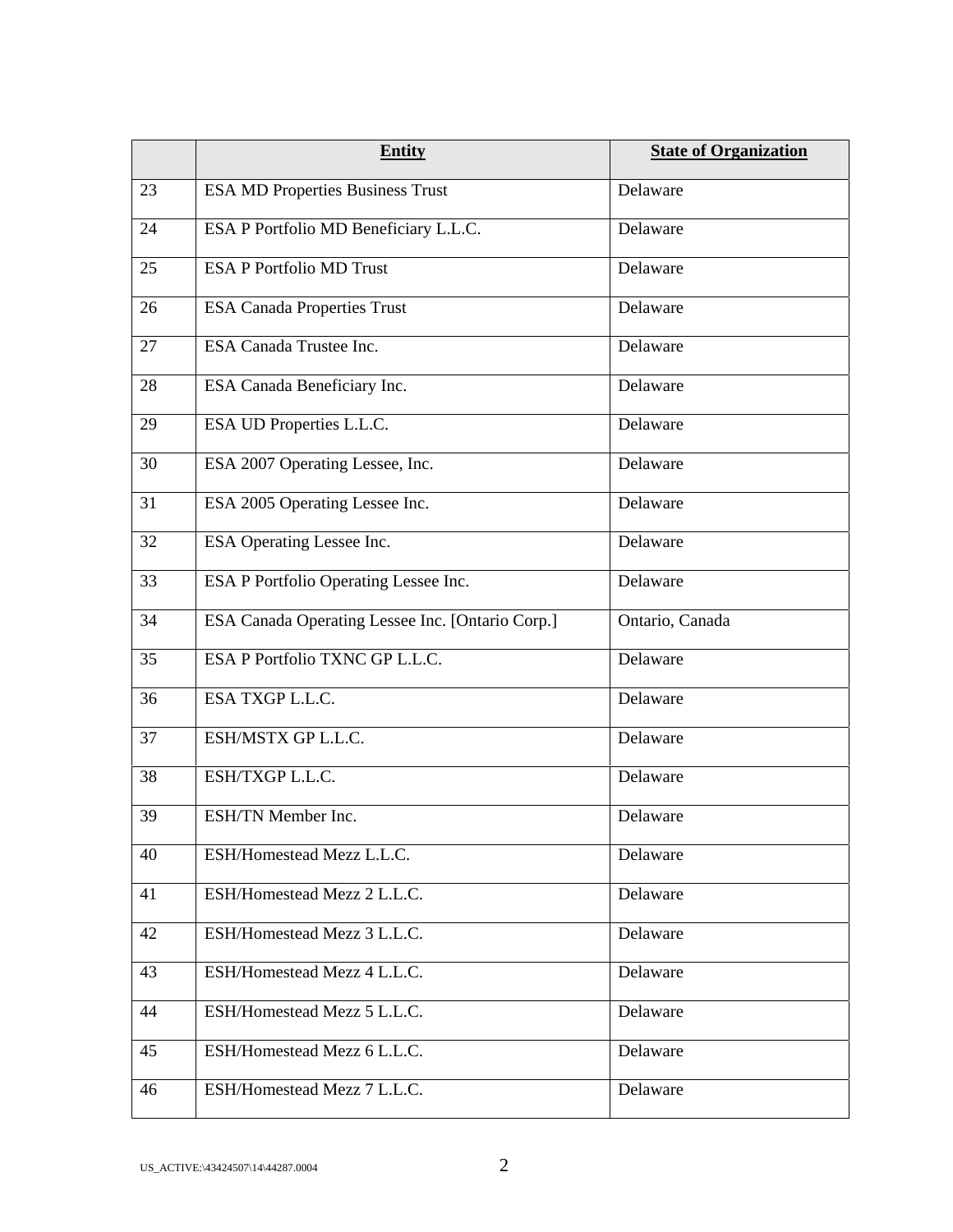|    | <b>Entity</b>                | <b>State of Organization</b> |
|----|------------------------------|------------------------------|
| 47 | ESH/Homestead Mezz 8 L.L.C.  | Delaware                     |
| 48 | ESH/Homestead Mezz 9 L.L.C.  | Delaware                     |
| 49 | ESH/Homestead Mezz 10 L.L.C. | Delaware                     |
| 50 | ESA Mezz L.L.C.              | Delaware                     |
| 51 | ESA Mezz 2 L.L.C.            | Delaware                     |
| 52 | ESA Mezz 3 L.L.C.            | Delaware                     |
| 53 | ESA Mezz 4 L.L.C.            | Delaware                     |
| 54 | ESA Mezz 5 L.L.C.            | Delaware                     |
| 55 | ESA Mezz 6 L.L.C.            | Delaware                     |
| 56 | ESA Mezz 7 L.L.C.            | Delaware                     |
| 57 | ESA Mezz 8 L.L.C.            | Delaware                     |
| 58 | ESA Mezz 9 L.L.C.            | Delaware                     |
| 59 | ESA Mezz 10 L.L.C.           | Delaware                     |
| 60 | ESA P Mezz L.L.C.            | Delaware                     |
| 61 | ESA P Mezz 2 L.L.C.          | Delaware                     |
| 62 | ESA P Mezz 3 L.L.C.          | Delaware                     |
| 63 | ESA P Mezz 4 L.L.C.          | Delaware                     |
| 64 | ESA P Mezz 5 L.L.C.          | Delaware                     |
| 65 | ESA P Mezz 6 L.L.C.          | Delaware                     |
| 66 | ESA P Mezz 7 L.L.C.          | Delaware                     |
| 67 | ESA P Mezz 8 L.L.C.          | Delaware                     |
| 68 | ESA P Mezz 9 L.L.C.          | Delaware                     |
| 69 | ESA P Mezz 10 L.L.C.         | Delaware                     |
| 70 | Homestead Village L.L.C.     | Delaware                     |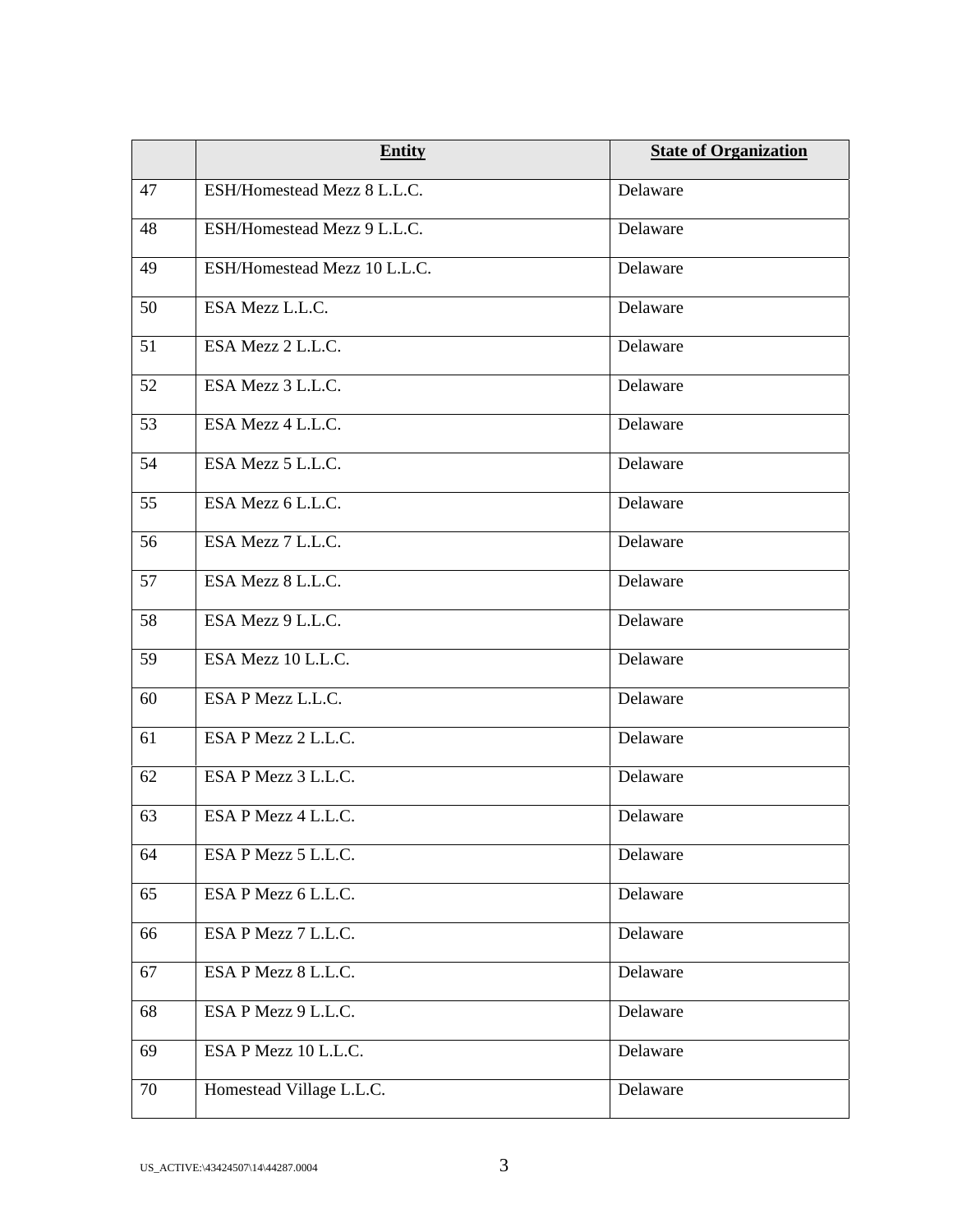|    | <b>Entity</b>                   | <b>State of Organization</b> |
|----|---------------------------------|------------------------------|
| 71 | Extended Stay Hotels L.L.C.     | Delaware                     |
| 72 | ESA P Portfolio Holdings L.L.P. | Delaware                     |
| 73 | ESA Management L.L.C.           | Delaware                     |
| 74 | <b>ESA Business Trust</b>       | Delaware                     |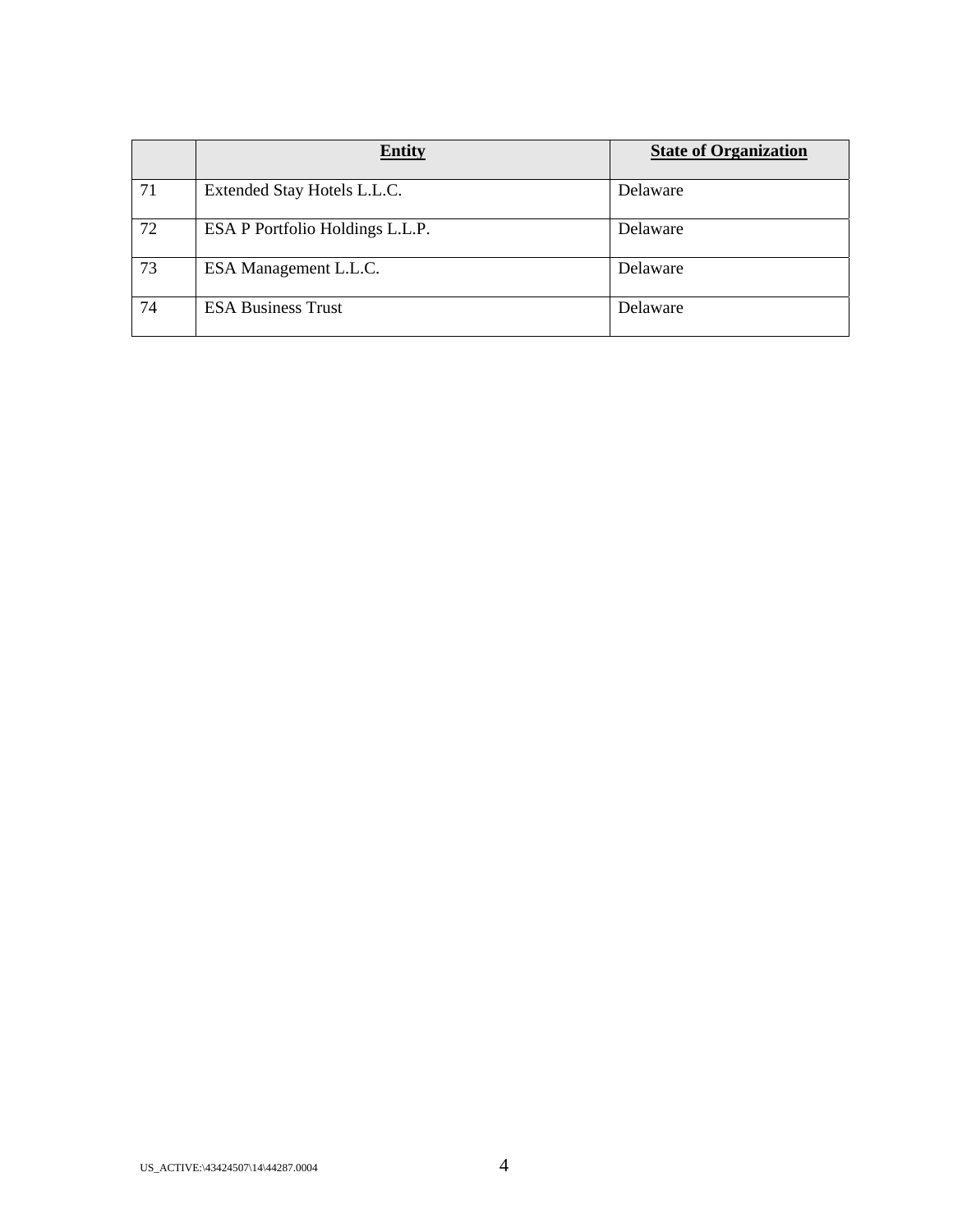# **Exhibit B**

**[Intentionally Deleted]**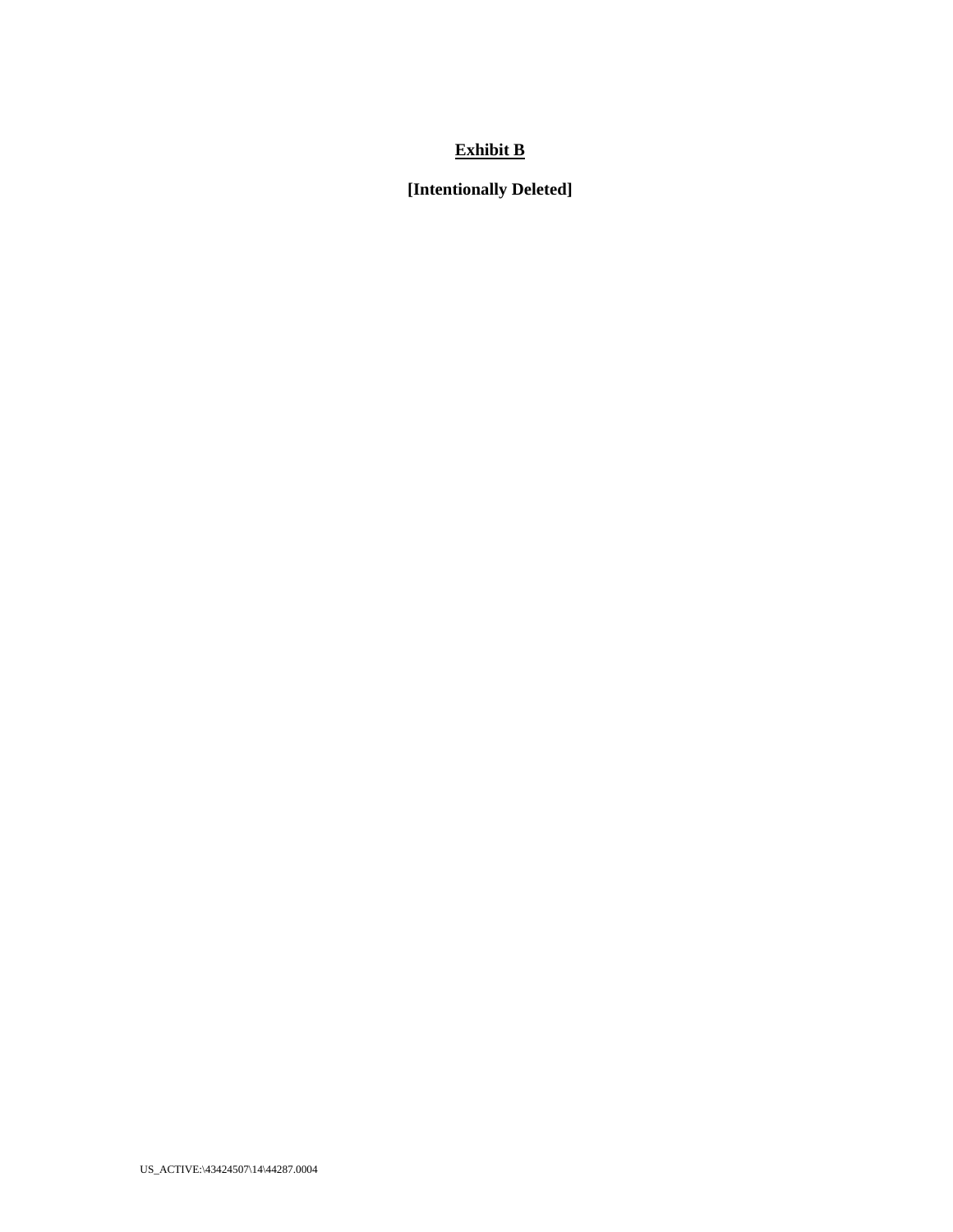# **Exhibit C**

# **Tier 1 Debtors**

- ESA Properties L.L.C.
- ESA 2005 Portfolio L.L.C.
- ESA 2005- San Jose L.L.C.
- ESA 2005- Waltham L.L.C.
- ESA Acquisition Properties L.L.C.
- ESA Alaska L.L.C.
- ESA FL Properties L.L.C.
- ESA MN Properties L.L.C.
- ESA P Portfolio L.L.C.
- ESA P Portfolio PA Properties L.L.C.
- ESA PA Properties L.L.C.
- ESH/Homestead Portfolio L.L.C.
- ESH/HV Properties L.L.C.
- ESA MD Beneficiary L.L.C.
- ESA P Portfolio MD Beneficiary L.L.C.
- ESA Canada Trustee Inc.
- ESA Canada Beneficiary Inc.
- ESA UD Properties L.L.C.
- ESA 2007 Operating Lessee, Inc.
- ESA 2005 Operating Lessee Inc.
- ESA Operating Lessee Inc.
- ESA P Portfolio Operating Lessee Inc.
- ESA Canada Operating Lessee Inc.
- ESA P Portfolio TXNC GP L.L.C.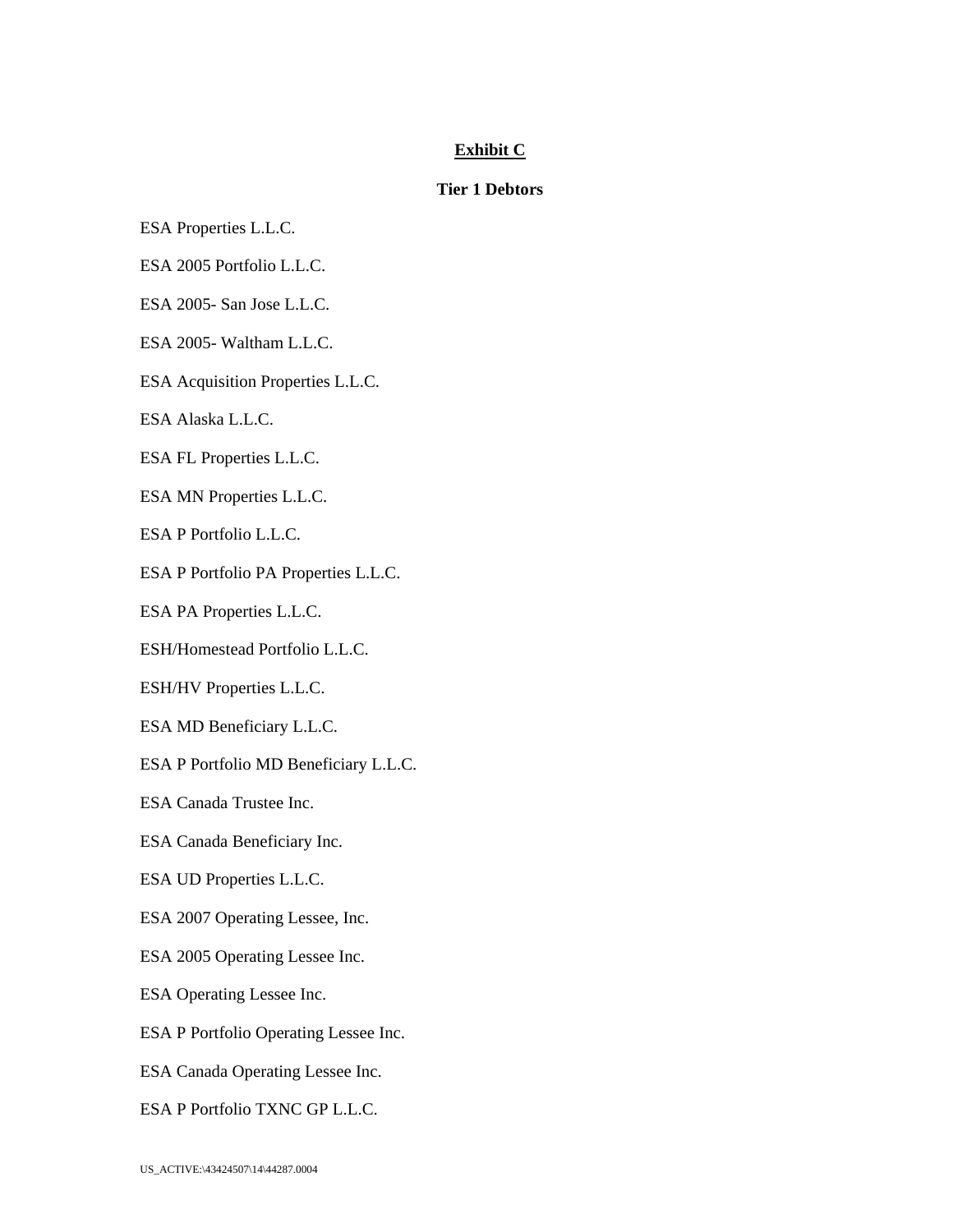ESA TXGP L.L.C.

ESH/MSTX GP L.L.C.

ESH/TXGP L.L.C.

ESH/TN Member Inc.

ESA P Portfolio TXNC Properties L.P.

ESA TX Properties L.P.

ESH/TN Properties L.L.C.

ESH/TX Properties L.P.

ESH/MSTX Property L.P.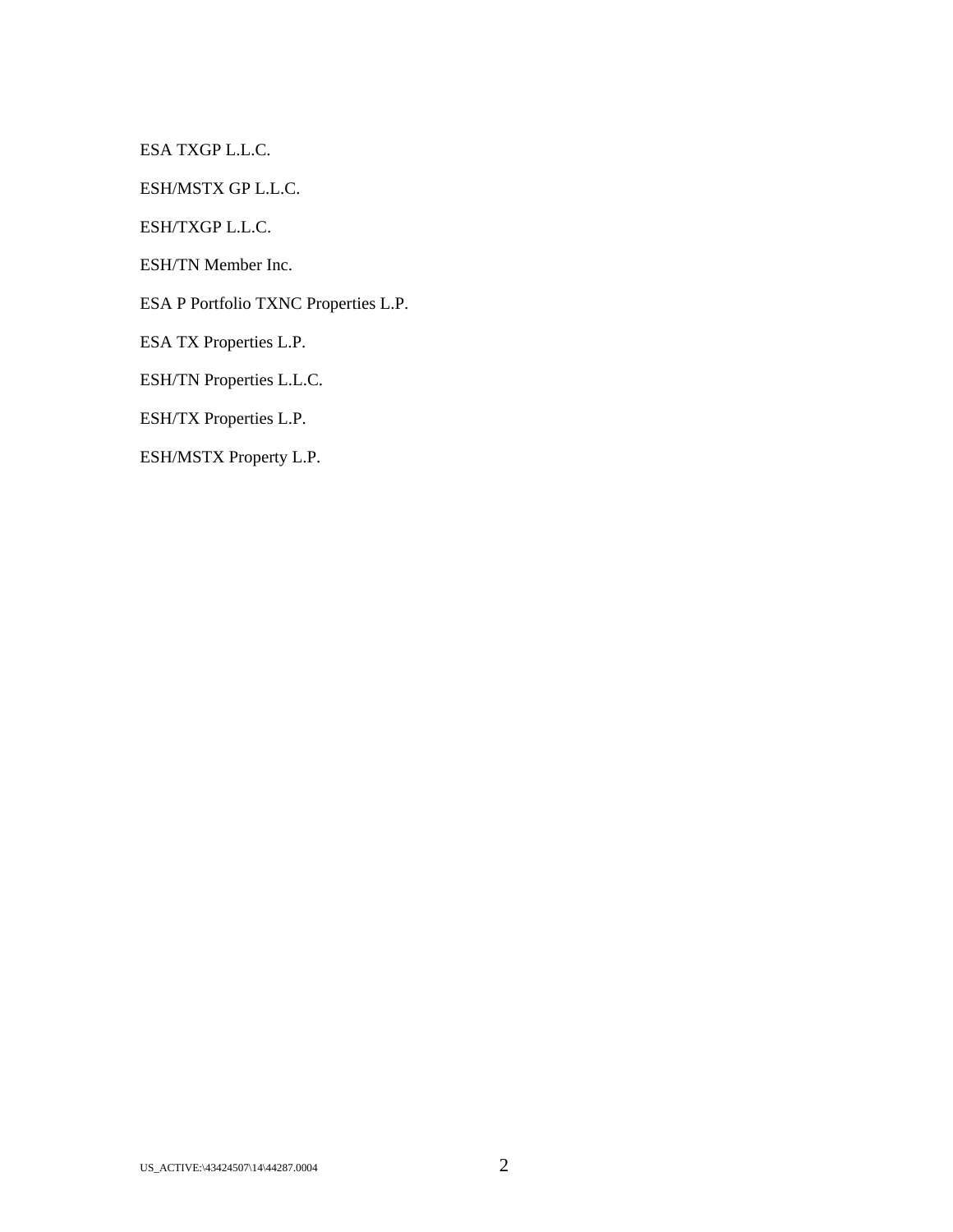# **Exhibit D**

# **Tier 2 Debtors**

ESA Canada Properties Borrower L.L.C.

ESA Canada Properties Trust

ESA P Portfolio MD Borrower L.L.C.

ESA P Portfolio MD Trust

ESA MD Borrower L.L.C.

ESA MD Properties Business Trust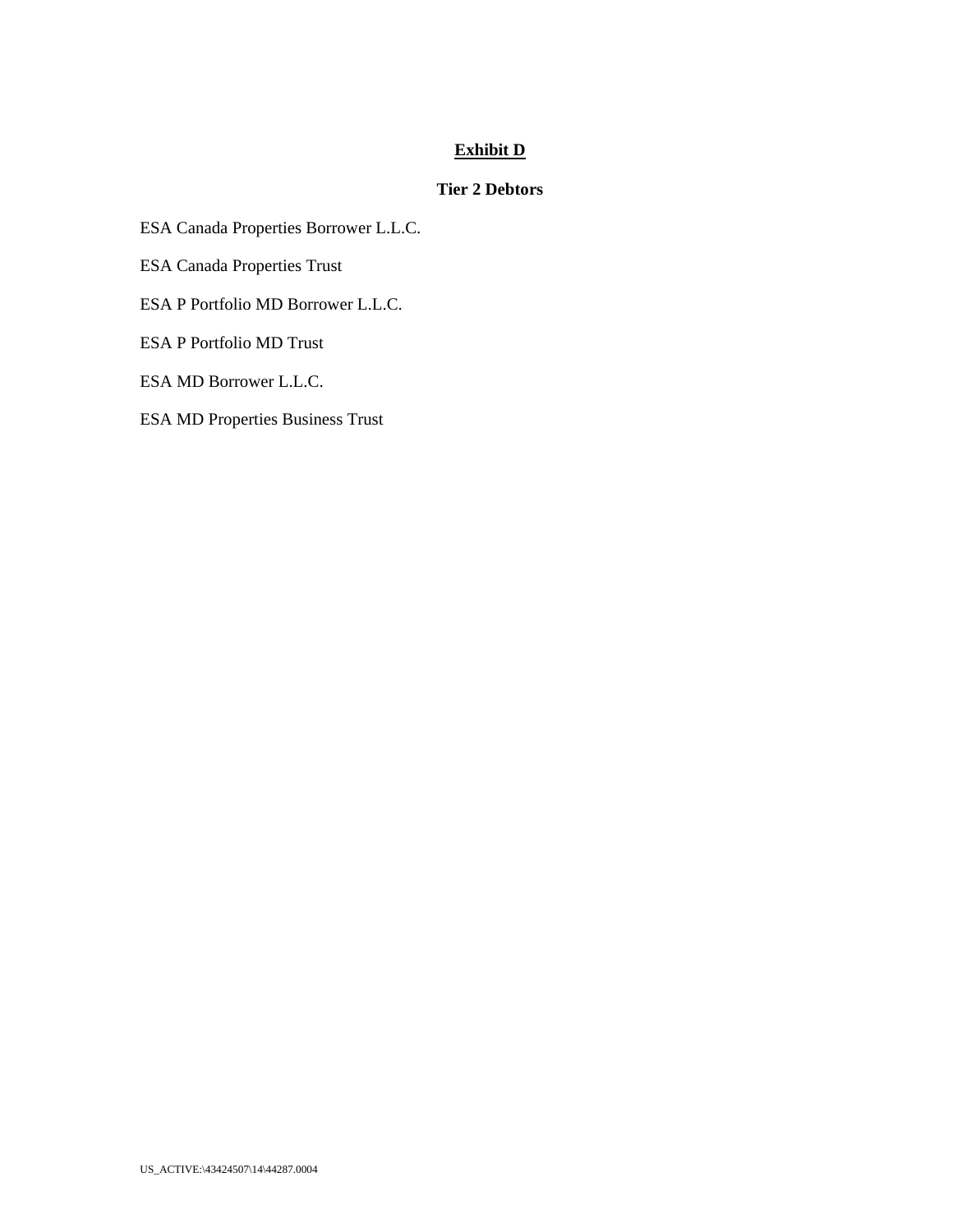# **Exhibit E**

# **Tier 3 Debtors**

- ESH/Homestead Mezz L.L.C.
- ESH/Homestead Mezz 2 L.L.C.
- ESH/Homestead Mezz 3 L.L.C.
- ESH/Homestead Mezz 4 L.L.C.
- ESH/Homestead Mezz 5 L.L.C.
- ESH/Homestead Mezz 6 L.L.C.
- ESH/Homestead Mezz 7 L.L.C.
- ESH/Homestead Mezz 8 L.L.C.
- ESH/Homestead Mezz 9 L.L.C.
- ESH/Homestead Mezz 10 L.L.C.
- ESA Mezz L.L.C.
- ESA Mezz 2 L.L.C.
- ESA Mezz 3 L.L.C.
- ESA Mezz 4 L.L.C.
- ESA Mezz 5 L.L.C.
- ESA Mezz 6 L.L.C.
- ESA Mezz 7 L.L.C.
- ESA Mezz 8 L.L.C.
- ESA Mezz 9 L.L.C.
- ESA Mezz 10 L.L.C.
- ESA P Mezz L.L.C.
- ESA P Mezz 2 L.L.C.
- ESA P Mezz 3 L.L.C.
- ESA P Mezz 4 L.L.C.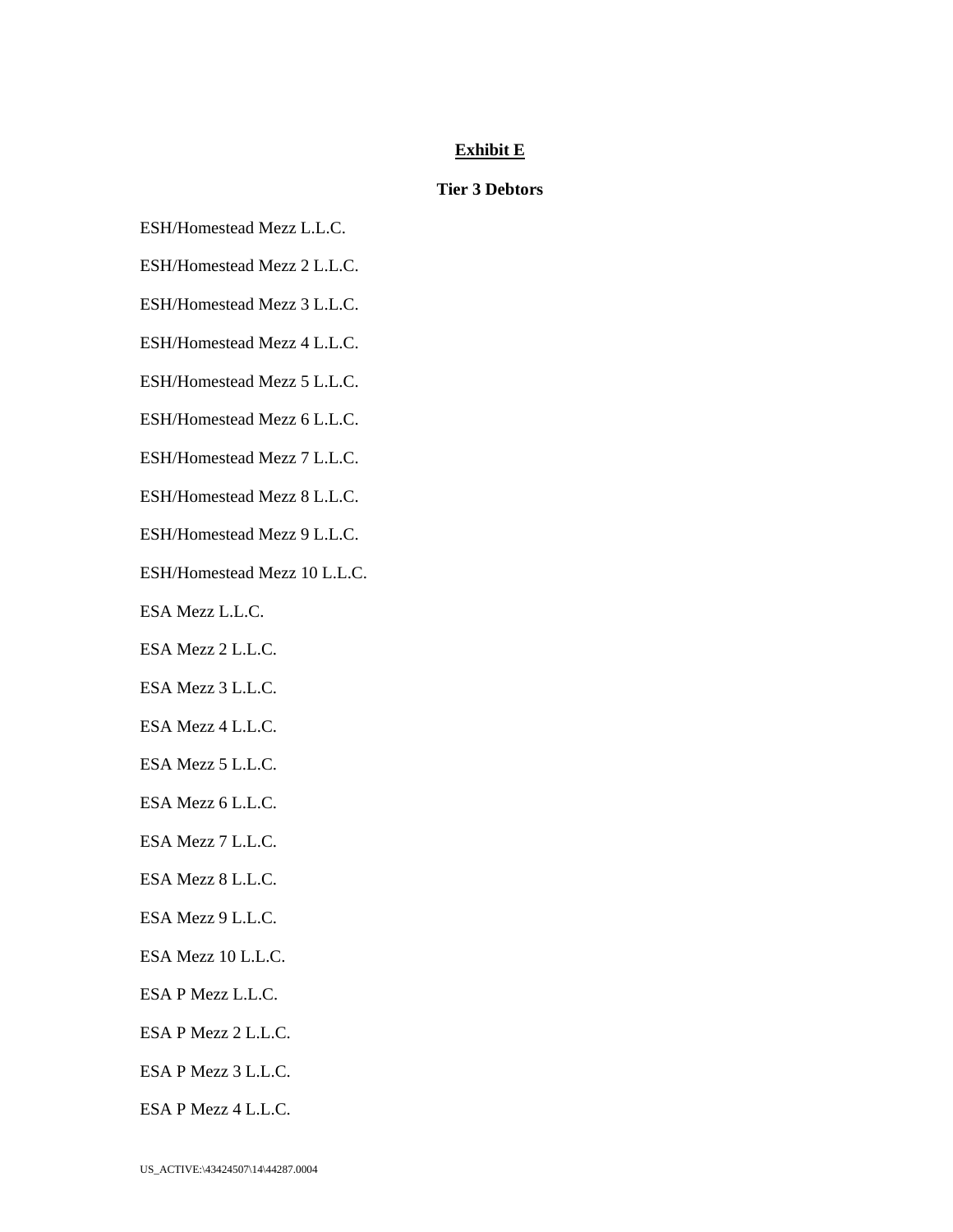ESA P Mezz 5 L.L.C.

ESA P Mezz 6 L.L.C.

ESA P Mezz 7 L.L.C.

ESA P Mezz 8 L.L.C.

ESA P Mezz 9 L.L.C.

ESA P Mezz 10 L.L.C.

Homestead Village L.L.C.

Extended Stay Hotels L.L.C.

ESA P Portfolio Holdings L.L.C.

ESA Management L.L.C.

ESA Business Trust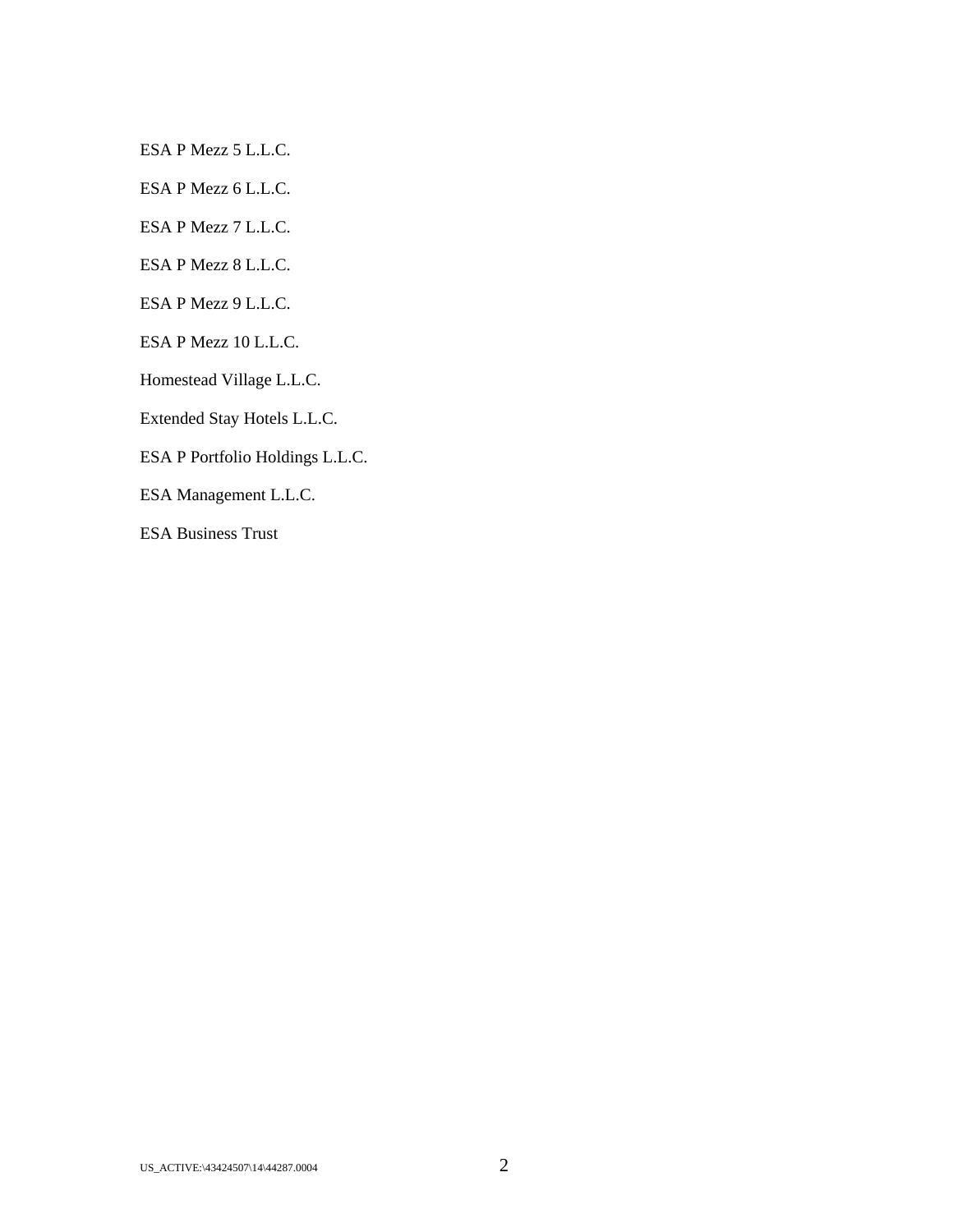# **Exhibit F**

## **Existing Letters of Credit**

Irrevocable Letter of Credit Number S-17551, dated June 11, 2007, issued by Deutsche Bank to Zurich American Insurance Company, as beneficiary, in the amount of \$1,100,000

Irrevocable Letter of Credit Number S-17552, dated June 11, 2007, issued by Deutsche Bank to Zurich American Insurance Company, as beneficiary, in the amount of \$16,375,000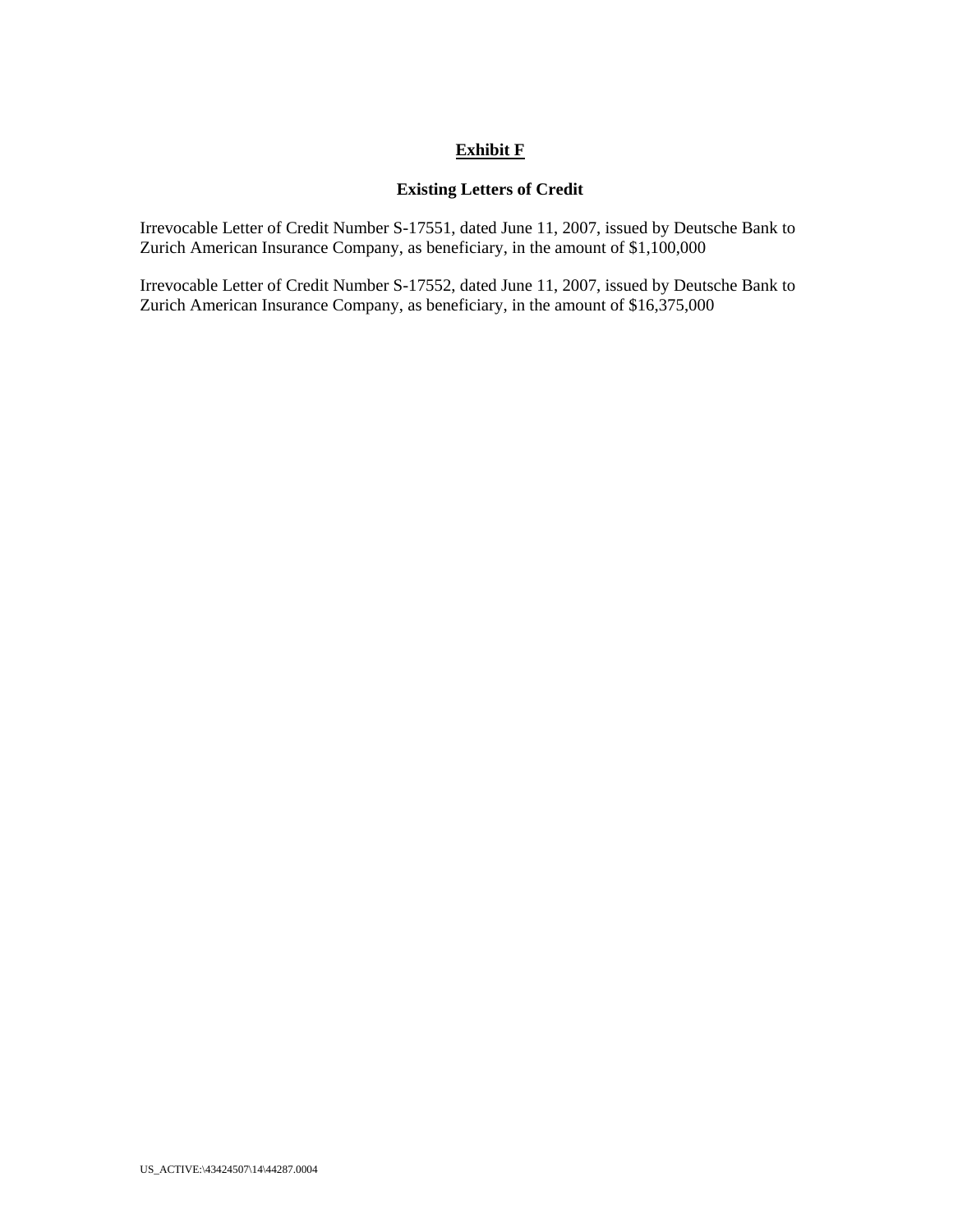# **Exhibit G**

### **Mezzanine Facilities**

Mezzanine A Loan Agreement, dated as of June 11, 2007, by and among ESH/Homestead Mezz L.L.C., ESA P Mezz L.L.C., and ESA Mezz L.L.C., as Borrowers, and Wachovia Bank, National Association, Bear Stearns Commercial Mortgage, Inc., Bank of America, N.A., and Ebury Finance Limited, as Lenders

Mezzanine B Loan Agreement, dated as of June 11, 2007, by and among ESH/Homestead Mezz 2 L.L.C., ESA P Mezz 2 L.L.C., and ESA Mezz 2 L.L.C., as Borrowers, and Wachovia Bank, National Association, Bear Stearns Commercial Mortgage, Inc., Bank of America, N.A., and Ebury Finance Limited, as Lenders

Mezzanine C Loan Agreement, dated as of June 11, 2007, by and among ESH/Homestead Mezz 3 L.L.C., ESA P Mezz 3 L.L.C., and ESA Mezz 3 L.L.C., as Borrowers, and Wachovia Bank, National Association, Bear Stearns Commercial Mortgage, Inc., Bank of America, N.A., and Ebury Finance Limited, as Lenders

Mezzanine D Loan Agreement, dated as of June 11, 2007, by and among ESH/Homestead Mezz 4 L.L.C., ESA P Mezz 4 L.L.C., and ESA Mezz 4 L.L.C., as Borrowers, and Wachovia Bank, National Association, Bear Stearns Commercial Mortgage, Inc., Bank of America, N.A., and Ebury Finance Limited, as Lenders

Mezzanine E Loan Agreement, dated as of June 11, 2007, by and among ESH/Homestead Mezz 5 L.L.C., ESA P Mezz 5 L.L.C., and ESA Mezz 5 L.L.C., as Borrowers, and Wachovia Bank, National Association, Bear Stearns Commercial Mortgage, Inc., Bank of America, N.A., and Ebury Finance Limited, as Lenders

Mezzanine F Loan Agreement, dated as of June 11, 2007, by and among ESH/Homestead Mezz 6 L.L.C., ESA P Mezz 6 L.L.C., and ESA Mezz 6 L.L.C., as Borrowers, and Wachovia Bank, National Association, Bear Stearns Commercial Mortgage, Inc., Bank of America, N.A., and Ebury Finance Limited, as Lenders

Mezzanine G Loan Agreement, dated as of June 11, 2007, by and among ESH/Homestead Mezz 7 L.L.C., ESA P Mezz 7 L.L.C., and ESA Mezz 7 L.L.C., as Borrowers, and Wachovia Bank, National Association, Bear Stearns Commercial Mortgage, Inc., Bank of America, N.A., and Ebury Finance Limited, as Lenders

Mezzanine H Loan Agreement, dated as of June 11, 2007, by and among ESH/Homestead Mezz 8 L.L.C., ESA P Mezz 8 L.L.C., and ESA Mezz 8 L.L.C., as Borrowers, and Wachovia Bank, National Association, Bear Stearns Commercial Mortgage, Inc., Bank of America, N.A., and Ebury Finance Limited, as Lenders

Mezzanine I Loan Agreement, dated as of June 11, 2007, by and among ESH/Homestead Mezz 9 L.L.C., ESA P Mezz 9 L.L.C., and ESA Mezz 9 L.L.C., as Borrowers, and Wachovia Bank, National Association, Bear Stearns Commercial Mortgage, Inc., Bank of America, N.A., and Ebury Finance Limited, as Lenders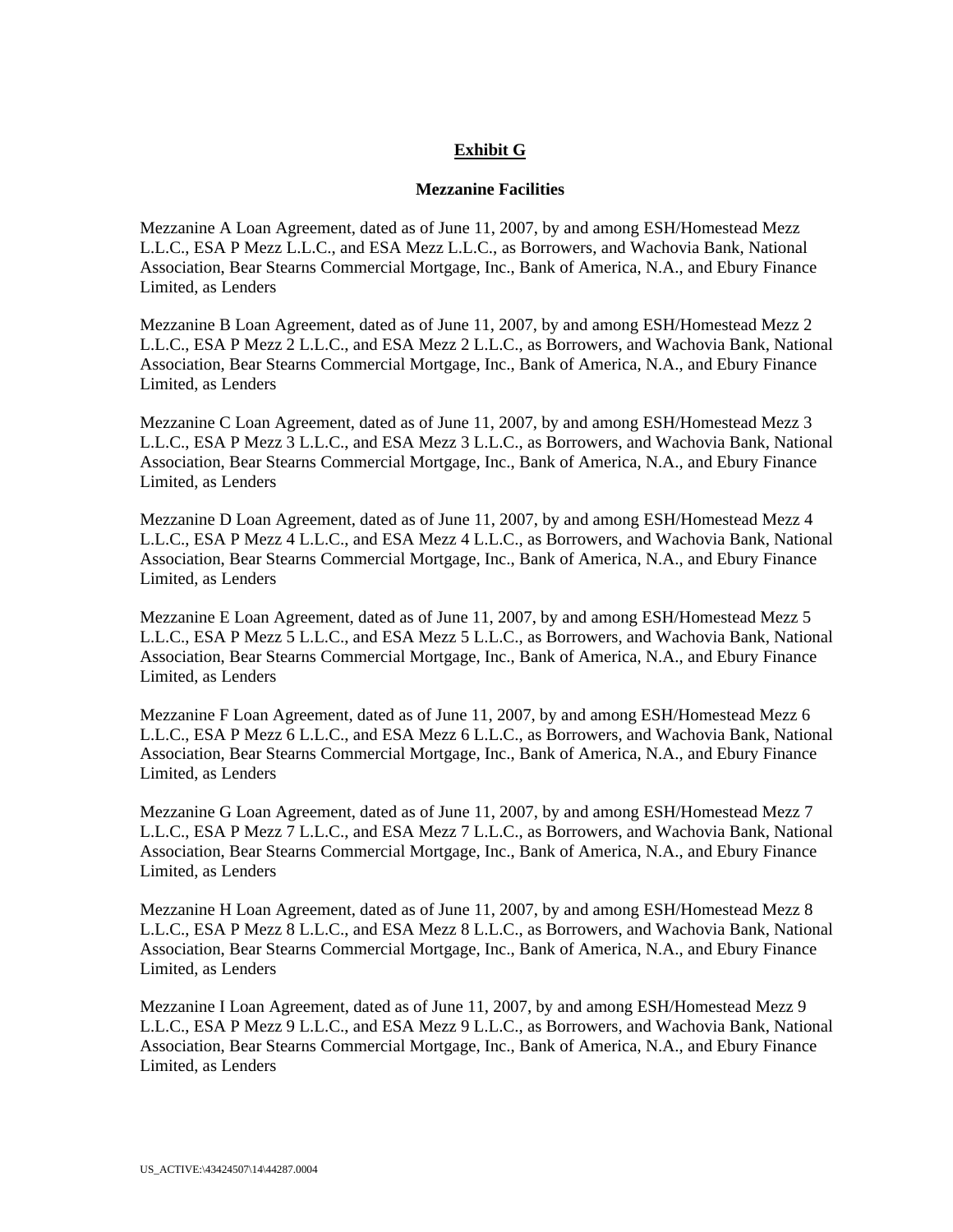Mezzanine J Loan Agreement, dated as of June 11, 2007, by and among ESH/Homestead Mezz 10 L.L.C., ESA P Mezz 10 L.L.C., and ESA Mezz 10 L.L.C., as Borrowers, and Wachovia Bank, National Association, Bear Stearns Commercial Mortgage, Inc., Bank of America, N.A., and Ebury Finance Limited, as Lenders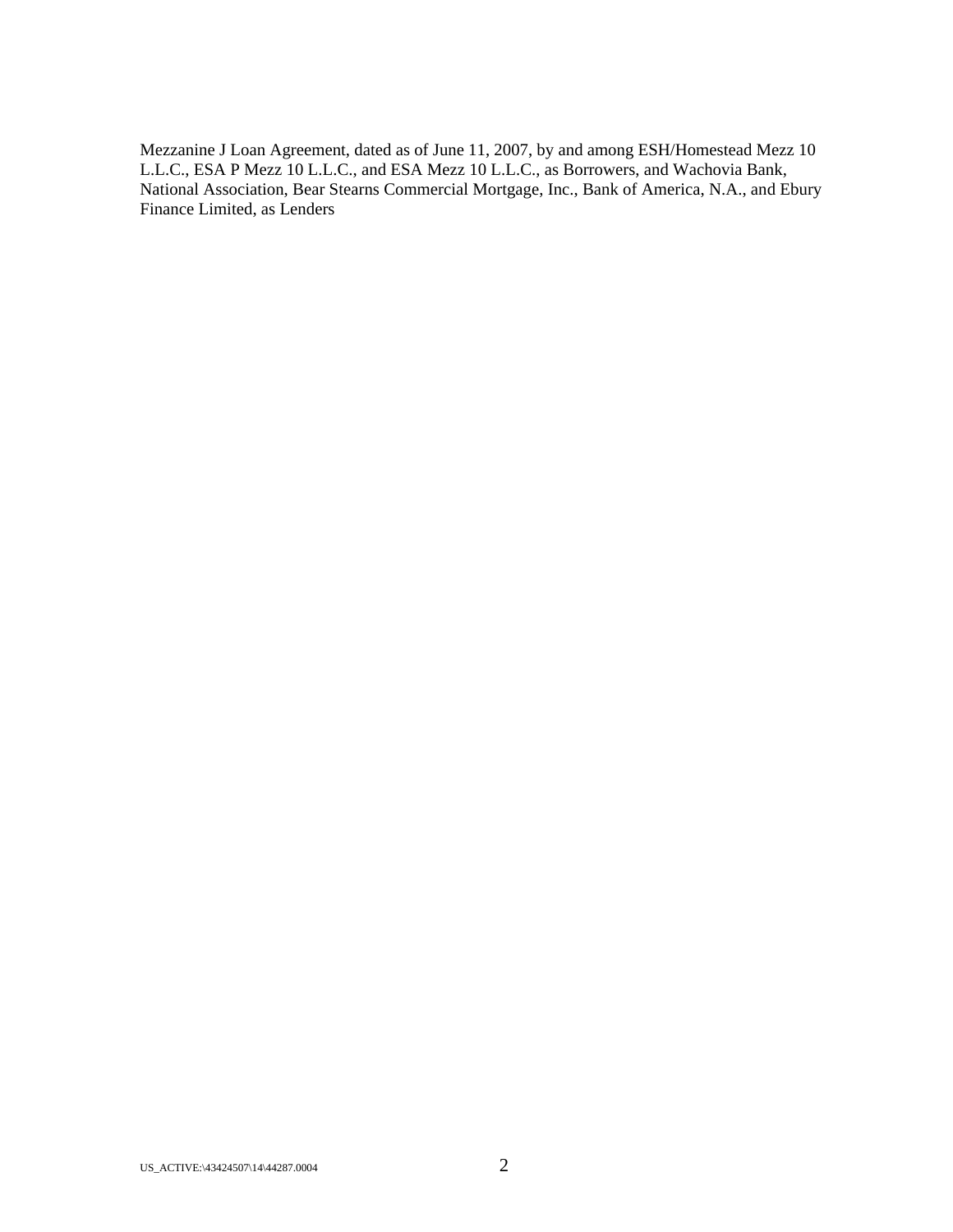# **EXHIBIT B**

**Notice of Confirmation Order**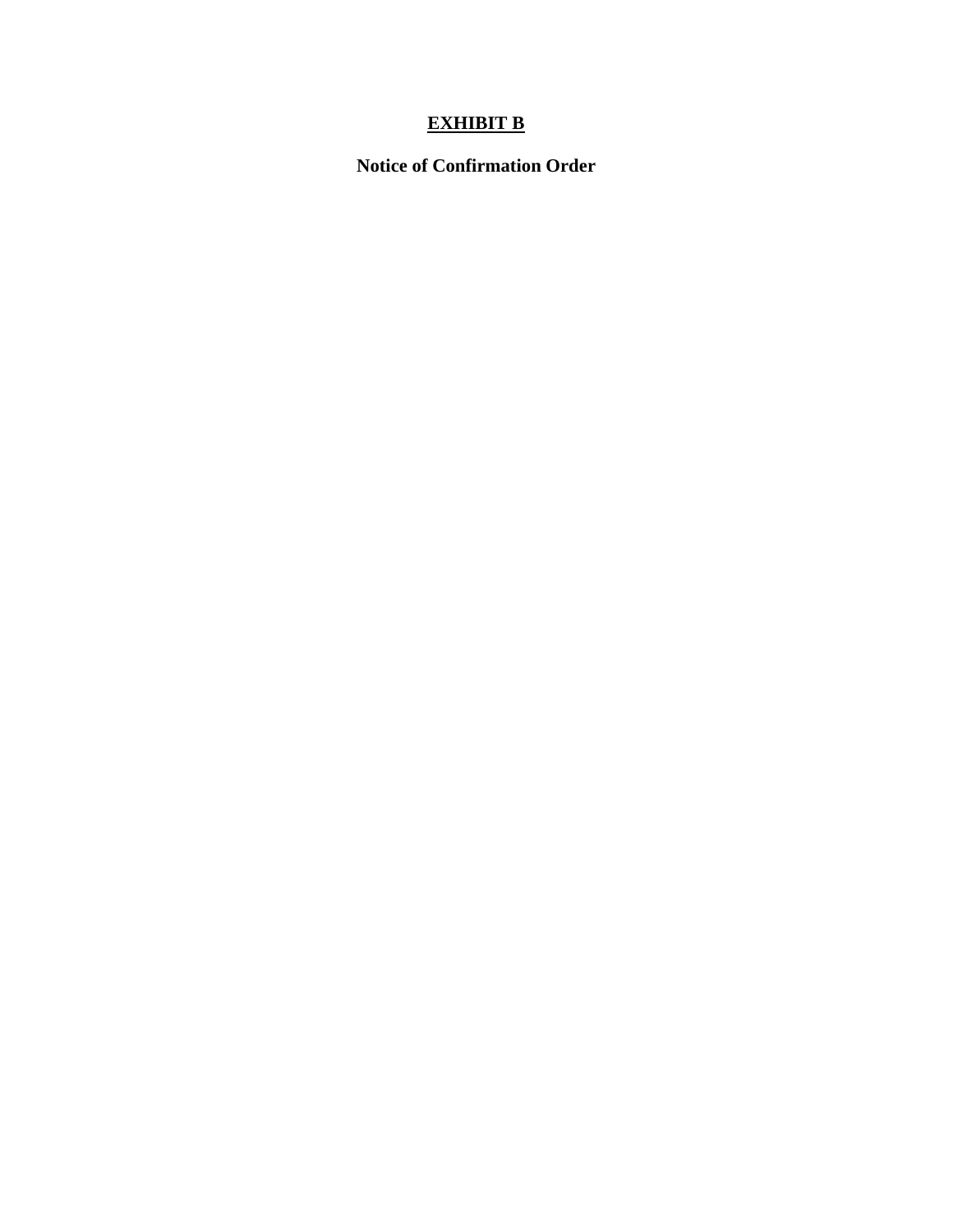WEIL, GOTSHAL & MANGES LLP 767 Fifth Avenue New York, New York 10153 Telephone: (212) 310-8000 Facsimile: (212) 310-8007 Marcia L. Goldstein Jacqueline Marcus

Attorneys for Debtors and Debtors in Possession

# **UNITED STATES BANKRUPTCY COURT SOUTHERN DISTRICT OF NEW YORK**

**---------------------------------------------------------------x**

|                                    | $\ddot{\cdot}$ |                            |
|------------------------------------|----------------|----------------------------|
| In re                              |                | <b>Chapter 11 Case No.</b> |
|                                    | :              |                            |
| <b>EXTENDED STAY INC., et al.,</b> | $\ddot{\cdot}$ | $09-13764$ (JMP)           |
|                                    | :              |                            |
| Debtors.                           |                | (Jointly Administered)     |
|                                    | :              |                            |

# **NOTICE OF ENTRY OF ORDER CONFIRMING DEBTORS' FIFTH AMENDED JOINT PLAN OF REORGANIZATION UNDER CHAPTER 11 OF THE BANKRUPTCY CODE, DATED JUNE 8, 2010, AS AMENDED**

# **TO ALL CREDITORS, INTEREST HOLDERS, AND PARTIES IN INTEREST:**

PLEASE TAKE NOTICE that an order (the **"Confirmation Order"**) confirming the Debtors' Fifth Amended Joint Plan Of Reorganization Under Chapter 11 of the Bankruptcy Code, as Amended, for ESA Properties LLC and seventy-three of its debtor affiliates, as debtors and debtors in possession (as amended the **"Plan"**), **[Docket No. 1027]**, was entered in the above-captioned cases by the Honorable James Peck, United States Bankruptcy Judge, and docketed by the Clerk of the Bankruptcy Court for the Southern District of New York (the **"Bankruptcy Court"**) on July \_\_, 2010. Unless otherwise defined in this notice, capitalized terms used in this notice shall have the meanings ascribed to them in the Plan and the Confirmation Order.

PLEASE TAKE FURTHER NOTICE that the Confirmation Order and Plan establish certain deadlines by which holders of Claims must take certain actions.

PLEASE TAKE FURTHER NOTICE that copies of the Confirmation Order, the Plan, and related documents are available for inspection in the office of the Clerk of the Bankruptcy Court at the Bankruptcy Court, Alexander Hamilton Custom House, One Bowling Green, New York, New York 10004, or can be viewed for free at the Debtors' claims agent's website at www.kccllc.net/extendedstay or for a fee on the Court's website at www.nysb.uscourts.gov. To access documents on the Court's website, you will need a PACER password and login, which can be obtained at